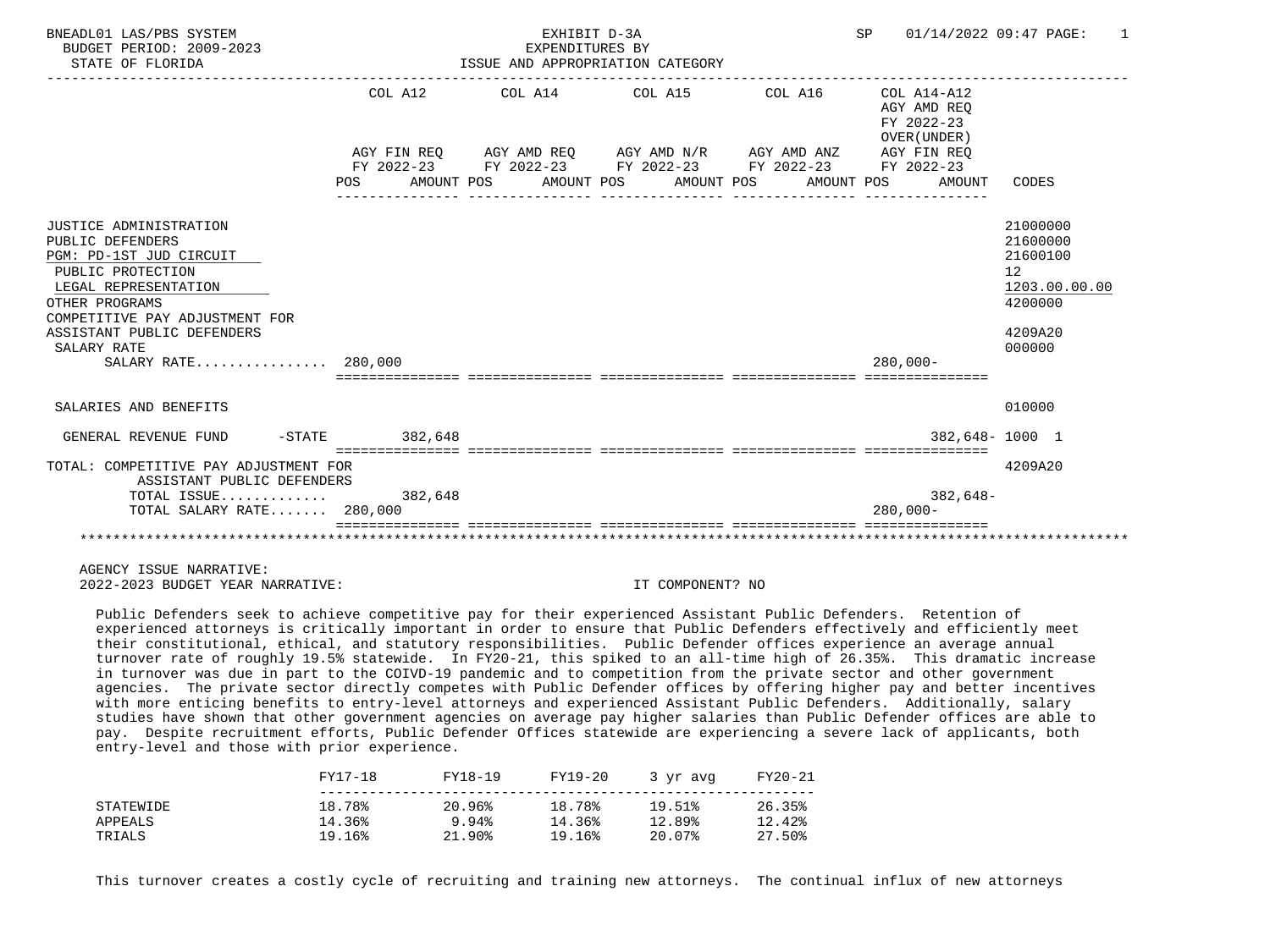| BNEADL01 LAS/PBS SYSTEM<br>BUDGET PERIOD: 2009-2023<br>STATE OF FLORIDA |             | EXHIBIT D-3A<br>EXPENDITURES BY<br>ISSUE AND APPROPRIATION CATEGORY |                                               |         | SP                                                       | 2<br>01/14/2022 09:47 PAGE: |
|-------------------------------------------------------------------------|-------------|---------------------------------------------------------------------|-----------------------------------------------|---------|----------------------------------------------------------|-----------------------------|
|                                                                         | COL A12     | COL A14 COL A15                                                     |                                               | COL A16 | COL A14-A12<br>AGY AMD REO<br>FY 2022-23<br>OVER (UNDER) |                             |
|                                                                         | AGY FIN REO |                                                                     | AGY AMD REQ      AGY AMD N/R      AGY AMD ANZ |         | AGY FIN REO                                              |                             |
|                                                                         |             | FY 2022-23 FY 2022-23 FY 2022-23 FY 2022-23                         |                                               |         | FY 2022-23                                               |                             |
|                                                                         | POS         | AMOUNT POS AMOUNT POS AMOUNT POS AMOUNT POS AMOUNT                  |                                               |         |                                                          | CODES                       |
| JUSTICE ADMINISTRATION                                                  |             |                                                                     |                                               |         |                                                          | 21000000                    |
| PUBLIC DEFENDERS                                                        |             |                                                                     |                                               |         |                                                          | 21600000                    |
| PGM: PD-1ST JUD CIRCUIT                                                 |             |                                                                     |                                               |         |                                                          | 21600100                    |
| PUBLIC PROTECTION                                                       |             |                                                                     |                                               |         |                                                          | 12                          |
| LEGAL REPRESENTATION                                                    |             |                                                                     |                                               |         |                                                          | 1203.00.00.00               |
| OTHER PROGRAMS                                                          |             |                                                                     |                                               |         |                                                          | 4200000                     |
| COMPETITIVE PAY ADJUSTMENT FOR                                          |             |                                                                     |                                               |         |                                                          |                             |
| ASSISTANT PUBLIC DEFENDERS                                              |             |                                                                     |                                               |         |                                                          | 4209A20                     |

 Additionally, the recent base salary increase to \$50,000 for starting attorneys has created serious salary compression issues for Assistant Public Defenders who have more experience than their entry level counterparts, with a lack of attrition to meet this compression advancement in pay.

 Public Defenders seek a competitive pay increase of \$5,000 for all Assistant Public Defenders and Chief Assistant Public Defenders (5901 and 5909 class codes respectively). The calculation of this increase should be based on filled positions prior to the onset of the COVID 19 pandemic in February 2020. The estimated cost of this increase statewide is \$7.8 million, plus associated benefits.

 New General Revenue funds are requested because statewide the Indigent Criminal Defense Trust Fund and Grants and Donations Trust Fund will not have the recurring cash necessary to fund this issue long term.

# Amended FY 2022-23 Narrative after December 15, 2021

 Public Defenders seek to achieve competitive pay for their experienced Assistant Public Defenders. Retention of experienced attorneys is critically important in order to ensure that Public Defenders effectively and efficiently meet their constitutional, ethical, and statutory responsibilities. Public Defender offices experience an average annual turnover rate of roughly 19.5% statewide. In FY20-21, this spiked to an all-time high of 26.35%. This dramatic increase in turnover was due in part to the COIVD-19 pandemic and to competition from the private sector and other government agencies. The private sector directly competes with Public Defender offices by offering higher pay and better incentives with more enticing benefits to entry-level attorneys and experienced Assistant Public Defenders. Additionally, salary studies have shown that other government agencies on average pay higher salaries than Public

 Defender offices are able to pay. Despite recruitment efforts, Public Defender Offices statewide are experiencing a severe lack of applicants, both entry-level and those with prior experience.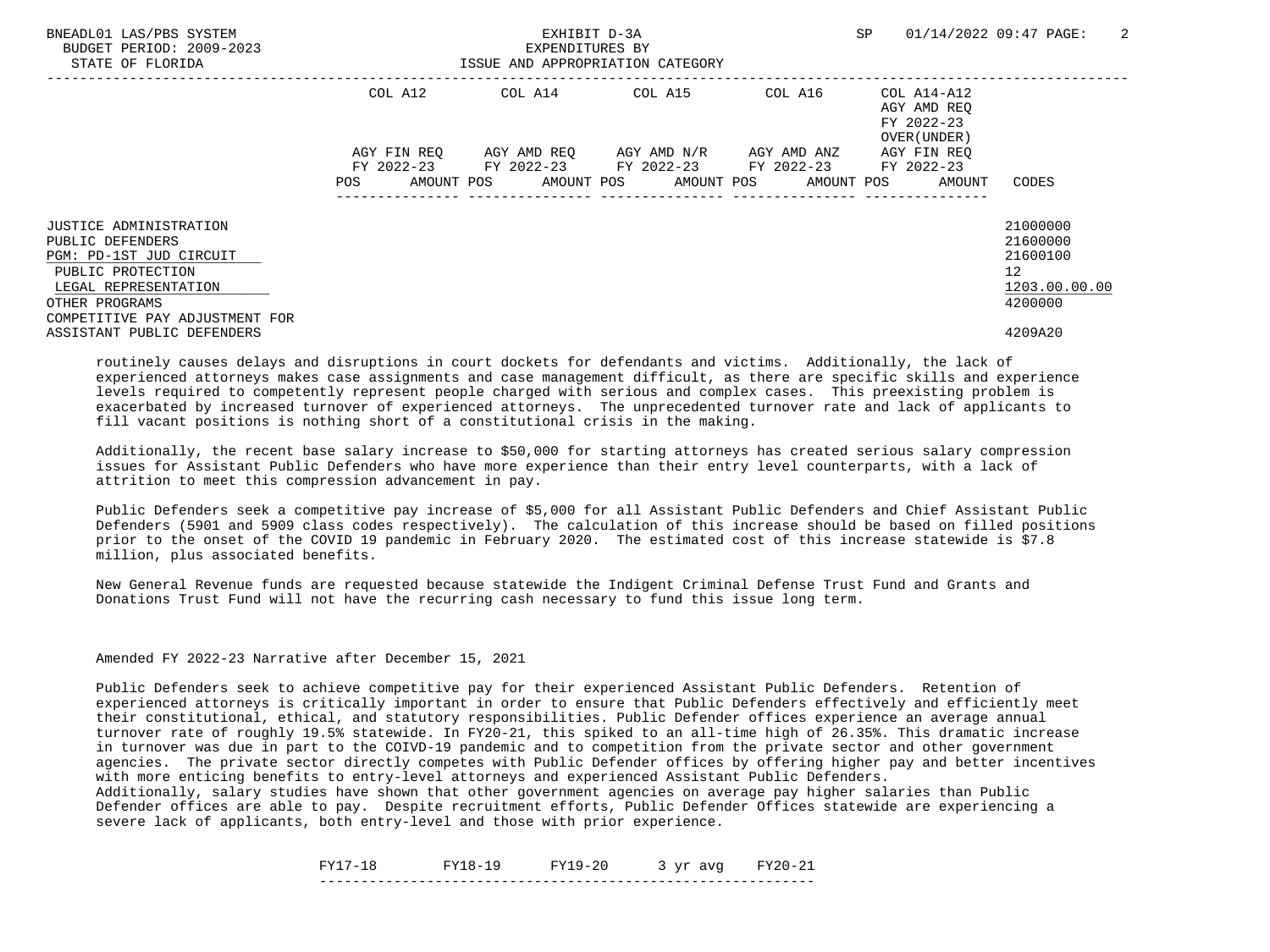| BNEADL01 LAS/PBS SYSTEM<br>BUDGET PERIOD: 2009-2023<br>STATE OF FLORIDA                                                                                                                              | ISSUE AND APPROPRIATION CATEGORY |          |                  | EXHIBIT D-3A<br>EXPENDITURES BY |        |                                                                                                                                                   |                            | SP |                                                          | 01/14/2022 09:47 PAGE:                                                        | -3 |
|------------------------------------------------------------------------------------------------------------------------------------------------------------------------------------------------------|----------------------------------|----------|------------------|---------------------------------|--------|---------------------------------------------------------------------------------------------------------------------------------------------------|----------------------------|----|----------------------------------------------------------|-------------------------------------------------------------------------------|----|
|                                                                                                                                                                                                      | COL A12                          |          |                  |                                 |        | COL A14 COL A15 COL A16                                                                                                                           |                            |    | COL A14-A12<br>AGY AMD REO<br>FY 2022-23<br>OVER (UNDER) |                                                                               |    |
|                                                                                                                                                                                                      |                                  |          |                  |                                 |        | AGY FIN REQ AGY AMD REQ AGY AMD N/R AGY AMD ANZ<br>FY 2022-23 FY 2022-23 FY 2022-23 FY 2022-23<br>POS AMOUNT POS AMOUNT POS AMOUNT POS AMOUNT POS |                            |    | AGY FIN REO<br>FY 2022-23<br>AMOUNT                      | CODES                                                                         |    |
| JUSTICE ADMINISTRATION<br>PUBLIC DEFENDERS<br>PGM: PD-1ST JUD CIRCUIT<br>PUBLIC PROTECTION<br>LEGAL REPRESENTATION<br>OTHER PROGRAMS<br>COMPETITIVE PAY ADJUSTMENT FOR<br>ASSISTANT PUBLIC DEFENDERS |                                  |          |                  |                                 |        |                                                                                                                                                   |                            |    |                                                          | 21000000<br>21600000<br>21600100<br>12<br>1203.00.00.00<br>4200000<br>4209A20 |    |
| STATEWIDE<br>APPEALS<br>TRIALS                                                                                                                                                                       | 18.78%<br>14.36%<br>19.16%       | $9.94\%$ | 20.96%<br>21.90% | 19.16%                          | 14.36% | 18.78% 19.51%<br>12.89%<br>20.07%                                                                                                                 | 26.35%<br>12.42%<br>27.50% |    |                                                          |                                                                               |    |

 Additionally, the recent base salary increase to \$50,000 for starting attorneys has created serious salary compression issues for Assistant Public Defenders who have more experience than their entry level counterparts, with a lack of attrition to meet this compression advancement in pay.

 Public Defenders seek a competitive pay increase of \$10,000 for all Assistant Public Defenders and Chief Assistant Public Defenders positions (5901 and 5909 class codes respectively), to be distributed by the Public Defenders as necessary to recruit and retain qualified personnel. The calculation of this increase should be based on filled positions prior to the onset of the COVID 19 pandemic in February 2020. The estimated cost of this increase statewide is \$14.2 million, plus associated benefits.

 New General Revenue funds are requested because statewide the Indigent Criminal Defense Trust Fund and the Grants and Donations Trust Fund will not have the recurring cash necessary to fund this issue long term.

This issue impacts all agency activities.

 Summary: The rate for this issue has been increased by \$7,127,000 and the Salaries and Benefits have been increased by \$9,739,755 Statewide to enable a \$10,000 competitive pay adjustment rather than the \$5,000 adjustment originally requested.

Second Amended Narrative after January 6, 2022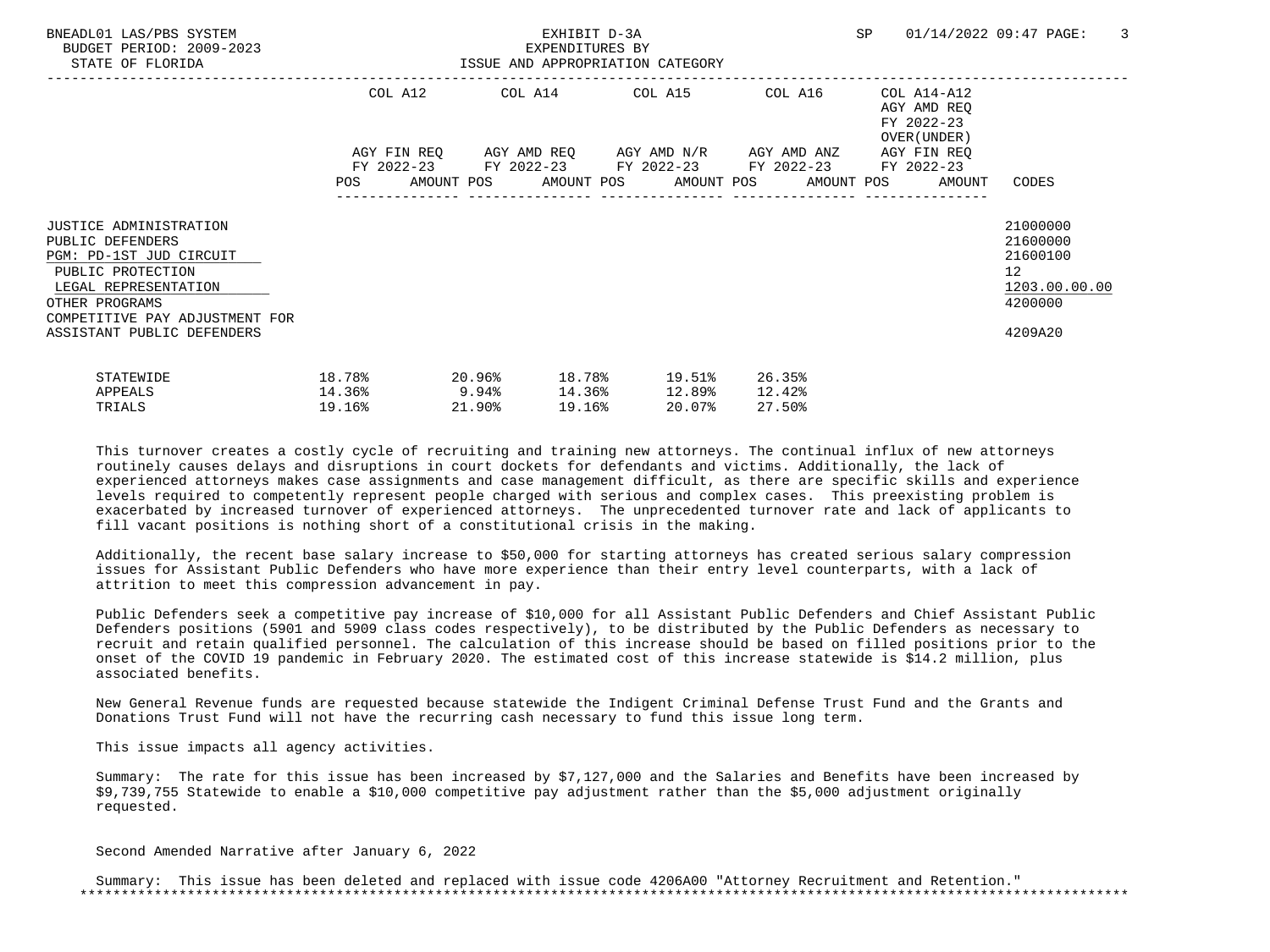| BNEADL01 LAS/PBS SYSTEM<br>BUDGET PERIOD: 2009-2023<br>STATE OF FLORIDA                                                                                                                              |                    | EXHIBIT D-3A<br>EXPENDITURES BY<br>ISSUE AND APPROPRIATION CATEGORY                                                                                       |           |                                  |                                                                        |              | SP 01/14/2022 09:47 PAGE:<br>4                                                |
|------------------------------------------------------------------------------------------------------------------------------------------------------------------------------------------------------|--------------------|-----------------------------------------------------------------------------------------------------------------------------------------------------------|-----------|----------------------------------|------------------------------------------------------------------------|--------------|-------------------------------------------------------------------------------|
|                                                                                                                                                                                                      | COL A12<br>POS FOR | COL A14<br>AGY FIN REQ AGY AMD REQ AGY AMD N/R AGY AMD ANZ AGY FIN REQ<br>FY 2022-23 FY 2022-23 FY 2022-23 FY 2022-23 FY 2022-23<br>AMOUNT POS AMOUNT POS | COL A15   | COL A16<br>AMOUNT POS            | COL A14-A12<br>AGY AMD REO<br>FY 2022-23<br>OVER (UNDER)<br>AMOUNT POS | AMOUNT       | CODES                                                                         |
| JUSTICE ADMINISTRATION<br>PUBLIC DEFENDERS<br>PGM: PD-1ST JUD CIRCUIT<br>PUBLIC PROTECTION<br>LEGAL REPRESENTATION<br>OTHER PROGRAMS<br>COMPETITIVE PAY ADJUSTMENT FOR<br>ASSISTANT PUBLIC DEFENDERS |                    |                                                                                                                                                           |           |                                  |                                                                        |              | 21000000<br>21600000<br>21600100<br>12<br>1203.00.00.00<br>4200000<br>4209A20 |
| POSITION DETAIL OF SALARIES AND BENEFITS:                                                                                                                                                            | FTE                | BASE RATE                                                                                                                                                 | ADDITIVES | BENEFITS                         | SUBTOTAL                                                               | ွေ           | LAPSE LAPSED SALARIES<br>AND BENEFITS                                         |
| A12 - AGY FIN REO FY 2022-23                                                                                                                                                                         |                    |                                                                                                                                                           |           |                                  |                                                                        |              |                                                                               |
| CHANGES TO CURRENTLY AUTHORIZED POSITIONS<br>RA01 RATE & SALARY ADJ - BENEFITS NO FTE<br>N0001 001                                                                                                   | 0.00               | 280,000                                                                                                                                                   |           |                                  |                                                                        |              | $102,648$ $382,648$ $0.00$ $382,648$                                          |
| TOTALS FOR ISSUE BY FUND<br>1000 GENERAL REVENUE FUND                                                                                                                                                |                    |                                                                                                                                                           |           |                                  |                                                                        |              | 382,648                                                                       |
|                                                                                                                                                                                                      | 0.00               | 280,000                                                                                                                                                   |           | ________________________________ | 102,648 382,648                                                        |              | . _ _ _ _ _ _<br>382,648<br>==============                                    |
| TOTAL: LEGAL REPRESENTATION<br>BY FUND TYPE<br>GENERAL REVENUE FUND 382,648<br>SALARY RATE 280,000                                                                                                   |                    |                                                                                                                                                           |           |                                  | $280,000 -$                                                            | 382,648-1000 | 1203.00.00.00                                                                 |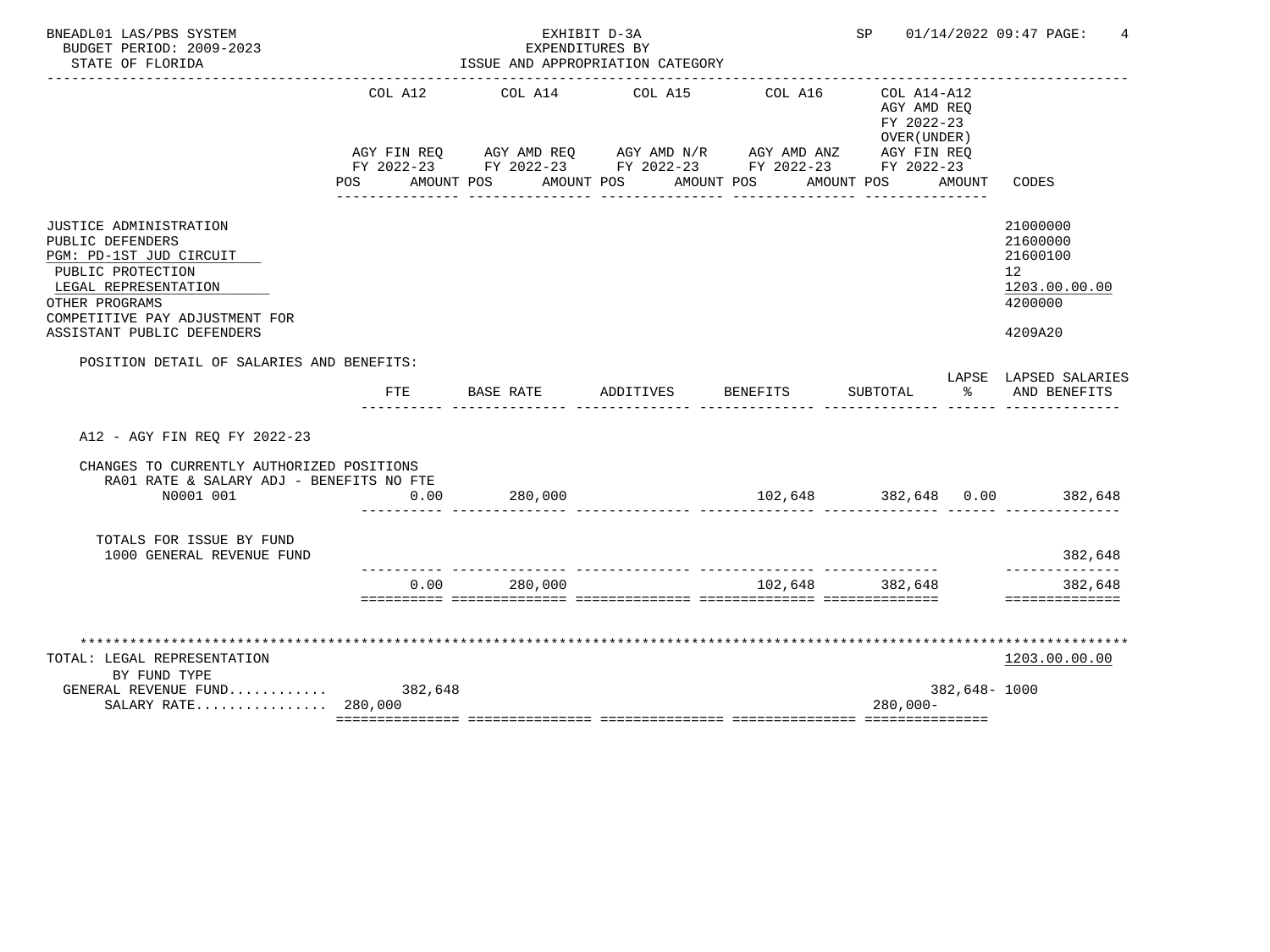| BNEADL01 LAS/PBS SYSTEM<br>BUDGET PERIOD: 2009-2023<br>STATE OF FLORIDA                                                                                                                                                                    |                       | EXHIBIT D-3A<br>EXPENDITURES BY | ISSUE AND APPROPRIATION CATEGORY                                                                                                                         | SP 01/14/2022 09:47 PAGE:                                          | 5                                                                                                    |
|--------------------------------------------------------------------------------------------------------------------------------------------------------------------------------------------------------------------------------------------|-----------------------|---------------------------------|----------------------------------------------------------------------------------------------------------------------------------------------------------|--------------------------------------------------------------------|------------------------------------------------------------------------------------------------------|
|                                                                                                                                                                                                                                            | COL A12<br><b>POS</b> |                                 | AGY FIN REO AGY AMD REO AGY AMD N/R AGY AMD ANZ<br>FY 2022-23 FY 2022-23 FY 2022-23 FY 2022-23 FY 2022-23<br>AMOUNT POS AMOUNT POS AMOUNT POS AMOUNT POS | AGY AMD REO<br>FY 2022-23<br>OVER (UNDER)<br>AGY FIN REO<br>AMOUNT | CODES                                                                                                |
| JUSTICE ADMINISTRATION<br>PUBLIC DEFENDERS<br>PGM: PD-2ND JUD CIRCUIT<br>PUBLIC PROTECTION<br>LEGAL REPRESENTATION<br>OTHER PROGRAMS<br>COMPETITIVE PAY ADJUSTMENT FOR<br>ASSISTANT PUBLIC DEFENDERS<br>SALARY RATE<br>SALARY RATE 195,000 |                       |                                 |                                                                                                                                                          | 195,000-                                                           | 21000000<br>21600000<br>21600200<br>12 <sup>°</sup><br>1203.00.00.00<br>4200000<br>4209A20<br>000000 |
| SALARIES AND BENEFITS                                                                                                                                                                                                                      |                       |                                 |                                                                                                                                                          |                                                                    | 010000                                                                                               |
| GENERAL REVENUE FUND                                                                                                                                                                                                                       | $-STATE$ 266.488      |                                 |                                                                                                                                                          |                                                                    | 266,488-1000 1                                                                                       |
| TOTAL: COMPETITIVE PAY ADJUSTMENT FOR<br>ASSISTANT PUBLIC DEFENDERS<br>TOTAL ISSUE 266,488<br>TOTAL SALARY RATE 195,000                                                                                                                    |                       |                                 |                                                                                                                                                          | $266, 488 -$<br>$195.000 -$                                        | 4209A20                                                                                              |
|                                                                                                                                                                                                                                            |                       |                                 |                                                                                                                                                          |                                                                    |                                                                                                      |

 Public Defenders seek to achieve competitive pay for their experienced Assistant Public Defenders. Retention of experienced attorneys is critically important in order to ensure that Public Defenders effectively and efficiently meet their constitutional, ethical, and statutory responsibilities. Public Defender offices experience an average annual turnover rate of roughly 19.5% statewide. In FY20-21, this spiked to an all-time high of 26.35%. This dramatic increase in turnover was due in part to the COIVD-19 pandemic and to competition from the private sector and other government agencies. The private sector directly competes with Public Defender offices by offering higher pay and better incentives with more enticing benefits to entry-level attorneys and experienced Assistant Public Defenders. Additionally, salary studies have shown that other government agencies on average pay higher salaries than Public Defender offices are able to pay. Despite recruitment efforts, Public Defender Offices statewide are experiencing a severe lack of applicants, both entry-level and those with prior experience.

|           | FY17-18 | FY18-19 | FY19-20 | 3 vr avg | FY20-21 |
|-----------|---------|---------|---------|----------|---------|
| STATEWIDE | 18.78%  | 20.96%  | 18.78%  | 19.51%   | 26.35%  |
| APPEALS   | 14.36%  | 9.94%   | 14.36%  | 12.89%   | 12.42%  |
| TRIALS    | 19.16%  | 21.90%  | 19.16%  | 20.07%   | 27.50%  |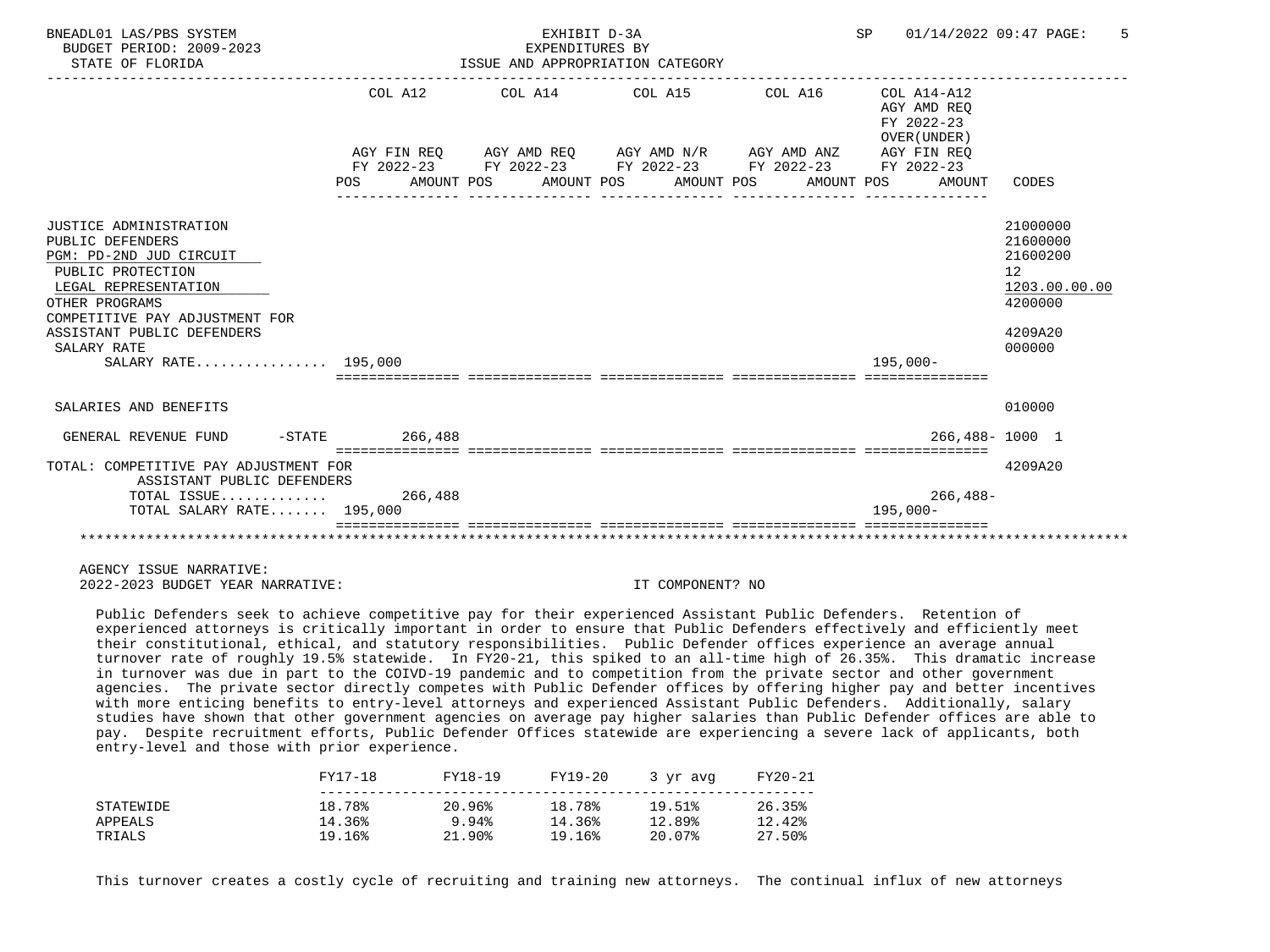| BNEADL01 LAS/PBS SYSTEM<br>BUDGET PERIOD: 2009-2023<br>STATE OF FLORIDA |             | EXHIBIT D-3A<br>EXPENDITURES BY | ISSUE AND APPROPRIATION CATEGORY            |         | SP                                                       | 01/14/2022 09:47 PAGE:<br>-6 |
|-------------------------------------------------------------------------|-------------|---------------------------------|---------------------------------------------|---------|----------------------------------------------------------|------------------------------|
|                                                                         | COL A12     |                                 | COL A14 COL A15                             | COL A16 | COL A14-A12<br>AGY AMD REO<br>FY 2022-23<br>OVER (UNDER) |                              |
|                                                                         | AGY FIN REO |                                 | AGY AMD REO AGY AMD N/R AGY AMD ANZ         |         | AGY FIN REO                                              |                              |
|                                                                         |             |                                 | FY 2022-23 FY 2022-23 FY 2022-23 FY 2022-23 |         | FY 2022-23                                               |                              |
|                                                                         | POS         |                                 |                                             |         | AMOUNT POS AMOUNT POS AMOUNT POS AMOUNT POS AMOUNT       | CODES                        |
| JUSTICE ADMINISTRATION                                                  |             |                                 |                                             |         |                                                          | 21000000                     |
| PUBLIC DEFENDERS                                                        |             |                                 |                                             |         |                                                          | 21600000                     |
| PGM: PD-2ND JUD CIRCUIT                                                 |             |                                 |                                             |         |                                                          | 21600200                     |
| PUBLIC PROTECTION                                                       |             |                                 |                                             |         |                                                          | 12                           |
| LEGAL REPRESENTATION                                                    |             |                                 |                                             |         |                                                          | 1203.00.00.00                |
| OTHER PROGRAMS                                                          |             |                                 |                                             |         |                                                          | 4200000                      |
| COMPETITIVE PAY ADJUSTMENT FOR                                          |             |                                 |                                             |         |                                                          |                              |
| ASSISTANT PUBLIC DEFENDERS                                              |             |                                 |                                             |         |                                                          | 4209A20                      |

 Additionally, the recent base salary increase to \$50,000 for starting attorneys has created serious salary compression issues for Assistant Public Defenders who have more experience than their entry level counterparts, with a lack of attrition to meet this compression advancement in pay.

 Public Defenders seek a competitive pay increase of \$5,000 for all Assistant Public Defenders and Chief Assistant Public Defenders (5901 and 5909 class codes respectively). The calculation of this increase should be based on filled positions prior to the onset of the COVID 19 pandemic in February 2020. The estimated cost of this increase statewide is \$7.8 million, plus associated benefits.

 New General Revenue funds are requested because statewide the Indigent Criminal Defense Trust Fund and Grants and Donations Trust Fund will not have the recurring cash necessary to fund this issue long term.

Amended FY 2022-23 Narrative after December 15, 2021

 Public Defenders seek to achieve competitive pay for their experienced Assistant Public Defenders. Retention of experienced attorneys is critically important in order to ensure that Public Defenders effectively and efficiently meet their constitutional, ethical, and statutory responsibilities. Public Defender offices experience an average annual turnover rate of roughly 19.5% statewide. In FY20-21, this spiked to an all-time high of 26.35%. This dramatic increase in turnover was due in part to the COIVD-19 pandemic and to competition from the private sector and other government agencies. The private sector directly competes with Public Defender offices by offering higher pay and better incentives with more enticing benefits to entry-level attorneys and experienced Assistant Public Defenders.

 Additionally, salary studies have shown that other government agencies on average pay higher salaries than Public Defender offices are able to pay. Despite recruitment efforts, Public Defender Offices statewide are experiencing a severe lack of applicants, both entry-level and those with prior experience.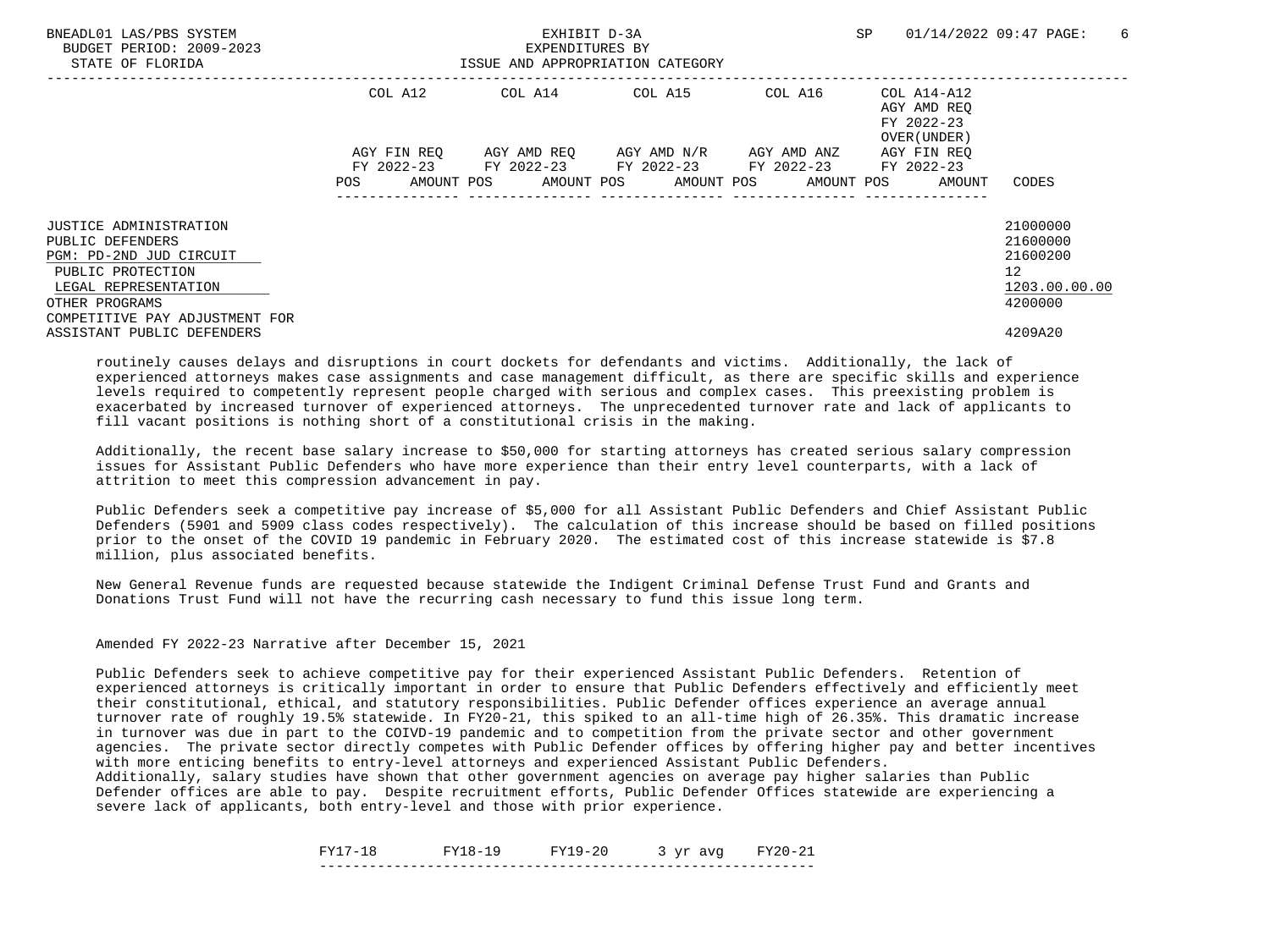| BNEADL01 LAS/PBS SYSTEM<br>BUDGET PERIOD: 2009-2023<br>STATE OF FLORIDA                                                                                                                              | ISSUE AND APPROPRIATION CATEGORY    |                  | EXHIBIT D-3A<br>EXPENDITURES BY |                  |                                             |        |                  | SP <sub>2</sub> |                                                                          | 01/14/2022 09:47 PAGE:                                                                     | -7 |
|------------------------------------------------------------------------------------------------------------------------------------------------------------------------------------------------------|-------------------------------------|------------------|---------------------------------|------------------|---------------------------------------------|--------|------------------|-----------------|--------------------------------------------------------------------------|--------------------------------------------------------------------------------------------|----|
|                                                                                                                                                                                                      |                                     |                  |                                 |                  | COL A12 COL A14 COL A15 COL A16             |        |                  |                 | COL A14-A12<br>AGY AMD REO<br>FY 2022-23<br>OVER (UNDER )<br>AGY FIN REO |                                                                                            |    |
|                                                                                                                                                                                                      |                                     |                  |                                 |                  | FY 2022-23 FY 2022-23 FY 2022-23 FY 2022-23 |        |                  |                 | FY 2022-23<br>POS AMOUNT POS AMOUNT POS AMOUNT POS AMOUNT POS AMOUNT     | CODES                                                                                      |    |
| JUSTICE ADMINISTRATION<br>PUBLIC DEFENDERS<br>PGM: PD-2ND JUD CIRCUIT<br>PUBLIC PROTECTION<br>LEGAL REPRESENTATION<br>OTHER PROGRAMS<br>COMPETITIVE PAY ADJUSTMENT FOR<br>ASSISTANT PUBLIC DEFENDERS |                                     |                  |                                 |                  |                                             |        |                  |                 |                                                                          | 21000000<br>21600000<br>21600200<br>12 <sup>°</sup><br>1203.00.00.00<br>4200000<br>4209A20 |    |
| STATEWIDE<br>APPEALS<br>TRIALS                                                                                                                                                                       | 18.78%<br>$14.36\%$ 9.94%<br>19.16% | 20.96%<br>21.90% | 19.16%                          | 18.78%<br>14.36% | 19.51%<br>12.89%<br>20.07%                  | 12.42% | 26.35%<br>27.50% |                 |                                                                          |                                                                                            |    |

 Additionally, the recent base salary increase to \$50,000 for starting attorneys has created serious salary compression issues for Assistant Public Defenders who have more experience than their entry level counterparts, with a lack of attrition to meet this compression advancement in pay.

 Public Defenders seek a competitive pay increase of \$10,000 for all Assistant Public Defenders and Chief Assistant Public Defenders positions (5901 and 5909 class codes respectively), to be distributed by the Public Defenders as necessary to recruit and retain qualified personnel. The calculation of this increase should be based on filled positions prior to the onset of the COVID 19 pandemic in February 2020. The estimated cost of this increase statewide is \$14.2 million, plus associated benefits.

 New General Revenue funds are requested because statewide the Indigent Criminal Defense Trust Fund and the Grants and Donations Trust Fund will not have the recurring cash necessary to fund this issue long term.

This issue impacts all agency activities.

 Summary: The rate for this issue has been increased by \$7,127,000 and the Salaries and Benefits have been increased by \$9,739,755 Statewide to enable a \$10,000 competitive pay adjustment rather than the \$5,000 adjustment originally requested.

Second Amended Narrative after January 6, 2022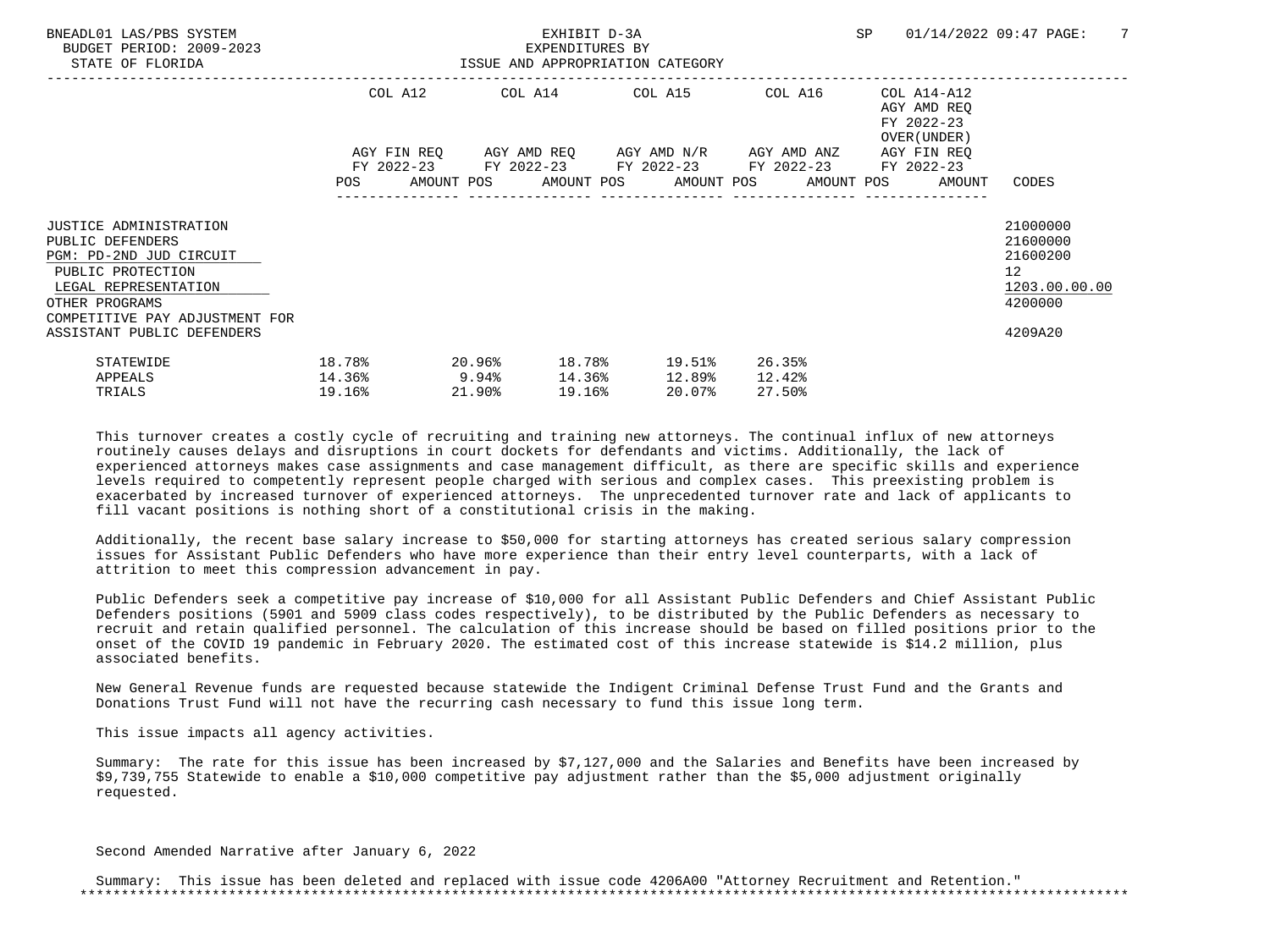| BNEADL01 LAS/PBS SYSTEM<br>BUDGET PERIOD: 2009-2023<br>STATE OF FLORIDA                                                                                                                                     |                    | EXHIBIT D-3A<br>EXPENDITURES BY<br>ISSUE AND APPROPRIATION CATEGORY                                                                                       |           |                                  |                                                                        |                  | SP 01/14/2022 09:47 PAGE:<br>8                                                |
|-------------------------------------------------------------------------------------------------------------------------------------------------------------------------------------------------------------|--------------------|-----------------------------------------------------------------------------------------------------------------------------------------------------------|-----------|----------------------------------|------------------------------------------------------------------------|------------------|-------------------------------------------------------------------------------|
|                                                                                                                                                                                                             | COL A12<br>POS FOR | COL A14<br>AGY FIN REQ AGY AMD REQ AGY AMD N/R AGY AMD ANZ AGY FIN REQ<br>FY 2022-23 FY 2022-23 FY 2022-23 FY 2022-23 FY 2022-23<br>AMOUNT POS AMOUNT POS | COL A15   | COL A16<br>AMOUNT POS            | COL A14-A12<br>AGY AMD REO<br>FY 2022-23<br>OVER (UNDER)<br>AMOUNT POS | AMOUNT           | CODES                                                                         |
| <b>JUSTICE ADMINISTRATION</b><br>PUBLIC DEFENDERS<br>PGM: PD-2ND JUD CIRCUIT<br>PUBLIC PROTECTION<br>LEGAL REPRESENTATION<br>OTHER PROGRAMS<br>COMPETITIVE PAY ADJUSTMENT FOR<br>ASSISTANT PUBLIC DEFENDERS |                    |                                                                                                                                                           |           |                                  |                                                                        |                  | 21000000<br>21600000<br>21600200<br>12<br>1203.00.00.00<br>4200000<br>4209A20 |
| POSITION DETAIL OF SALARIES AND BENEFITS:                                                                                                                                                                   | FTE                | BASE RATE                                                                                                                                                 | ADDITIVES | BENEFITS                         | SUBTOTAL                                                               | $\sim$ $\sim$    | LAPSE LAPSED SALARIES<br>AND BENEFITS                                         |
| A12 - AGY FIN REO FY 2022-23                                                                                                                                                                                |                    |                                                                                                                                                           |           |                                  |                                                                        |                  |                                                                               |
| CHANGES TO CURRENTLY AUTHORIZED POSITIONS<br>RA01 RATE & SALARY ADJ - BENEFITS NO FTE<br>N0001 001                                                                                                          | 0.00               | 195,000                                                                                                                                                   |           |                                  |                                                                        |                  | $71,488$ $266,488$ $0.00$ $266,488$                                           |
| TOTALS FOR ISSUE BY FUND<br>1000 GENERAL REVENUE FUND                                                                                                                                                       |                    |                                                                                                                                                           |           |                                  |                                                                        |                  | 266,488                                                                       |
|                                                                                                                                                                                                             | 0.00               | ------------ ---------------<br>195,000                                                                                                                   |           | ________________________________ | 71,488 266,488                                                         |                  | ----------<br>266,488<br>==============                                       |
| TOTAL: LEGAL REPRESENTATION<br>BY FUND TYPE<br>GENERAL REVENUE FUND 266,488<br>SALARY RATE 195,000                                                                                                          |                    |                                                                                                                                                           |           |                                  | $195,000-$                                                             | $266,488 - 1000$ | 1203.00.00.00                                                                 |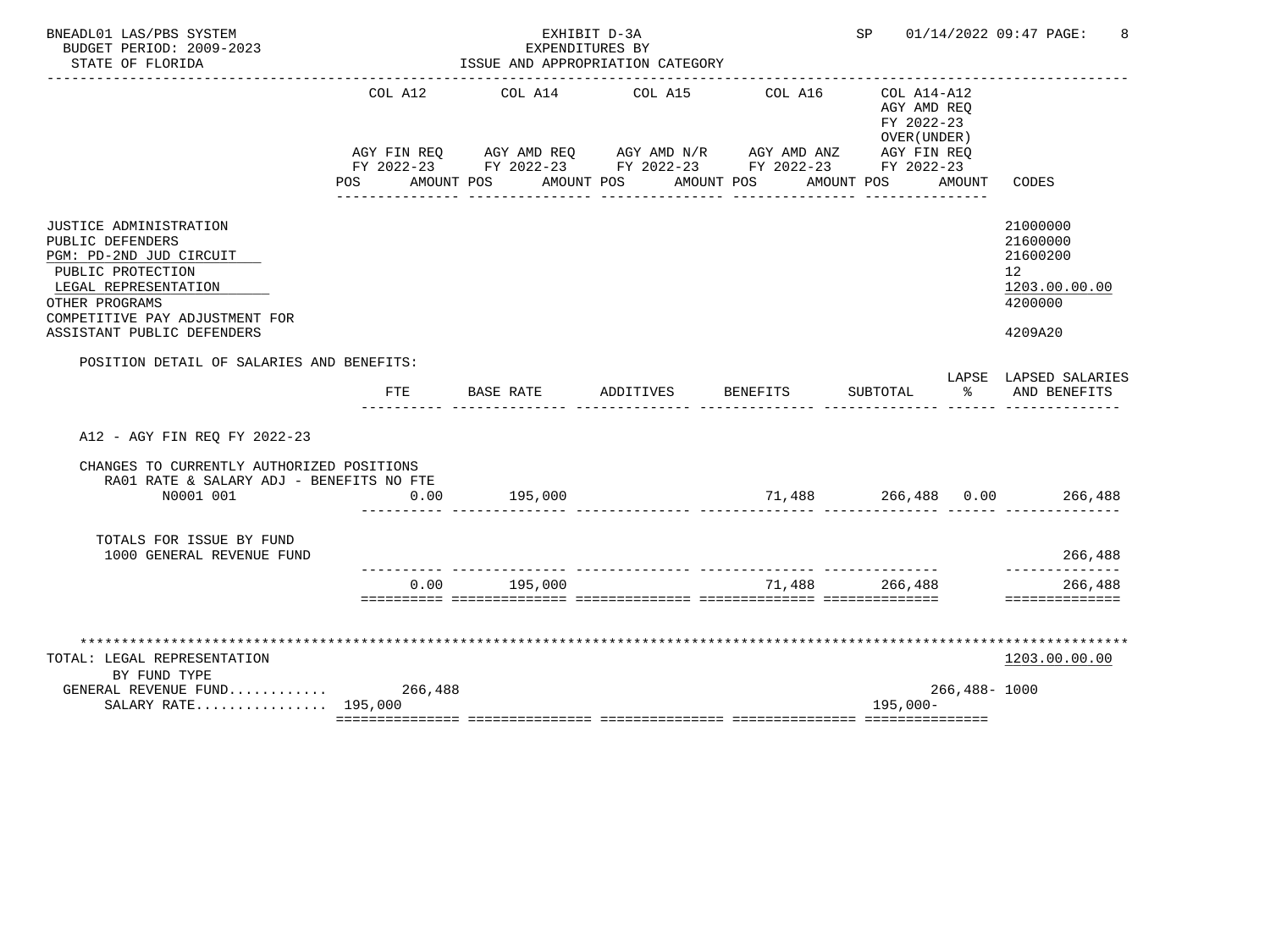| BNEADL01 LAS/PBS SYSTEM<br>BUDGET PERIOD: 2009-2023<br>STATE OF FLORIDA                                                                                                                                                                   |                                    | EXHIBIT D-3A<br>EXPENDITURES BY | ISSUE AND APPROPRIATION CATEGORY                                                                          | SP 01/14/2022 09:47 PAGE:                                | 9                                                                                                    |
|-------------------------------------------------------------------------------------------------------------------------------------------------------------------------------------------------------------------------------------------|------------------------------------|---------------------------------|-----------------------------------------------------------------------------------------------------------|----------------------------------------------------------|------------------------------------------------------------------------------------------------------|
|                                                                                                                                                                                                                                           | COL A12                            |                                 | AGY FIN REO AGY AMD REO AGY AMD N/R AGY AMD ANZ<br>FY 2022-23 FY 2022-23 FY 2022-23 FY 2022-23 FY 2022-23 | AGY AMD REO<br>FY 2022-23<br>OVER (UNDER)<br>AGY FIN REO |                                                                                                      |
|                                                                                                                                                                                                                                           | POS                                |                                 | AMOUNT POS AMOUNT POS AMOUNT POS AMOUNT POS                                                               | AMOUNT                                                   | CODES                                                                                                |
| JUSTICE ADMINISTRATION<br>PUBLIC DEFENDERS<br>PGM: PD-3RD JUD CIRCUIT<br>PUBLIC PROTECTION<br>LEGAL REPRESENTATION<br>OTHER PROGRAMS<br>COMPETITIVE PAY ADJUSTMENT FOR<br>ASSISTANT PUBLIC DEFENDERS<br>SALARY RATE<br>SALARY RATE 92,500 |                                    |                                 |                                                                                                           | $92,500 -$                                               | 21000000<br>21600000<br>21600300<br>12 <sup>°</sup><br>1203.00.00.00<br>4200000<br>4209A20<br>000000 |
| SALARIES AND BENEFITS                                                                                                                                                                                                                     |                                    |                                 |                                                                                                           |                                                          | 010000                                                                                               |
| GENERAL REVENUE FUND                                                                                                                                                                                                                      | $-STATE$ 126.410                   |                                 |                                                                                                           | 126,410-1000 1                                           |                                                                                                      |
| TOTAL: COMPETITIVE PAY ADJUSTMENT FOR<br>ASSISTANT PUBLIC DEFENDERS                                                                                                                                                                       | ================================== |                                 |                                                                                                           |                                                          | 4209A20                                                                                              |
| TOTAL ISSUE $126,410$<br>TOTAL SALARY RATE 92,500                                                                                                                                                                                         |                                    |                                 |                                                                                                           | $126,410-$<br>$92,500-$                                  |                                                                                                      |
|                                                                                                                                                                                                                                           |                                    |                                 |                                                                                                           |                                                          |                                                                                                      |

 Public Defenders seek to achieve competitive pay for their experienced Assistant Public Defenders. Retention of experienced attorneys is critically important in order to ensure that Public Defenders effectively and efficiently meet their constitutional, ethical, and statutory responsibilities. Public Defender offices experience an average annual turnover rate of roughly 19.5% statewide. In FY20-21, this spiked to an all-time high of 26.35%. This dramatic increase in turnover was due in part to the COIVD-19 pandemic and to competition from the private sector and other government agencies. The private sector directly competes with Public Defender offices by offering higher pay and better incentives with more enticing benefits to entry-level attorneys and experienced Assistant Public Defenders. Additionally, salary studies have shown that other government agencies on average pay higher salaries than Public Defender offices are able to pay. Despite recruitment efforts, Public Defender Offices statewide are experiencing a severe lack of applicants, both entry-level and those with prior experience.

|           | FY17-18 | FY18-19   | FY19-20 | 3 yr avg | FY20-21 |
|-----------|---------|-----------|---------|----------|---------|
| STATEWIDE | 18.78%  | 20.96%    | 18.78%  | 19.51%   | 26.35%  |
| APPEALS   | 14.36%  | 9.94%     | 14.36%  | 12.89%   | 12.42%  |
| TRIALS    | 19.16%  | $21.90\%$ | 19.16%  | 20.07%   | 27.50%  |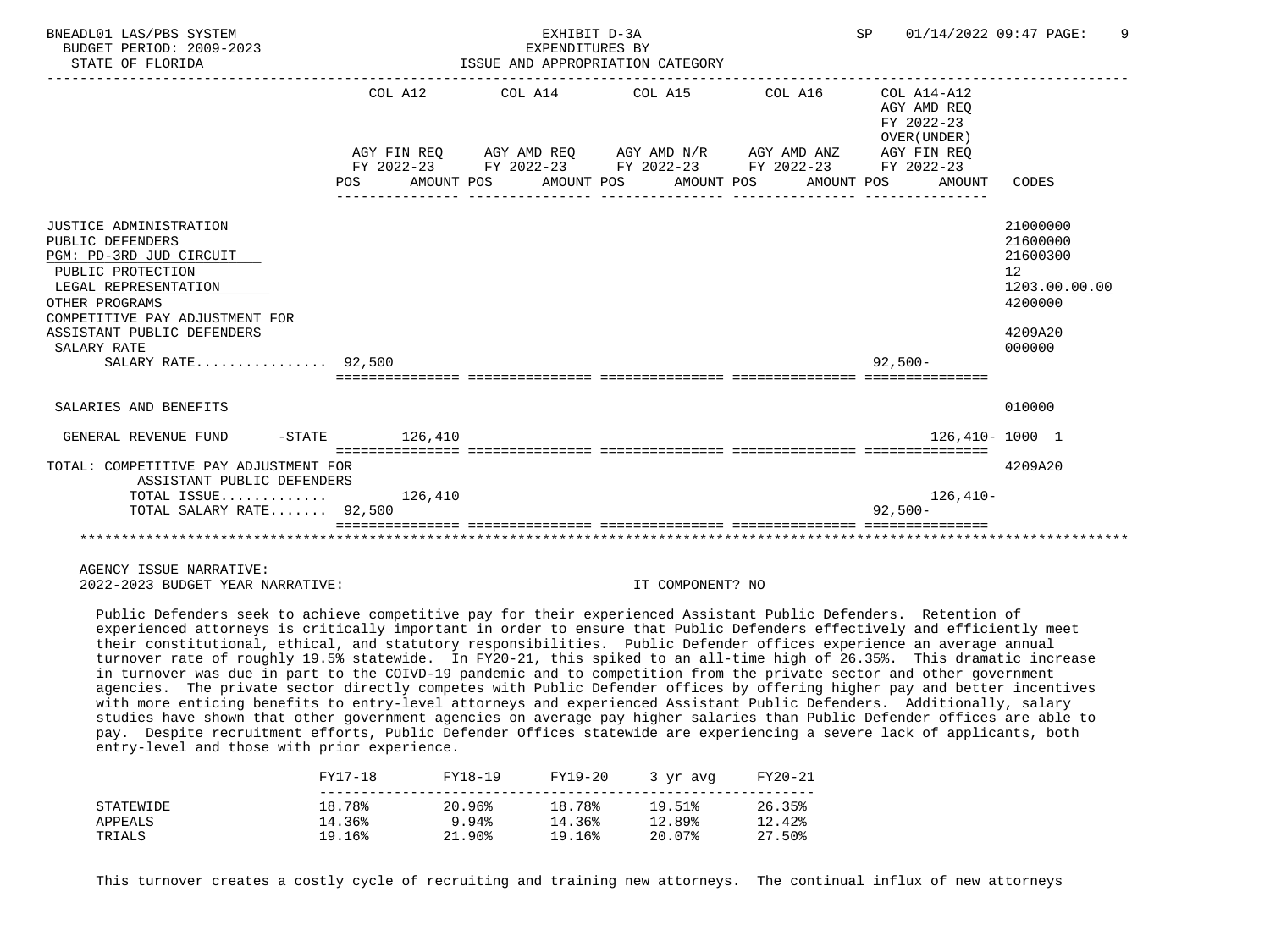| BNEADL01 LAS/PBS SYSTEM<br>BUDGET PERIOD: 2009-2023<br>STATE OF FLORIDA      |             | EXHIBIT D-3A<br>EXPENDITURES BY<br>ISSUE AND APPROPRIATION CATEGORY | SP                                  | 10<br>01/14/2022 09:47 PAGE: |                                                          |                                  |
|------------------------------------------------------------------------------|-------------|---------------------------------------------------------------------|-------------------------------------|------------------------------|----------------------------------------------------------|----------------------------------|
|                                                                              | COL A12     |                                                                     | COL A14 COL A15                     | COL A16                      | COL A14-A12<br>AGY AMD REO<br>FY 2022-23<br>OVER (UNDER) |                                  |
|                                                                              | AGY FIN REO | FY 2022-23 FY 2022-23 FY 2022-23 FY 2022-23                         | AGY AMD REO AGY AMD N/R AGY AMD ANZ |                              | AGY FIN REO<br>FY 2022-23                                |                                  |
|                                                                              | POS         | AMOUNT POS AMOUNT POS AMOUNT POS AMOUNT POS                         |                                     |                              | AMOUNT                                                   | CODES                            |
| <b>JUSTICE ADMINISTRATION</b><br>PUBLIC DEFENDERS<br>PGM: PD-3RD JUD CIRCUIT |             |                                                                     |                                     |                              |                                                          | 21000000<br>21600000<br>21600300 |
| PUBLIC PROTECTION<br>LEGAL REPRESENTATION                                    |             |                                                                     |                                     |                              |                                                          | 12<br>1203.00.00.00              |
| OTHER PROGRAMS<br>COMPETITIVE PAY ADJUSTMENT FOR                             |             |                                                                     |                                     |                              |                                                          | 4200000                          |
| ASSISTANT PUBLIC DEFENDERS                                                   |             |                                                                     |                                     |                              |                                                          | 4209A20                          |

 Additionally, the recent base salary increase to \$50,000 for starting attorneys has created serious salary compression issues for Assistant Public Defenders who have more experience than their entry level counterparts, with a lack of attrition to meet this compression advancement in pay.

 Public Defenders seek a competitive pay increase of \$5,000 for all Assistant Public Defenders and Chief Assistant Public Defenders (5901 and 5909 class codes respectively). The calculation of this increase should be based on filled positions prior to the onset of the COVID 19 pandemic in February 2020. The estimated cost of this increase statewide is \$7.8 million, plus associated benefits.

 New General Revenue funds are requested because statewide the Indigent Criminal Defense Trust Fund and Grants and Donations Trust Fund will not have the recurring cash necessary to fund this issue long term.

Amended FY 2022-23 Narrative after December 15, 2021

 Public Defenders seek to achieve competitive pay for their experienced Assistant Public Defenders. Retention of experienced attorneys is critically important in order to ensure that Public Defenders effectively and efficiently meet their constitutional, ethical, and statutory responsibilities. Public Defender offices experience an average annual turnover rate of roughly 19.5% statewide. In FY20-21, this spiked to an all-time high of 26.35%. This dramatic increase in turnover was due in part to the COIVD-19 pandemic and to competition from the private sector and other government agencies. The private sector directly competes with Public Defender offices by offering higher pay and better incentives with more enticing benefits to entry-level attorneys and experienced Assistant Public Defenders.

 Additionally, salary studies have shown that other government agencies on average pay higher salaries than Public Defender offices are able to pay. Despite recruitment efforts, Public Defender Offices statewide are experiencing a severe lack of applicants, both entry-level and those with prior experience.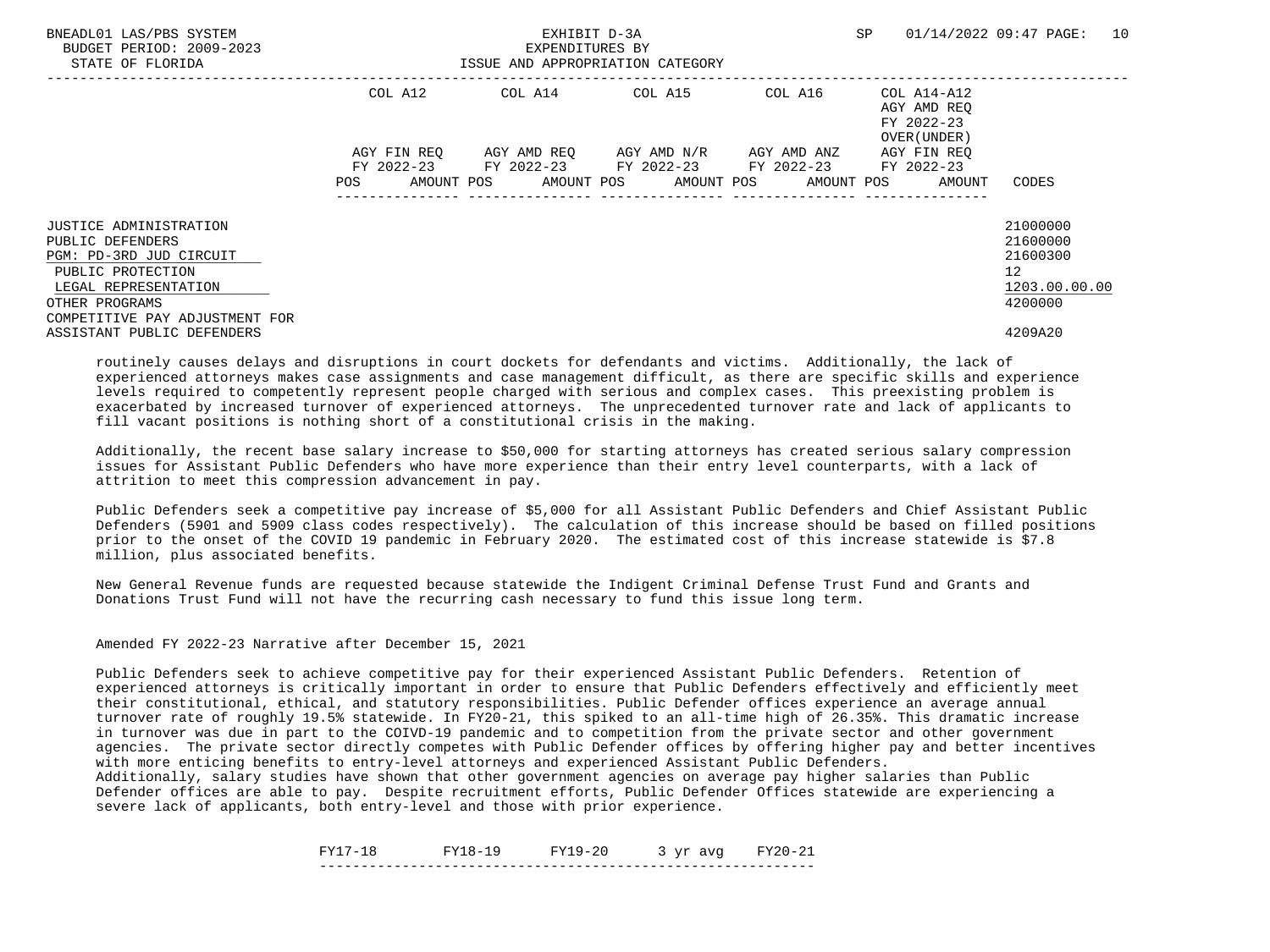| BNEADL01 LAS/PBS SYSTEM<br>BUDGET PERIOD: 2009-2023<br>STATE OF FLORIDA                                                                                                                              |                                                                                                                                                                                                        | EXHIBIT D-3A<br>EXPENDITURES BY<br>ISSUE AND APPROPRIATION CATEGORY |                     |  |        |                                          |  |                                                                          |  |  | SP 01/14/2022 09:47 PAGE:                                                                  | 11 |
|------------------------------------------------------------------------------------------------------------------------------------------------------------------------------------------------------|--------------------------------------------------------------------------------------------------------------------------------------------------------------------------------------------------------|---------------------------------------------------------------------|---------------------|--|--------|------------------------------------------|--|--------------------------------------------------------------------------|--|--|--------------------------------------------------------------------------------------------|----|
|                                                                                                                                                                                                      | COL A12 COL A14 COL A15 COL A16<br>AGY FIN REQ 6GY AMD REQ 6GY AMD N/R 6GY AMD ANZ<br>FY 2022-23 FY 2022-23 FY 2022-23 FY 2022-23 FY 2022-23<br>POS AMOUNT POS AMOUNT POS AMOUNT POS AMOUNT POS AMOUNT |                                                                     |                     |  |        |                                          |  | COL A14-A12<br>AGY AMD REO<br>FY 2022-23<br>OVER (UNDER )<br>AGY FIN REO |  |  |                                                                                            |    |
|                                                                                                                                                                                                      |                                                                                                                                                                                                        |                                                                     |                     |  |        |                                          |  |                                                                          |  |  | CODES                                                                                      |    |
| JUSTICE ADMINISTRATION<br>PUBLIC DEFENDERS<br>PGM: PD-3RD JUD CIRCUIT<br>PUBLIC PROTECTION<br>LEGAL REPRESENTATION<br>OTHER PROGRAMS<br>COMPETITIVE PAY ADJUSTMENT FOR<br>ASSISTANT PUBLIC DEFENDERS |                                                                                                                                                                                                        |                                                                     |                     |  |        |                                          |  |                                                                          |  |  | 21000000<br>21600000<br>21600300<br>12 <sup>°</sup><br>1203.00.00.00<br>4200000<br>4209A20 |    |
| STATEWIDE<br>APPEALS<br>TRIALS                                                                                                                                                                       | 18.78%<br>$14.36\%$ 9.94%<br>19.16%                                                                                                                                                                    |                                                                     | $20.96\%$<br>21.90% |  | 19.16% | 18.78% 19.51%<br>14.36% 12.89%<br>20.07% |  | 26.35%<br>12.42%<br>27.50%                                               |  |  |                                                                                            |    |

 Additionally, the recent base salary increase to \$50,000 for starting attorneys has created serious salary compression issues for Assistant Public Defenders who have more experience than their entry level counterparts, with a lack of attrition to meet this compression advancement in pay.

 Public Defenders seek a competitive pay increase of \$10,000 for all Assistant Public Defenders and Chief Assistant Public Defenders positions (5901 and 5909 class codes respectively), to be distributed by the Public Defenders as necessary to recruit and retain qualified personnel. The calculation of this increase should be based on filled positions prior to the onset of the COVID 19 pandemic in February 2020. The estimated cost of this increase statewide is \$14.2 million, plus associated benefits.

 New General Revenue funds are requested because statewide the Indigent Criminal Defense Trust Fund and the Grants and Donations Trust Fund will not have the recurring cash necessary to fund this issue long term.

This issue impacts all agency activities.

 Summary: The rate for this issue has been increased by \$7,127,000 and the Salaries and Benefits have been increased by \$9,739,755 Statewide to enable a \$10,000 competitive pay adjustment rather than the \$5,000 adjustment originally requested.

Second Amended Narrative after January 6, 2022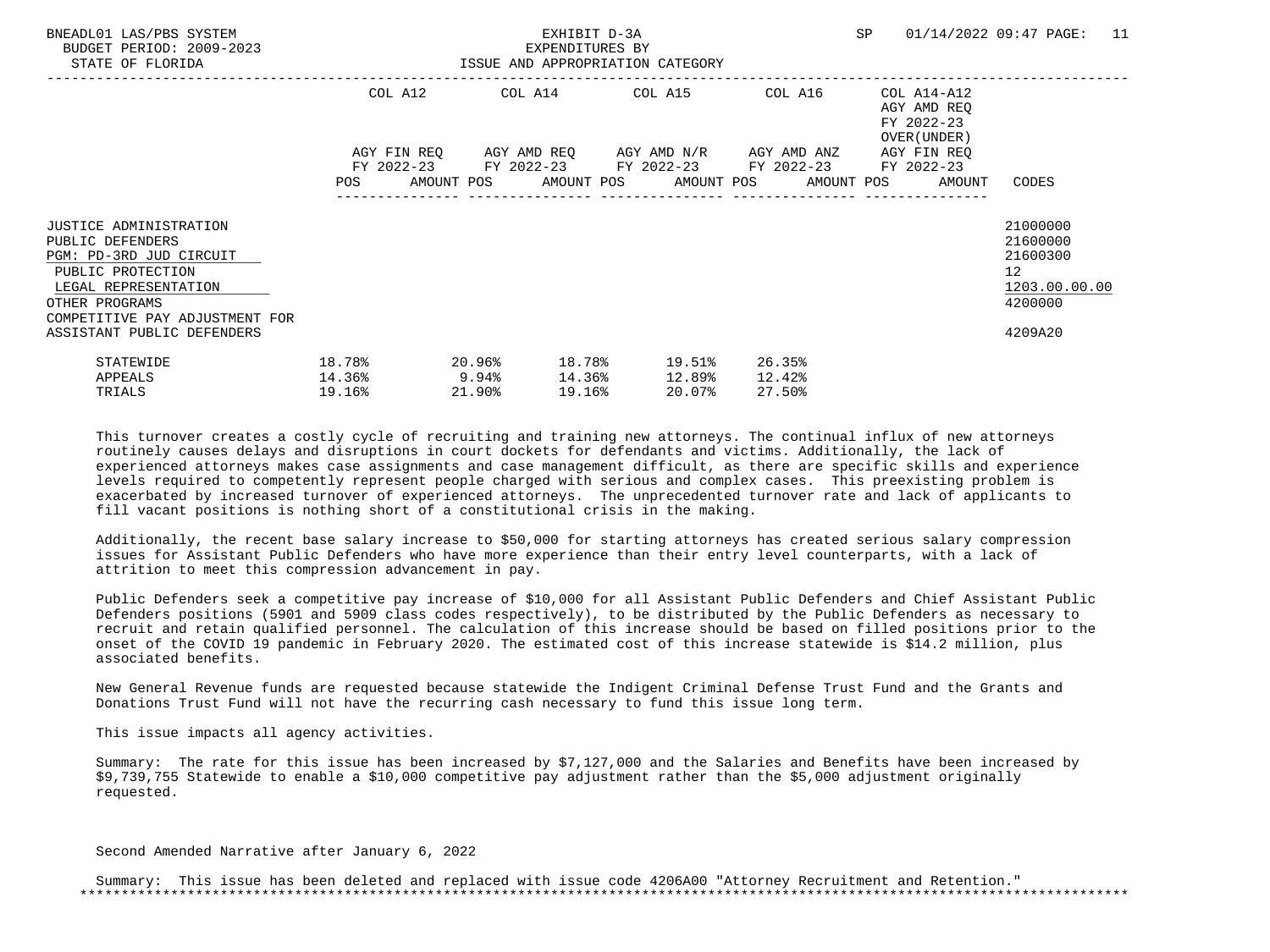| BNEADL01 LAS/PBS SYSTEM<br>BUDGET PERIOD: 2009-2023<br>STATE OF FLORIDA                                                                                                                              |                    | EXHIBIT D-3A<br>EXPENDITURES BY<br>ISSUE AND APPROPRIATION CATEGORY                                                                                                  |           | SP       |                                                                            | 01/14/2022 09:47 PAGE: 12 |                                                                               |
|------------------------------------------------------------------------------------------------------------------------------------------------------------------------------------------------------|--------------------|----------------------------------------------------------------------------------------------------------------------------------------------------------------------|-----------|----------|----------------------------------------------------------------------------|---------------------------|-------------------------------------------------------------------------------|
|                                                                                                                                                                                                      | COL A12<br>POS FOR | COL A14<br>AGY FIN REQ AGY AMD REQ AGY AMD N/R AGY AMD ANZ AGY FIN REQ<br>FY 2022-23 FY 2022-23 FY 2022-23 FY 2022-23 FY 2022-23<br>AMOUNT POS AMOUNT POS AMOUNT POS | COL A15   | COL A16  | $COL A14 - A12$<br>AGY AMD REQ<br>FY 2022-23<br>OVER (UNDER)<br>AMOUNT POS | AMOUNT                    | CODES                                                                         |
| JUSTICE ADMINISTRATION<br>PUBLIC DEFENDERS<br>PGM: PD-3RD JUD CIRCUIT<br>PUBLIC PROTECTION<br>LEGAL REPRESENTATION<br>OTHER PROGRAMS<br>COMPETITIVE PAY ADJUSTMENT FOR<br>ASSISTANT PUBLIC DEFENDERS |                    |                                                                                                                                                                      |           |          |                                                                            |                           | 21000000<br>21600000<br>21600300<br>12<br>1203.00.00.00<br>4200000<br>4209A20 |
| POSITION DETAIL OF SALARIES AND BENEFITS:                                                                                                                                                            | FTE                | BASE RATE                                                                                                                                                            | ADDITIVES | BENEFITS | SUBTOTAL                                                                   | °≈                        | LAPSE LAPSED SALARIES<br>AND BENEFITS                                         |
| A12 - AGY FIN REO FY 2022-23                                                                                                                                                                         |                    |                                                                                                                                                                      |           |          |                                                                            |                           |                                                                               |
| CHANGES TO CURRENTLY AUTHORIZED POSITIONS<br>RA01 RATE & SALARY ADJ - BENEFITS NO FTE<br>N0001 001                                                                                                   | 0.00               | 92,500                                                                                                                                                               |           |          |                                                                            |                           | $33,910$ $126,410$ $0.00$ $126,410$                                           |
| TOTALS FOR ISSUE BY FUND<br>1000 GENERAL REVENUE FUND                                                                                                                                                |                    |                                                                                                                                                                      |           |          |                                                                            |                           | 126,410                                                                       |
|                                                                                                                                                                                                      | 0.00               | 92,500                                                                                                                                                               |           |          | 33,910 126,410                                                             |                           | -----------<br>126,410<br>==============                                      |
| TOTAL: LEGAL REPRESENTATION<br>BY FUND TYPE<br>GENERAL REVENUE FUND $126,410$                                                                                                                        |                    |                                                                                                                                                                      |           |          |                                                                            | 126,410- 1000             | 1203.00.00.00                                                                 |
| SALARY RATE 92,500                                                                                                                                                                                   |                    |                                                                                                                                                                      |           |          | $92,500-$                                                                  |                           |                                                                               |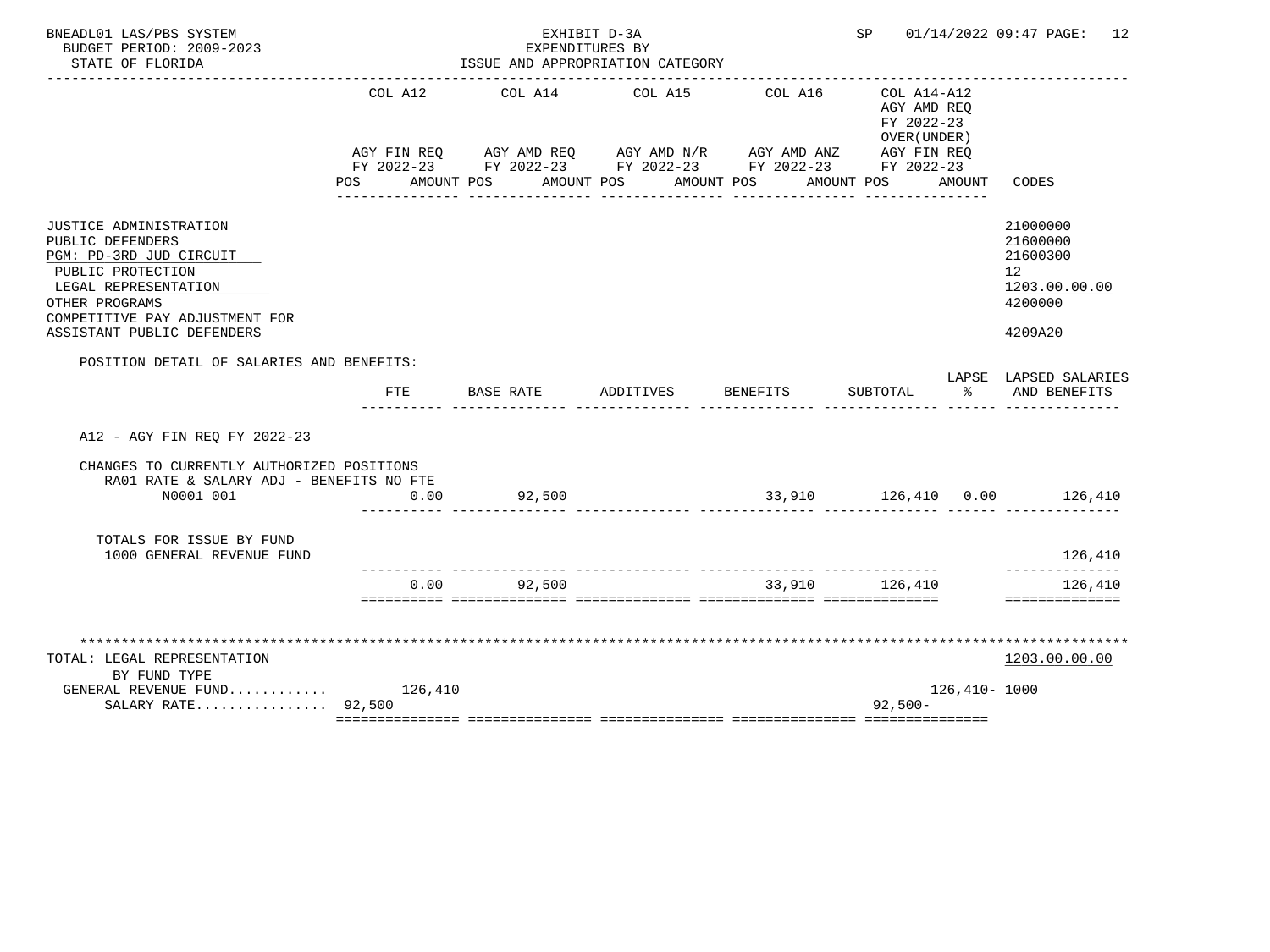| BNEADL01 LAS/PBS SYSTEM<br>BUDGET PERIOD: 2009-2023<br>STATE OF FLORIDA                                                                                                                                                                    |                       | EXHIBIT D-3A<br>EXPENDITURES BY<br>ISSUE AND APPROPRIATION CATEGORY | SP 01/14/2022 09:47 PAGE:                                                                                                                                                                                   | 13 |                                                     |                                                                                                      |
|--------------------------------------------------------------------------------------------------------------------------------------------------------------------------------------------------------------------------------------------|-----------------------|---------------------------------------------------------------------|-------------------------------------------------------------------------------------------------------------------------------------------------------------------------------------------------------------|----|-----------------------------------------------------|------------------------------------------------------------------------------------------------------|
|                                                                                                                                                                                                                                            | COL A12<br><b>POS</b> |                                                                     | COL A14 COL A15 COL A16 COL A14-A12<br>AGY FIN REQ AGY AMD REQ AGY AMD N/R AGY AMD ANZ AGY FIN REQ<br>FY 2022-23 FY 2022-23 FY 2022-23 FY 2022-23 FY 2022-23<br>AMOUNT POS AMOUNT POS AMOUNT POS AMOUNT POS |    | AGY AMD REO<br>FY 2022-23<br>OVER (UNDER)<br>AMOUNT | CODES                                                                                                |
|                                                                                                                                                                                                                                            |                       |                                                                     |                                                                                                                                                                                                             |    |                                                     |                                                                                                      |
| JUSTICE ADMINISTRATION<br>PUBLIC DEFENDERS<br>PGM: PD-4TH JUD CIRCUIT<br>PUBLIC PROTECTION<br>LEGAL REPRESENTATION<br>OTHER PROGRAMS<br>COMPETITIVE PAY ADJUSTMENT FOR<br>ASSISTANT PUBLIC DEFENDERS<br>SALARY RATE<br>SALARY RATE 396,000 |                       |                                                                     |                                                                                                                                                                                                             |    | $396.000 -$                                         | 21000000<br>21600000<br>21600400<br>12 <sup>°</sup><br>1203.00.00.00<br>4200000<br>4209A20<br>000000 |
| SALARIES AND BENEFITS                                                                                                                                                                                                                      |                       |                                                                     |                                                                                                                                                                                                             |    |                                                     | 010000                                                                                               |
| GENERAL REVENUE FUND                                                                                                                                                                                                                       | $-STATE$ 541.174      |                                                                     |                                                                                                                                                                                                             |    |                                                     | 541, 174 - 1000 1                                                                                    |
| TOTAL: COMPETITIVE PAY ADJUSTMENT FOR<br>ASSISTANT PUBLIC DEFENDERS                                                                                                                                                                        |                       |                                                                     |                                                                                                                                                                                                             |    |                                                     | 4209A20                                                                                              |
| TOTAL ISSUE $541,174$<br>TOTAL SALARY RATE 396,000                                                                                                                                                                                         |                       |                                                                     |                                                                                                                                                                                                             |    | 541,174-<br>$396,000 -$                             |                                                                                                      |
|                                                                                                                                                                                                                                            |                       |                                                                     |                                                                                                                                                                                                             |    |                                                     |                                                                                                      |

 Public Defenders seek to achieve competitive pay for their experienced Assistant Public Defenders. Retention of experienced attorneys is critically important in order to ensure that Public Defenders effectively and efficiently meet their constitutional, ethical, and statutory responsibilities. Public Defender offices experience an average annual turnover rate of roughly 19.5% statewide. In FY20-21, this spiked to an all-time high of 26.35%. This dramatic increase in turnover was due in part to the COIVD-19 pandemic and to competition from the private sector and other government agencies. The private sector directly competes with Public Defender offices by offering higher pay and better incentives with more enticing benefits to entry-level attorneys and experienced Assistant Public Defenders. Additionally, salary studies have shown that other government agencies on average pay higher salaries than Public Defender offices are able to pay. Despite recruitment efforts, Public Defender Offices statewide are experiencing a severe lack of applicants, both entry-level and those with prior experience.

|           | FY17-18 | FY18-19   | FY19-20 | 3 yr avg | FY20-21 |
|-----------|---------|-----------|---------|----------|---------|
| STATEWIDE | 18.78%  | 20.96%    | 18.78%  | 19.51%   | 26.35%  |
| APPEALS   | 14.36%  | 9.94%     | 14.36%  | 12.89%   | 12.42%  |
| TRIALS    | 19.16%  | $21.90\%$ | 19.16%  | 20.07%   | 27.50%  |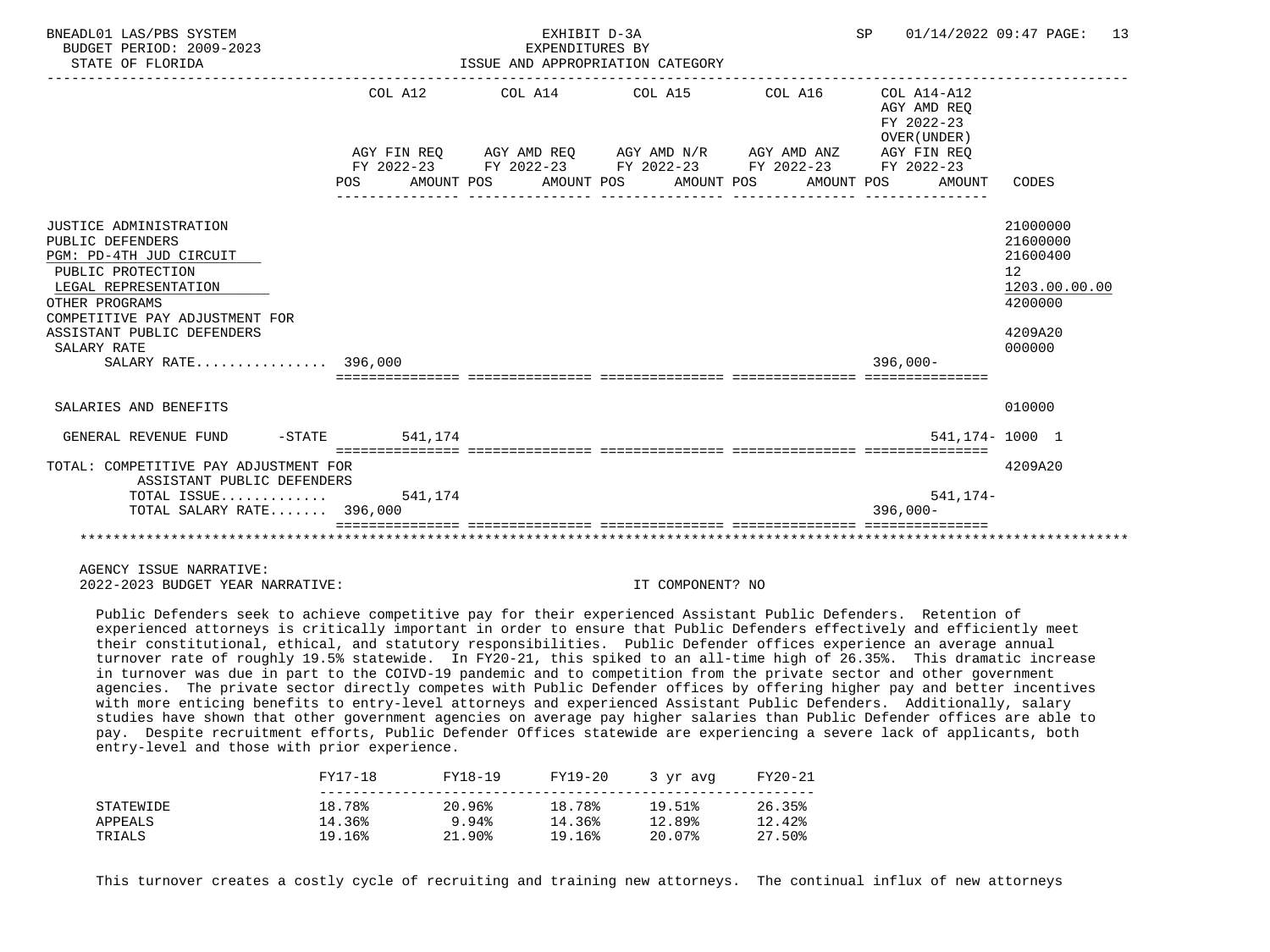| BNEADL01 LAS/PBS SYSTEM<br>BUDGET PERIOD: 2009-2023<br>STATE OF FLORIDA |             | EXHIBIT D-3A<br>EXPENDITURES BY<br>ISSUE AND APPROPRIATION CATEGORY | SP                                  | 14<br>01/14/2022 09:47 PAGE: |                                                          |                      |
|-------------------------------------------------------------------------|-------------|---------------------------------------------------------------------|-------------------------------------|------------------------------|----------------------------------------------------------|----------------------|
|                                                                         | COL A12     |                                                                     | COL A14 COL A15                     | COL A16                      | COL A14-A12<br>AGY AMD REO<br>FY 2022-23<br>OVER (UNDER) |                      |
|                                                                         | AGY FIN REO | FY 2022-23 FY 2022-23 FY 2022-23 FY 2022-23                         | AGY AMD REO AGY AMD N/R AGY AMD ANZ |                              | AGY FIN REO<br>FY 2022-23                                |                      |
|                                                                         | POS         | AMOUNT POS AMOUNT POS AMOUNT POS AMOUNT POS                         |                                     |                              | AMOUNT                                                   | CODES                |
| <b>JUSTICE ADMINISTRATION</b><br>PUBLIC DEFENDERS                       |             |                                                                     |                                     |                              |                                                          | 21000000<br>21600000 |
| PGM: PD-4TH JUD CIRCUIT<br>PUBLIC PROTECTION                            |             |                                                                     |                                     |                              |                                                          | 21600400<br>12       |
| LEGAL REPRESENTATION                                                    |             |                                                                     |                                     |                              |                                                          | 1203.00.00.00        |
| OTHER PROGRAMS<br>COMPETITIVE PAY ADJUSTMENT FOR                        |             |                                                                     |                                     |                              |                                                          | 4200000              |
| ASSISTANT PUBLIC DEFENDERS                                              |             |                                                                     |                                     |                              |                                                          | 4209A20              |

 Additionally, the recent base salary increase to \$50,000 for starting attorneys has created serious salary compression issues for Assistant Public Defenders who have more experience than their entry level counterparts, with a lack of attrition to meet this compression advancement in pay.

 Public Defenders seek a competitive pay increase of \$5,000 for all Assistant Public Defenders and Chief Assistant Public Defenders (5901 and 5909 class codes respectively). The calculation of this increase should be based on filled positions prior to the onset of the COVID 19 pandemic in February 2020. The estimated cost of this increase statewide is \$7.8 million, plus associated benefits.

 New General Revenue funds are requested because statewide the Indigent Criminal Defense Trust Fund and Grants and Donations Trust Fund will not have the recurring cash necessary to fund this issue long term.

Amended FY 2022-23 Narrative after December 15, 2021

 Public Defenders seek to achieve competitive pay for their experienced Assistant Public Defenders. Retention of experienced attorneys is critically important in order to ensure that Public Defenders effectively and efficiently meet their constitutional, ethical, and statutory responsibilities. Public Defender offices experience an average annual turnover rate of roughly 19.5% statewide. In FY20-21, this spiked to an all-time high of 26.35%. This dramatic increase in turnover was due in part to the COIVD-19 pandemic and to competition from the private sector and other government agencies. The private sector directly competes with Public Defender offices by offering higher pay and better incentives with more enticing benefits to entry-level attorneys and experienced Assistant Public Defenders.

 Additionally, salary studies have shown that other government agencies on average pay higher salaries than Public Defender offices are able to pay. Despite recruitment efforts, Public Defender Offices statewide are experiencing a severe lack of applicants, both entry-level and those with prior experience.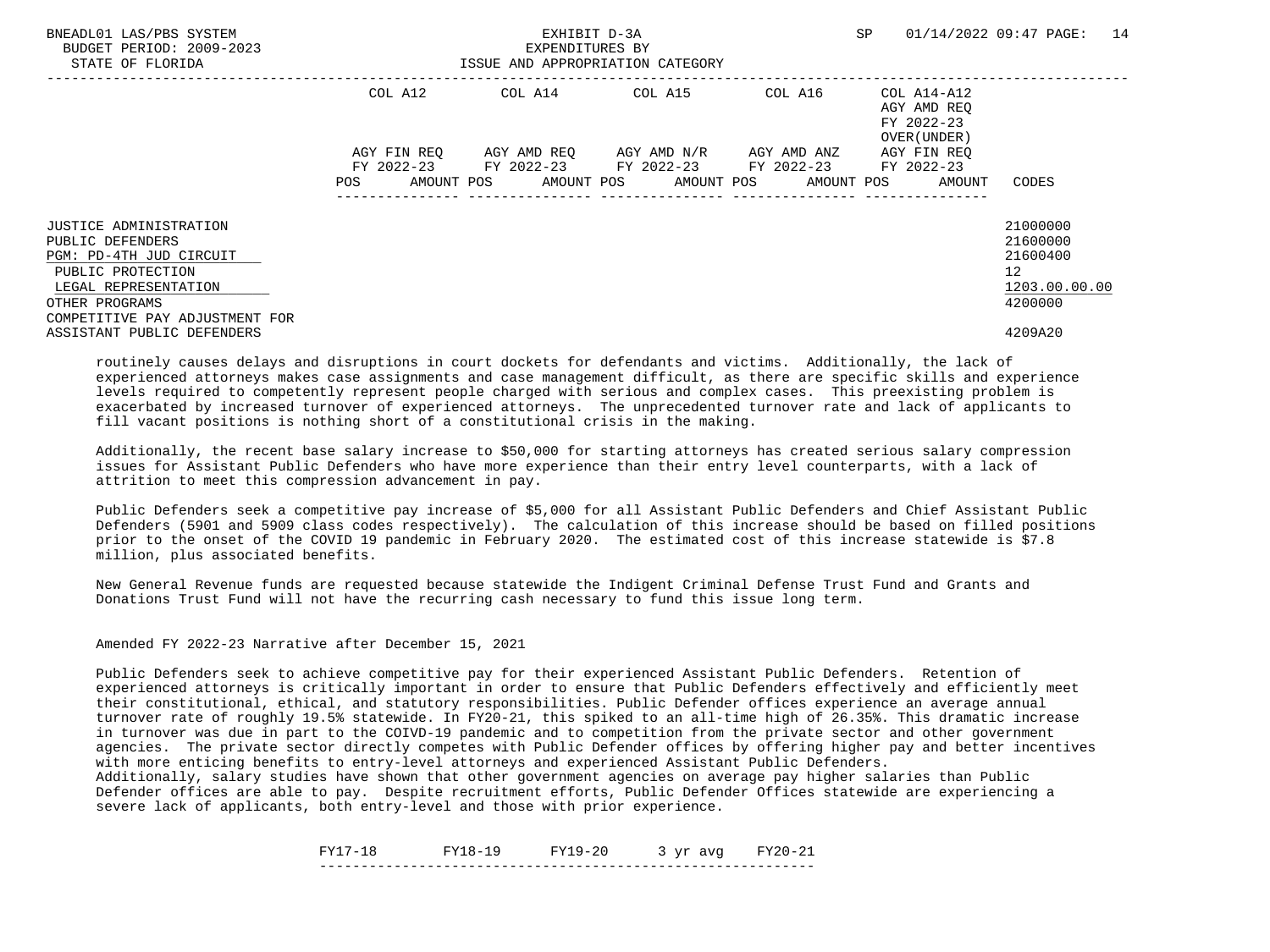| BNEADL01 LAS/PBS SYSTEM<br>BUDGET PERIOD: 2009-2023<br>STATE OF FLORIDA                                                                                                                              |                                                                                    | EXHIBIT D-3A<br>EXPENDITURES BY<br>ISSUE AND APPROPRIATION CATEGORY |                     |  |        |                                                                                                                                    |  |                            |  | SP 01/14/2022 09:47 PAGE: 15                                                               |  |
|------------------------------------------------------------------------------------------------------------------------------------------------------------------------------------------------------|------------------------------------------------------------------------------------|---------------------------------------------------------------------|---------------------|--|--------|------------------------------------------------------------------------------------------------------------------------------------|--|----------------------------|--|--------------------------------------------------------------------------------------------|--|
|                                                                                                                                                                                                      | COL A12 COL A14 COL A15 COL A16<br>AGY FIN REQ 6GY AMD REQ 6GY AMD N/R 6GY AMD ANZ |                                                                     |                     |  |        | COL A14-A12<br>AGY AMD REO<br>FY 2022-23<br>OVER (UNDER )<br>AGY FIN REO<br>FY 2022-23 FY 2022-23 FY 2022-23 FY 2022-23 FY 2022-23 |  |                            |  |                                                                                            |  |
|                                                                                                                                                                                                      |                                                                                    |                                                                     |                     |  |        | POS AMOUNT POS AMOUNT POS AMOUNT POS AMOUNT POS AMOUNT                                                                             |  |                            |  | CODES                                                                                      |  |
| JUSTICE ADMINISTRATION<br>PUBLIC DEFENDERS<br>PGM: PD-4TH JUD CIRCUIT<br>PUBLIC PROTECTION<br>LEGAL REPRESENTATION<br>OTHER PROGRAMS<br>COMPETITIVE PAY ADJUSTMENT FOR<br>ASSISTANT PUBLIC DEFENDERS |                                                                                    |                                                                     |                     |  |        |                                                                                                                                    |  |                            |  | 21000000<br>21600000<br>21600400<br>12 <sup>°</sup><br>1203.00.00.00<br>4200000<br>4209A20 |  |
| STATEWIDE<br>APPEALS<br>TRIALS                                                                                                                                                                       | 18.78%<br>$14.36\%$ 9.94%<br>19.16%                                                |                                                                     | $20.96\%$<br>21.90% |  | 19.16% | 18.78% 19.51%<br>14.36% 12.89%<br>20.07%                                                                                           |  | 26.35%<br>12.42%<br>27.50% |  |                                                                                            |  |

 Additionally, the recent base salary increase to \$50,000 for starting attorneys has created serious salary compression issues for Assistant Public Defenders who have more experience than their entry level counterparts, with a lack of attrition to meet this compression advancement in pay.

 Public Defenders seek a competitive pay increase of \$10,000 for all Assistant Public Defenders and Chief Assistant Public Defenders positions (5901 and 5909 class codes respectively), to be distributed by the Public Defenders as necessary to recruit and retain qualified personnel. The calculation of this increase should be based on filled positions prior to the onset of the COVID 19 pandemic in February 2020. The estimated cost of this increase statewide is \$14.2 million, plus associated benefits.

 New General Revenue funds are requested because statewide the Indigent Criminal Defense Trust Fund and the Grants and Donations Trust Fund will not have the recurring cash necessary to fund this issue long term.

This issue impacts all agency activities.

 Summary: The rate for this issue has been increased by \$7,127,000 and the Salaries and Benefits have been increased by \$9,739,755 Statewide to enable a \$10,000 competitive pay adjustment rather than the \$5,000 adjustment originally requested.

Second Amended Narrative after January 6, 2022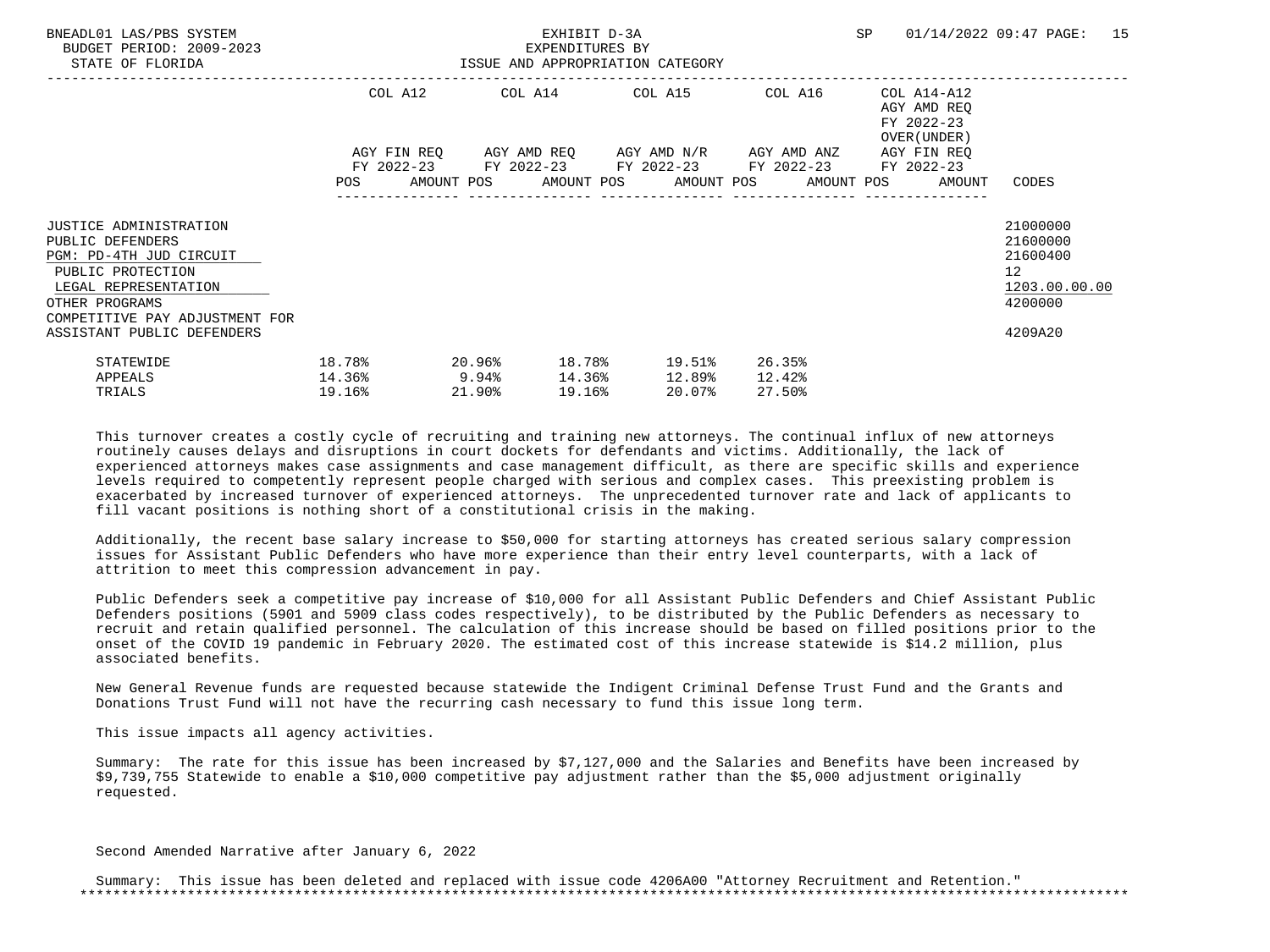| BNEADL01 LAS/PBS SYSTEM<br>BUDGET PERIOD: 2009-2023<br>STATE OF FLORIDA                                                                                                                              |                    | EXHIBIT D-3A<br>EXPENDITURES BY<br>ISSUE AND APPROPRIATION CATEGORY                                                                                                 |                                            |                                       | SP                                                                      |               | 01/14/2022 09:47 PAGE: 16                                                                  |
|------------------------------------------------------------------------------------------------------------------------------------------------------------------------------------------------------|--------------------|---------------------------------------------------------------------------------------------------------------------------------------------------------------------|--------------------------------------------|---------------------------------------|-------------------------------------------------------------------------|---------------|--------------------------------------------------------------------------------------------|
|                                                                                                                                                                                                      | COL A12<br>POS FOR | COL A14<br>AGY FIN REQ AGY AMD REQ AGY AMD N/R AGY AMD ANZ<br>FY 2022-23 FY 2022-23 FY 2022-23 FY 2022-23 FY 2022-23<br>AMOUNT POS AMOUNT POS AMOUNT POS AMOUNT POS | COL A15<br>_______________________________ | COL A16<br><u>u u u u u u u u u u</u> | COL A14-A12<br>AGY AMD REO<br>FY 2022-23<br>OVER (UNDER)<br>AGY FIN REQ | AMOUNT        | CODES                                                                                      |
| JUSTICE ADMINISTRATION<br>PUBLIC DEFENDERS<br>PGM: PD-4TH JUD CIRCUIT<br>PUBLIC PROTECTION<br>LEGAL REPRESENTATION<br>OTHER PROGRAMS<br>COMPETITIVE PAY ADJUSTMENT FOR<br>ASSISTANT PUBLIC DEFENDERS |                    |                                                                                                                                                                     |                                            |                                       |                                                                         |               | 21000000<br>21600000<br>21600400<br>12 <sup>°</sup><br>1203.00.00.00<br>4200000<br>4209A20 |
| POSITION DETAIL OF SALARIES AND BENEFITS:                                                                                                                                                            | <b>FTE</b>         | BASE RATE                                                                                                                                                           | ADDITIVES                                  | <b>BENEFITS</b>                       | SUBTOTAL                                                                | ిన            | LAPSE LAPSED SALARIES<br>AND BENEFITS                                                      |
| A12 - AGY FIN REO FY 2022-23                                                                                                                                                                         |                    |                                                                                                                                                                     |                                            |                                       |                                                                         |               |                                                                                            |
| CHANGES TO CURRENTLY AUTHORIZED POSITIONS<br>RA01 RATE & SALARY ADJ - BENEFITS NO FTE<br>N0001 001                                                                                                   | 0.00               | 396,000                                                                                                                                                             |                                            |                                       |                                                                         |               | $145, 174$ 541, 174 0.00 541, 174                                                          |
| TOTALS FOR ISSUE BY FUND<br>1000 GENERAL REVENUE FUND                                                                                                                                                |                    |                                                                                                                                                                     |                                            |                                       |                                                                         |               | 541,174                                                                                    |
|                                                                                                                                                                                                      | 0.00               | 396,000                                                                                                                                                             |                                            | _______________________________       | 145.174 541.174                                                         |               | -----------<br>541,174<br>==============                                                   |
| TOTAL: LEGAL REPRESENTATION<br>BY FUND TYPE<br>GENERAL REVENUE FUND $541,174$<br>SALARY RATE 396,000                                                                                                 |                    |                                                                                                                                                                     |                                            |                                       | $396,000 -$                                                             | 541,174- 1000 | 1203.00.00.00                                                                              |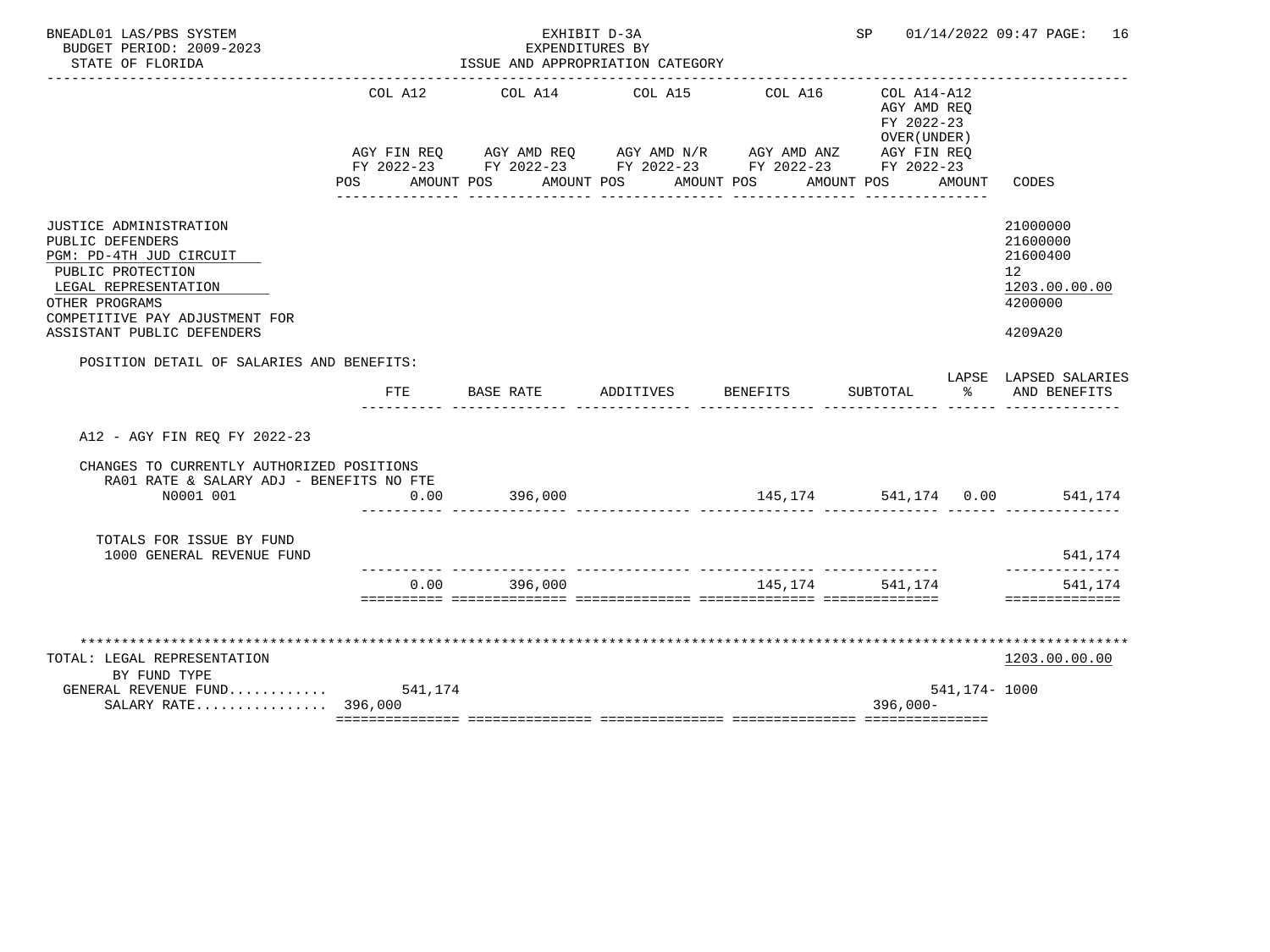| BNEADL01 LAS/PBS SYSTEM<br>BUDGET PERIOD: 2009-2023<br>STATE OF FLORIDA                                                                                                                                                                    | ISSUE AND APPROPRIATION CATEGORY |                                                                                                                                                          | SP 01/14/2022 09:47 PAGE: 17 |                                                                    |                                                                                                      |
|--------------------------------------------------------------------------------------------------------------------------------------------------------------------------------------------------------------------------------------------|----------------------------------|----------------------------------------------------------------------------------------------------------------------------------------------------------|------------------------------|--------------------------------------------------------------------|------------------------------------------------------------------------------------------------------|
|                                                                                                                                                                                                                                            | COL A12<br>POS                   | AGY FIN REO AGY AMD REO AGY AMD N/R AGY AMD ANZ<br>FY 2022-23 FY 2022-23 FY 2022-23 FY 2022-23 FY 2022-23<br>AMOUNT POS AMOUNT POS AMOUNT POS AMOUNT POS |                              | AGY AMD REO<br>FY 2022-23<br>OVER (UNDER)<br>AGY FIN REO<br>AMOUNT | CODES                                                                                                |
| JUSTICE ADMINISTRATION<br>PUBLIC DEFENDERS<br>PGM: PD-5TH JUD CIRCUIT<br>PUBLIC PROTECTION<br>LEGAL REPRESENTATION<br>OTHER PROGRAMS<br>COMPETITIVE PAY ADJUSTMENT FOR<br>ASSISTANT PUBLIC DEFENDERS<br>SALARY RATE<br>SALARY RATE 340,000 |                                  |                                                                                                                                                          |                              | $340.000 -$                                                        | 21000000<br>21600000<br>21600500<br>12 <sup>°</sup><br>1203.00.00.00<br>4200000<br>4209A20<br>000000 |
| SALARIES AND BENEFITS                                                                                                                                                                                                                      |                                  |                                                                                                                                                          |                              |                                                                    | 010000                                                                                               |
| GENERAL REVENUE FUND -STATE 464,644                                                                                                                                                                                                        |                                  |                                                                                                                                                          |                              |                                                                    | 464,644-1000 1                                                                                       |
| TOTAL: COMPETITIVE PAY ADJUSTMENT FOR<br>ASSISTANT PUBLIC DEFENDERS<br>TOTAL ISSUE $464,644$<br>TOTAL SALARY RATE 340,000                                                                                                                  |                                  |                                                                                                                                                          |                              | 464,644-<br>$340.000 -$                                            | 4209A20                                                                                              |
|                                                                                                                                                                                                                                            |                                  |                                                                                                                                                          |                              |                                                                    |                                                                                                      |

 Public Defenders seek to achieve competitive pay for their experienced Assistant Public Defenders. Retention of experienced attorneys is critically important in order to ensure that Public Defenders effectively and efficiently meet their constitutional, ethical, and statutory responsibilities. Public Defender offices experience an average annual turnover rate of roughly 19.5% statewide. In FY20-21, this spiked to an all-time high of 26.35%. This dramatic increase in turnover was due in part to the COIVD-19 pandemic and to competition from the private sector and other government agencies. The private sector directly competes with Public Defender offices by offering higher pay and better incentives with more enticing benefits to entry-level attorneys and experienced Assistant Public Defenders. Additionally, salary studies have shown that other government agencies on average pay higher salaries than Public Defender offices are able to pay. Despite recruitment efforts, Public Defender Offices statewide are experiencing a severe lack of applicants, both entry-level and those with prior experience.

|           | FY17-18 | FY18-19   | FY19-20 | 3 yr avg | FY20-21 |
|-----------|---------|-----------|---------|----------|---------|
| STATEWIDE | 18.78%  | 20.96%    | 18.78%  | 19.51%   | 26.35%  |
| APPEALS   | 14.36%  | 9.94%     | 14.36%  | 12.89%   | 12.42%  |
| TRIALS    | 19.16%  | $21.90\%$ | 19.16%  | 20.07%   | 27.50%  |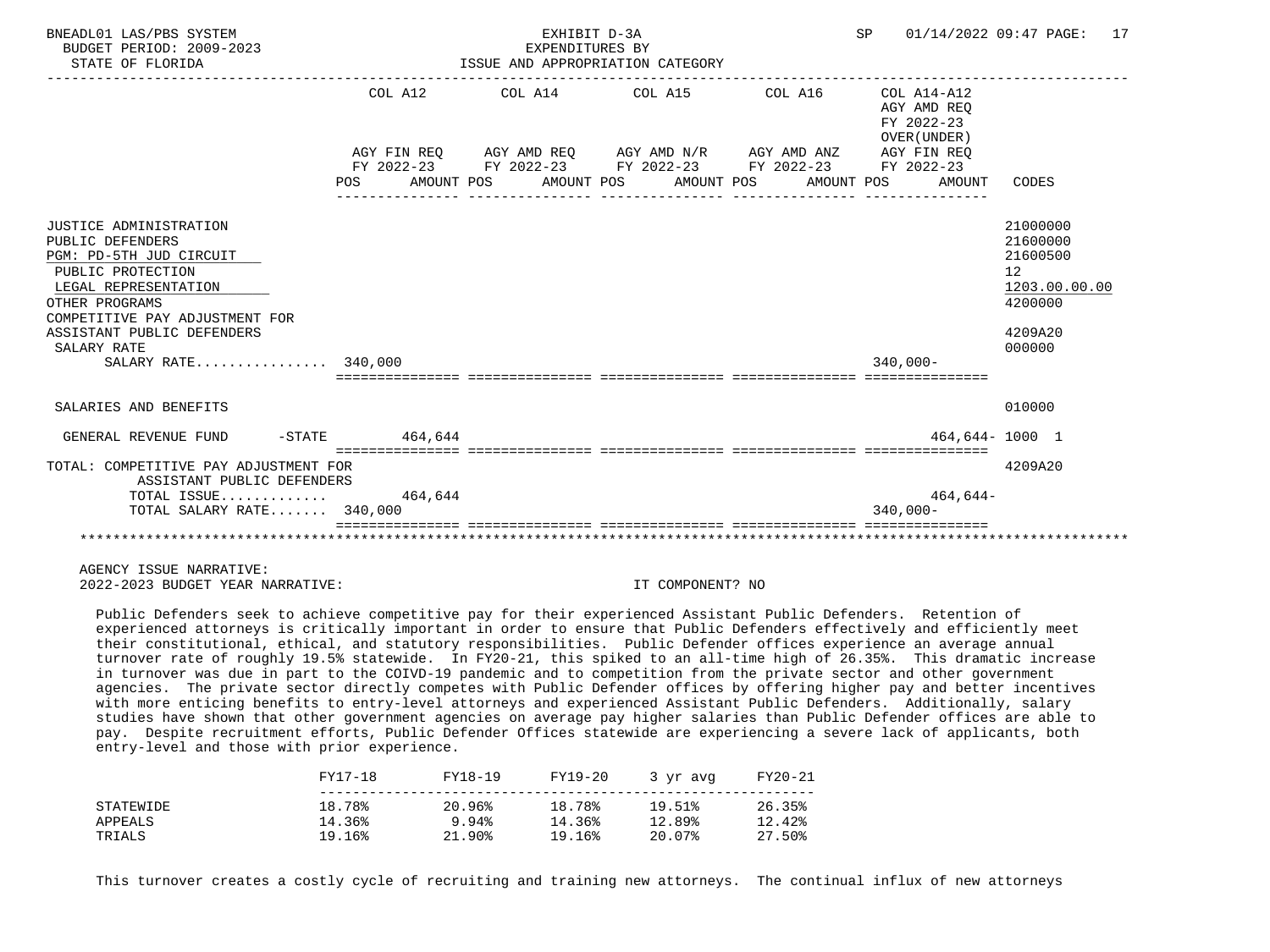| BNEADL01 LAS/PBS SYSTEM<br>BUDGET PERIOD: 2009-2023<br>STATE OF FLORIDA |             | EXHIBIT D-3A<br>EXPENDITURES BY<br>ISSUE AND APPROPRIATION CATEGORY | SP                                  | 18<br>01/14/2022 09:47 PAGE: |                                                          |                      |
|-------------------------------------------------------------------------|-------------|---------------------------------------------------------------------|-------------------------------------|------------------------------|----------------------------------------------------------|----------------------|
|                                                                         | COL A12     |                                                                     | COL A14 COL A15                     | COL A16                      | COL A14-A12<br>AGY AMD REO<br>FY 2022-23<br>OVER (UNDER) |                      |
|                                                                         | AGY FIN REO | FY 2022-23 FY 2022-23 FY 2022-23 FY 2022-23                         | AGY AMD REO AGY AMD N/R AGY AMD ANZ |                              | AGY FIN REO<br>FY 2022-23                                |                      |
|                                                                         | POS         | AMOUNT POS AMOUNT POS AMOUNT POS AMOUNT POS                         |                                     |                              | AMOUNT                                                   | CODES                |
| <b>JUSTICE ADMINISTRATION</b><br>PUBLIC DEFENDERS                       |             |                                                                     |                                     |                              |                                                          | 21000000<br>21600000 |
| PGM: PD-5TH JUD CIRCUIT                                                 |             |                                                                     |                                     |                              |                                                          | 21600500             |
| PUBLIC PROTECTION<br>LEGAL REPRESENTATION                               |             |                                                                     |                                     |                              |                                                          | 12<br>1203.00.00.00  |
| OTHER PROGRAMS<br>COMPETITIVE PAY ADJUSTMENT FOR                        |             |                                                                     |                                     |                              |                                                          | 4200000              |
| ASSISTANT PUBLIC DEFENDERS                                              |             |                                                                     |                                     |                              |                                                          | 4209A20              |

 Additionally, the recent base salary increase to \$50,000 for starting attorneys has created serious salary compression issues for Assistant Public Defenders who have more experience than their entry level counterparts, with a lack of attrition to meet this compression advancement in pay.

 Public Defenders seek a competitive pay increase of \$5,000 for all Assistant Public Defenders and Chief Assistant Public Defenders (5901 and 5909 class codes respectively). The calculation of this increase should be based on filled positions prior to the onset of the COVID 19 pandemic in February 2020. The estimated cost of this increase statewide is \$7.8 million, plus associated benefits.

 New General Revenue funds are requested because statewide the Indigent Criminal Defense Trust Fund and Grants and Donations Trust Fund will not have the recurring cash necessary to fund this issue long term.

Amended FY 2022-23 Narrative after December 15, 2021

 Public Defenders seek to achieve competitive pay for their experienced Assistant Public Defenders. Retention of experienced attorneys is critically important in order to ensure that Public Defenders effectively and efficiently meet their constitutional, ethical, and statutory responsibilities. Public Defender offices experience an average annual turnover rate of roughly 19.5% statewide. In FY20-21, this spiked to an all-time high of 26.35%. This dramatic increase in turnover was due in part to the COIVD-19 pandemic and to competition from the private sector and other government agencies. The private sector directly competes with Public Defender offices by offering higher pay and better incentives with more enticing benefits to entry-level attorneys and experienced Assistant Public Defenders.

 Additionally, salary studies have shown that other government agencies on average pay higher salaries than Public Defender offices are able to pay. Despite recruitment efforts, Public Defender Offices statewide are experiencing a severe lack of applicants, both entry-level and those with prior experience.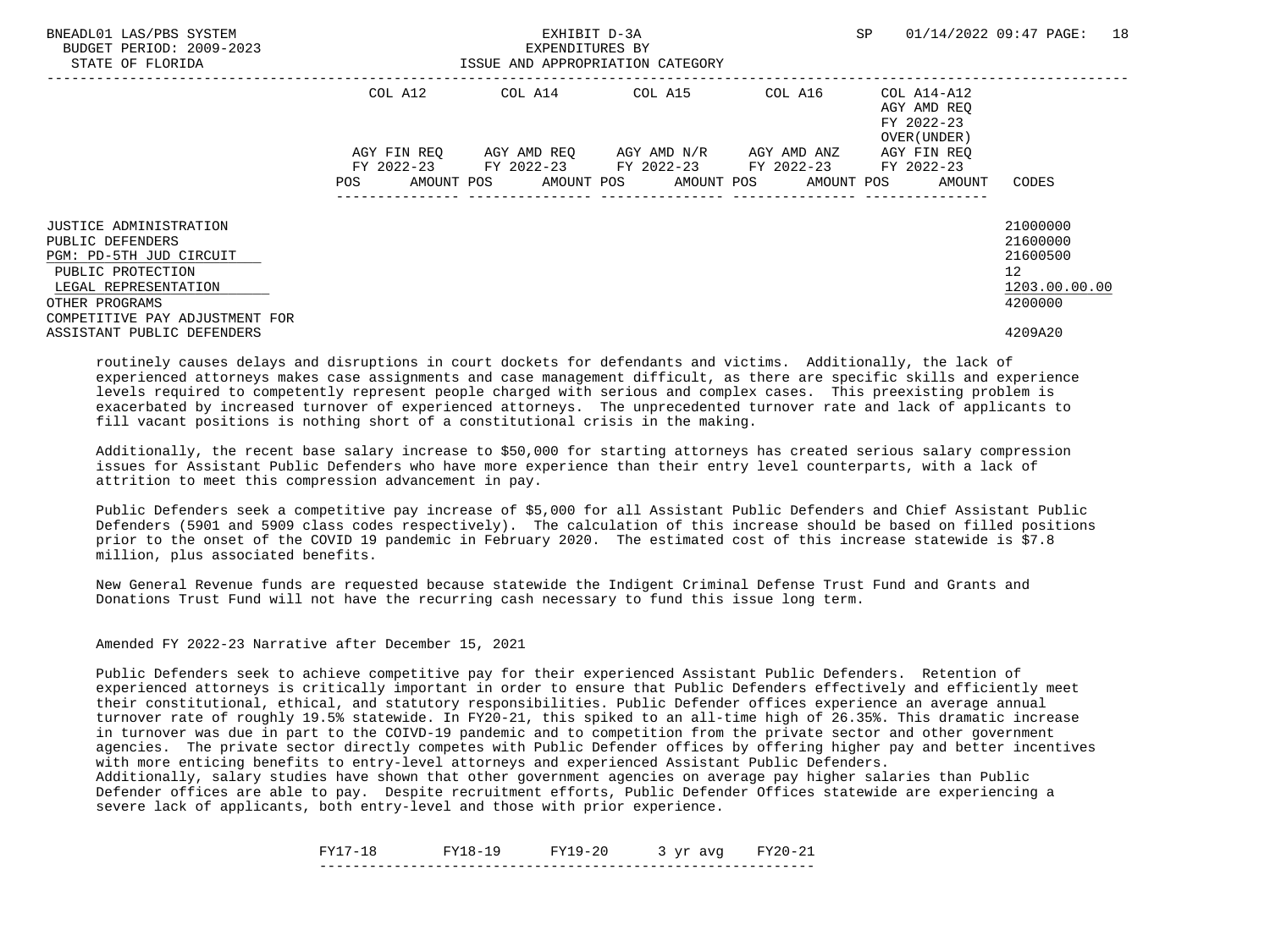| BNEADL01 LAS/PBS SYSTEM<br>BUDGET PERIOD: 2009-2023<br>STATE OF FLORIDA                                                                                                       |                                               | EXHIBIT D-3A<br>EXPENDITURES BY<br>ISSUE AND APPROPRIATION CATEGORY |        |        |  |                                                                                                                  |  |                            |                                                                          |  | SP 01/14/2022 09:47 PAGE:<br>19                                                 |  |
|-------------------------------------------------------------------------------------------------------------------------------------------------------------------------------|-----------------------------------------------|---------------------------------------------------------------------|--------|--------|--|------------------------------------------------------------------------------------------------------------------|--|----------------------------|--------------------------------------------------------------------------|--|---------------------------------------------------------------------------------|--|
|                                                                                                                                                                               |                                               | AGY FIN REQ 6GY AMD REQ 6GY AMD N/R 6GY AMD ANZ                     |        |        |  | COL A12 COL A14 COL A15 COL A16                                                                                  |  |                            | COL A14-A12<br>AGY AMD REO<br>FY 2022-23<br>OVER (UNDER )<br>AGY FIN REO |  |                                                                                 |  |
|                                                                                                                                                                               |                                               |                                                                     |        |        |  | FY 2022-23 FY 2022-23 FY 2022-23 FY 2022-23 FY 2022-23<br>POS AMOUNT POS AMOUNT POS AMOUNT POS AMOUNT POS AMOUNT |  |                            |                                                                          |  | CODES                                                                           |  |
| <b>JUSTICE ADMINISTRATION</b><br>PUBLIC DEFENDERS<br>PGM: PD-5TH JUD CIRCUIT<br>PUBLIC PROTECTION<br>LEGAL REPRESENTATION<br>OTHER PROGRAMS<br>COMPETITIVE PAY ADJUSTMENT FOR |                                               |                                                                     |        |        |  |                                                                                                                  |  |                            |                                                                          |  | 21000000<br>21600000<br>21600500<br>12 <sup>°</sup><br>1203.00.00.00<br>4200000 |  |
| ASSISTANT PUBLIC DEFENDERS<br>STATEWIDE<br>APPEALS<br>TRIALS                                                                                                                  | 18.78%<br>$14.36$ <sup>8</sup> 9.94<br>19.16% | $20.96\%$                                                           | 21.90% | 19.16% |  | 18.78% 19.51%<br>14.36% 12.89%<br>20.07%                                                                         |  | 26.35%<br>12.42%<br>27.50% |                                                                          |  | 4209A20                                                                         |  |

 Additionally, the recent base salary increase to \$50,000 for starting attorneys has created serious salary compression issues for Assistant Public Defenders who have more experience than their entry level counterparts, with a lack of attrition to meet this compression advancement in pay.

 Public Defenders seek a competitive pay increase of \$10,000 for all Assistant Public Defenders and Chief Assistant Public Defenders positions (5901 and 5909 class codes respectively), to be distributed by the Public Defenders as necessary to recruit and retain qualified personnel. The calculation of this increase should be based on filled positions prior to the onset of the COVID 19 pandemic in February 2020. The estimated cost of this increase statewide is \$14.2 million, plus associated benefits.

 New General Revenue funds are requested because statewide the Indigent Criminal Defense Trust Fund and the Grants and Donations Trust Fund will not have the recurring cash necessary to fund this issue long term.

This issue impacts all agency activities.

 Summary: The rate for this issue has been increased by \$7,127,000 and the Salaries and Benefits have been increased by \$9,739,755 Statewide to enable a \$10,000 competitive pay adjustment rather than the \$5,000 adjustment originally requested.

Second Amended Narrative after January 6, 2022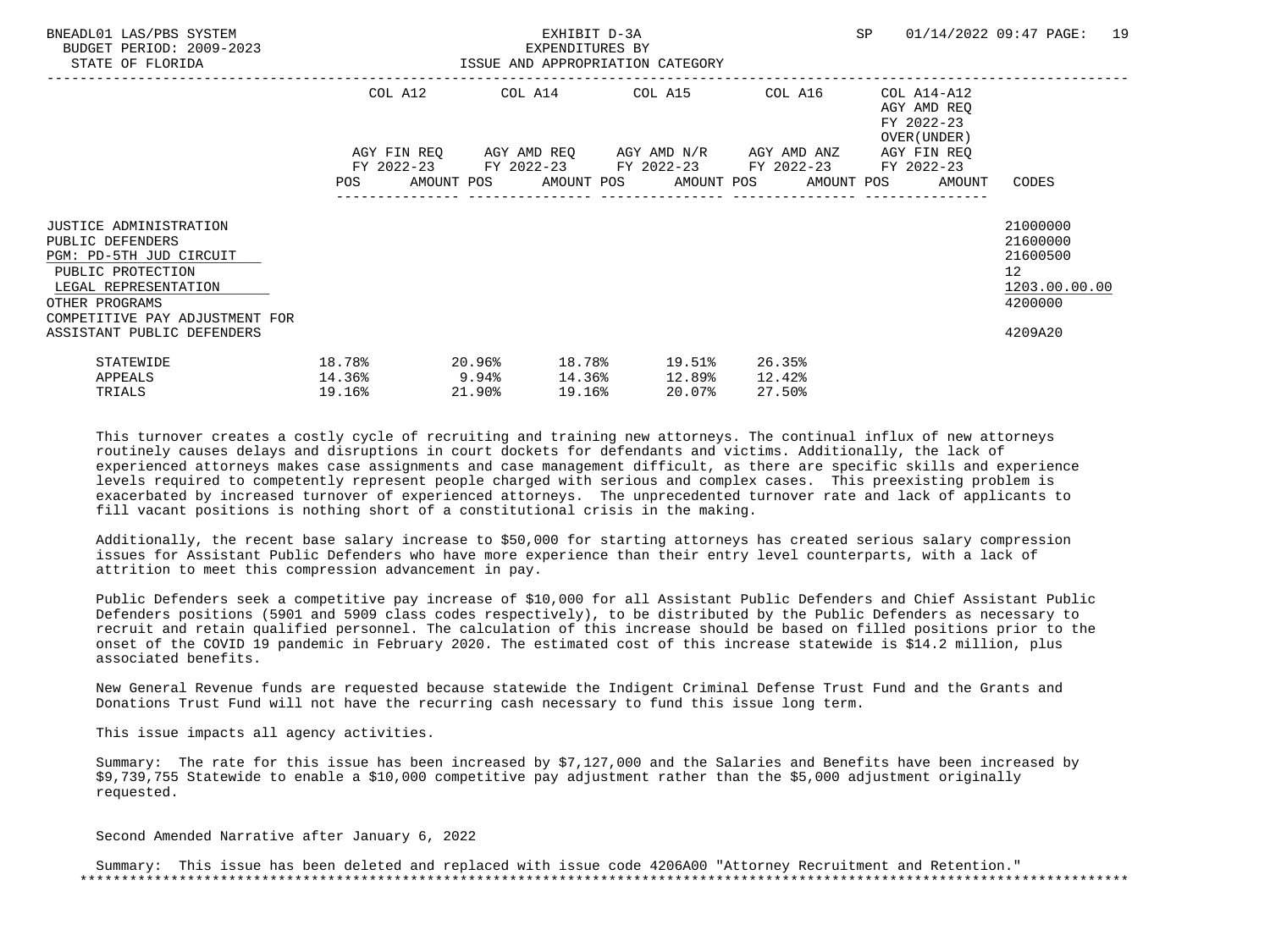| BNEADL01 LAS/PBS SYSTEM<br>BUDGET PERIOD: 2009-2023<br>STATE OF FLORIDA                                                                                                                              | EXHIBIT D-3A<br>EXPENDITURES BY<br>ISSUE AND APPROPRIATION CATEGORY |                                                                                                                                                              |           |                                  |                                                                                       |                  | 01/14/2022 09:47 PAGE:<br>20                                                               |
|------------------------------------------------------------------------------------------------------------------------------------------------------------------------------------------------------|---------------------------------------------------------------------|--------------------------------------------------------------------------------------------------------------------------------------------------------------|-----------|----------------------------------|---------------------------------------------------------------------------------------|------------------|--------------------------------------------------------------------------------------------|
|                                                                                                                                                                                                      | COL A12                                                             | COL A14<br>AGY FIN REQ AGY AMD REQ AGY AMD N/R AGY AMD ANZ<br>FY 2022-23 FY 2022-23 FY 2022-23 FY 2022-23 FY 2022-23<br>POS AMOUNT POS AMOUNT POS AMOUNT POS | COL A15   | COL A16                          | COL A14-A12<br>AGY AMD REO<br>FY 2022-23<br>OVER (UNDER)<br>AGY FIN REQ<br>AMOUNT POS | AMOUNT           | CODES                                                                                      |
| JUSTICE ADMINISTRATION<br>PUBLIC DEFENDERS<br>PGM: PD-5TH JUD CIRCUIT<br>PUBLIC PROTECTION<br>LEGAL REPRESENTATION<br>OTHER PROGRAMS<br>COMPETITIVE PAY ADJUSTMENT FOR<br>ASSISTANT PUBLIC DEFENDERS |                                                                     |                                                                                                                                                              |           |                                  |                                                                                       |                  | 21000000<br>21600000<br>21600500<br>12 <sup>°</sup><br>1203.00.00.00<br>4200000<br>4209A20 |
| POSITION DETAIL OF SALARIES AND BENEFITS:                                                                                                                                                            | FTE                                                                 | BASE RATE                                                                                                                                                    | ADDITIVES | BENEFITS                         | SUBTOTAL                                                                              | ့                | LAPSE LAPSED SALARIES<br>AND BENEFITS                                                      |
| A12 - AGY FIN REO FY 2022-23                                                                                                                                                                         |                                                                     |                                                                                                                                                              |           |                                  |                                                                                       |                  |                                                                                            |
| CHANGES TO CURRENTLY AUTHORIZED POSITIONS<br>RA01 RATE & SALARY ADJ - BENEFITS NO FTE<br>N0001 001                                                                                                   | 0.00                                                                | 340,000                                                                                                                                                      |           |                                  |                                                                                       |                  | 124,644 464,644 0.00 464,644                                                               |
| TOTALS FOR ISSUE BY FUND<br>1000 GENERAL REVENUE FUND                                                                                                                                                |                                                                     |                                                                                                                                                              |           |                                  |                                                                                       |                  | 464,644                                                                                    |
|                                                                                                                                                                                                      | 0.00                                                                | 340,000                                                                                                                                                      |           | ________________________________ | 124.644 464.644                                                                       |                  | ----------<br>464,644<br>==============                                                    |
| TOTAL: LEGAL REPRESENTATION<br>BY FUND TYPE<br>GENERAL REVENUE FUND<br>SALARY RATE $340,000$                                                                                                         | 464,644                                                             |                                                                                                                                                              |           |                                  | $340,000 -$                                                                           | $464,644 - 1000$ | 1203.00.00.00                                                                              |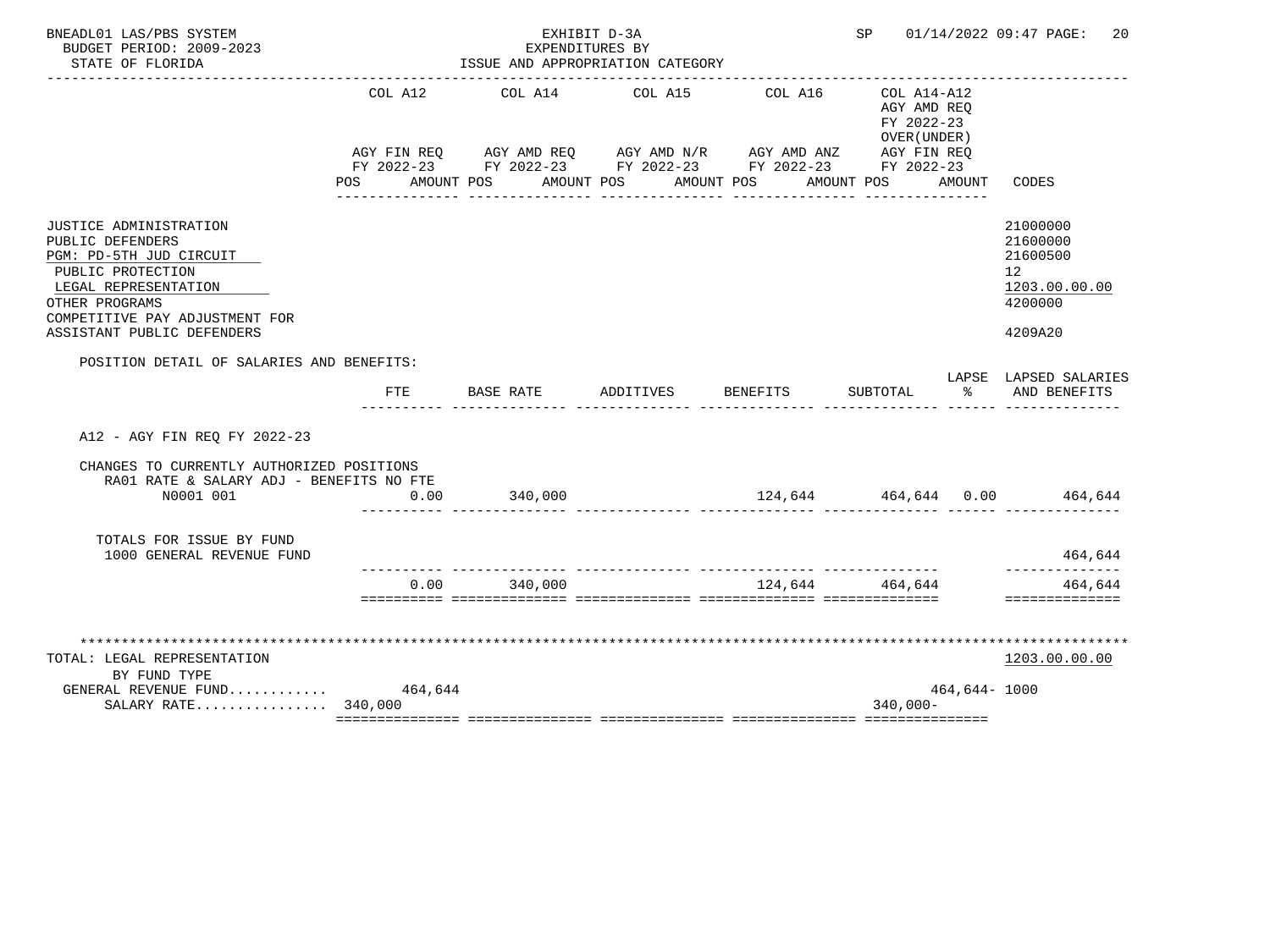| BNEADL01 LAS/PBS SYSTEM<br>BUDGET PERIOD: 2009-2023<br>STATE OF FLORIDA                                                                                                                                                                    |                 | EXHIBIT D-3A<br>EXPENDITURES BY | ISSUE AND APPROPRIATION CATEGORY                                                                                                                         | SP 01/14/2022 09:47 PAGE:                                          | 21                                                                                      |
|--------------------------------------------------------------------------------------------------------------------------------------------------------------------------------------------------------------------------------------------|-----------------|---------------------------------|----------------------------------------------------------------------------------------------------------------------------------------------------------|--------------------------------------------------------------------|-----------------------------------------------------------------------------------------|
|                                                                                                                                                                                                                                            | COL A12<br>POS  |                                 | AGY FIN REO AGY AMD REO AGY AMD N/R AGY AMD ANZ<br>FY 2022-23 FY 2022-23 FY 2022-23 FY 2022-23 FY 2022-23<br>AMOUNT POS AMOUNT POS AMOUNT POS AMOUNT POS | AGY AMD REO<br>FY 2022-23<br>OVER (UNDER)<br>AGY FIN REO<br>AMOUNT | CODES                                                                                   |
| JUSTICE ADMINISTRATION<br>PUBLIC DEFENDERS<br>PGM: PD-6TH JUD CIRCUIT<br>PUBLIC PROTECTION<br>LEGAL REPRESENTATION<br>OTHER PROGRAMS<br>COMPETITIVE PAY ADJUSTMENT FOR<br>ASSISTANT PUBLIC DEFENDERS<br>SALARY RATE<br>SALARY RATE 568,750 |                 |                                 |                                                                                                                                                          | $568.750 -$                                                        | 21000000<br>21600000<br>21600600<br>12<br>1203.00.00.00<br>4200000<br>4209A20<br>000000 |
| SALARIES AND BENEFITS                                                                                                                                                                                                                      |                 |                                 |                                                                                                                                                          |                                                                    | 010000                                                                                  |
| GENERAL REVENUE FUND                                                                                                                                                                                                                       | -STATE 777, 253 |                                 |                                                                                                                                                          |                                                                    | 777.253-1000 1                                                                          |
| TOTAL: COMPETITIVE PAY ADJUSTMENT FOR<br>ASSISTANT PUBLIC DEFENDERS<br>TOTAL ISSUE $777,253$<br>TOTAL SALARY RATE 568,750                                                                                                                  |                 |                                 |                                                                                                                                                          | $777,253-$<br>$568.750 -$                                          | 4209A20                                                                                 |
|                                                                                                                                                                                                                                            |                 |                                 |                                                                                                                                                          |                                                                    |                                                                                         |

 Public Defenders seek to achieve competitive pay for their experienced Assistant Public Defenders. Retention of experienced attorneys is critically important in order to ensure that Public Defenders effectively and efficiently meet their constitutional, ethical, and statutory responsibilities. Public Defender offices experience an average annual turnover rate of roughly 19.5% statewide. In FY20-21, this spiked to an all-time high of 26.35%. This dramatic increase in turnover was due in part to the COIVD-19 pandemic and to competition from the private sector and other government agencies. The private sector directly competes with Public Defender offices by offering higher pay and better incentives with more enticing benefits to entry-level attorneys and experienced Assistant Public Defenders. Additionally, salary studies have shown that other government agencies on average pay higher salaries than Public Defender offices are able to pay. Despite recruitment efforts, Public Defender Offices statewide are experiencing a severe lack of applicants, both entry-level and those with prior experience.

|           | FY17-18 | FY18-19   | FY19-20 | 3 yr avg | FY20-21 |
|-----------|---------|-----------|---------|----------|---------|
| STATEWIDE | 18.78%  | 20.96%    | 18.78%  | 19.51%   | 26.35%  |
| APPEALS   | 14.36%  | 9.94%     | 14.36%  | 12.89%   | 12.42%  |
| TRIALS    | 19.16%  | $21.90\%$ | 19.16%  | 20.07%   | 27.50%  |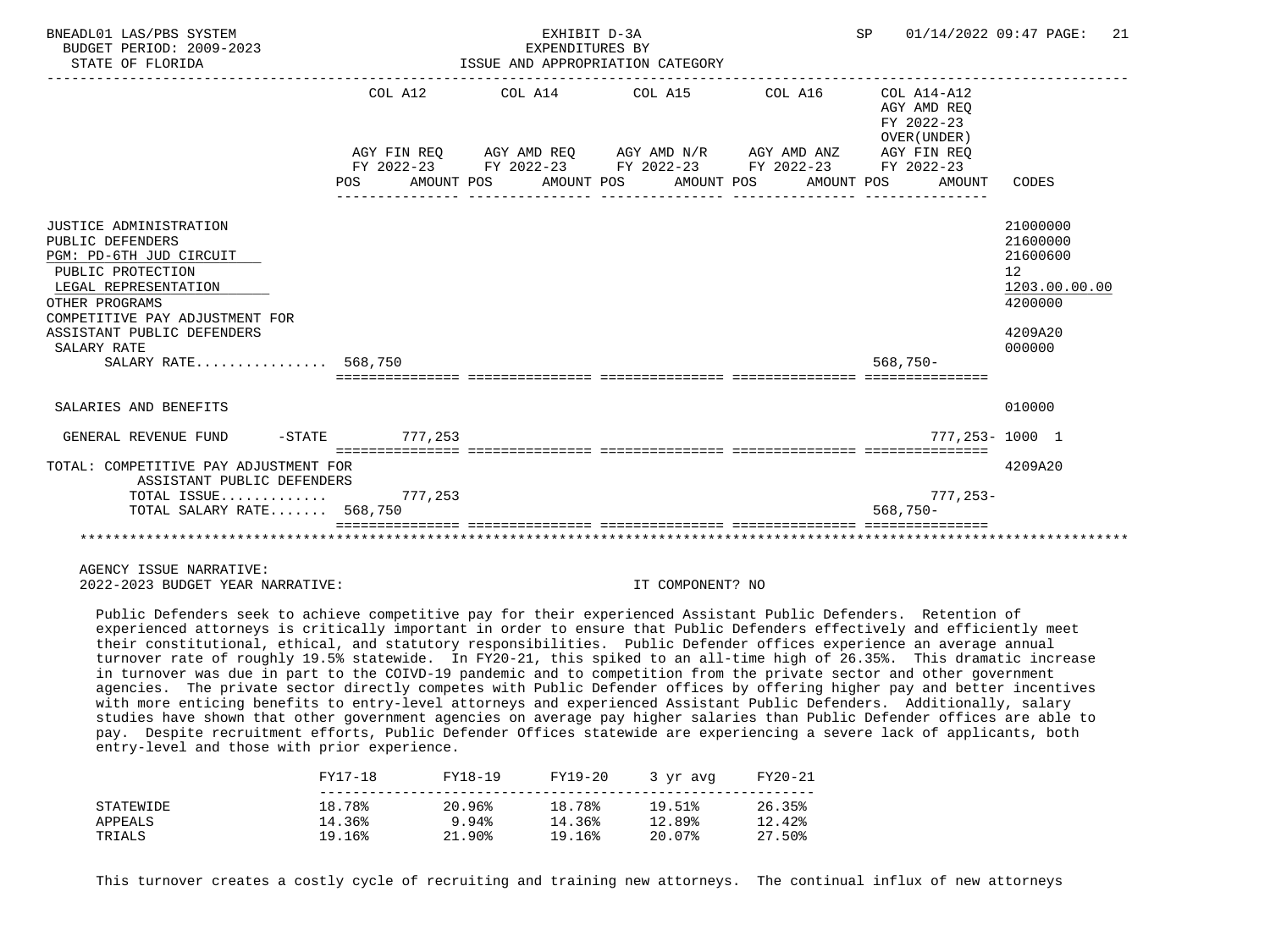| BNEADL01 LAS/PBS SYSTEM<br>BUDGET PERIOD: 2009-2023<br>STATE OF FLORIDA |             | EXHIBIT D-3A<br>EXPENDITURES BY<br>ISSUE AND APPROPRIATION CATEGORY | SP                                  | 22<br>01/14/2022 09:47 PAGE: |                                                          |                      |
|-------------------------------------------------------------------------|-------------|---------------------------------------------------------------------|-------------------------------------|------------------------------|----------------------------------------------------------|----------------------|
|                                                                         | COL A12     |                                                                     | COL A14 COL A15                     | COL A16                      | COL A14-A12<br>AGY AMD REO<br>FY 2022-23<br>OVER (UNDER) |                      |
|                                                                         | AGY FIN REO | FY 2022-23 FY 2022-23 FY 2022-23 FY 2022-23                         | AGY AMD REO AGY AMD N/R AGY AMD ANZ |                              | AGY FIN REO<br>FY 2022-23                                |                      |
|                                                                         | POS         | AMOUNT POS AMOUNT POS AMOUNT POS AMOUNT POS                         |                                     |                              | AMOUNT                                                   | CODES                |
| <b>JUSTICE ADMINISTRATION</b><br>PUBLIC DEFENDERS                       |             |                                                                     |                                     |                              |                                                          | 21000000<br>21600000 |
| PGM: PD-6TH JUD CIRCUIT                                                 |             |                                                                     |                                     |                              |                                                          | 21600600             |
| PUBLIC PROTECTION                                                       |             |                                                                     |                                     |                              |                                                          | 12                   |
| LEGAL REPRESENTATION                                                    |             |                                                                     |                                     |                              |                                                          | 1203.00.00.00        |
| OTHER PROGRAMS<br>COMPETITIVE PAY ADJUSTMENT FOR                        |             |                                                                     |                                     |                              |                                                          | 4200000              |
| ASSISTANT PUBLIC DEFENDERS                                              |             |                                                                     |                                     |                              |                                                          | 4209A20              |

 Additionally, the recent base salary increase to \$50,000 for starting attorneys has created serious salary compression issues for Assistant Public Defenders who have more experience than their entry level counterparts, with a lack of attrition to meet this compression advancement in pay.

 Public Defenders seek a competitive pay increase of \$5,000 for all Assistant Public Defenders and Chief Assistant Public Defenders (5901 and 5909 class codes respectively). The calculation of this increase should be based on filled positions prior to the onset of the COVID 19 pandemic in February 2020. The estimated cost of this increase statewide is \$7.8 million, plus associated benefits.

 New General Revenue funds are requested because statewide the Indigent Criminal Defense Trust Fund and Grants and Donations Trust Fund will not have the recurring cash necessary to fund this issue long term.

Amended FY 2022-23 Narrative after December 15, 2021

 Public Defenders seek to achieve competitive pay for their experienced Assistant Public Defenders. Retention of experienced attorneys is critically important in order to ensure that Public Defenders effectively and efficiently meet their constitutional, ethical, and statutory responsibilities. Public Defender offices experience an average annual turnover rate of roughly 19.5% statewide. In FY20-21, this spiked to an all-time high of 26.35%. This dramatic increase in turnover was due in part to the COIVD-19 pandemic and to competition from the private sector and other government agencies. The private sector directly competes with Public Defender offices by offering higher pay and better incentives with more enticing benefits to entry-level attorneys and experienced Assistant Public Defenders.

 Additionally, salary studies have shown that other government agencies on average pay higher salaries than Public Defender offices are able to pay. Despite recruitment efforts, Public Defender Offices statewide are experiencing a severe lack of applicants, both entry-level and those with prior experience.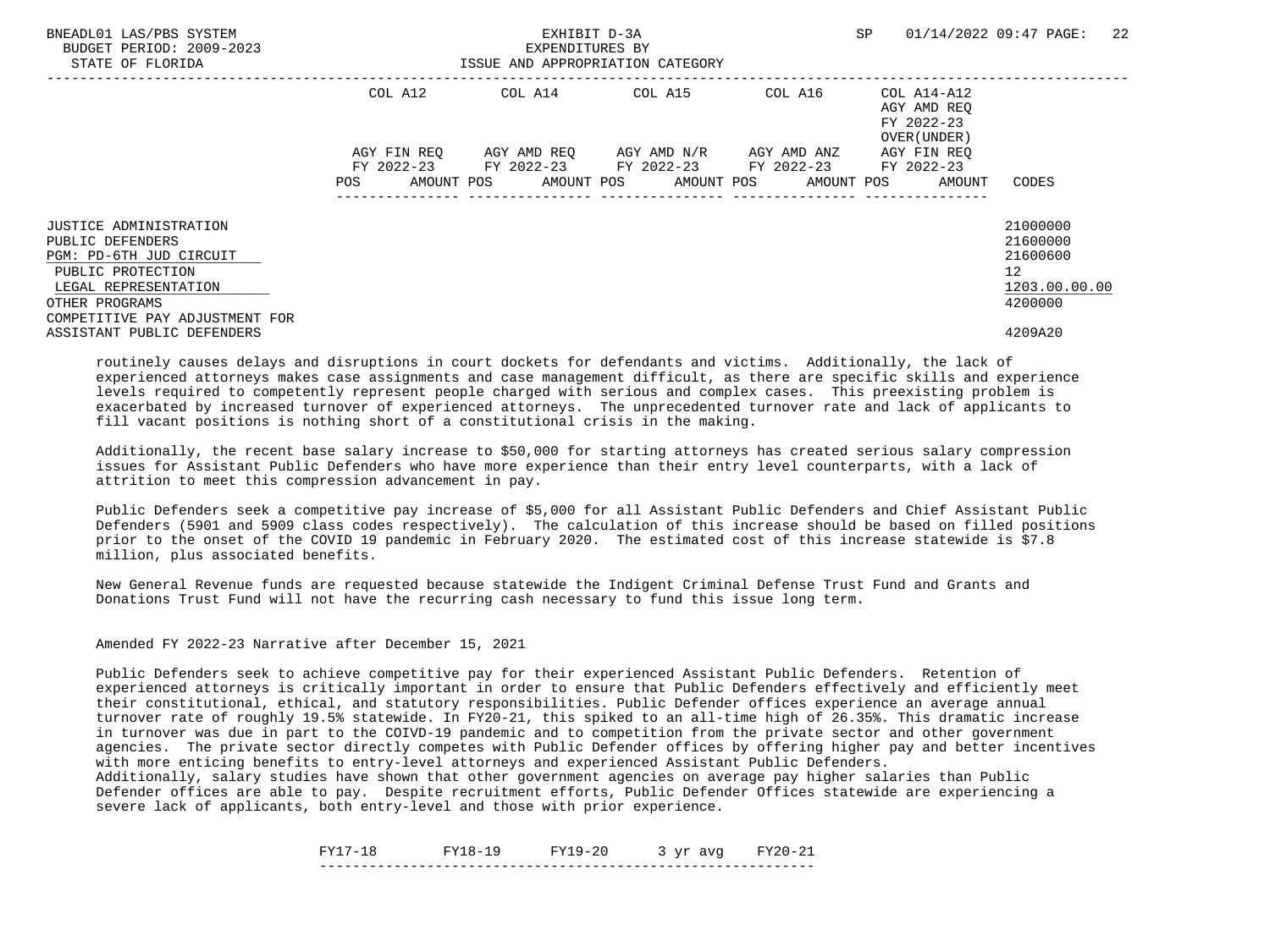| BNEADL01 LAS/PBS SYSTEM<br>BUDGET PERIOD: 2009-2023<br>STATE OF FLORIDA                                                                                                       | ISSUE AND APPROPRIATION CATEGORY              |           |        | EXHIBIT D-3A<br>EXPENDITURES BY |                                                                                                                  |        |                  |                                                                          | SP 01/14/2022 09:47 PAGE:                                                       | -23 |
|-------------------------------------------------------------------------------------------------------------------------------------------------------------------------------|-----------------------------------------------|-----------|--------|---------------------------------|------------------------------------------------------------------------------------------------------------------|--------|------------------|--------------------------------------------------------------------------|---------------------------------------------------------------------------------|-----|
|                                                                                                                                                                               |                                               |           |        |                                 | COL A12 COL A14 COL A15 COL A16<br>AGY FIN REQ 6GY AMD REQ 6GY AMD N/R 6GY AMD ANZ                               |        |                  | COL A14-A12<br>AGY AMD REO<br>FY 2022-23<br>OVER (UNDER )<br>AGY FIN REO |                                                                                 |     |
|                                                                                                                                                                               |                                               |           |        |                                 | FY 2022-23 FY 2022-23 FY 2022-23 FY 2022-23 FY 2022-23<br>POS AMOUNT POS AMOUNT POS AMOUNT POS AMOUNT POS AMOUNT |        |                  |                                                                          | CODES                                                                           |     |
| <b>JUSTICE ADMINISTRATION</b><br>PUBLIC DEFENDERS<br>PGM: PD-6TH JUD CIRCUIT<br>PUBLIC PROTECTION<br>LEGAL REPRESENTATION<br>OTHER PROGRAMS<br>COMPETITIVE PAY ADJUSTMENT FOR |                                               |           |        |                                 |                                                                                                                  |        |                  |                                                                          | 21000000<br>21600000<br>21600600<br>12 <sup>°</sup><br>1203.00.00.00<br>4200000 |     |
| ASSISTANT PUBLIC DEFENDERS<br>STATEWIDE<br>APPEALS<br>TRIALS                                                                                                                  | 18.78%<br>$14.36$ <sup>8</sup> 9.94<br>19.16% | $20.96\%$ | 21.90% | 19.16%                          | 18.78% 19.51%<br>14.36% 12.89%<br>20.07%                                                                         | 12.42% | 26.35%<br>27.50% |                                                                          | 4209A20                                                                         |     |

 Additionally, the recent base salary increase to \$50,000 for starting attorneys has created serious salary compression issues for Assistant Public Defenders who have more experience than their entry level counterparts, with a lack of attrition to meet this compression advancement in pay.

 Public Defenders seek a competitive pay increase of \$10,000 for all Assistant Public Defenders and Chief Assistant Public Defenders positions (5901 and 5909 class codes respectively), to be distributed by the Public Defenders as necessary to recruit and retain qualified personnel. The calculation of this increase should be based on filled positions prior to the onset of the COVID 19 pandemic in February 2020. The estimated cost of this increase statewide is \$14.2 million, plus associated benefits.

 New General Revenue funds are requested because statewide the Indigent Criminal Defense Trust Fund and the Grants and Donations Trust Fund will not have the recurring cash necessary to fund this issue long term.

This issue impacts all agency activities.

 Summary: The rate for this issue has been increased by \$7,127,000 and the Salaries and Benefits have been increased by \$9,739,755 Statewide to enable a \$10,000 competitive pay adjustment rather than the \$5,000 adjustment originally requested.

Second Amended Narrative after January 6, 2022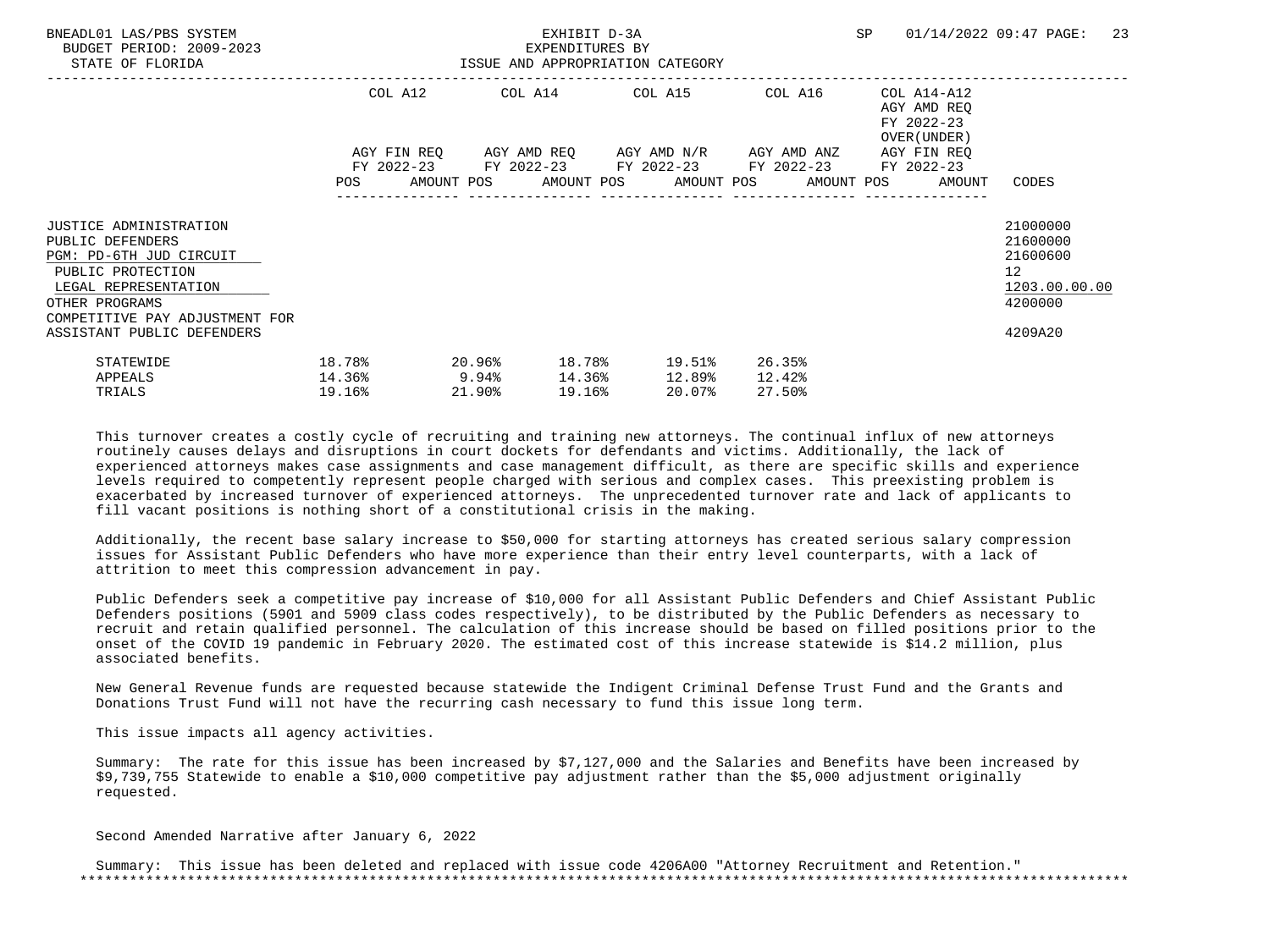| BNEADL01 LAS/PBS SYSTEM<br>BUDGET PERIOD: 2009-2023                                                                                                                                                  |                       | EXPENDITURES BY                                                                                                                                           | EXHIBIT D-3A |                                  | SP <sub>2</sub>                                          |              | 01/14/2022 09:47 PAGE:<br>24                                                  |
|------------------------------------------------------------------------------------------------------------------------------------------------------------------------------------------------------|-----------------------|-----------------------------------------------------------------------------------------------------------------------------------------------------------|--------------|----------------------------------|----------------------------------------------------------|--------------|-------------------------------------------------------------------------------|
| STATE OF FLORIDA                                                                                                                                                                                     |                       | ISSUE AND APPROPRIATION CATEGORY                                                                                                                          |              |                                  |                                                          |              |                                                                               |
|                                                                                                                                                                                                      | COL A12<br><b>POS</b> | COL A14<br>AGY FIN REQ AGY AMD REQ AGY AMD N/R AGY AMD ANZ AGY FIN REQ<br>FY 2022-23 FY 2022-23 FY 2022-23 FY 2022-23 FY 2022-23<br>AMOUNT POS AMOUNT POS | COL A15      | COL A16<br>AMOUNT POS AMOUNT POS | COL A14-A12<br>AGY AMD REQ<br>FY 2022-23<br>OVER (UNDER) | AMOUNT       | CODES                                                                         |
| JUSTICE ADMINISTRATION<br>PUBLIC DEFENDERS<br>PGM: PD-6TH JUD CIRCUIT<br>PUBLIC PROTECTION<br>LEGAL REPRESENTATION<br>OTHER PROGRAMS<br>COMPETITIVE PAY ADJUSTMENT FOR<br>ASSISTANT PUBLIC DEFENDERS |                       |                                                                                                                                                           |              |                                  |                                                          |              | 21000000<br>21600000<br>21600600<br>12<br>1203.00.00.00<br>4200000<br>4209A20 |
| POSITION DETAIL OF SALARIES AND BENEFITS:                                                                                                                                                            | FTE                   | BASE RATE                                                                                                                                                 | ADDITIVES    | <b>BENEFITS</b>                  | SUBTOTAL                                                 | ႜႂ           | LAPSE LAPSED SALARIES<br>AND BENEFITS                                         |
| A12 - AGY FIN REO FY 2022-23                                                                                                                                                                         |                       |                                                                                                                                                           |              |                                  |                                                          |              |                                                                               |
| CHANGES TO CURRENTLY AUTHORIZED POSITIONS<br>RA01 RATE & SALARY ADJ - BENEFITS NO FTE<br>N0001 001                                                                                                   | 0.00                  | 568,750                                                                                                                                                   |              |                                  |                                                          |              | $208,503$ $777,253$ 0.00 $777,253$                                            |
| TOTALS FOR ISSUE BY FUND<br>1000 GENERAL REVENUE FUND                                                                                                                                                |                       |                                                                                                                                                           |              |                                  |                                                          |              | 777,253                                                                       |
|                                                                                                                                                                                                      | 0.00                  | 568,750                                                                                                                                                   |              |                                  | 208,503 777,253                                          |              | ---------<br>777,253<br>==============                                        |
| TOTAL: LEGAL REPRESENTATION<br>BY FUND TYPE<br>GENERAL REVENUE FUND 777,253                                                                                                                          |                       |                                                                                                                                                           |              |                                  |                                                          | 777,253-1000 | 1203.00.00.00                                                                 |
| SALARY RATE 568,750                                                                                                                                                                                  |                       |                                                                                                                                                           |              |                                  | $568,750-$                                               |              |                                                                               |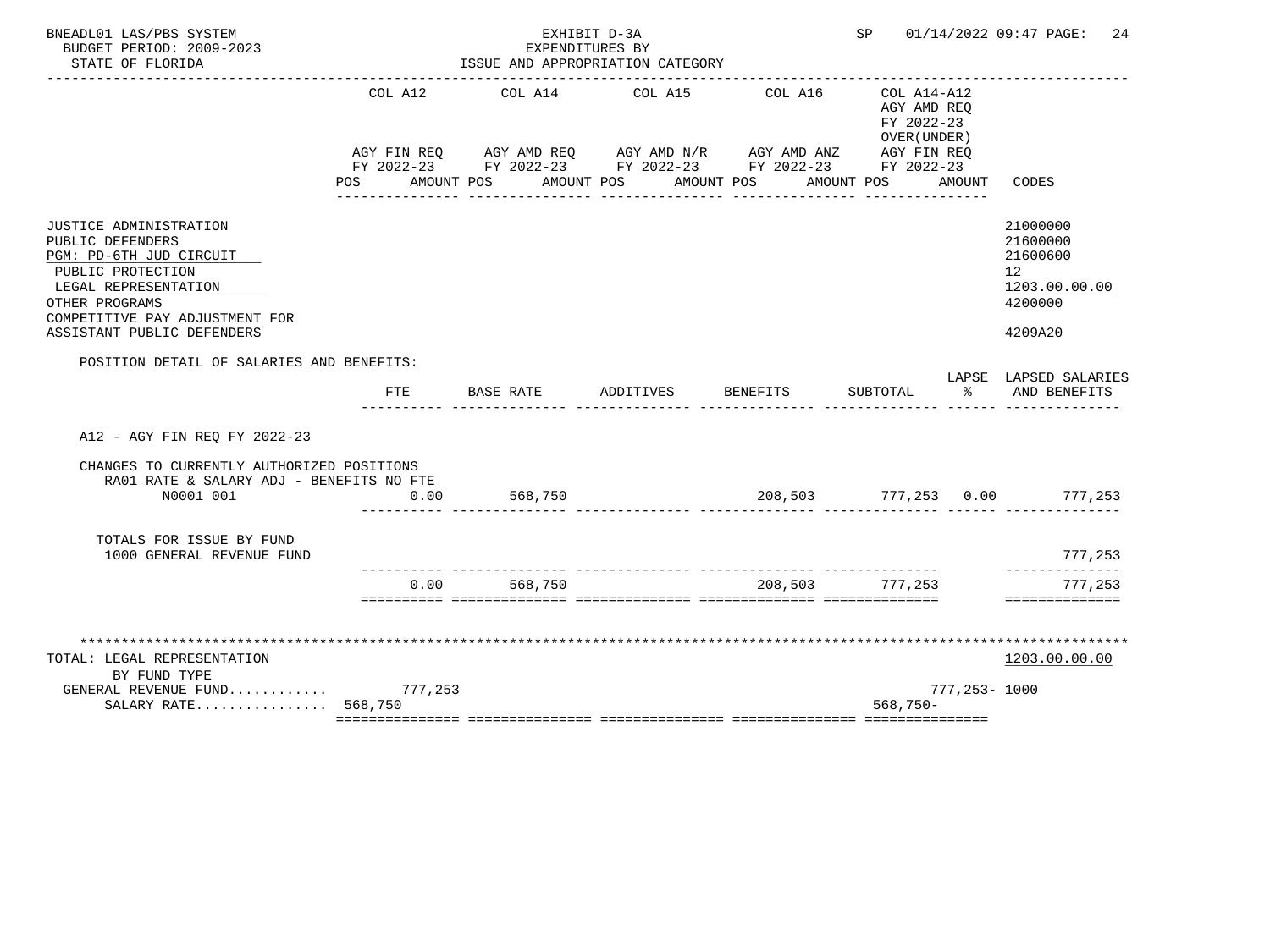| BNEADL01 LAS/PBS SYSTEM<br>BUDGET PERIOD: 2009-2023<br>STATE OF FLORIDA                                                                                                                                                                    |                   | EXHIBIT D-3A<br>EXPENDITURES BY | ISSUE AND APPROPRIATION CATEGORY                                                                                                                                                                                    | SP 01/14/2022 09:47 PAGE:                           | 25                                                                                      |
|--------------------------------------------------------------------------------------------------------------------------------------------------------------------------------------------------------------------------------------------|-------------------|---------------------------------|---------------------------------------------------------------------------------------------------------------------------------------------------------------------------------------------------------------------|-----------------------------------------------------|-----------------------------------------------------------------------------------------|
|                                                                                                                                                                                                                                            | COL A12<br>POS DO |                                 | $COL A14$ $COL A15$ $COL A16$ $COL A14-A12$<br>AGY FIN REQ AGY AMD REQ AGY AMD N/R AGY AMD ANZ AGY FIN REQ<br>FY 2022-23 FY 2022-23 FY 2022-23 FY 2022-23 FY 2022-23<br>AMOUNT POS AMOUNT POS AMOUNT POS AMOUNT POS | AGY AMD REO<br>FY 2022-23<br>OVER (UNDER)<br>AMOUNT | CODES                                                                                   |
| JUSTICE ADMINISTRATION<br>PUBLIC DEFENDERS<br>PGM: PD-7TH JUD CIRCUIT<br>PUBLIC PROTECTION<br>LEGAL REPRESENTATION<br>OTHER PROGRAMS<br>COMPETITIVE PAY ADJUSTMENT FOR<br>ASSISTANT PUBLIC DEFENDERS<br>SALARY RATE<br>SALARY RATE 295,000 |                   |                                 |                                                                                                                                                                                                                     | $295.000 -$                                         | 21000000<br>21600000<br>21600700<br>12<br>1203.00.00.00<br>4200000<br>4209A20<br>000000 |
| SALARIES AND BENEFITS                                                                                                                                                                                                                      |                   |                                 |                                                                                                                                                                                                                     |                                                     | 010000                                                                                  |
| GENERAL REVENUE FUND -STATE 403,148                                                                                                                                                                                                        |                   |                                 |                                                                                                                                                                                                                     |                                                     | $403.148 - 1000$ 1                                                                      |
| TOTAL: COMPETITIVE PAY ADJUSTMENT FOR<br>ASSISTANT PUBLIC DEFENDERS<br>TOTAL ISSUE $403,148$<br>TOTAL SALARY RATE 295,000                                                                                                                  |                   |                                 |                                                                                                                                                                                                                     | $403, 148 -$<br>$295.000 -$                         | 4209A20                                                                                 |
|                                                                                                                                                                                                                                            |                   |                                 |                                                                                                                                                                                                                     |                                                     |                                                                                         |

 Public Defenders seek to achieve competitive pay for their experienced Assistant Public Defenders. Retention of experienced attorneys is critically important in order to ensure that Public Defenders effectively and efficiently meet their constitutional, ethical, and statutory responsibilities. Public Defender offices experience an average annual turnover rate of roughly 19.5% statewide. In FY20-21, this spiked to an all-time high of 26.35%. This dramatic increase in turnover was due in part to the COIVD-19 pandemic and to competition from the private sector and other government agencies. The private sector directly competes with Public Defender offices by offering higher pay and better incentives with more enticing benefits to entry-level attorneys and experienced Assistant Public Defenders. Additionally, salary studies have shown that other government agencies on average pay higher salaries than Public Defender offices are able to pay. Despite recruitment efforts, Public Defender Offices statewide are experiencing a severe lack of applicants, both entry-level and those with prior experience.

|           | FY17-18 | FY18-19 | FY19-20 | 3 vr avg | FY20-21 |
|-----------|---------|---------|---------|----------|---------|
| STATEWIDE | 18.78%  | 20.96%  | 18.78%  | 19.51%   | 26.35%  |
| APPEALS   | 14.36%  | 9.94%   | 14.36%  | 12.89%   | 12.42%  |
| TRIALS    | 19.16%  | 21.90%  | 19.16%  | 20.07%   | 27.50%  |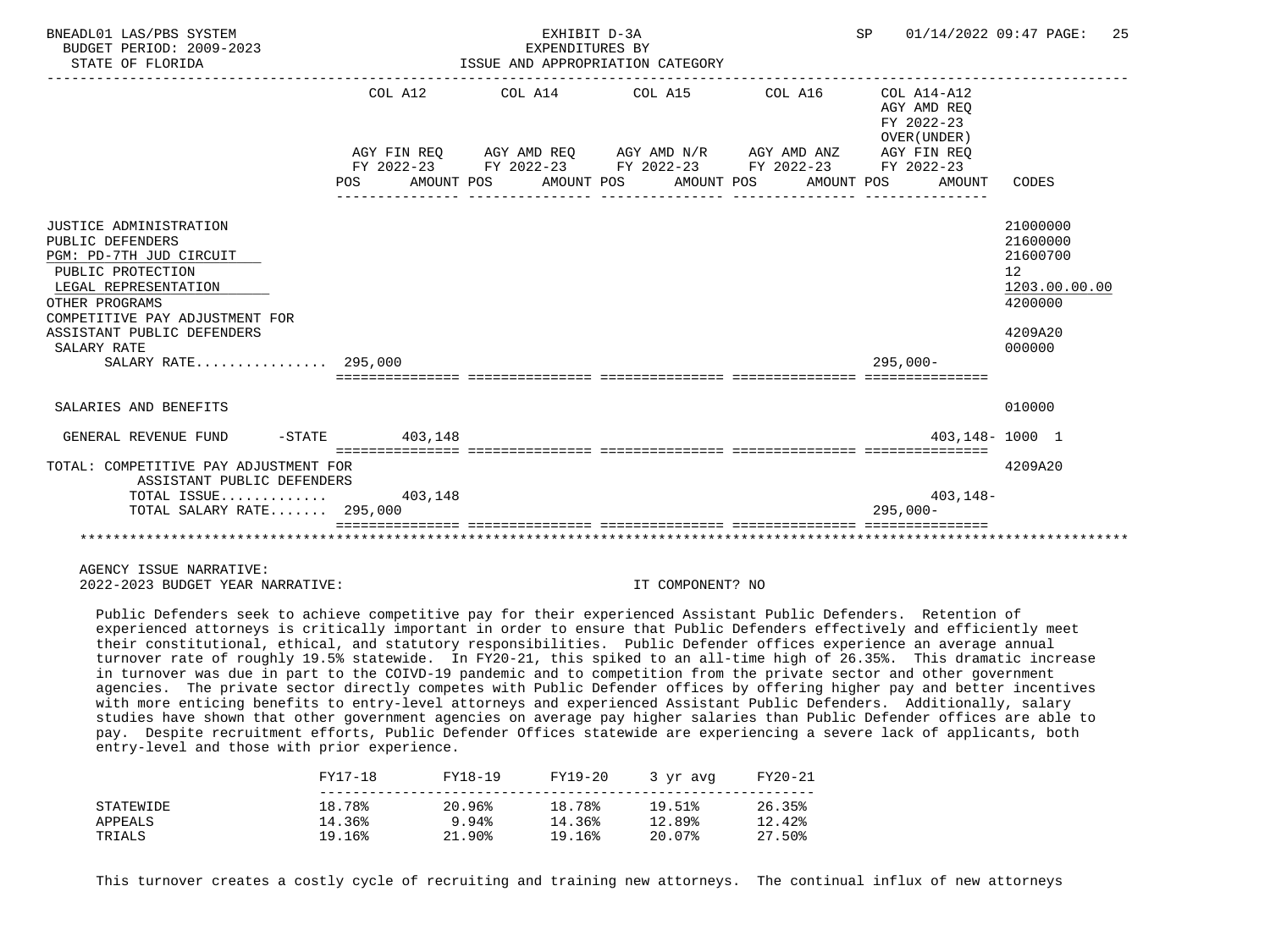| BNEADL01 LAS/PBS SYSTEM<br>BUDGET PERIOD: 2009-2023<br>STATE OF FLORIDA |             | EXHIBIT D-3A<br>EXPENDITURES BY<br>ISSUE AND APPROPRIATION CATEGORY | SP                                  | 26<br>01/14/2022 09:47 PAGE: |                                                          |                                 |
|-------------------------------------------------------------------------|-------------|---------------------------------------------------------------------|-------------------------------------|------------------------------|----------------------------------------------------------|---------------------------------|
|                                                                         | COL A12     |                                                                     | COL A14 COL A15                     | COL A16                      | COL A14-A12<br>AGY AMD REO<br>FY 2022-23<br>OVER (UNDER) |                                 |
|                                                                         | AGY FIN REO | FY 2022-23 FY 2022-23 FY 2022-23 FY 2022-23                         | AGY AMD REO AGY AMD N/R AGY AMD ANZ |                              | AGY FIN REO<br>FY 2022-23                                |                                 |
|                                                                         | POS         | AMOUNT POS AMOUNT POS AMOUNT POS AMOUNT POS                         |                                     |                              | AMOUNT                                                   | CODES                           |
| <b>JUSTICE ADMINISTRATION</b><br>PUBLIC DEFENDERS                       |             |                                                                     |                                     |                              |                                                          | 21000000<br>21600000            |
| PGM: PD-7TH JUD CIRCUIT<br>PUBLIC PROTECTION<br>LEGAL REPRESENTATION    |             |                                                                     |                                     |                              |                                                          | 21600700<br>12<br>1203.00.00.00 |
| OTHER PROGRAMS<br>COMPETITIVE PAY ADJUSTMENT FOR                        |             |                                                                     |                                     |                              |                                                          | 4200000                         |
| ASSISTANT PUBLIC DEFENDERS                                              |             |                                                                     |                                     |                              |                                                          | 4209A20                         |

 Additionally, the recent base salary increase to \$50,000 for starting attorneys has created serious salary compression issues for Assistant Public Defenders who have more experience than their entry level counterparts, with a lack of attrition to meet this compression advancement in pay.

 Public Defenders seek a competitive pay increase of \$5,000 for all Assistant Public Defenders and Chief Assistant Public Defenders (5901 and 5909 class codes respectively). The calculation of this increase should be based on filled positions prior to the onset of the COVID 19 pandemic in February 2020. The estimated cost of this increase statewide is \$7.8 million, plus associated benefits.

 New General Revenue funds are requested because statewide the Indigent Criminal Defense Trust Fund and Grants and Donations Trust Fund will not have the recurring cash necessary to fund this issue long term.

Amended FY 2022-23 Narrative after December 15, 2021

 Public Defenders seek to achieve competitive pay for their experienced Assistant Public Defenders. Retention of experienced attorneys is critically important in order to ensure that Public Defenders effectively and efficiently meet their constitutional, ethical, and statutory responsibilities. Public Defender offices experience an average annual turnover rate of roughly 19.5% statewide. In FY20-21, this spiked to an all-time high of 26.35%. This dramatic increase in turnover was due in part to the COIVD-19 pandemic and to competition from the private sector and other government agencies. The private sector directly competes with Public Defender offices by offering higher pay and better incentives with more enticing benefits to entry-level attorneys and experienced Assistant Public Defenders.

 Additionally, salary studies have shown that other government agencies on average pay higher salaries than Public Defender offices are able to pay. Despite recruitment efforts, Public Defender Offices statewide are experiencing a severe lack of applicants, both entry-level and those with prior experience.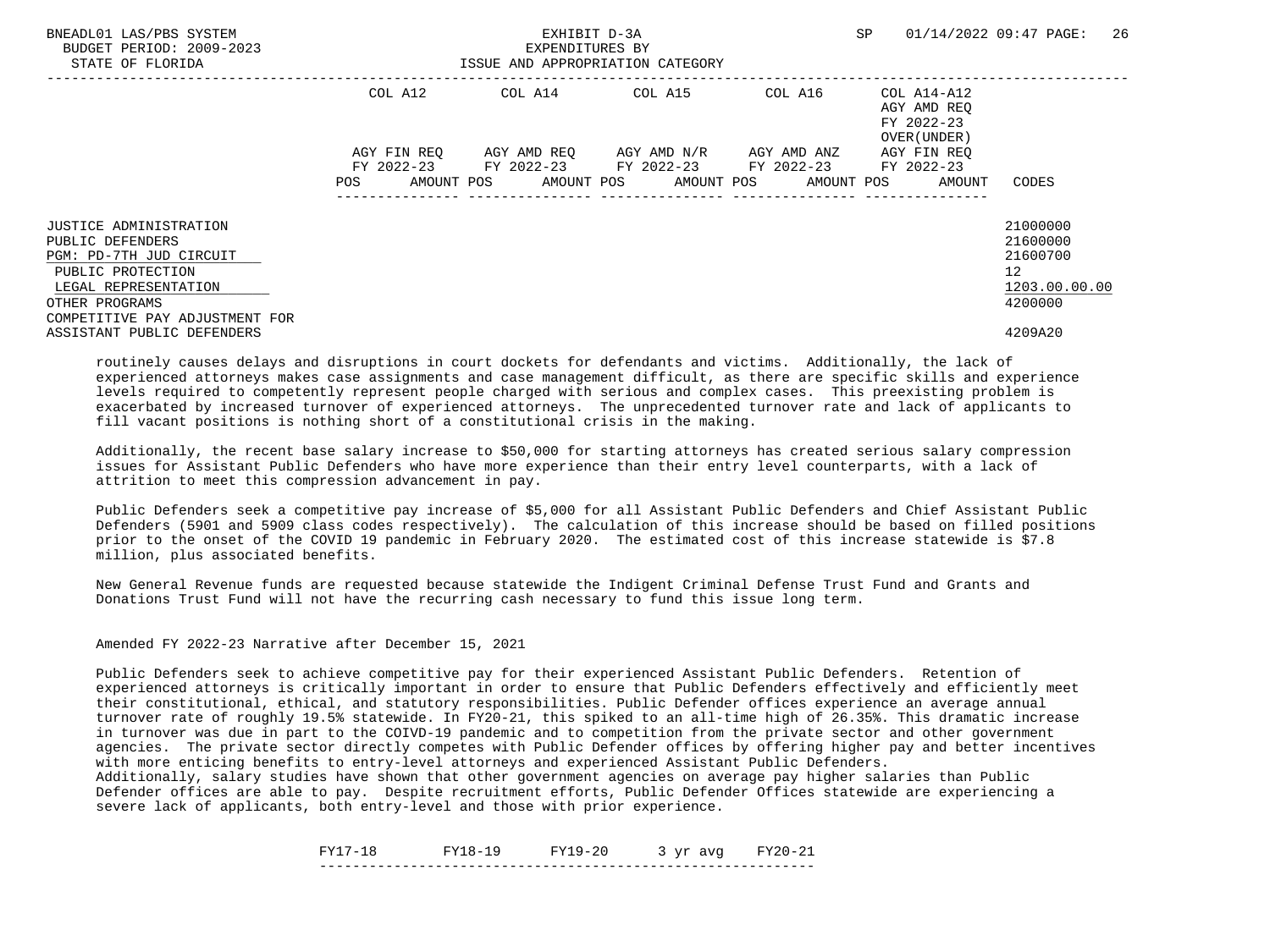| BNEADL01 LAS/PBS SYSTEM<br>BUDGET PERIOD: 2009-2023<br>STATE OF FLORIDA                                                                                                       | ISSUE AND APPROPRIATION CATEGORY              |           |        | EXHIBIT D-3A<br>EXPENDITURES BY |                                                                                                                  |        |                  |                                                                          | SP 01/14/2022 09:47 PAGE:                                                       | 27 |
|-------------------------------------------------------------------------------------------------------------------------------------------------------------------------------|-----------------------------------------------|-----------|--------|---------------------------------|------------------------------------------------------------------------------------------------------------------|--------|------------------|--------------------------------------------------------------------------|---------------------------------------------------------------------------------|----|
|                                                                                                                                                                               |                                               |           |        |                                 | COL A12 COL A14 COL A15 COL A16<br>AGY FIN REQ 6GY AMD REQ 6GY AMD N/R 6GY AMD ANZ                               |        |                  | COL A14-A12<br>AGY AMD REO<br>FY 2022-23<br>OVER (UNDER )<br>AGY FIN REO |                                                                                 |    |
|                                                                                                                                                                               |                                               |           |        |                                 | FY 2022-23 FY 2022-23 FY 2022-23 FY 2022-23 FY 2022-23<br>POS AMOUNT POS AMOUNT POS AMOUNT POS AMOUNT POS AMOUNT |        |                  |                                                                          | CODES                                                                           |    |
| <b>JUSTICE ADMINISTRATION</b><br>PUBLIC DEFENDERS<br>PGM: PD-7TH JUD CIRCUIT<br>PUBLIC PROTECTION<br>LEGAL REPRESENTATION<br>OTHER PROGRAMS<br>COMPETITIVE PAY ADJUSTMENT FOR |                                               |           |        |                                 |                                                                                                                  |        |                  |                                                                          | 21000000<br>21600000<br>21600700<br>12 <sup>°</sup><br>1203.00.00.00<br>4200000 |    |
| ASSISTANT PUBLIC DEFENDERS<br>STATEWIDE<br>APPEALS<br>TRIALS                                                                                                                  | 18.78%<br>$14.36$ <sup>8</sup> 9.94<br>19.16% | $20.96\%$ | 21.90% | 19.16%                          | 18.78% 19.51%<br>14.36% 12.89%<br>20.07%                                                                         | 12.42% | 26.35%<br>27.50% |                                                                          | 4209A20                                                                         |    |

 Additionally, the recent base salary increase to \$50,000 for starting attorneys has created serious salary compression issues for Assistant Public Defenders who have more experience than their entry level counterparts, with a lack of attrition to meet this compression advancement in pay.

 Public Defenders seek a competitive pay increase of \$10,000 for all Assistant Public Defenders and Chief Assistant Public Defenders positions (5901 and 5909 class codes respectively), to be distributed by the Public Defenders as necessary to recruit and retain qualified personnel. The calculation of this increase should be based on filled positions prior to the onset of the COVID 19 pandemic in February 2020. The estimated cost of this increase statewide is \$14.2 million, plus associated benefits.

 New General Revenue funds are requested because statewide the Indigent Criminal Defense Trust Fund and the Grants and Donations Trust Fund will not have the recurring cash necessary to fund this issue long term.

This issue impacts all agency activities.

 Summary: The rate for this issue has been increased by \$7,127,000 and the Salaries and Benefits have been increased by \$9,739,755 Statewide to enable a \$10,000 competitive pay adjustment rather than the \$5,000 adjustment originally requested.

Second Amended Narrative after January 6, 2022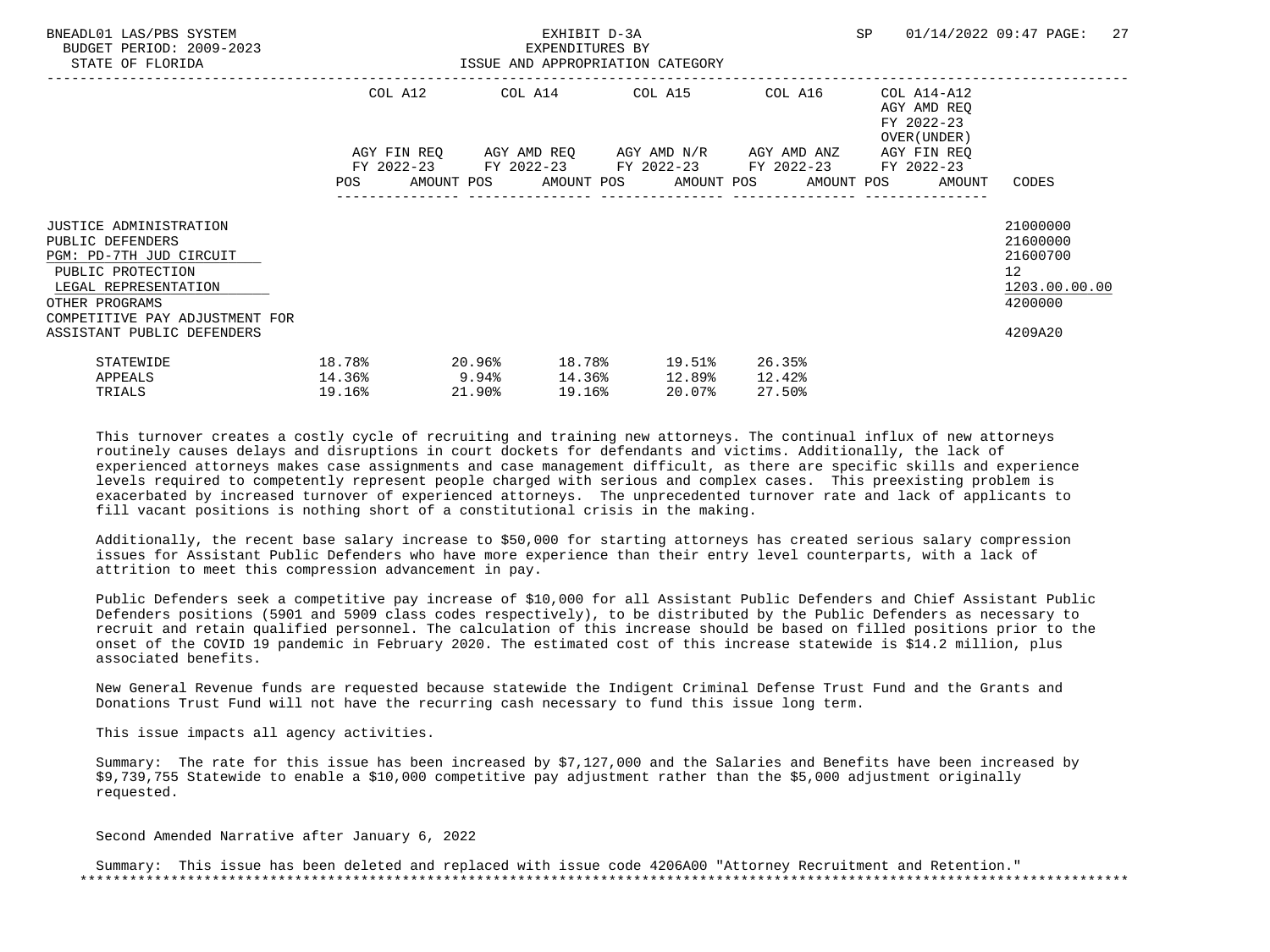| BNEADL01 LAS/PBS SYSTEM<br>BUDGET PERIOD: 2009-2023<br>STATE OF FLORIDA                                                                                                                              |                   | EXHIBIT D-3A<br>EXPENDITURES BY<br>ISSUE AND APPROPRIATION CATEGORY                                                                                       |           |                                 | SP and the set of the set of the set of the set of the set of the set of the set of the set of the set of the set of the set of the set of the set of the set of the set of the set of the set of the set of the set of the se |              | 01/14/2022 09:47 PAGE:<br>28                                                  |
|------------------------------------------------------------------------------------------------------------------------------------------------------------------------------------------------------|-------------------|-----------------------------------------------------------------------------------------------------------------------------------------------------------|-----------|---------------------------------|--------------------------------------------------------------------------------------------------------------------------------------------------------------------------------------------------------------------------------|--------------|-------------------------------------------------------------------------------|
|                                                                                                                                                                                                      | COL A12<br>POS DO | COL A14<br>AGY FIN REQ AGY AMD REQ AGY AMD N/R AGY AMD ANZ AGY FIN REQ<br>FY 2022-23 FY 2022-23 FY 2022-23 FY 2022-23 FY 2022-23<br>AMOUNT POS AMOUNT POS | COL A15   | COL A16<br>AMOUNT POS           | COL A14-A12<br>AGY AMD REO<br>FY 2022-23<br>OVER (UNDER)<br>AMOUNT POS                                                                                                                                                         | AMOUNT       | CODES                                                                         |
| JUSTICE ADMINISTRATION<br>PUBLIC DEFENDERS<br>PGM: PD-7TH JUD CIRCUIT<br>PUBLIC PROTECTION<br>LEGAL REPRESENTATION<br>OTHER PROGRAMS<br>COMPETITIVE PAY ADJUSTMENT FOR<br>ASSISTANT PUBLIC DEFENDERS |                   |                                                                                                                                                           |           |                                 |                                                                                                                                                                                                                                |              | 21000000<br>21600000<br>21600700<br>12<br>1203.00.00.00<br>4200000<br>4209A20 |
| POSITION DETAIL OF SALARIES AND BENEFITS:                                                                                                                                                            | FTE               | BASE RATE                                                                                                                                                 | ADDITIVES | BENEFITS                        | SUBTOTAL                                                                                                                                                                                                                       | ႜ            | LAPSE LAPSED SALARIES<br>AND BENEFITS                                         |
| A12 - AGY FIN REO FY 2022-23                                                                                                                                                                         |                   |                                                                                                                                                           |           |                                 |                                                                                                                                                                                                                                |              |                                                                               |
| CHANGES TO CURRENTLY AUTHORIZED POSITIONS<br>RA01 RATE & SALARY ADJ - BENEFITS NO FTE<br>N0001 001                                                                                                   | 0.00              | 295,000                                                                                                                                                   |           |                                 |                                                                                                                                                                                                                                |              | $108,148$ $403,148$ $0.00$ $403,148$                                          |
| TOTALS FOR ISSUE BY FUND<br>1000 GENERAL REVENUE FUND                                                                                                                                                |                   |                                                                                                                                                           |           |                                 |                                                                                                                                                                                                                                |              | 403,148                                                                       |
|                                                                                                                                                                                                      | 0.00              | 295,000                                                                                                                                                   |           | _______________________________ | 108,148 403,148                                                                                                                                                                                                                |              | ___________<br>403,148<br>==============                                      |
| TOTAL: LEGAL REPRESENTATION<br>BY FUND TYPE<br>GENERAL REVENUE FUND $403,148$<br>SALARY RATE 295,000                                                                                                 |                   |                                                                                                                                                           |           |                                 | $295,000-$                                                                                                                                                                                                                     | 403,148-1000 | 1203.00.00.00                                                                 |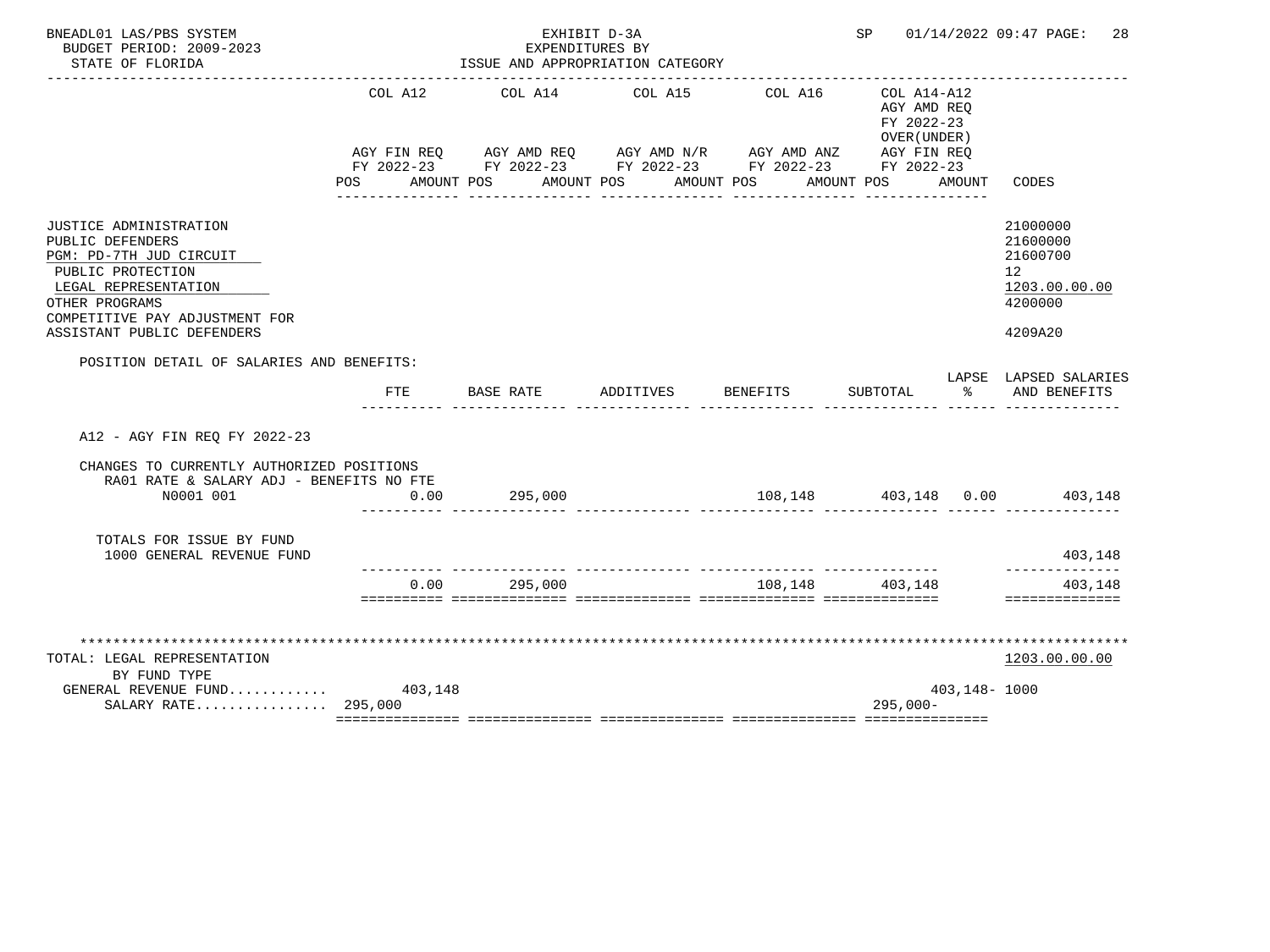| BNEADL01 LAS/PBS SYSTEM<br>BUDGET PERIOD: 2009-2023<br>STATE OF FLORIDA                                                                                                                                                                    |         | EXHIBIT D-3A<br>EXPENDITURES BY<br>ISSUE AND APPROPRIATION CATEGORY                                                                                                         |  | SP 01/14/2022 09:47 PAGE:                                          | 29                                                                                                   |
|--------------------------------------------------------------------------------------------------------------------------------------------------------------------------------------------------------------------------------------------|---------|-----------------------------------------------------------------------------------------------------------------------------------------------------------------------------|--|--------------------------------------------------------------------|------------------------------------------------------------------------------------------------------|
|                                                                                                                                                                                                                                            | COL A12 | AGY FIN REQ      AGY AMD REQ      AGY AMD N/R      AGY AMD ANZ<br>FY 2022-23 FY 2022-23 FY 2022-23 FY 2022-23 FY 2022-23<br>POS AMOUNT POS AMOUNT POS AMOUNT POS AMOUNT POS |  | AGY AMD REO<br>FY 2022-23<br>OVER (UNDER)<br>AGY FIN REO<br>AMOUNT | CODES                                                                                                |
| JUSTICE ADMINISTRATION<br>PUBLIC DEFENDERS<br>PGM: PD-8TH JUD CIRCUIT<br>PUBLIC PROTECTION<br>LEGAL REPRESENTATION<br>OTHER PROGRAMS<br>COMPETITIVE PAY ADJUSTMENT FOR<br>ASSISTANT PUBLIC DEFENDERS<br>SALARY RATE<br>SALARY RATE 195,000 |         |                                                                                                                                                                             |  | $195.000 -$                                                        | 21000000<br>21600000<br>21600800<br>12 <sup>°</sup><br>1203.00.00.00<br>4200000<br>4209A20<br>000000 |
| SALARIES AND BENEFITS                                                                                                                                                                                                                      |         |                                                                                                                                                                             |  |                                                                    | 010000                                                                                               |
| GENERAL REVENUE FUND -STATE 266,488                                                                                                                                                                                                        |         |                                                                                                                                                                             |  |                                                                    | 266,488-1000 1                                                                                       |
| TOTAL: COMPETITIVE PAY ADJUSTMENT FOR<br>ASSISTANT PUBLIC DEFENDERS                                                                                                                                                                        |         |                                                                                                                                                                             |  |                                                                    | 4209A20                                                                                              |
| TOTAL ISSUE $266,488$<br>TOTAL SALARY RATE 195,000                                                                                                                                                                                         |         |                                                                                                                                                                             |  | $266, 488 -$<br>$195.000 -$                                        |                                                                                                      |
|                                                                                                                                                                                                                                            |         |                                                                                                                                                                             |  |                                                                    |                                                                                                      |

 Public Defenders seek to achieve competitive pay for their experienced Assistant Public Defenders. Retention of experienced attorneys is critically important in order to ensure that Public Defenders effectively and efficiently meet their constitutional, ethical, and statutory responsibilities. Public Defender offices experience an average annual turnover rate of roughly 19.5% statewide. In FY20-21, this spiked to an all-time high of 26.35%. This dramatic increase in turnover was due in part to the COIVD-19 pandemic and to competition from the private sector and other government agencies. The private sector directly competes with Public Defender offices by offering higher pay and better incentives with more enticing benefits to entry-level attorneys and experienced Assistant Public Defenders. Additionally, salary studies have shown that other government agencies on average pay higher salaries than Public Defender offices are able to pay. Despite recruitment efforts, Public Defender Offices statewide are experiencing a severe lack of applicants, both entry-level and those with prior experience.

|           | FY17-18 | FY18-19   | FY19-20 | 3 yr avg | FY20-21 |
|-----------|---------|-----------|---------|----------|---------|
| STATEWIDE | 18.78%  | 20.96%    | 18.78%  | 19.51%   | 26.35%  |
| APPEALS   | 14.36%  | 9.94%     | 14.36%  | 12.89%   | 12.42%  |
| TRIALS    | 19.16%  | $21.90\%$ | 19.16%  | 20.07%   | 27.50%  |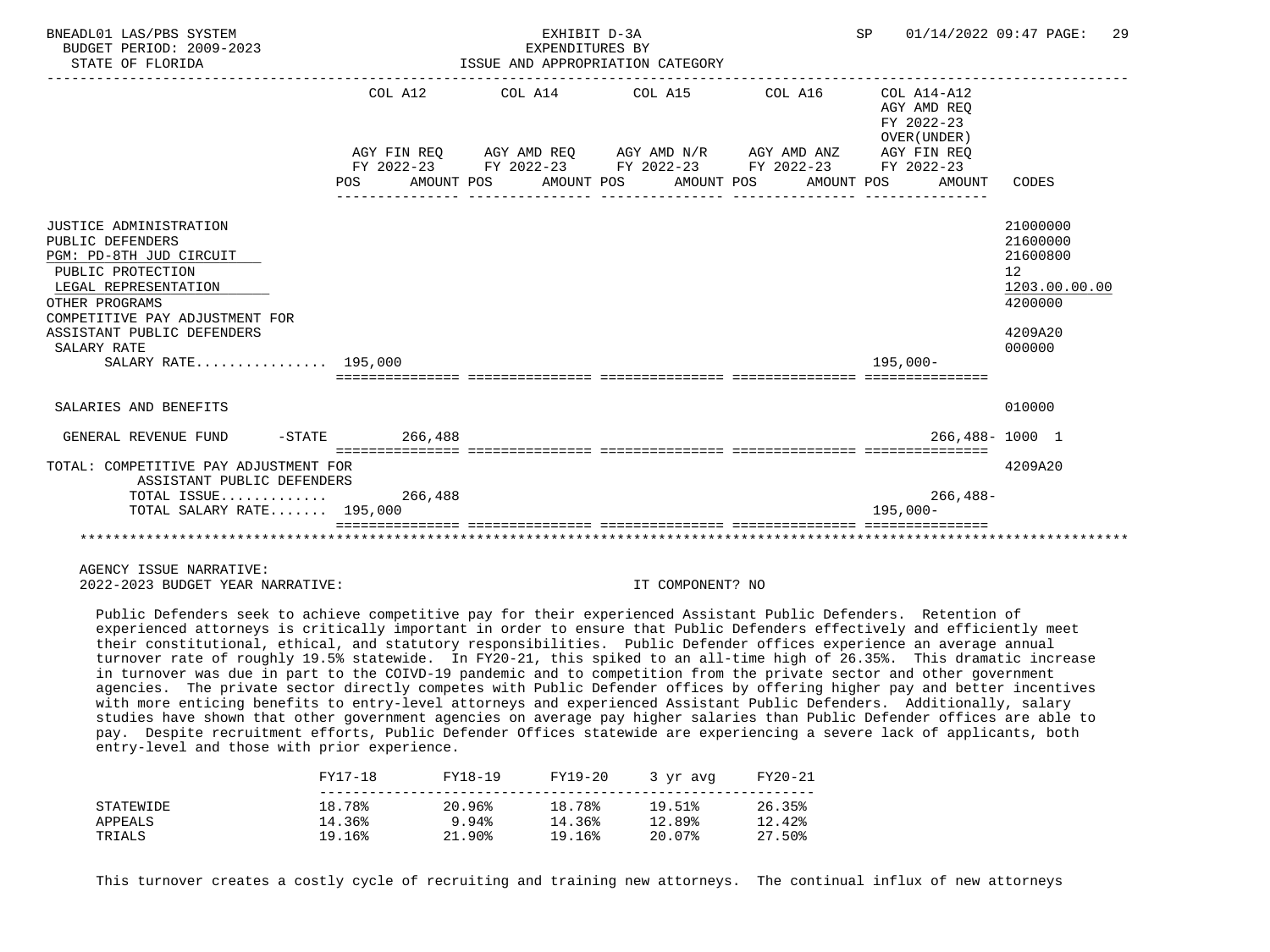| BNEADL01 LAS/PBS SYSTEM<br>BUDGET PERIOD: 2009-2023<br>STATE OF FLORIDA |             | EXHIBIT D-3A<br>EXPENDITURES BY<br>ISSUE AND APPROPRIATION CATEGORY | SP                                            | 30<br>01/14/2022 09:47 PAGE: |                                                          |                      |
|-------------------------------------------------------------------------|-------------|---------------------------------------------------------------------|-----------------------------------------------|------------------------------|----------------------------------------------------------|----------------------|
|                                                                         | COL A12     |                                                                     | COL A14 COL A15                               | COL A16                      | COL A14-A12<br>AGY AMD REO<br>FY 2022-23<br>OVER (UNDER) |                      |
|                                                                         | AGY FIN REO | FY 2022-23 FY 2022-23 FY 2022-23 FY 2022-23                         | AGY AMD REO      AGY AMD N/R      AGY AMD ANZ |                              | AGY FIN REO<br>FY 2022-23                                |                      |
|                                                                         | POS         | AMOUNT POS AMOUNT POS AMOUNT POS AMOUNT POS                         |                                               |                              | AMOUNT                                                   | CODES                |
| <b>JUSTICE ADMINISTRATION</b><br>PUBLIC DEFENDERS                       |             |                                                                     |                                               |                              |                                                          | 21000000<br>21600000 |
| PGM: PD-8TH JUD CIRCUIT                                                 |             |                                                                     |                                               |                              |                                                          | 21600800             |
| PUBLIC PROTECTION                                                       |             |                                                                     |                                               |                              |                                                          | 12                   |
| LEGAL REPRESENTATION                                                    |             |                                                                     |                                               |                              |                                                          | 1203.00.00.00        |
| OTHER PROGRAMS<br>COMPETITIVE PAY ADJUSTMENT FOR                        |             |                                                                     |                                               |                              |                                                          | 4200000              |
| ASSISTANT PUBLIC DEFENDERS                                              |             |                                                                     |                                               |                              |                                                          | 4209A20              |

 Additionally, the recent base salary increase to \$50,000 for starting attorneys has created serious salary compression issues for Assistant Public Defenders who have more experience than their entry level counterparts, with a lack of attrition to meet this compression advancement in pay.

 Public Defenders seek a competitive pay increase of \$5,000 for all Assistant Public Defenders and Chief Assistant Public Defenders (5901 and 5909 class codes respectively). The calculation of this increase should be based on filled positions prior to the onset of the COVID 19 pandemic in February 2020. The estimated cost of this increase statewide is \$7.8 million, plus associated benefits.

 New General Revenue funds are requested because statewide the Indigent Criminal Defense Trust Fund and Grants and Donations Trust Fund will not have the recurring cash necessary to fund this issue long term.

Amended FY 2022-23 Narrative after December 15, 2021

 Public Defenders seek to achieve competitive pay for their experienced Assistant Public Defenders. Retention of experienced attorneys is critically important in order to ensure that Public Defenders effectively and efficiently meet their constitutional, ethical, and statutory responsibilities. Public Defender offices experience an average annual turnover rate of roughly 19.5% statewide. In FY20-21, this spiked to an all-time high of 26.35%. This dramatic increase in turnover was due in part to the COIVD-19 pandemic and to competition from the private sector and other government agencies. The private sector directly competes with Public Defender offices by offering higher pay and better incentives with more enticing benefits to entry-level attorneys and experienced Assistant Public Defenders.

 Additionally, salary studies have shown that other government agencies on average pay higher salaries than Public Defender offices are able to pay. Despite recruitment efforts, Public Defender Offices statewide are experiencing a severe lack of applicants, both entry-level and those with prior experience.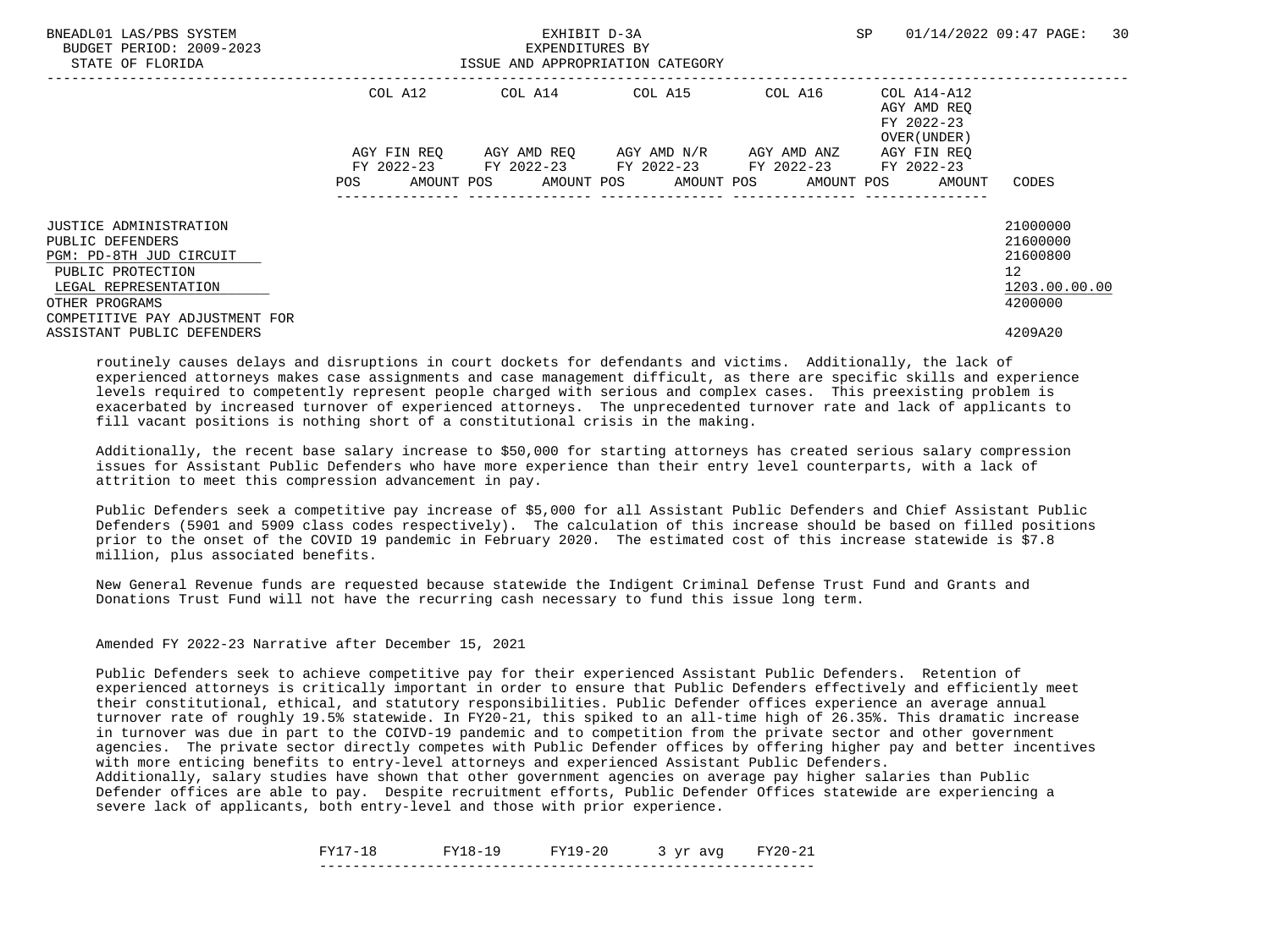| BNEADL01 LAS/PBS SYSTEM<br>BUDGET PERIOD: 2009-2023<br>STATE OF FLORIDA                                                                                                                                     |                                               |                     | EXHIBIT D-3A<br>EXPENDITURES BY | ISSUE AND APPROPRIATION CATEGORY                                                   |                            | SP 01/14/2022 09:47 PAGE:                                                | 31                                                                                         |
|-------------------------------------------------------------------------------------------------------------------------------------------------------------------------------------------------------------|-----------------------------------------------|---------------------|---------------------------------|------------------------------------------------------------------------------------|----------------------------|--------------------------------------------------------------------------|--------------------------------------------------------------------------------------------|
|                                                                                                                                                                                                             |                                               |                     |                                 | COL A12 COL A14 COL A15 COL A16<br>AGY FIN REQ 6GY AMD REQ 6GY AMD N/R 6GY AMD ANZ |                            | COL A14-A12<br>AGY AMD REO<br>FY 2022-23<br>OVER (UNDER )<br>AGY FIN REO |                                                                                            |
|                                                                                                                                                                                                             |                                               |                     |                                 | FY 2022-23 FY 2022-23 FY 2022-23 FY 2022-23 FY 2022-23                             |                            | POS AMOUNT POS AMOUNT POS AMOUNT POS AMOUNT POS AMOUNT                   | CODES                                                                                      |
| <b>JUSTICE ADMINISTRATION</b><br>PUBLIC DEFENDERS<br>PGM: PD-8TH JUD CIRCUIT<br>PUBLIC PROTECTION<br>LEGAL REPRESENTATION<br>OTHER PROGRAMS<br>COMPETITIVE PAY ADJUSTMENT FOR<br>ASSISTANT PUBLIC DEFENDERS |                                               |                     |                                 |                                                                                    |                            |                                                                          | 21000000<br>21600000<br>21600800<br>12 <sup>°</sup><br>1203.00.00.00<br>4200000<br>4209A20 |
| STATEWIDE<br>APPEALS<br>TRIALS                                                                                                                                                                              | 18.78%<br>$14.36$ <sup>8</sup> 9.94<br>19.16% | $20.96\%$<br>21.90% | 19.16%                          | 18.78% 19.51%<br>14.36% 12.89%<br>20.07%                                           | 26.35%<br>12.42%<br>27.50% |                                                                          |                                                                                            |

 Additionally, the recent base salary increase to \$50,000 for starting attorneys has created serious salary compression issues for Assistant Public Defenders who have more experience than their entry level counterparts, with a lack of attrition to meet this compression advancement in pay.

 Public Defenders seek a competitive pay increase of \$10,000 for all Assistant Public Defenders and Chief Assistant Public Defenders positions (5901 and 5909 class codes respectively), to be distributed by the Public Defenders as necessary to recruit and retain qualified personnel. The calculation of this increase should be based on filled positions prior to the onset of the COVID 19 pandemic in February 2020. The estimated cost of this increase statewide is \$14.2 million, plus associated benefits.

 New General Revenue funds are requested because statewide the Indigent Criminal Defense Trust Fund and the Grants and Donations Trust Fund will not have the recurring cash necessary to fund this issue long term.

This issue impacts all agency activities.

 Summary: The rate for this issue has been increased by \$7,127,000 and the Salaries and Benefits have been increased by \$9,739,755 Statewide to enable a \$10,000 competitive pay adjustment rather than the \$5,000 adjustment originally requested.

Second Amended Narrative after January 6, 2022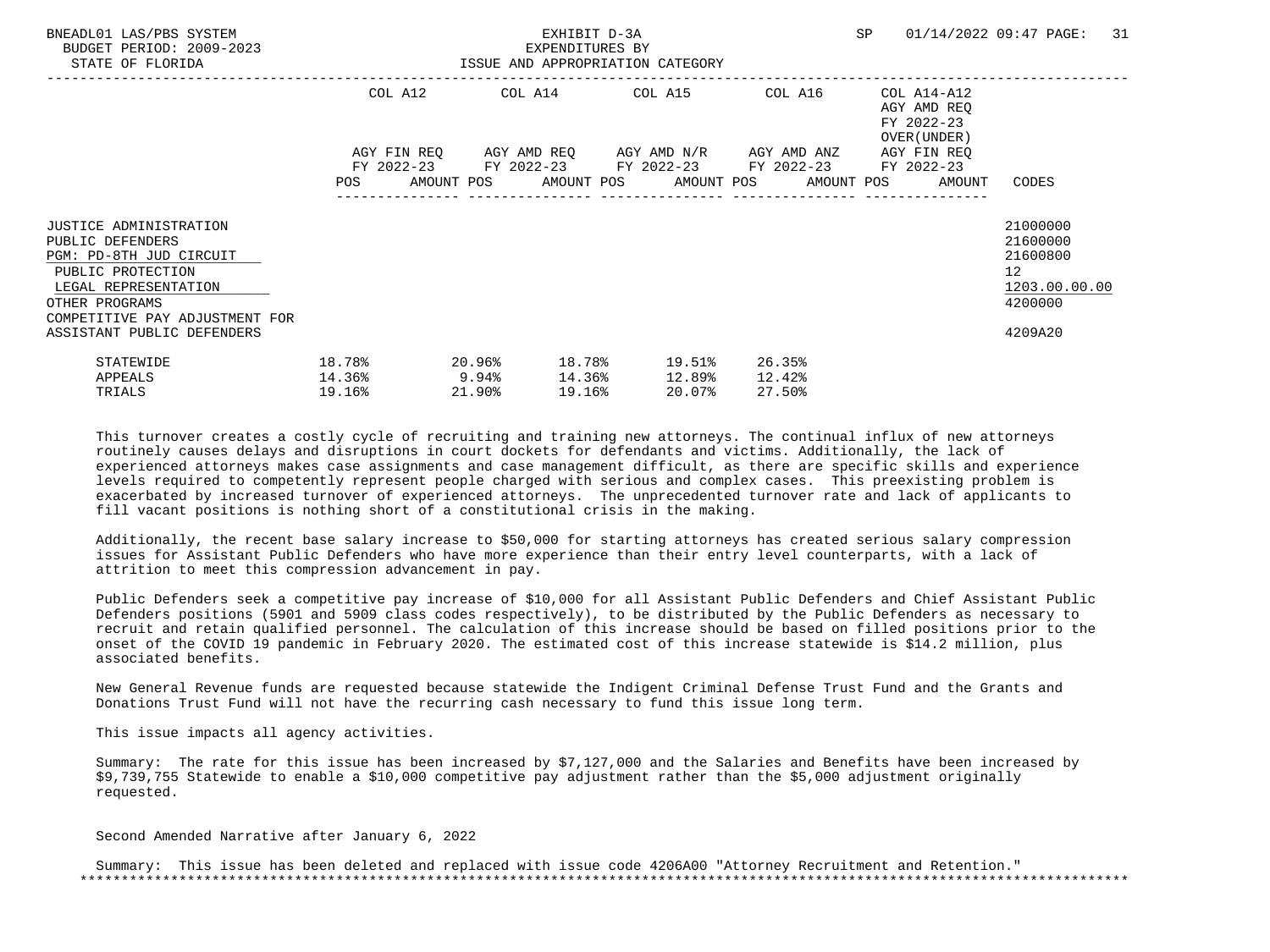| BNEADL01 LAS/PBS SYSTEM<br>BUDGET PERIOD: 2009-2023<br>STATE OF FLORIDA                                                                                                                              |         | EXPENDITURES BY<br>ISSUE AND APPROPRIATION CATEGORY                                                                                                                     | EXHIBIT D-3A                              |                                        | SP                                                                      |                  | 01/14/2022 09:47 PAGE:<br>32                                                               |
|------------------------------------------------------------------------------------------------------------------------------------------------------------------------------------------------------|---------|-------------------------------------------------------------------------------------------------------------------------------------------------------------------------|-------------------------------------------|----------------------------------------|-------------------------------------------------------------------------|------------------|--------------------------------------------------------------------------------------------|
|                                                                                                                                                                                                      | COL A12 | COL A14<br>AGY FIN REQ AGY AMD REQ AGY AMD N/R AGY AMD ANZ<br>FY 2022-23 FY 2022-23 FY 2022-23 FY 2022-23 FY 2022-23<br>POS AMOUNT POS AMOUNT POS AMOUNT POS AMOUNT POS | COL A15<br>______________________________ | COL A16<br><u> - - - - - - - - - -</u> | COL A14-A12<br>AGY AMD REO<br>FY 2022-23<br>OVER (UNDER)<br>AGY FIN REQ | AMOUNT           | CODES                                                                                      |
| JUSTICE ADMINISTRATION<br>PUBLIC DEFENDERS<br>PGM: PD-8TH JUD CIRCUIT<br>PUBLIC PROTECTION<br>LEGAL REPRESENTATION<br>OTHER PROGRAMS<br>COMPETITIVE PAY ADJUSTMENT FOR<br>ASSISTANT PUBLIC DEFENDERS |         |                                                                                                                                                                         |                                           |                                        |                                                                         |                  | 21000000<br>21600000<br>21600800<br>12 <sup>°</sup><br>1203.00.00.00<br>4200000<br>4209A20 |
| POSITION DETAIL OF SALARIES AND BENEFITS:                                                                                                                                                            | FTE     | BASE RATE                                                                                                                                                               | ADDITIVES                                 | BENEFITS                               | SUBTOTAL                                                                | ిన               | LAPSE LAPSED SALARIES<br>AND BENEFITS                                                      |
| A12 - AGY FIN REQ FY 2022-23                                                                                                                                                                         |         |                                                                                                                                                                         |                                           |                                        |                                                                         |                  |                                                                                            |
| CHANGES TO CURRENTLY AUTHORIZED POSITIONS<br>RA01 RATE & SALARY ADJ - BENEFITS NO FTE<br>N0001 001                                                                                                   | 0.00    | 195,000                                                                                                                                                                 |                                           |                                        |                                                                         |                  |                                                                                            |
| TOTALS FOR ISSUE BY FUND<br>1000 GENERAL REVENUE FUND                                                                                                                                                |         |                                                                                                                                                                         |                                           |                                        |                                                                         |                  | 266,488                                                                                    |
|                                                                                                                                                                                                      | 0.00    | 195,000                                                                                                                                                                 |                                           | _______________________________        | 71.488 266.488                                                          |                  | ----------<br>266,488<br>==============                                                    |
| TOTAL: LEGAL REPRESENTATION<br>BY FUND TYPE<br>GENERAL REVENUE FUND<br>SALARY RATE 195,000                                                                                                           | 266,488 |                                                                                                                                                                         |                                           |                                        | $195,000-$                                                              | $266,488 - 1000$ | 1203.00.00.00                                                                              |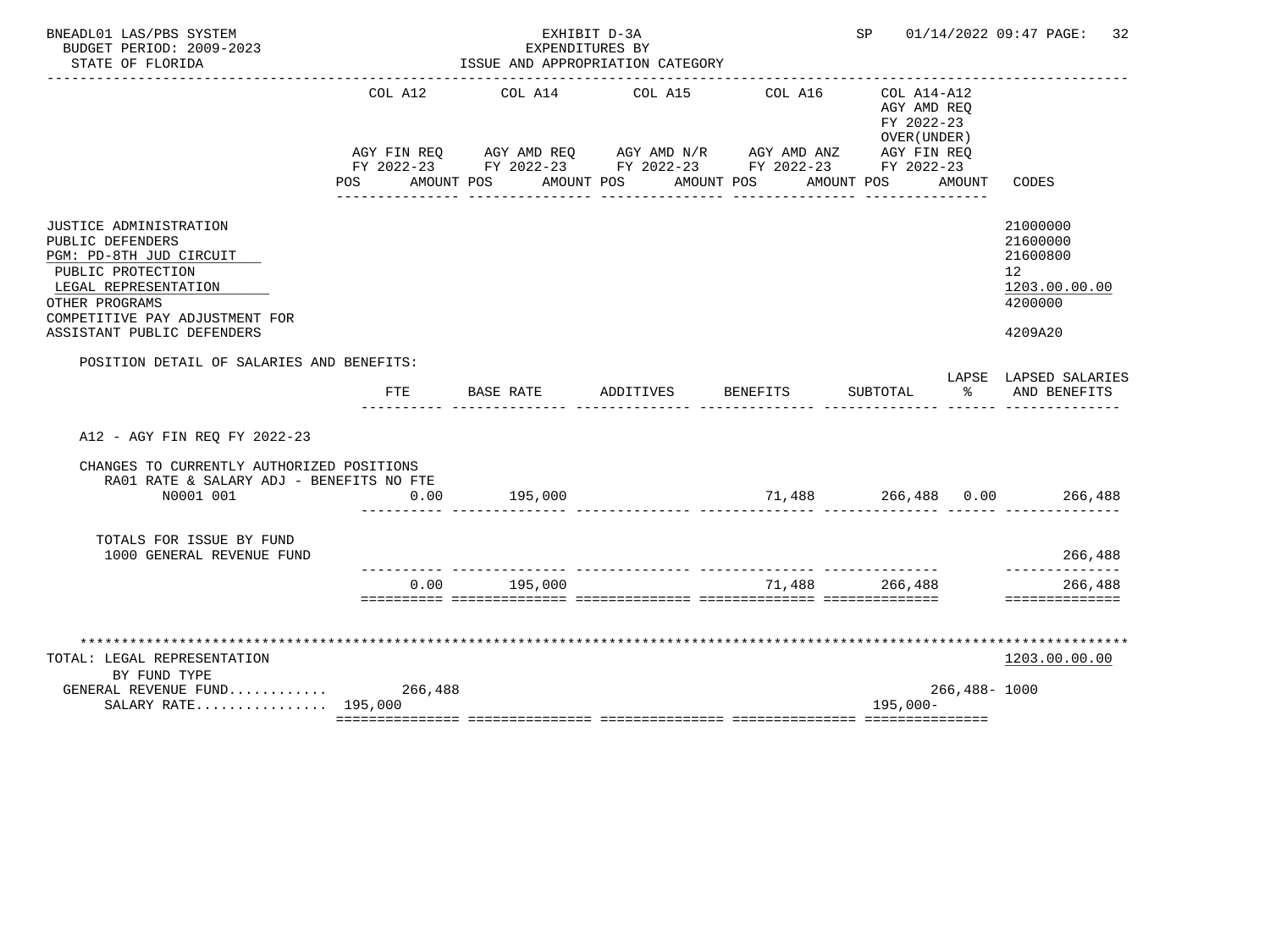| BNEADL01 LAS/PBS SYSTEM<br>BUDGET PERIOD: 2009-2023<br>STATE OF FLORIDA                                                                                                                                                                     |                       | EXHIBIT D-3A<br>EXPENDITURES BY<br>ISSUE AND APPROPRIATION CATEGORY                                                                                      |  |                                                                    | SP 01/14/2022 09:47 PAGE: 33                                                                         |
|---------------------------------------------------------------------------------------------------------------------------------------------------------------------------------------------------------------------------------------------|-----------------------|----------------------------------------------------------------------------------------------------------------------------------------------------------|--|--------------------------------------------------------------------|------------------------------------------------------------------------------------------------------|
|                                                                                                                                                                                                                                             | COL A12<br><b>POS</b> | AGY FIN REQ AGY AMD REQ AGY AMD N/R AGY AMD ANZ<br>FY 2022-23 FY 2022-23 FY 2022-23 FY 2022-23 FY 2022-23<br>AMOUNT POS AMOUNT POS AMOUNT POS AMOUNT POS |  | AGY AMD REO<br>FY 2022-23<br>OVER (UNDER)<br>AGY FIN REO<br>AMOUNT | CODES                                                                                                |
| JUSTICE ADMINISTRATION<br>PUBLIC DEFENDERS<br>PGM: PD-10TH JUD CIRCUIT<br>PUBLIC PROTECTION<br>LEGAL REPRESENTATION<br>OTHER PROGRAMS<br>COMPETITIVE PAY ADJUSTMENT FOR<br>ASSISTANT PUBLIC DEFENDERS<br>SALARY RATE<br>SALARY RATE 277,500 |                       |                                                                                                                                                          |  | $277.500 -$                                                        | 21000000<br>21600000<br>21601000<br>12 <sup>°</sup><br>1203.00.00.00<br>4200000<br>4209A20<br>000000 |
| SALARIES AND BENEFITS                                                                                                                                                                                                                       |                       |                                                                                                                                                          |  |                                                                    | 010000                                                                                               |
| GENERAL REVENUE FUND -STATE 379,232                                                                                                                                                                                                         |                       |                                                                                                                                                          |  |                                                                    | 379,232-1000 1                                                                                       |
| TOTAL: COMPETITIVE PAY ADJUSTMENT FOR<br>ASSISTANT PUBLIC DEFENDERS<br>TOTAL ISSUE 379,232<br>TOTAL SALARY RATE 277,500                                                                                                                     |                       |                                                                                                                                                          |  | 379,232-<br>$277.500 -$                                            | 4209A20                                                                                              |
|                                                                                                                                                                                                                                             |                       |                                                                                                                                                          |  |                                                                    |                                                                                                      |

 Public Defenders seek to achieve competitive pay for their experienced Assistant Public Defenders. Retention of experienced attorneys is critically important in order to ensure that Public Defenders effectively and efficiently meet their constitutional, ethical, and statutory responsibilities. Public Defender offices experience an average annual turnover rate of roughly 19.5% statewide. In FY20-21, this spiked to an all-time high of 26.35%. This dramatic increase in turnover was due in part to the COIVD-19 pandemic and to competition from the private sector and other government agencies. The private sector directly competes with Public Defender offices by offering higher pay and better incentives with more enticing benefits to entry-level attorneys and experienced Assistant Public Defenders. Additionally, salary studies have shown that other government agencies on average pay higher salaries than Public Defender offices are able to pay. Despite recruitment efforts, Public Defender Offices statewide are experiencing a severe lack of applicants, both entry-level and those with prior experience.

|           | FY17-18 | FY18-19 | FY19-20 | 3 vr avg | FY20-21 |
|-----------|---------|---------|---------|----------|---------|
| STATEWIDE | 18.78%  | 20.96%  | 18.78%  | 19.51%   | 26.35%  |
| APPEALS   | 14.36%  | 9.94%   | 14.36%  | 12.89%   | 12.42%  |
| TRIALS    | 19.16%  | 21.90%  | 19.16%  | 20.07%   | 27.50%  |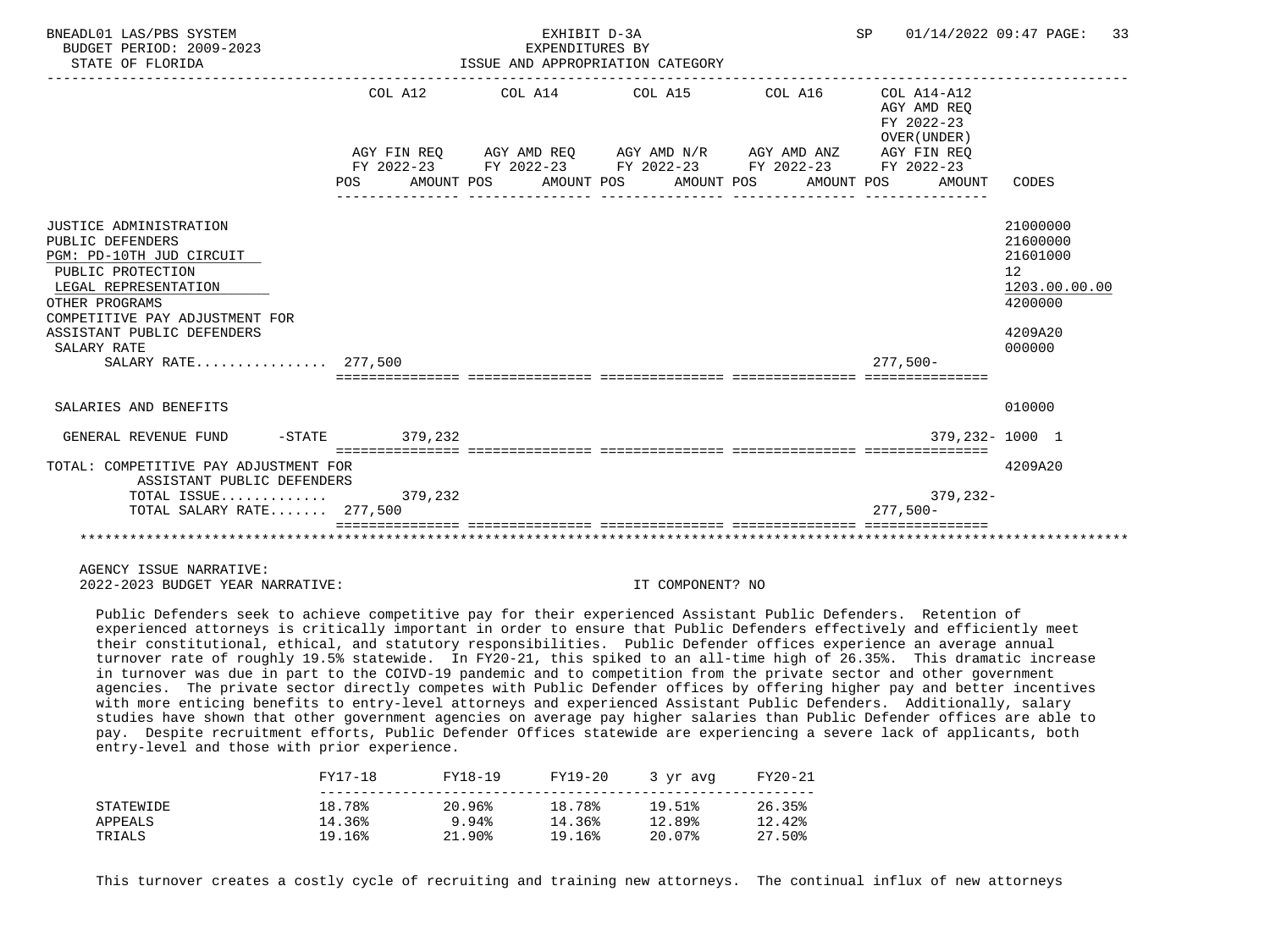| BNEADL01 LAS/PBS SYSTEM<br>BUDGET PERIOD: 2009-2023<br>STATE OF FLORIDA |             | EXHIBIT D-3A<br>EXPENDITURES BY<br>ISSUE AND APPROPRIATION CATEGORY | SP                                  | 34<br>01/14/2022 09:47 PAGE: |                                                          |                      |
|-------------------------------------------------------------------------|-------------|---------------------------------------------------------------------|-------------------------------------|------------------------------|----------------------------------------------------------|----------------------|
|                                                                         | COL A12     |                                                                     | COL A14 COL A15                     | COL A16                      | COL A14-A12<br>AGY AMD REO<br>FY 2022-23<br>OVER (UNDER) |                      |
|                                                                         | AGY FIN REO | FY 2022-23 FY 2022-23 FY 2022-23 FY 2022-23                         | AGY AMD REO AGY AMD N/R AGY AMD ANZ |                              | AGY FIN REO<br>FY 2022-23                                |                      |
|                                                                         | POS         | AMOUNT POS AMOUNT POS AMOUNT POS AMOUNT POS                         |                                     |                              | AMOUNT                                                   | CODES                |
| <b>JUSTICE ADMINISTRATION</b><br>PUBLIC DEFENDERS                       |             |                                                                     |                                     |                              |                                                          | 21000000<br>21600000 |
| PGM: PD-10TH JUD CIRCUIT                                                |             |                                                                     |                                     |                              |                                                          | 21601000             |
| PUBLIC PROTECTION<br>LEGAL REPRESENTATION                               |             |                                                                     |                                     |                              |                                                          | 12<br>1203.00.00.00  |
| OTHER PROGRAMS<br>COMPETITIVE PAY ADJUSTMENT FOR                        |             |                                                                     |                                     |                              |                                                          | 4200000              |
| ASSISTANT PUBLIC DEFENDERS                                              |             |                                                                     |                                     |                              |                                                          | 4209A20              |

 Additionally, the recent base salary increase to \$50,000 for starting attorneys has created serious salary compression issues for Assistant Public Defenders who have more experience than their entry level counterparts, with a lack of attrition to meet this compression advancement in pay.

 Public Defenders seek a competitive pay increase of \$5,000 for all Assistant Public Defenders and Chief Assistant Public Defenders (5901 and 5909 class codes respectively). The calculation of this increase should be based on filled positions prior to the onset of the COVID 19 pandemic in February 2020. The estimated cost of this increase statewide is \$7.8 million, plus associated benefits.

 New General Revenue funds are requested because statewide the Indigent Criminal Defense Trust Fund and Grants and Donations Trust Fund will not have the recurring cash necessary to fund this issue long term.

Amended FY 2022-23 Narrative after December 15, 2021

 Public Defenders seek to achieve competitive pay for their experienced Assistant Public Defenders. Retention of experienced attorneys is critically important in order to ensure that Public Defenders effectively and efficiently meet their constitutional, ethical, and statutory responsibilities. Public Defender offices experience an average annual turnover rate of roughly 19.5% statewide. In FY20-21, this spiked to an all-time high of 26.35%. This dramatic increase in turnover was due in part to the COIVD-19 pandemic and to competition from the private sector and other government agencies. The private sector directly competes with Public Defender offices by offering higher pay and better incentives with more enticing benefits to entry-level attorneys and experienced Assistant Public Defenders.

 Additionally, salary studies have shown that other government agencies on average pay higher salaries than Public Defender offices are able to pay. Despite recruitment efforts, Public Defender Offices statewide are experiencing a severe lack of applicants, both entry-level and those with prior experience.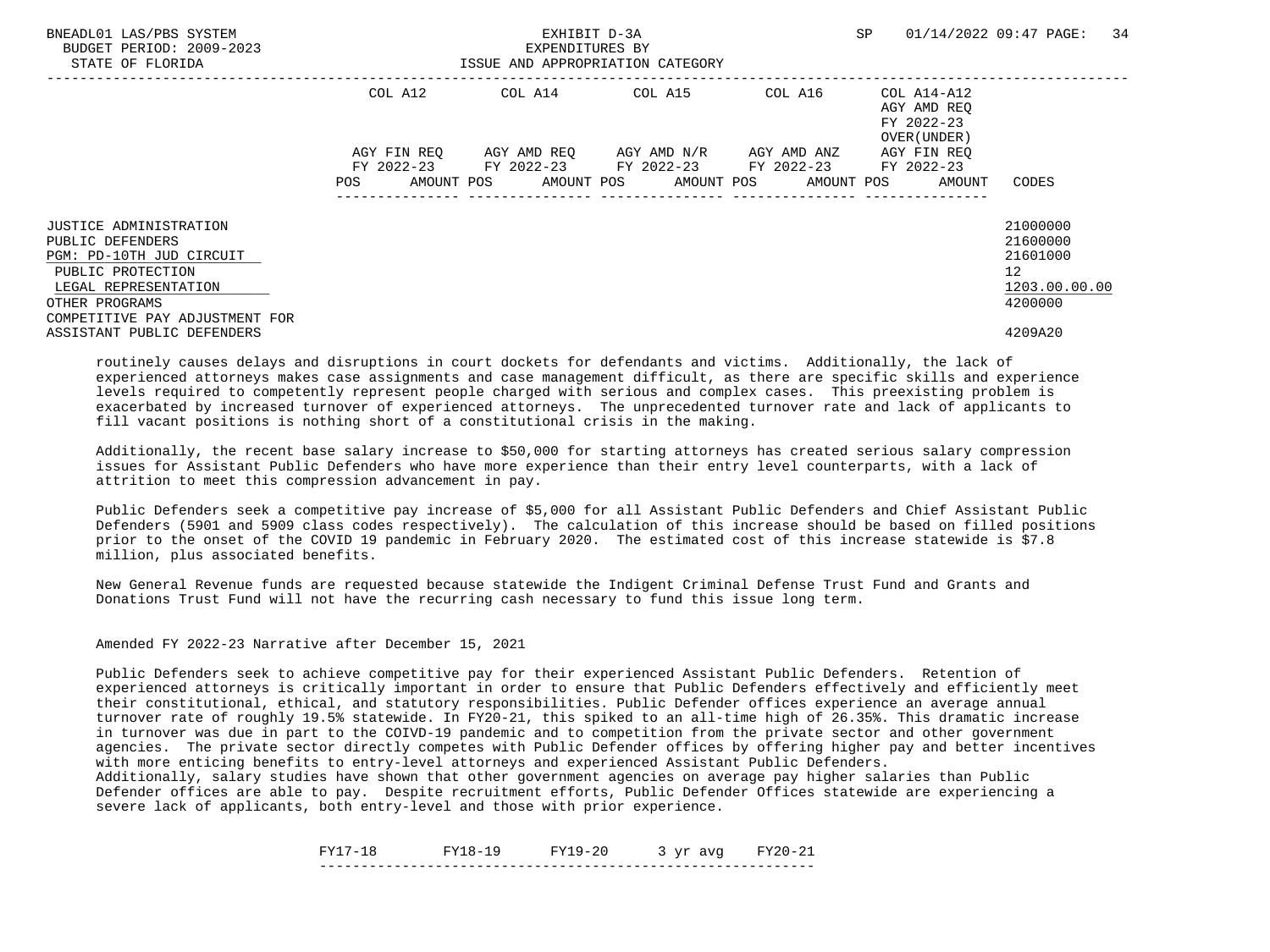| BNEADL01 LAS/PBS SYSTEM<br>BUDGET PERIOD: 2009-2023<br>STATE OF FLORIDA                                                                                                        | ISSUE AND APPROPRIATION CATEGORY              |           |        | EXHIBIT D-3A<br>EXPENDITURES BY |                                                                                                                  |        |                  |                                                                          | SP 01/14/2022 09:47 PAGE:                                                       | 35 |
|--------------------------------------------------------------------------------------------------------------------------------------------------------------------------------|-----------------------------------------------|-----------|--------|---------------------------------|------------------------------------------------------------------------------------------------------------------|--------|------------------|--------------------------------------------------------------------------|---------------------------------------------------------------------------------|----|
|                                                                                                                                                                                |                                               |           |        |                                 | COL A12 COL A14 COL A15 COL A16<br>AGY FIN REQ 6GY AMD REQ 6GY AMD N/R 6GY AMD ANZ                               |        |                  | COL A14-A12<br>AGY AMD REO<br>FY 2022-23<br>OVER (UNDER )<br>AGY FIN REO |                                                                                 |    |
|                                                                                                                                                                                |                                               |           |        |                                 | FY 2022-23 FY 2022-23 FY 2022-23 FY 2022-23 FY 2022-23<br>POS AMOUNT POS AMOUNT POS AMOUNT POS AMOUNT POS AMOUNT |        |                  |                                                                          | CODES                                                                           |    |
| <b>JUSTICE ADMINISTRATION</b><br>PUBLIC DEFENDERS<br>PGM: PD-10TH JUD CIRCUIT<br>PUBLIC PROTECTION<br>LEGAL REPRESENTATION<br>OTHER PROGRAMS<br>COMPETITIVE PAY ADJUSTMENT FOR |                                               |           |        |                                 |                                                                                                                  |        |                  |                                                                          | 21000000<br>21600000<br>21601000<br>12 <sup>°</sup><br>1203.00.00.00<br>4200000 |    |
| ASSISTANT PUBLIC DEFENDERS<br>STATEWIDE<br>APPEALS<br>TRIALS                                                                                                                   | 18.78%<br>$14.36$ <sup>8</sup> 9.94<br>19.16% | $20.96\%$ | 21.90% | 19.16%                          | 18.78% 19.51%<br>14.36% 12.89%<br>20.07%                                                                         | 12.42% | 26.35%<br>27.50% |                                                                          | 4209A20                                                                         |    |

 Additionally, the recent base salary increase to \$50,000 for starting attorneys has created serious salary compression issues for Assistant Public Defenders who have more experience than their entry level counterparts, with a lack of attrition to meet this compression advancement in pay.

 Public Defenders seek a competitive pay increase of \$10,000 for all Assistant Public Defenders and Chief Assistant Public Defenders positions (5901 and 5909 class codes respectively), to be distributed by the Public Defenders as necessary to recruit and retain qualified personnel. The calculation of this increase should be based on filled positions prior to the onset of the COVID 19 pandemic in February 2020. The estimated cost of this increase statewide is \$14.2 million, plus associated benefits.

 New General Revenue funds are requested because statewide the Indigent Criminal Defense Trust Fund and the Grants and Donations Trust Fund will not have the recurring cash necessary to fund this issue long term.

This issue impacts all agency activities.

 Summary: The rate for this issue has been increased by \$7,127,000 and the Salaries and Benefits have been increased by \$9,739,755 Statewide to enable a \$10,000 competitive pay adjustment rather than the \$5,000 adjustment originally requested.

Second Amended Narrative after January 6, 2022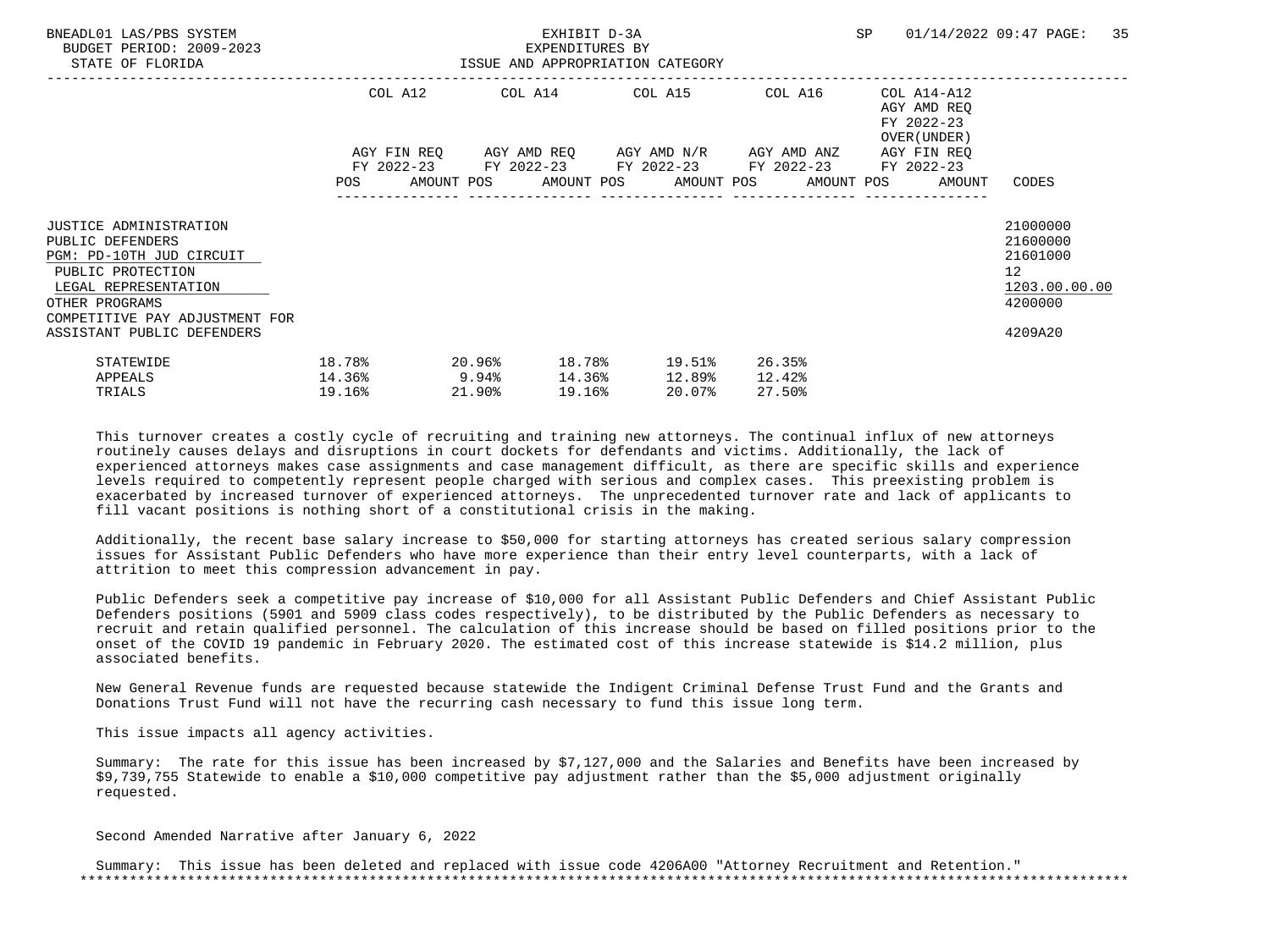| BNEADL01 LAS/PBS SYSTEM<br>BUDGET PERIOD: 2009-2023<br>STATE OF FLORIDA                                                                                                                               |         | EXHIBIT D-3A<br>EXPENDITURES BY<br>ISSUE AND APPROPRIATION CATEGORY                                                                                                      | SP        |          | 01/14/2022 09:47 PAGE:<br>36                                               |              |                                                                               |
|-------------------------------------------------------------------------------------------------------------------------------------------------------------------------------------------------------|---------|--------------------------------------------------------------------------------------------------------------------------------------------------------------------------|-----------|----------|----------------------------------------------------------------------------|--------------|-------------------------------------------------------------------------------|
|                                                                                                                                                                                                       | COL A12 | COL A14<br>AGY FIN REQ AGY AMD REQ AGY AMD N/R AGY AMD ANZ AGY FIN REQ<br>FY 2022-23 FY 2022-23 FY 2022-23 FY 2022-23 FY 2022-23<br>POS AMOUNT POS AMOUNT POS AMOUNT POS | COL A15   | COL A16  | $COL A14 - A12$<br>AGY AMD REQ<br>FY 2022-23<br>OVER (UNDER)<br>AMOUNT POS | AMOUNT       | CODES                                                                         |
| JUSTICE ADMINISTRATION<br>PUBLIC DEFENDERS<br>PGM: PD-10TH JUD CIRCUIT<br>PUBLIC PROTECTION<br>LEGAL REPRESENTATION<br>OTHER PROGRAMS<br>COMPETITIVE PAY ADJUSTMENT FOR<br>ASSISTANT PUBLIC DEFENDERS |         |                                                                                                                                                                          |           |          |                                                                            |              | 21000000<br>21600000<br>21601000<br>12<br>1203.00.00.00<br>4200000<br>4209A20 |
| POSITION DETAIL OF SALARIES AND BENEFITS:                                                                                                                                                             | FTE     | BASE RATE                                                                                                                                                                | ADDITIVES | BENEFITS | SUBTOTAL                                                                   | ႜೢ           | LAPSE LAPSED SALARIES<br>AND BENEFITS                                         |
| A12 - AGY FIN REQ FY 2022-23                                                                                                                                                                          |         |                                                                                                                                                                          |           |          |                                                                            |              |                                                                               |
| CHANGES TO CURRENTLY AUTHORIZED POSITIONS<br>RA01 RATE & SALARY ADJ - BENEFITS NO FTE<br>N0001 001                                                                                                    | 0.00    | 277,500                                                                                                                                                                  |           |          |                                                                            |              |                                                                               |
| TOTALS FOR ISSUE BY FUND<br>1000 GENERAL REVENUE FUND                                                                                                                                                 |         |                                                                                                                                                                          |           |          |                                                                            |              | 379,232                                                                       |
|                                                                                                                                                                                                       | 0.00    | 277,500                                                                                                                                                                  |           |          | 101.732 379.232                                                            |              | ---------<br>379,232<br>==============                                        |
| TOTAL: LEGAL REPRESENTATION<br>BY FUND TYPE<br>GENERAL REVENUE FUND 379,232<br>SALARY RATE 277,500                                                                                                    |         |                                                                                                                                                                          |           |          | $277,500-$                                                                 | 379,232-1000 | 1203.00.00.00                                                                 |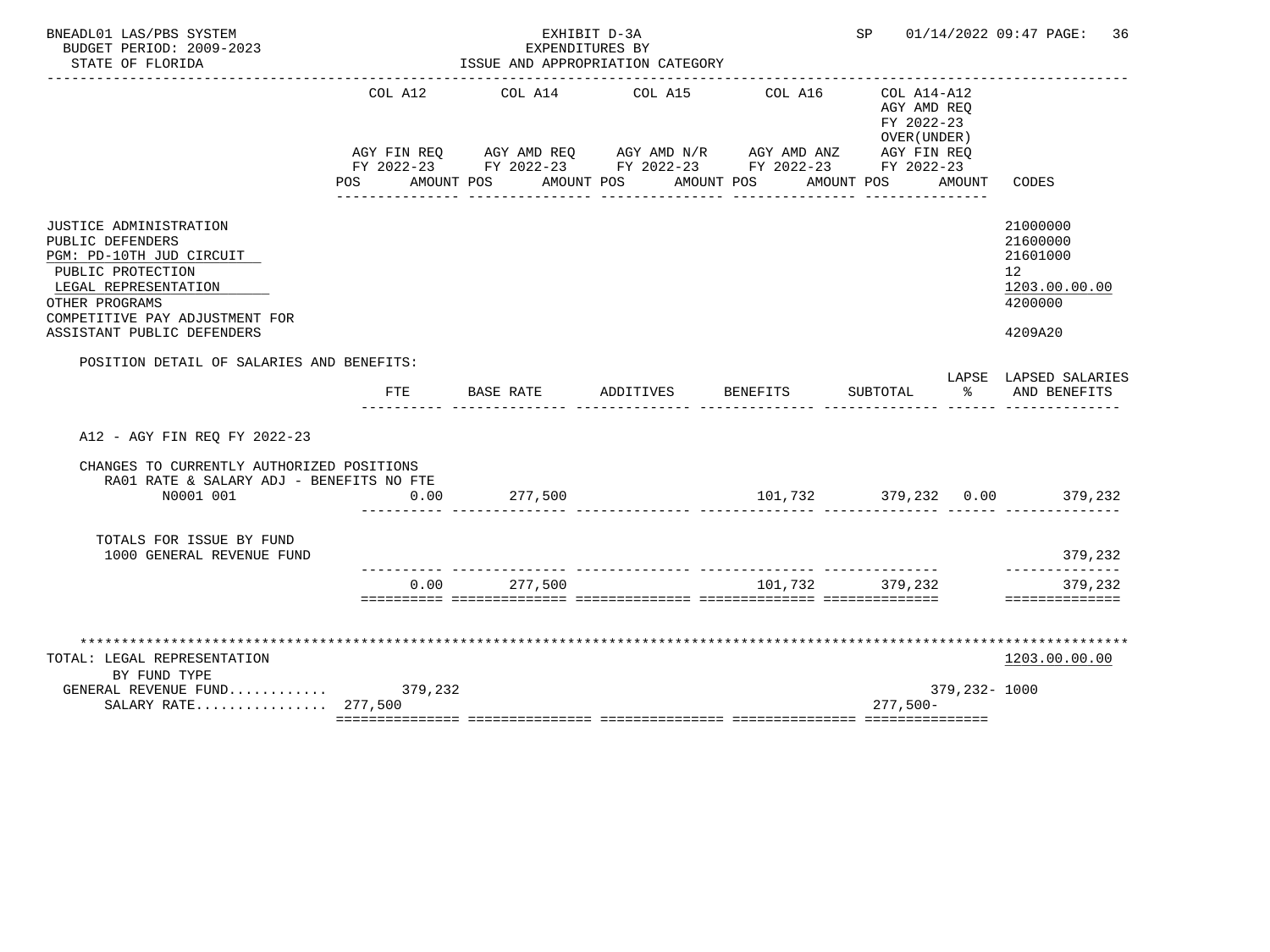| BNEADL01 LAS/PBS SYSTEM<br>BUDGET PERIOD: 2009-2023<br>STATE OF FLORIDA                                                                                                                                                                     |                    | EXHIBIT D-3A<br>EXPENDITURES BY | ISSUE AND APPROPRIATION CATEGORY                                                                                                                                                                        | SP 01/14/2022 09:47 PAGE:                                          | 37                                                                                                   |
|---------------------------------------------------------------------------------------------------------------------------------------------------------------------------------------------------------------------------------------------|--------------------|---------------------------------|---------------------------------------------------------------------------------------------------------------------------------------------------------------------------------------------------------|--------------------------------------------------------------------|------------------------------------------------------------------------------------------------------|
|                                                                                                                                                                                                                                             | COL A12<br>POS FOR |                                 | $COL A14$ $COL A15$ $COL A16$ $COL A14-A12$<br>AGY FIN REO AGY AMD REO AGY AMD N/R AGY AMD ANZ<br>FY 2022-23 FY 2022-23 FY 2022-23 FY 2022-23 FY 2022-23<br>AMOUNT POS AMOUNT POS AMOUNT POS AMOUNT POS | AGY AMD REO<br>FY 2022-23<br>OVER (UNDER)<br>AGY FIN REO<br>AMOUNT | CODES                                                                                                |
| JUSTICE ADMINISTRATION<br>PUBLIC DEFENDERS<br>PGM: PD-11TH JUD CIRCUIT<br>PUBLIC PROTECTION<br>LEGAL REPRESENTATION<br>OTHER PROGRAMS<br>COMPETITIVE PAY ADJUSTMENT FOR<br>ASSISTANT PUBLIC DEFENDERS<br>SALARY RATE<br>SALARY RATE 952,500 |                    |                                 |                                                                                                                                                                                                         | $952,500 -$                                                        | 21000000<br>21600000<br>21601100<br>12 <sup>°</sup><br>1203.00.00.00<br>4200000<br>4209A20<br>000000 |
| SALARIES AND BENEFITS                                                                                                                                                                                                                       |                    |                                 |                                                                                                                                                                                                         |                                                                    | 010000                                                                                               |
| GENERAL REVENUE FUND                                                                                                                                                                                                                        | -STATE 1,301,686   |                                 |                                                                                                                                                                                                         | 1,301,686-1000 1                                                   |                                                                                                      |
| TOTAL: COMPETITIVE PAY ADJUSTMENT FOR<br>ASSISTANT PUBLIC DEFENDERS<br>TOTAL ISSUE $1,301,686$<br>TOTAL SALARY RATE 952,500                                                                                                                 |                    |                                 |                                                                                                                                                                                                         | 1,301,686-<br>$952,500 -$                                          | 4209A20                                                                                              |
|                                                                                                                                                                                                                                             |                    |                                 |                                                                                                                                                                                                         |                                                                    |                                                                                                      |

 Public Defenders seek to achieve competitive pay for their experienced Assistant Public Defenders. Retention of experienced attorneys is critically important in order to ensure that Public Defenders effectively and efficiently meet their constitutional, ethical, and statutory responsibilities. Public Defender offices experience an average annual turnover rate of roughly 19.5% statewide. In FY20-21, this spiked to an all-time high of 26.35%. This dramatic increase in turnover was due in part to the COIVD-19 pandemic and to competition from the private sector and other government agencies. The private sector directly competes with Public Defender offices by offering higher pay and better incentives with more enticing benefits to entry-level attorneys and experienced Assistant Public Defenders. Additionally, salary studies have shown that other government agencies on average pay higher salaries than Public Defender offices are able to pay. Despite recruitment efforts, Public Defender Offices statewide are experiencing a severe lack of applicants, both entry-level and those with prior experience.

|           | FY17-18 | FY18-19   | FY19-20 | 3 yr avg | FY20-21 |
|-----------|---------|-----------|---------|----------|---------|
| STATEWIDE | 18.78%  | 20.96%    | 18.78%  | 19.51%   | 26.35%  |
| APPEALS   | 14.36%  | 9.94%     | 14.36%  | 12.89%   | 12.42%  |
| TRIALS    | 19.16%  | $21.90\%$ | 19.16%  | 20.07%   | 27.50%  |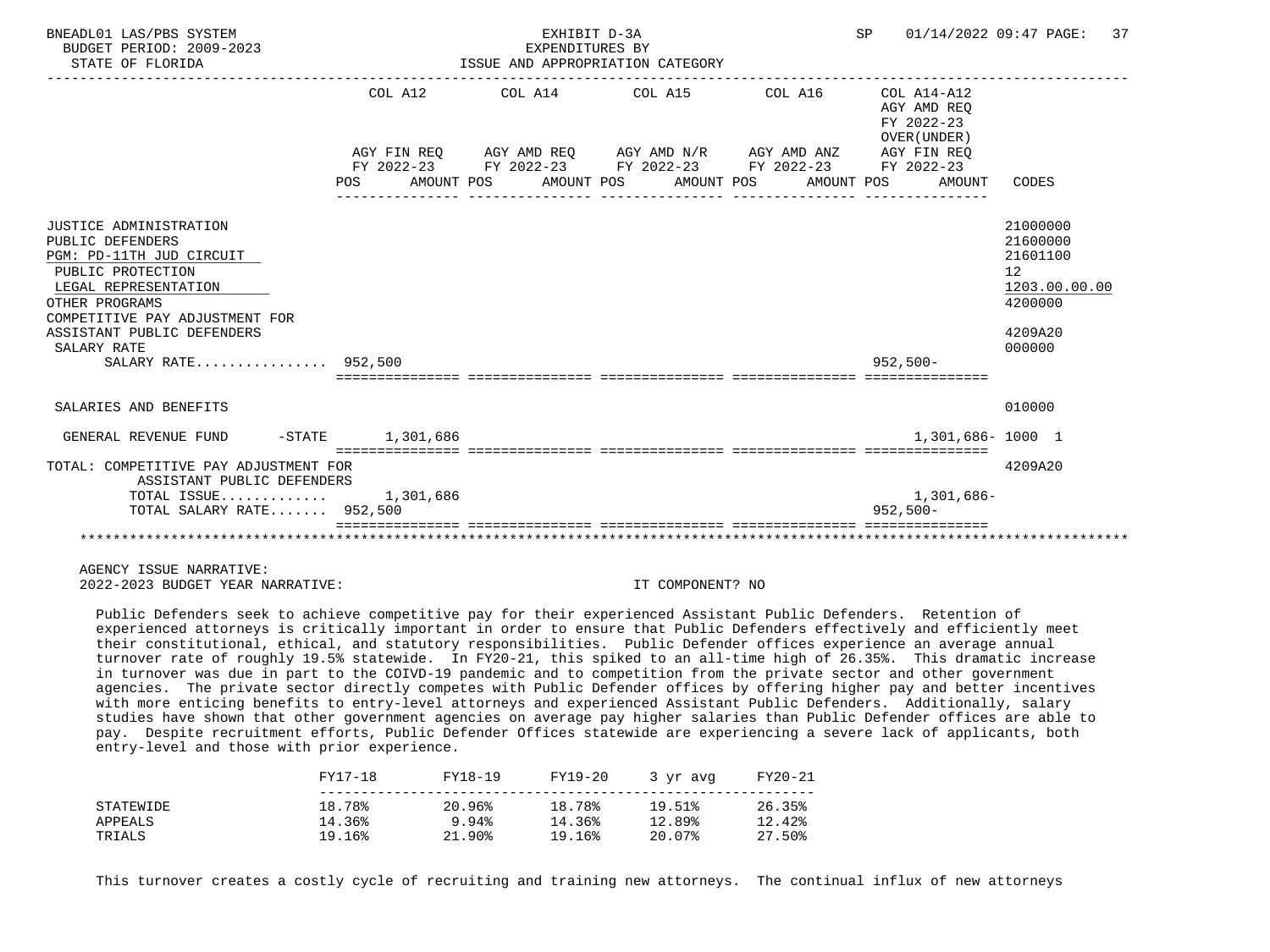| BNEADL01 LAS/PBS SYSTEM<br>BUDGET PERIOD: 2009-2023<br>STATE OF FLORIDA |             | EXHIBIT D-3A<br>EXPENDITURES BY<br>ISSUE AND APPROPRIATION CATEGORY |                                     |         | SP                                                       | 38<br>01/14/2022 09:47 PAGE: |
|-------------------------------------------------------------------------|-------------|---------------------------------------------------------------------|-------------------------------------|---------|----------------------------------------------------------|------------------------------|
|                                                                         | COL A12     |                                                                     | COL A14 COL A15                     | COL A16 | COL A14-A12<br>AGY AMD REO<br>FY 2022-23<br>OVER (UNDER) |                              |
|                                                                         | AGY FIN REO | FY 2022-23 FY 2022-23 FY 2022-23 FY 2022-23                         | AGY AMD REO AGY AMD N/R AGY AMD ANZ |         | AGY FIN REO<br>FY 2022-23                                |                              |
|                                                                         | POS         | AMOUNT POS AMOUNT POS AMOUNT POS AMOUNT POS                         |                                     |         | AMOUNT                                                   | CODES                        |
| <b>JUSTICE ADMINISTRATION</b><br>PUBLIC DEFENDERS                       |             |                                                                     |                                     |         |                                                          | 21000000<br>21600000         |
| PGM: PD-11TH JUD CIRCUIT                                                |             |                                                                     |                                     |         |                                                          | 21601100                     |
| PUBLIC PROTECTION<br>LEGAL REPRESENTATION                               |             |                                                                     |                                     |         |                                                          | 12<br>1203.00.00.00          |
| OTHER PROGRAMS<br>COMPETITIVE PAY ADJUSTMENT FOR                        |             |                                                                     |                                     |         |                                                          | 4200000                      |
| ASSISTANT PUBLIC DEFENDERS                                              |             |                                                                     |                                     |         |                                                          | 4209A20                      |

 Additionally, the recent base salary increase to \$50,000 for starting attorneys has created serious salary compression issues for Assistant Public Defenders who have more experience than their entry level counterparts, with a lack of attrition to meet this compression advancement in pay.

 Public Defenders seek a competitive pay increase of \$5,000 for all Assistant Public Defenders and Chief Assistant Public Defenders (5901 and 5909 class codes respectively). The calculation of this increase should be based on filled positions prior to the onset of the COVID 19 pandemic in February 2020. The estimated cost of this increase statewide is \$7.8 million, plus associated benefits.

 New General Revenue funds are requested because statewide the Indigent Criminal Defense Trust Fund and Grants and Donations Trust Fund will not have the recurring cash necessary to fund this issue long term.

Amended FY 2022-23 Narrative after December 15, 2021

 Public Defenders seek to achieve competitive pay for their experienced Assistant Public Defenders. Retention of experienced attorneys is critically important in order to ensure that Public Defenders effectively and efficiently meet their constitutional, ethical, and statutory responsibilities. Public Defender offices experience an average annual turnover rate of roughly 19.5% statewide. In FY20-21, this spiked to an all-time high of 26.35%. This dramatic increase in turnover was due in part to the COIVD-19 pandemic and to competition from the private sector and other government agencies. The private sector directly competes with Public Defender offices by offering higher pay and better incentives with more enticing benefits to entry-level attorneys and experienced Assistant Public Defenders.

 Additionally, salary studies have shown that other government agencies on average pay higher salaries than Public Defender offices are able to pay. Despite recruitment efforts, Public Defender Offices statewide are experiencing a severe lack of applicants, both entry-level and those with prior experience.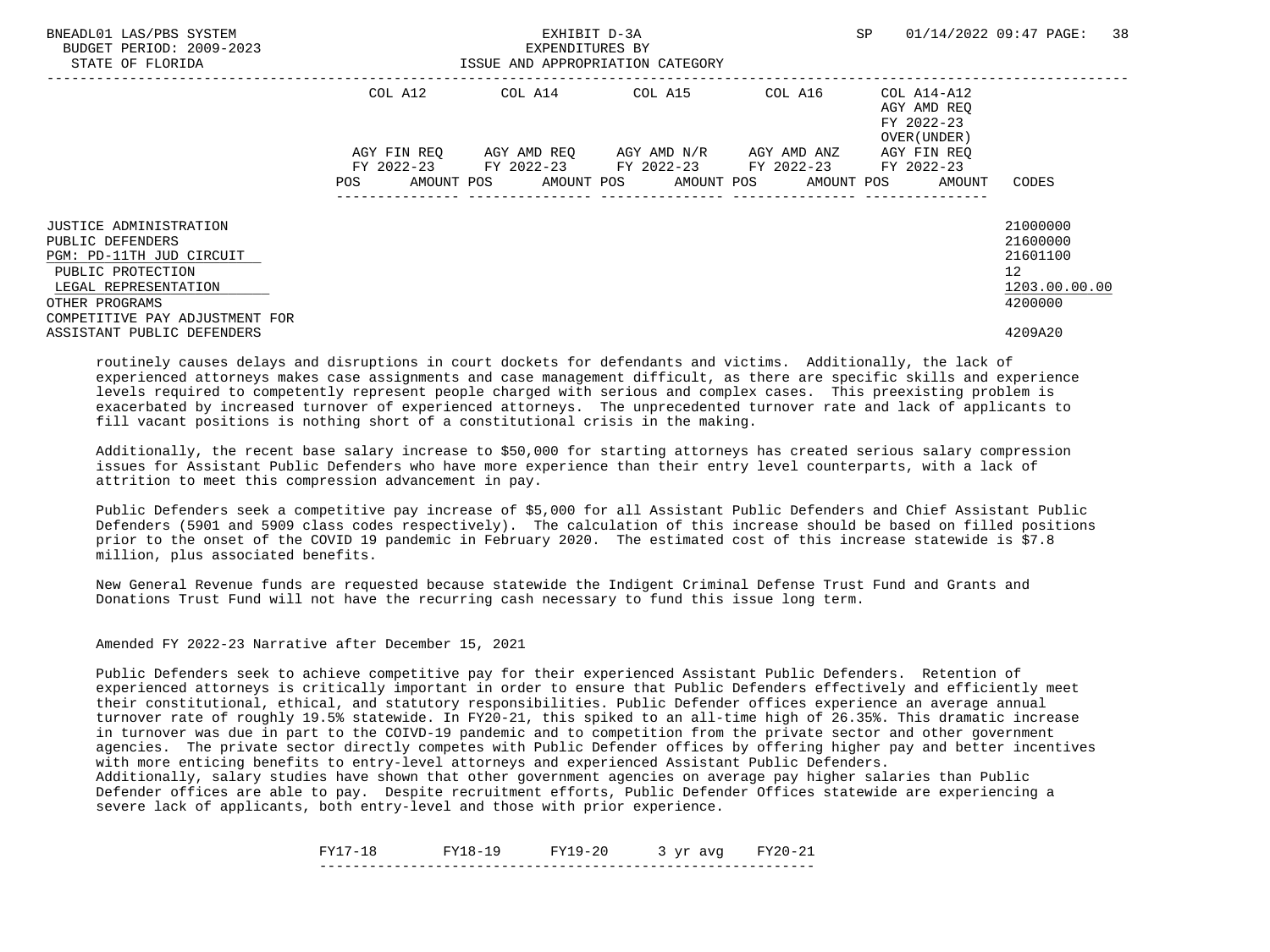| BNEADL01 LAS/PBS SYSTEM<br>BUDGET PERIOD: 2009-2023<br>STATE OF FLORIDA                                                                                                        | ISSUE AND APPROPRIATION CATEGORY         |           |        | EXHIBIT D-3A<br>EXPENDITURES BY |                                                                                                                  |                            |                                                                          | SP 01/14/2022 09:47 PAGE:                                                       | 39 |
|--------------------------------------------------------------------------------------------------------------------------------------------------------------------------------|------------------------------------------|-----------|--------|---------------------------------|------------------------------------------------------------------------------------------------------------------|----------------------------|--------------------------------------------------------------------------|---------------------------------------------------------------------------------|----|
|                                                                                                                                                                                |                                          |           |        |                                 | COL A12 COL A14 COL A15 COL A16<br>AGY FIN REQ 6GY AMD REQ 6GY AMD N/R 6GY AMD ANZ                               |                            | COL A14-A12<br>AGY AMD REO<br>FY 2022-23<br>OVER (UNDER )<br>AGY FIN REO |                                                                                 |    |
|                                                                                                                                                                                |                                          |           |        |                                 | FY 2022-23 FY 2022-23 FY 2022-23 FY 2022-23 FY 2022-23<br>POS AMOUNT POS AMOUNT POS AMOUNT POS AMOUNT POS AMOUNT |                            |                                                                          | CODES                                                                           |    |
| <b>JUSTICE ADMINISTRATION</b><br>PUBLIC DEFENDERS<br>PGM: PD-11TH JUD CIRCUIT<br>PUBLIC PROTECTION<br>LEGAL REPRESENTATION<br>OTHER PROGRAMS<br>COMPETITIVE PAY ADJUSTMENT FOR |                                          |           |        |                                 |                                                                                                                  |                            |                                                                          | 21000000<br>21600000<br>21601100<br>12 <sup>°</sup><br>1203.00.00.00<br>4200000 |    |
| ASSISTANT PUBLIC DEFENDERS<br>STATEWIDE<br>APPEALS<br>TRIALS                                                                                                                   | 18.78%<br>$14.36$ <sup>9</sup><br>19.16% | $20.96\%$ | 21.90% | 19.16%                          | 18.78% 19.51%<br>14.36% 12.89%<br>20.07%                                                                         | 26.35%<br>12.42%<br>27.50% |                                                                          | 4209A20                                                                         |    |

 Additionally, the recent base salary increase to \$50,000 for starting attorneys has created serious salary compression issues for Assistant Public Defenders who have more experience than their entry level counterparts, with a lack of attrition to meet this compression advancement in pay.

 Public Defenders seek a competitive pay increase of \$10,000 for all Assistant Public Defenders and Chief Assistant Public Defenders positions (5901 and 5909 class codes respectively), to be distributed by the Public Defenders as necessary to recruit and retain qualified personnel. The calculation of this increase should be based on filled positions prior to the onset of the COVID 19 pandemic in February 2020. The estimated cost of this increase statewide is \$14.2 million, plus associated benefits.

 New General Revenue funds are requested because statewide the Indigent Criminal Defense Trust Fund and the Grants and Donations Trust Fund will not have the recurring cash necessary to fund this issue long term.

This issue impacts all agency activities.

 Summary: The rate for this issue has been increased by \$7,127,000 and the Salaries and Benefits have been increased by \$9,739,755 Statewide to enable a \$10,000 competitive pay adjustment rather than the \$5,000 adjustment originally requested.

Second Amended Narrative after January 6, 2022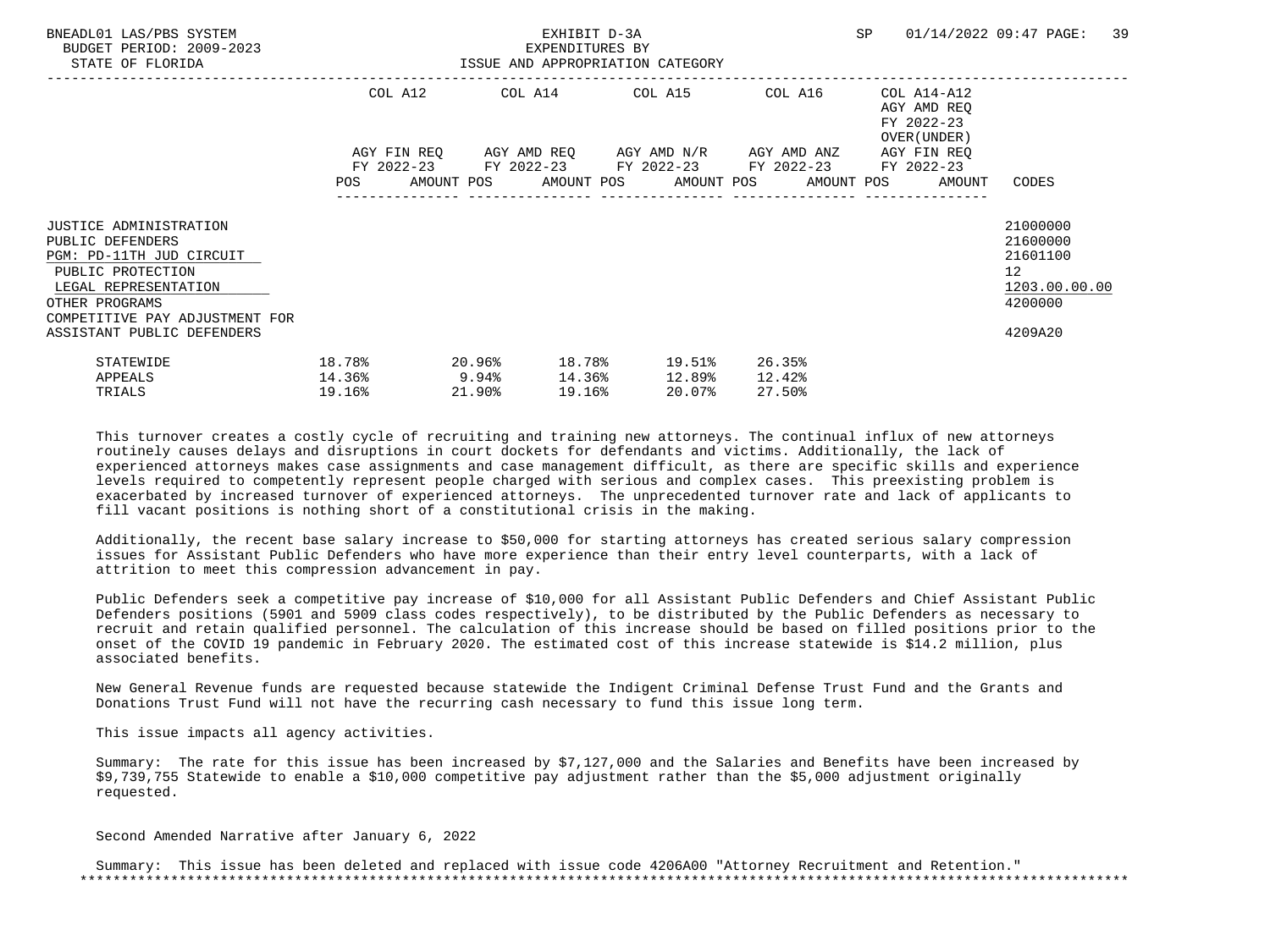| BNEADL01 LAS/PBS SYSTEM<br>BUDGET PERIOD: 2009-2023<br>STATE OF FLORIDA                                                                                                                                      |                    | EXHIBIT D-3A<br>EXPENDITURES BY<br>ISSUE AND APPROPRIATION CATEGORY                                                                                       |           |                       | SP                                                                     |                | 01/14/2022 09:47 PAGE:<br>40                                                  |
|--------------------------------------------------------------------------------------------------------------------------------------------------------------------------------------------------------------|--------------------|-----------------------------------------------------------------------------------------------------------------------------------------------------------|-----------|-----------------------|------------------------------------------------------------------------|----------------|-------------------------------------------------------------------------------|
|                                                                                                                                                                                                              | COL A12<br>POS FOR | COL A14<br>AGY FIN REQ AGY AMD REQ AGY AMD N/R AGY AMD ANZ AGY FIN REQ<br>FY 2022-23 FY 2022-23 FY 2022-23 FY 2022-23 FY 2022-23<br>AMOUNT POS AMOUNT POS | COL A15   | COL A16<br>AMOUNT POS | COL A14-A12<br>AGY AMD REO<br>FY 2022-23<br>OVER (UNDER)<br>AMOUNT POS | AMOUNT         | CODES                                                                         |
| <b>JUSTICE ADMINISTRATION</b><br>PUBLIC DEFENDERS<br>PGM: PD-11TH JUD CIRCUIT<br>PUBLIC PROTECTION<br>LEGAL REPRESENTATION<br>OTHER PROGRAMS<br>COMPETITIVE PAY ADJUSTMENT FOR<br>ASSISTANT PUBLIC DEFENDERS |                    |                                                                                                                                                           |           |                       |                                                                        |                | 21000000<br>21600000<br>21601100<br>12<br>1203.00.00.00<br>4200000<br>4209A20 |
| POSITION DETAIL OF SALARIES AND BENEFITS:                                                                                                                                                                    | <b>FTE</b>         | BASE RATE                                                                                                                                                 | ADDITIVES | <b>BENEFITS</b>       | SUBTOTAL                                                               | ႜೢ             | LAPSE LAPSED SALARIES<br>AND BENEFITS                                         |
| A12 - AGY FIN REO FY 2022-23                                                                                                                                                                                 |                    |                                                                                                                                                           |           |                       |                                                                        |                |                                                                               |
| CHANGES TO CURRENTLY AUTHORIZED POSITIONS<br>RA01 RATE & SALARY ADJ - BENEFITS NO FTE<br>N0001 001                                                                                                           | 0.00               | 952,500                                                                                                                                                   |           |                       |                                                                        |                | $349,186$ $1,301,686$ $0.00$ $1,301,686$                                      |
| TOTALS FOR ISSUE BY FUND<br>1000 GENERAL REVENUE FUND                                                                                                                                                        |                    |                                                                                                                                                           |           |                       |                                                                        |                | 1,301,686                                                                     |
|                                                                                                                                                                                                              | 0.00               | 952,500                                                                                                                                                   |           |                       | 349,186 1,301,686                                                      |                | ----------<br>1,301,686<br>==============                                     |
| TOTAL: LEGAL REPRESENTATION<br>BY FUND TYPE<br>GENERAL REVENUE FUND $1,301,686$<br>SALARY RATE 952,500                                                                                                       |                    |                                                                                                                                                           |           |                       | $952,500 -$                                                            | 1,301,686-1000 | 1203.00.00.00                                                                 |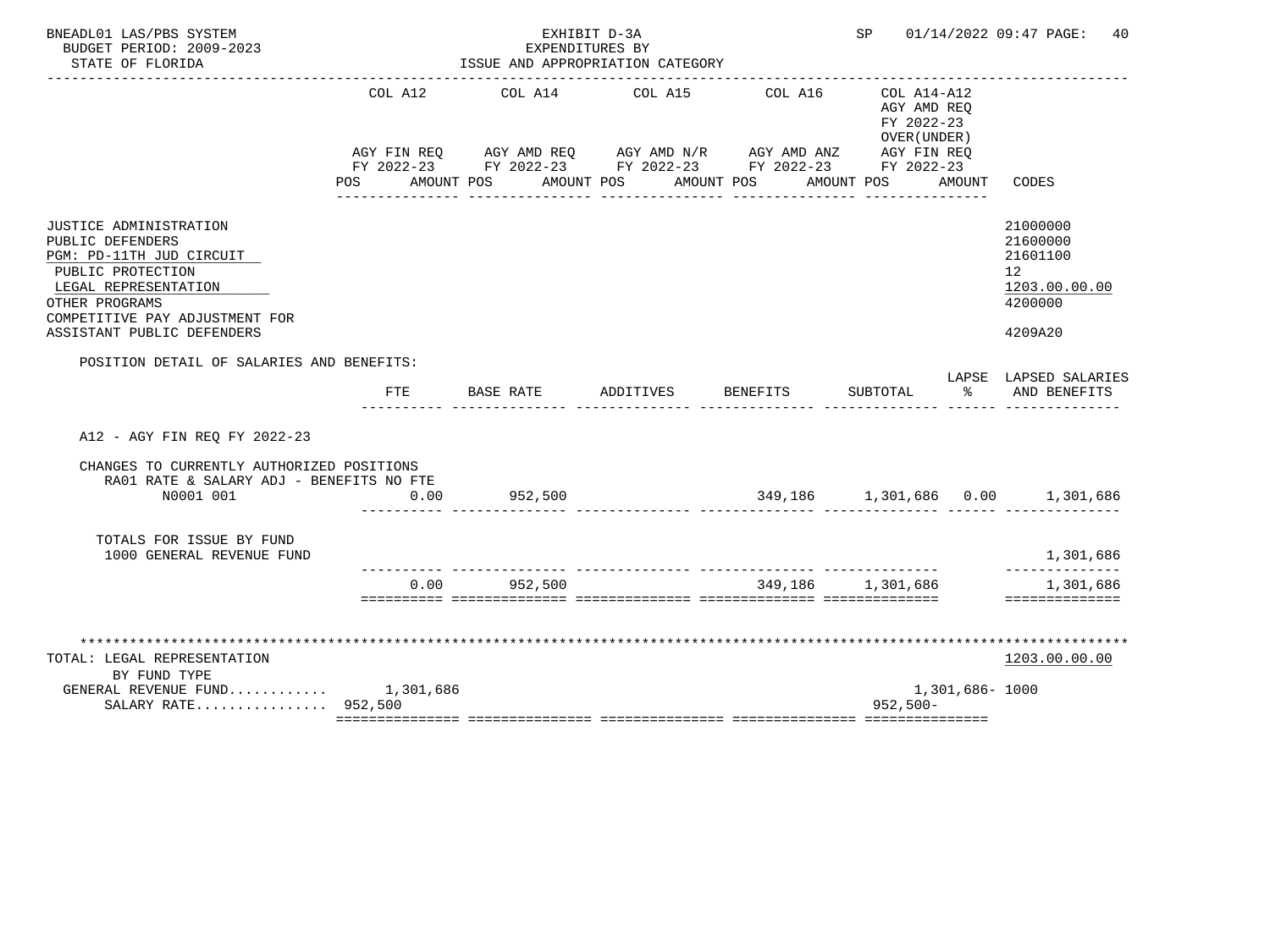| BNEADL01 LAS/PBS SYSTEM<br>BUDGET PERIOD: 2009-2023<br>STATE OF FLORIDA                                                                                                                                                                     |                                                            | EXHIBIT D-3A<br>EXPENDITURES BY | ISSUE AND APPROPRIATION CATEGORY                                                                                                                                     | SP 01/14/2022 09:47 PAGE:                                                                | 41                                                                                                   |
|---------------------------------------------------------------------------------------------------------------------------------------------------------------------------------------------------------------------------------------------|------------------------------------------------------------|---------------------------------|----------------------------------------------------------------------------------------------------------------------------------------------------------------------|------------------------------------------------------------------------------------------|------------------------------------------------------------------------------------------------------|
|                                                                                                                                                                                                                                             | COL A12<br>POS AMOUNT POS AMOUNT POS AMOUNT POS AMOUNT POS |                                 | $COL A14$ $COL A15$ $COL A16$ $COL A14-A12$<br>AGY FIN REO AGY AMD REO AGY AMD N/R AGY AMD ANZ AGY FIN REO<br>FY 2022-23 FY 2022-23 FY 2022-23 FY 2022-23 FY 2022-23 | AGY AMD REO<br>FY 2022-23<br>OVER (UNDER)<br>AMOUNT                                      | CODES                                                                                                |
| JUSTICE ADMINISTRATION<br>PUBLIC DEFENDERS<br>PGM: PD-12TH JUD CIRCUIT<br>PUBLIC PROTECTION<br>LEGAL REPRESENTATION<br>OTHER PROGRAMS<br>COMPETITIVE PAY ADJUSTMENT FOR<br>ASSISTANT PUBLIC DEFENDERS<br>SALARY RATE<br>SALARY RATE 217.500 |                                                            |                                 |                                                                                                                                                                      | $217,500-$<br>sicicicicici intricticici intrictici interestici intricticiali interestici | 21000000<br>21600000<br>21601200<br>12 <sup>°</sup><br>1203.00.00.00<br>4200000<br>4209A20<br>000000 |
| SALARIES AND BENEFITS                                                                                                                                                                                                                       |                                                            |                                 |                                                                                                                                                                      |                                                                                          | 010000                                                                                               |
| GENERAL REVENUE FUND                                                                                                                                                                                                                        | -STATE 297.236                                             |                                 |                                                                                                                                                                      |                                                                                          | 297.236-1000 1                                                                                       |
| TOTAL: COMPETITIVE PAY ADJUSTMENT FOR<br>ASSISTANT PUBLIC DEFENDERS<br>TOTAL ISSUE 297,236<br>TOTAL SALARY RATE 217,500                                                                                                                     |                                                            |                                 |                                                                                                                                                                      | 297,236-<br>$217.500 -$                                                                  | 4209A20                                                                                              |
|                                                                                                                                                                                                                                             |                                                            |                                 |                                                                                                                                                                      |                                                                                          |                                                                                                      |

 Public Defenders seek to achieve competitive pay for their experienced Assistant Public Defenders. Retention of experienced attorneys is critically important in order to ensure that Public Defenders effectively and efficiently meet their constitutional, ethical, and statutory responsibilities. Public Defender offices experience an average annual turnover rate of roughly 19.5% statewide. In FY20-21, this spiked to an all-time high of 26.35%. This dramatic increase in turnover was due in part to the COIVD-19 pandemic and to competition from the private sector and other government agencies. The private sector directly competes with Public Defender offices by offering higher pay and better incentives with more enticing benefits to entry-level attorneys and experienced Assistant Public Defenders. Additionally, salary studies have shown that other government agencies on average pay higher salaries than Public Defender offices are able to pay. Despite recruitment efforts, Public Defender Offices statewide are experiencing a severe lack of applicants, both entry-level and those with prior experience.

|           | FY17-18 | FY18-19 | FY19-20 | 3 vr avg | FY20-21 |
|-----------|---------|---------|---------|----------|---------|
| STATEWIDE | 18.78%  | 20.96%  | 18.78%  | 19.51%   | 26.35%  |
| APPEALS   | 14.36%  | 9.94%   | 14.36%  | 12.89%   | 12.42%  |
| TRIALS    | 19.16%  | 21.90%  | 19.16%  | 20.07%   | 27.50%  |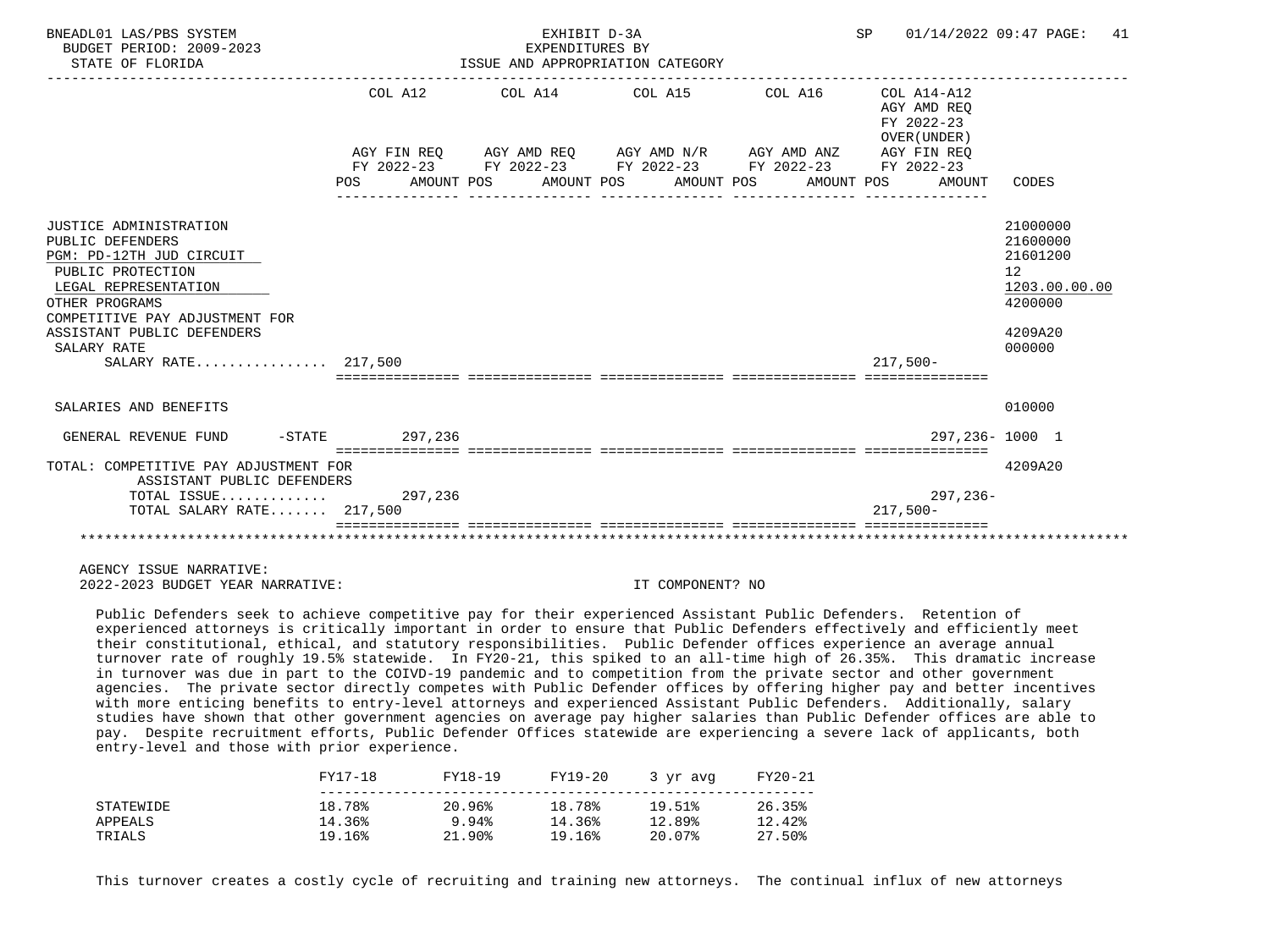| BNEADL01 LAS/PBS SYSTEM<br>BUDGET PERIOD: 2009-2023<br>STATE OF FLORIDA |             | EXHIBIT D-3A<br>EXPENDITURES BY<br>ISSUE AND APPROPRIATION CATEGORY |                                     |         | SP                                                       | 42<br>01/14/2022 09:47 PAGE: |
|-------------------------------------------------------------------------|-------------|---------------------------------------------------------------------|-------------------------------------|---------|----------------------------------------------------------|------------------------------|
|                                                                         | COL A12     |                                                                     | COL A14 COL A15                     | COL A16 | COL A14-A12<br>AGY AMD REO<br>FY 2022-23<br>OVER (UNDER) |                              |
|                                                                         | AGY FIN REO | FY 2022-23 FY 2022-23 FY 2022-23 FY 2022-23 FY 2022-23              | AGY AMD REO AGY AMD N/R AGY AMD ANZ |         | AGY FIN REO                                              |                              |
|                                                                         | POS         | AMOUNT POS AMOUNT POS AMOUNT POS AMOUNT POS                         |                                     |         | AMOUNT                                                   | CODES                        |
| <b>JUSTICE ADMINISTRATION</b><br>PUBLIC DEFENDERS                       |             |                                                                     |                                     |         |                                                          | 21000000<br>21600000         |
| PGM: PD-12TH JUD CIRCUIT                                                |             |                                                                     |                                     |         |                                                          | 21601200                     |
| PUBLIC PROTECTION<br>LEGAL REPRESENTATION                               |             |                                                                     |                                     |         |                                                          | 12<br>1203.00.00.00          |
| OTHER PROGRAMS<br>COMPETITIVE PAY ADJUSTMENT FOR                        |             |                                                                     |                                     |         |                                                          | 4200000                      |
| ASSISTANT PUBLIC DEFENDERS                                              |             |                                                                     |                                     |         |                                                          | 4209A20                      |

 Additionally, the recent base salary increase to \$50,000 for starting attorneys has created serious salary compression issues for Assistant Public Defenders who have more experience than their entry level counterparts, with a lack of attrition to meet this compression advancement in pay.

 Public Defenders seek a competitive pay increase of \$5,000 for all Assistant Public Defenders and Chief Assistant Public Defenders (5901 and 5909 class codes respectively). The calculation of this increase should be based on filled positions prior to the onset of the COVID 19 pandemic in February 2020. The estimated cost of this increase statewide is \$7.8 million, plus associated benefits.

 New General Revenue funds are requested because statewide the Indigent Criminal Defense Trust Fund and Grants and Donations Trust Fund will not have the recurring cash necessary to fund this issue long term.

Amended FY 2022-23 Narrative after December 15, 2021

 Public Defenders seek to achieve competitive pay for their experienced Assistant Public Defenders. Retention of experienced attorneys is critically important in order to ensure that Public Defenders effectively and efficiently meet their constitutional, ethical, and statutory responsibilities. Public Defender offices experience an average annual turnover rate of roughly 19.5% statewide. In FY20-21, this spiked to an all-time high of 26.35%. This dramatic increase in turnover was due in part to the COIVD-19 pandemic and to competition from the private sector and other government agencies. The private sector directly competes with Public Defender offices by offering higher pay and better incentives with more enticing benefits to entry-level attorneys and experienced Assistant Public Defenders.

 Additionally, salary studies have shown that other government agencies on average pay higher salaries than Public Defender offices are able to pay. Despite recruitment efforts, Public Defender Offices statewide are experiencing a severe lack of applicants, both entry-level and those with prior experience.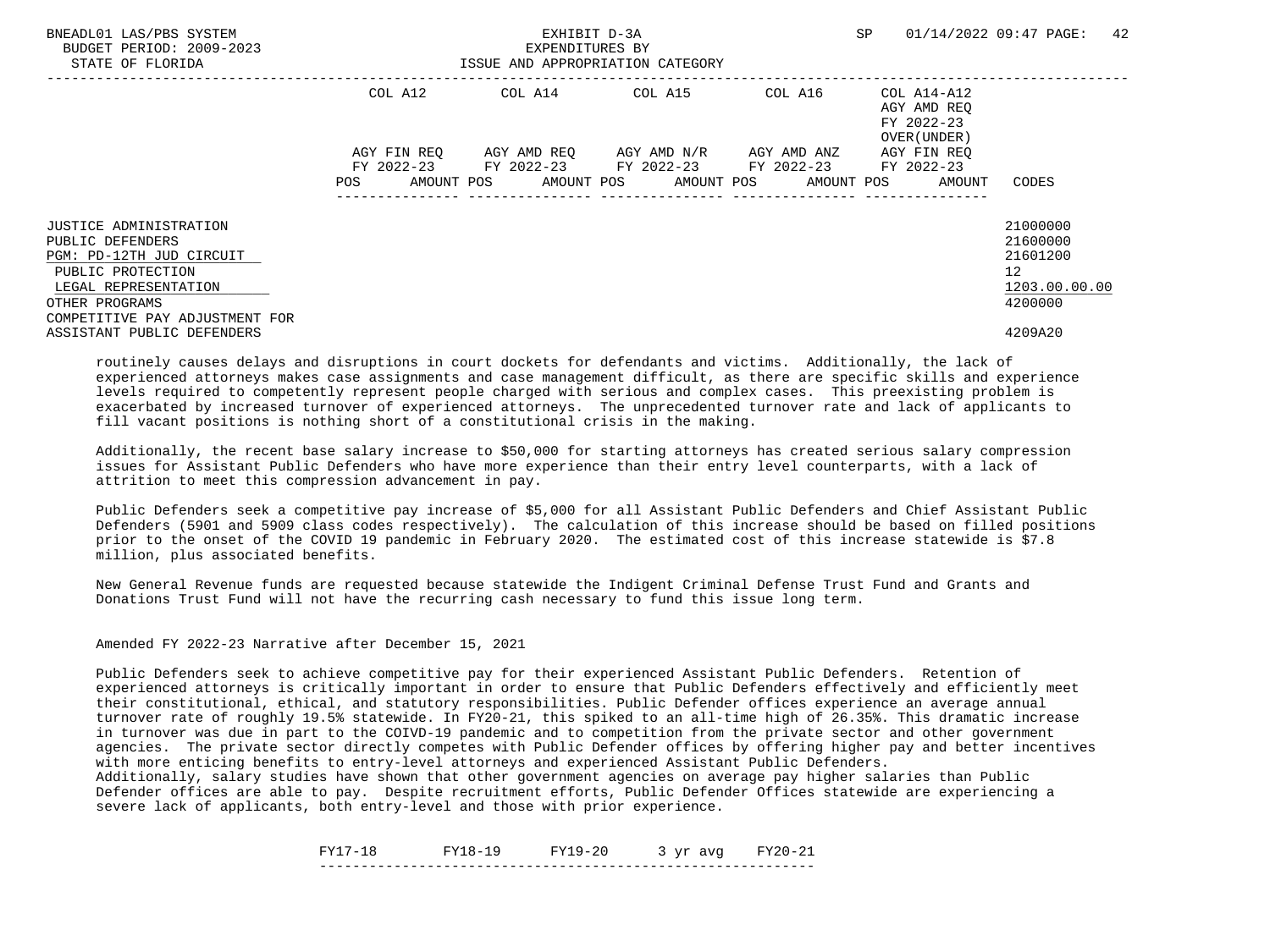| BNEADL01 LAS/PBS SYSTEM<br>BUDGET PERIOD: 2009-2023<br>STATE OF FLORIDA                                                                                                 | ISSUE AND APPROPRIATION CATEGORY |                           | EXHIBIT D-3A<br>EXPENDITURES BY |                                                                                                       |                            |                                                                          | SP 01/14/2022 09:47 PAGE:                                                       | 43 |
|-------------------------------------------------------------------------------------------------------------------------------------------------------------------------|----------------------------------|---------------------------|---------------------------------|-------------------------------------------------------------------------------------------------------|----------------------------|--------------------------------------------------------------------------|---------------------------------------------------------------------------------|----|
|                                                                                                                                                                         |                                  |                           |                                 | COL A12 COL A14 COL A15 COL A16<br>AGY FIN REQ 6GY AMD REQ 6GY AMD N/R 6GY AMD ANZ                    |                            | COL A14-A12<br>AGY AMD REO<br>FY 2022-23<br>OVER (UNDER )<br>AGY FIN REO |                                                                                 |    |
|                                                                                                                                                                         |                                  |                           |                                 | FY 2022-23 FY 2022-23 FY 2022-23 FY 2022-23<br>POS AMOUNT POS AMOUNT POS AMOUNT POS AMOUNT POS AMOUNT |                            | FY 2022-23                                                               | CODES                                                                           |    |
| JUSTICE ADMINISTRATION<br>PUBLIC DEFENDERS<br>PGM: PD-12TH JUD CIRCUIT<br>PUBLIC PROTECTION<br>LEGAL REPRESENTATION<br>OTHER PROGRAMS<br>COMPETITIVE PAY ADJUSTMENT FOR |                                  |                           |                                 |                                                                                                       |                            |                                                                          | 21000000<br>21600000<br>21601200<br>12 <sup>°</sup><br>1203.00.00.00<br>4200000 |    |
| ASSISTANT PUBLIC DEFENDERS<br>STATEWIDE<br>APPEALS<br>TRIALS                                                                                                            | 18.78%<br>14.36%<br>19.16%       | 20.96%<br>9.94%<br>21.90% | 19.16%                          | 18.78% 19.51%<br>14.36% 12.89%<br>20.07%                                                              | 26.35%<br>12.42%<br>27.50% |                                                                          | 4209A20                                                                         |    |

 Additionally, the recent base salary increase to \$50,000 for starting attorneys has created serious salary compression issues for Assistant Public Defenders who have more experience than their entry level counterparts, with a lack of attrition to meet this compression advancement in pay.

 Public Defenders seek a competitive pay increase of \$10,000 for all Assistant Public Defenders and Chief Assistant Public Defenders positions (5901 and 5909 class codes respectively), to be distributed by the Public Defenders as necessary to recruit and retain qualified personnel. The calculation of this increase should be based on filled positions prior to the onset of the COVID 19 pandemic in February 2020. The estimated cost of this increase statewide is \$14.2 million, plus associated benefits.

 New General Revenue funds are requested because statewide the Indigent Criminal Defense Trust Fund and the Grants and Donations Trust Fund will not have the recurring cash necessary to fund this issue long term.

This issue impacts all agency activities.

 Summary: The rate for this issue has been increased by \$7,127,000 and the Salaries and Benefits have been increased by \$9,739,755 Statewide to enable a \$10,000 competitive pay adjustment rather than the \$5,000 adjustment originally requested.

Second Amended Narrative after January 6, 2022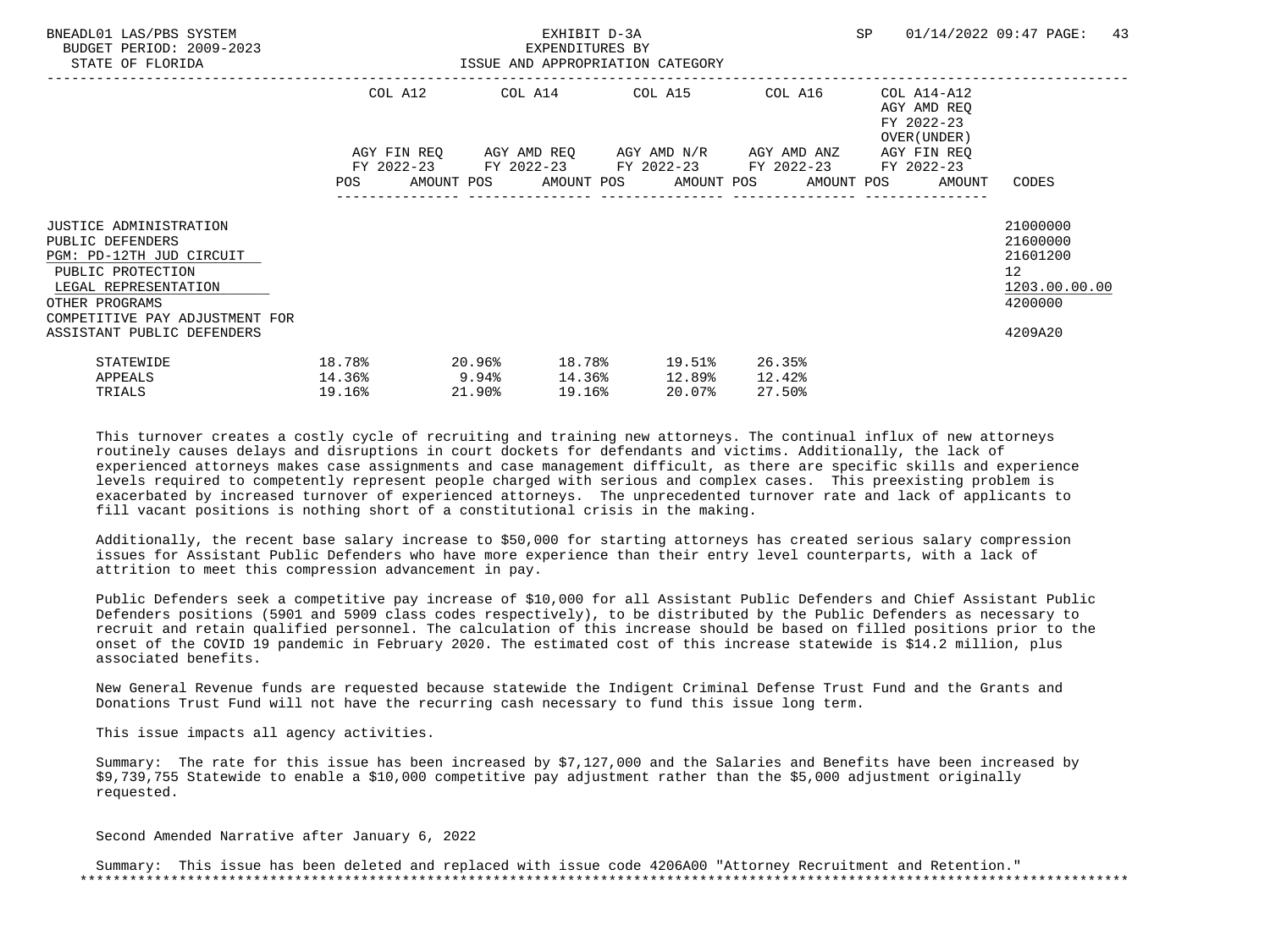| BNEADL01 LAS/PBS SYSTEM<br>BUDGET PERIOD: 2009-2023<br>STATE OF FLORIDA                                                                                                                               |                       | EXHIBIT D-3A<br>EXPENDITURES BY<br>ISSUE AND APPROPRIATION CATEGORY                                                                                                  |           |          | SP                                                                         |              | 01/14/2022 09:47 PAGE:<br>44                                                  |
|-------------------------------------------------------------------------------------------------------------------------------------------------------------------------------------------------------|-----------------------|----------------------------------------------------------------------------------------------------------------------------------------------------------------------|-----------|----------|----------------------------------------------------------------------------|--------------|-------------------------------------------------------------------------------|
|                                                                                                                                                                                                       | COL A12<br><b>POS</b> | COL A14<br>AGY FIN REQ AGY AMD REQ AGY AMD N/R AGY AMD ANZ AGY FIN REQ<br>FY 2022-23 FY 2022-23 FY 2022-23 FY 2022-23 FY 2022-23<br>AMOUNT POS AMOUNT POS AMOUNT POS | COL A15   | COL A16  | $COL A14 - A12$<br>AGY AMD REQ<br>FY 2022-23<br>OVER (UNDER)<br>AMOUNT POS | AMOUNT       | CODES                                                                         |
| JUSTICE ADMINISTRATION<br>PUBLIC DEFENDERS<br>PGM: PD-12TH JUD CIRCUIT<br>PUBLIC PROTECTION<br>LEGAL REPRESENTATION<br>OTHER PROGRAMS<br>COMPETITIVE PAY ADJUSTMENT FOR<br>ASSISTANT PUBLIC DEFENDERS |                       |                                                                                                                                                                      |           |          |                                                                            |              | 21000000<br>21600000<br>21601200<br>12<br>1203.00.00.00<br>4200000<br>4209A20 |
| POSITION DETAIL OF SALARIES AND BENEFITS:                                                                                                                                                             | <b>FTE</b>            | BASE RATE                                                                                                                                                            | ADDITIVES | BENEFITS | SUBTOTAL                                                                   | °≈           | LAPSE LAPSED SALARIES<br>AND BENEFITS                                         |
| A12 - AGY FIN REQ FY 2022-23                                                                                                                                                                          |                       |                                                                                                                                                                      |           |          |                                                                            |              |                                                                               |
| CHANGES TO CURRENTLY AUTHORIZED POSITIONS<br>RA01 RATE & SALARY ADJ - BENEFITS NO FTE<br>N0001 001                                                                                                    | 0.00                  | 217,500                                                                                                                                                              |           |          |                                                                            |              | $79,736$ $297,236$ $0.00$ $297,236$                                           |
| TOTALS FOR ISSUE BY FUND<br>1000 GENERAL REVENUE FUND                                                                                                                                                 |                       |                                                                                                                                                                      |           |          |                                                                            |              | 297,236                                                                       |
|                                                                                                                                                                                                       | 0.00                  | 217,500                                                                                                                                                              |           | 79.736   | 297,236                                                                    |              | ---------<br>297,236<br>==============                                        |
| TOTAL: LEGAL REPRESENTATION<br>BY FUND TYPE<br>GENERAL REVENUE FUND 297,236                                                                                                                           |                       |                                                                                                                                                                      |           |          |                                                                            | 297,236-1000 | 1203.00.00.00                                                                 |
| SALARY RATE 217,500                                                                                                                                                                                   |                       |                                                                                                                                                                      |           |          | $217,500-$                                                                 |              |                                                                               |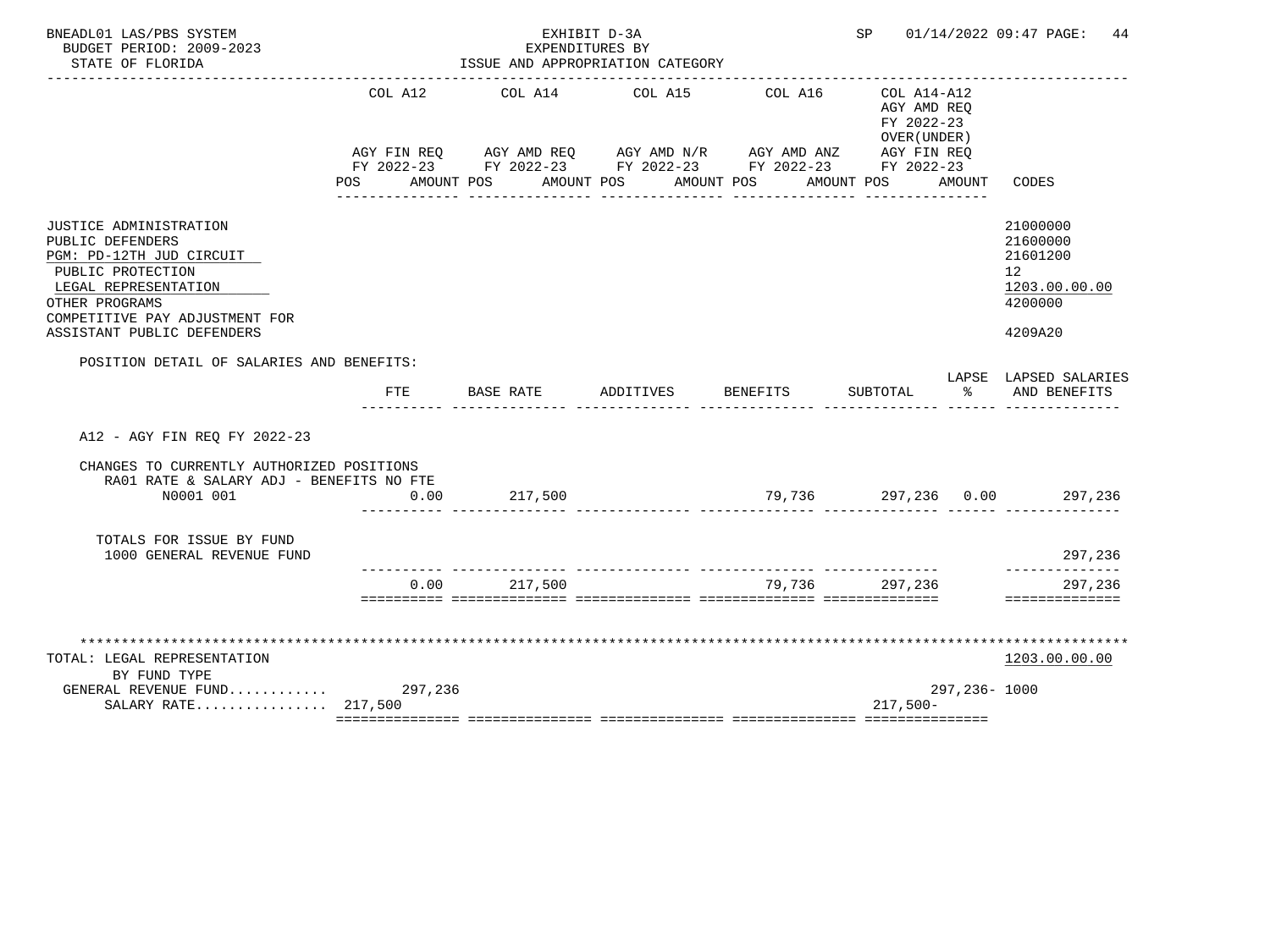| BNEADL01 LAS/PBS SYSTEM<br>BUDGET PERIOD: 2009-2023<br>STATE OF FLORIDA                                                                                                                                                                            |         | EXHIBIT D-3A<br>EXPENDITURES BY<br>ISSUE AND APPROPRIATION CATEGORY |                                                                                                                                                              | SP 01/14/2022 09:47 PAGE:                                          | 45                                                                                                   |
|----------------------------------------------------------------------------------------------------------------------------------------------------------------------------------------------------------------------------------------------------|---------|---------------------------------------------------------------------|--------------------------------------------------------------------------------------------------------------------------------------------------------------|--------------------------------------------------------------------|------------------------------------------------------------------------------------------------------|
|                                                                                                                                                                                                                                                    | COL A12 |                                                                     | AGY FIN REO AGY AMD REO AGY AMD N/R AGY AMD ANZ<br>FY 2022-23 FY 2022-23 FY 2022-23 FY 2022-23 FY 2022-23<br>POS AMOUNT POS AMOUNT POS AMOUNT POS AMOUNT POS | AGY AMD REO<br>FY 2022-23<br>OVER (UNDER)<br>AGY FIN REO<br>AMOUNT | CODES                                                                                                |
| <b>JUSTICE ADMINISTRATION</b><br>PUBLIC DEFENDERS<br>PGM: PD-13TH JUD CIRCUIT<br>PUBLIC PROTECTION<br>LEGAL REPRESENTATION<br>OTHER PROGRAMS<br>COMPETITIVE PAY ADJUSTMENT FOR<br>ASSISTANT PUBLIC DEFENDERS<br>SALARY RATE<br>SALARY RATE 580,000 |         |                                                                     |                                                                                                                                                              | $580.000 -$                                                        | 21000000<br>21600000<br>21601300<br>12 <sup>°</sup><br>1203.00.00.00<br>4200000<br>4209A20<br>000000 |
| SALARIES AND BENEFITS                                                                                                                                                                                                                              |         |                                                                     |                                                                                                                                                              |                                                                    | 010000                                                                                               |
| GENERAL REVENUE FUND -STATE 792.628                                                                                                                                                                                                                |         |                                                                     |                                                                                                                                                              |                                                                    | 792,628-1000 1                                                                                       |
| TOTAL: COMPETITIVE PAY ADJUSTMENT FOR<br>ASSISTANT PUBLIC DEFENDERS<br>TOTAL ISSUE 792,628<br>TOTAL SALARY RATE 580,000                                                                                                                            |         | _____________________________________                               |                                                                                                                                                              | $792,628-$<br>$580.000 -$                                          | 4209A20                                                                                              |
|                                                                                                                                                                                                                                                    |         |                                                                     |                                                                                                                                                              |                                                                    |                                                                                                      |

 Public Defenders seek to achieve competitive pay for their experienced Assistant Public Defenders. Retention of experienced attorneys is critically important in order to ensure that Public Defenders effectively and efficiently meet their constitutional, ethical, and statutory responsibilities. Public Defender offices experience an average annual turnover rate of roughly 19.5% statewide. In FY20-21, this spiked to an all-time high of 26.35%. This dramatic increase in turnover was due in part to the COIVD-19 pandemic and to competition from the private sector and other government agencies. The private sector directly competes with Public Defender offices by offering higher pay and better incentives with more enticing benefits to entry-level attorneys and experienced Assistant Public Defenders. Additionally, salary studies have shown that other government agencies on average pay higher salaries than Public Defender offices are able to pay. Despite recruitment efforts, Public Defender Offices statewide are experiencing a severe lack of applicants, both entry-level and those with prior experience.

|           | FY17-18 | FY18-19   | FY19-20 | 3 yr avg | FY20-21 |
|-----------|---------|-----------|---------|----------|---------|
| STATEWIDE | 18.78%  | 20.96%    | 18.78%  | 19.51%   | 26.35%  |
| APPEALS   | 14.36%  | 9.94%     | 14.36%  | 12.89%   | 12.42%  |
| TRIALS    | 19.16%  | $21.90\%$ | 19.16%  | 20.07%   | 27.50%  |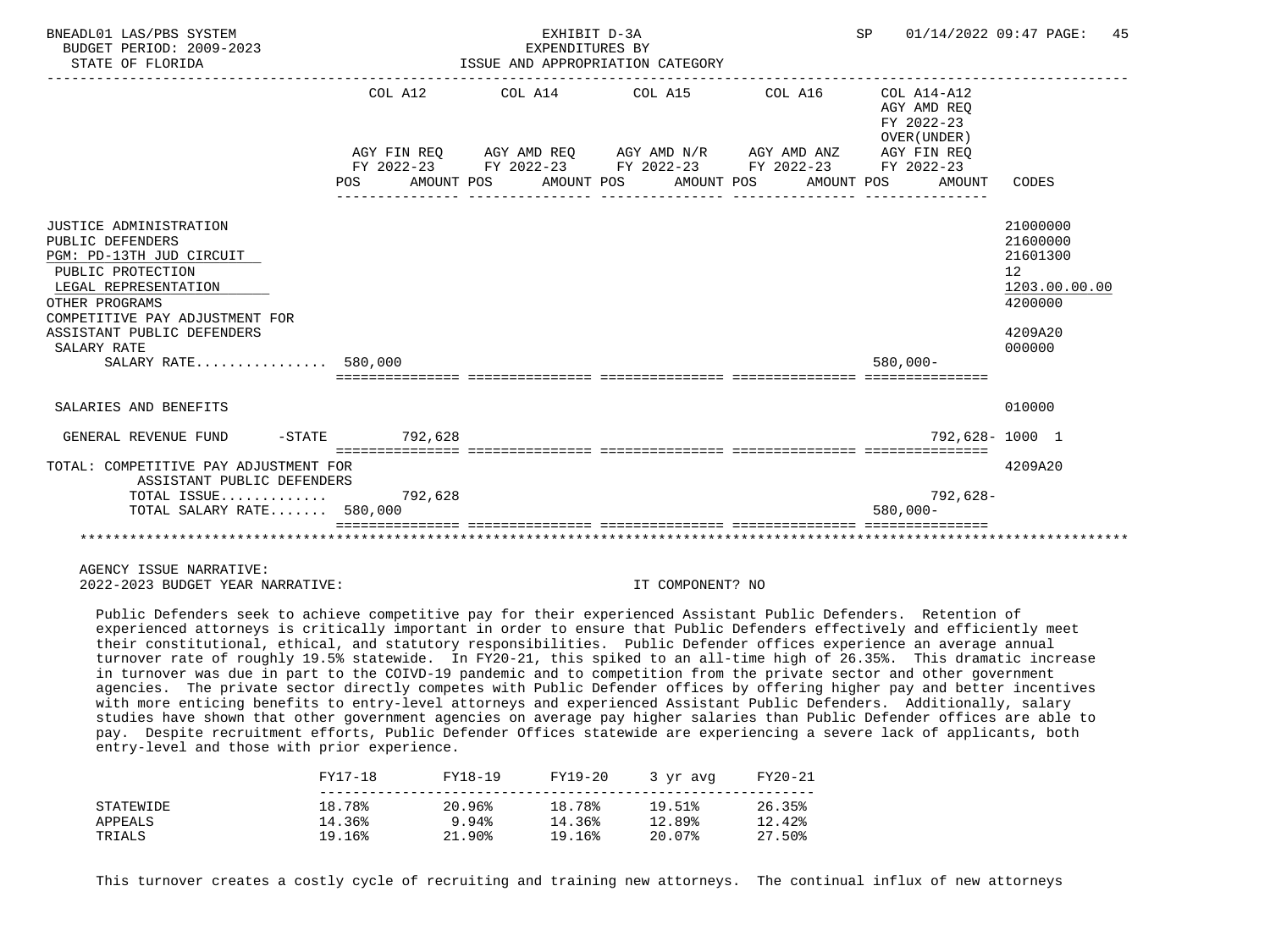| BNEADL01 LAS/PBS SYSTEM<br>BUDGET PERIOD: 2009-2023<br>STATE OF FLORIDA |             | EXHIBIT D-3A<br>EXPENDITURES BY<br>ISSUE AND APPROPRIATION CATEGORY |                                                                                               | SP      | 46<br>01/14/2022 09:47 PAGE:                             |                      |
|-------------------------------------------------------------------------|-------------|---------------------------------------------------------------------|-----------------------------------------------------------------------------------------------|---------|----------------------------------------------------------|----------------------|
|                                                                         | COL A12     |                                                                     | COL A14 COL A15                                                                               | COL A16 | COL A14-A12<br>AGY AMD REO<br>FY 2022-23<br>OVER (UNDER) |                      |
|                                                                         | AGY FIN REO |                                                                     | AGY AMD REO AGY AMD N/R AGY AMD ANZ<br>FY 2022-23 FY 2022-23 FY 2022-23 FY 2022-23 FY 2022-23 |         | AGY FIN REO                                              |                      |
|                                                                         | POS         |                                                                     | AMOUNT POS AMOUNT POS AMOUNT POS AMOUNT POS                                                   |         | AMOUNT                                                   | CODES                |
| <b>JUSTICE ADMINISTRATION</b><br>PUBLIC DEFENDERS                       |             |                                                                     |                                                                                               |         |                                                          | 21000000<br>21600000 |
| PGM: PD-13TH JUD CIRCUIT                                                |             |                                                                     |                                                                                               |         |                                                          | 21601300             |
| PUBLIC PROTECTION<br>LEGAL REPRESENTATION                               |             |                                                                     |                                                                                               |         |                                                          | 12<br>1203.00.00.00  |
| OTHER PROGRAMS<br>COMPETITIVE PAY ADJUSTMENT FOR                        |             |                                                                     |                                                                                               |         |                                                          | 4200000              |
| ASSISTANT PUBLIC DEFENDERS                                              |             |                                                                     |                                                                                               |         |                                                          | 4209A20              |

 Additionally, the recent base salary increase to \$50,000 for starting attorneys has created serious salary compression issues for Assistant Public Defenders who have more experience than their entry level counterparts, with a lack of attrition to meet this compression advancement in pay.

 Public Defenders seek a competitive pay increase of \$5,000 for all Assistant Public Defenders and Chief Assistant Public Defenders (5901 and 5909 class codes respectively). The calculation of this increase should be based on filled positions prior to the onset of the COVID 19 pandemic in February 2020. The estimated cost of this increase statewide is \$7.8 million, plus associated benefits.

 New General Revenue funds are requested because statewide the Indigent Criminal Defense Trust Fund and Grants and Donations Trust Fund will not have the recurring cash necessary to fund this issue long term.

Amended FY 2022-23 Narrative after December 15, 2021

 Public Defenders seek to achieve competitive pay for their experienced Assistant Public Defenders. Retention of experienced attorneys is critically important in order to ensure that Public Defenders effectively and efficiently meet their constitutional, ethical, and statutory responsibilities. Public Defender offices experience an average annual turnover rate of roughly 19.5% statewide. In FY20-21, this spiked to an all-time high of 26.35%. This dramatic increase in turnover was due in part to the COIVD-19 pandemic and to competition from the private sector and other government agencies. The private sector directly competes with Public Defender offices by offering higher pay and better incentives with more enticing benefits to entry-level attorneys and experienced Assistant Public Defenders.

 Additionally, salary studies have shown that other government agencies on average pay higher salaries than Public Defender offices are able to pay. Despite recruitment efforts, Public Defender Offices statewide are experiencing a severe lack of applicants, both entry-level and those with prior experience.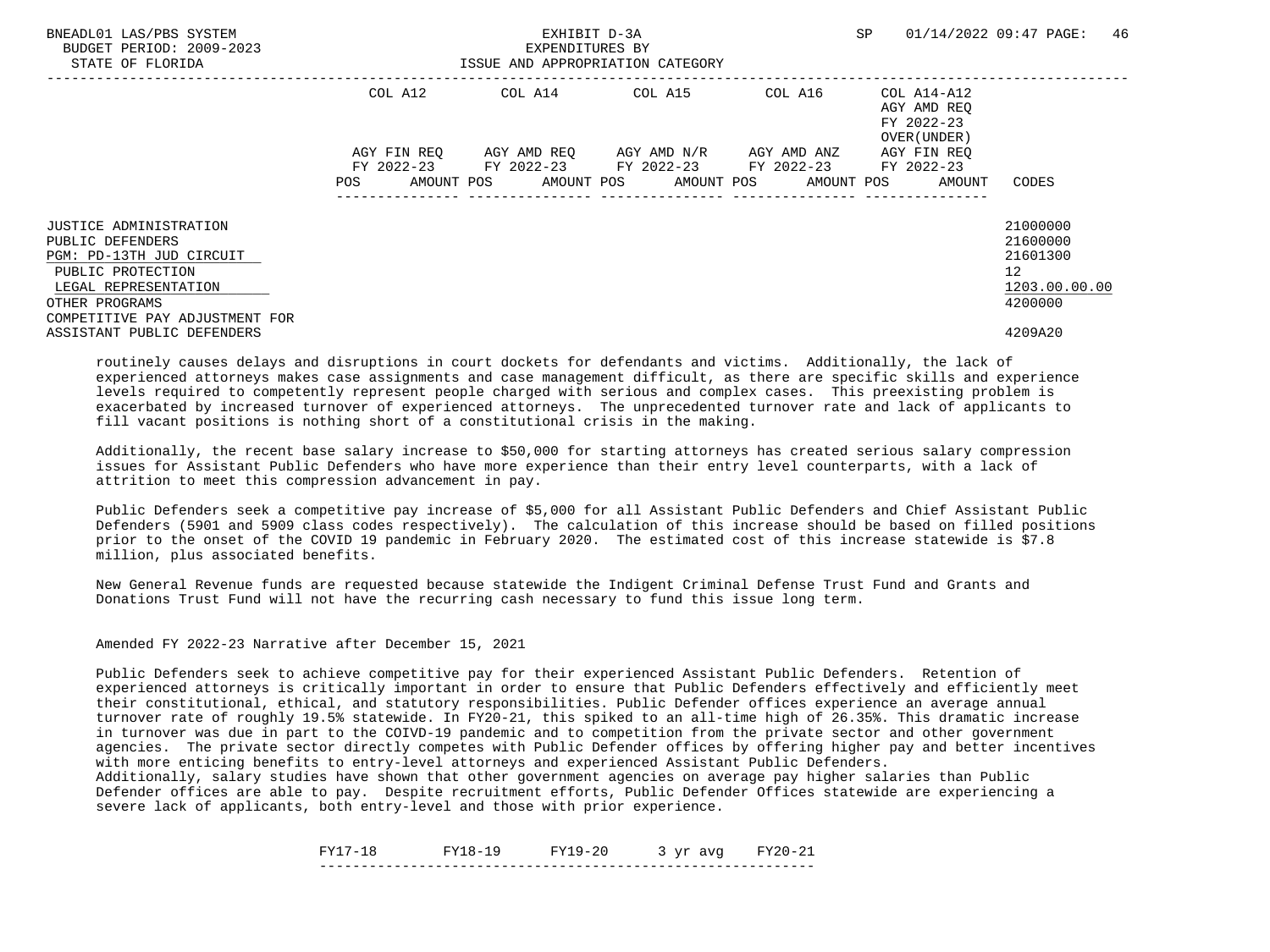| BNEADL01 LAS/PBS SYSTEM<br>BUDGET PERIOD: 2009-2023<br>STATE OF FLORIDA                                                                                                        | ISSUE AND APPROPRIATION CATEGORY         |                     | SP 01/14/2022 09:47 PAGE: | 47                                                                                 |                            |                                                                          |                                                                                 |
|--------------------------------------------------------------------------------------------------------------------------------------------------------------------------------|------------------------------------------|---------------------|---------------------------|------------------------------------------------------------------------------------|----------------------------|--------------------------------------------------------------------------|---------------------------------------------------------------------------------|
|                                                                                                                                                                                |                                          |                     |                           | COL A12 COL A14 COL A15 COL A16<br>AGY FIN REQ 6GY AMD REQ 6GY AMD N/R 6GY AMD ANZ |                            | COL A14-A12<br>AGY AMD REO<br>FY 2022-23<br>OVER (UNDER )<br>AGY FIN REO |                                                                                 |
|                                                                                                                                                                                |                                          |                     |                           | FY 2022-23 FY 2022-23 FY 2022-23 FY 2022-23 FY 2022-23                             |                            | POS AMOUNT POS AMOUNT POS AMOUNT POS AMOUNT POS AMOUNT                   | CODES                                                                           |
| <b>JUSTICE ADMINISTRATION</b><br>PUBLIC DEFENDERS<br>PGM: PD-13TH JUD CIRCUIT<br>PUBLIC PROTECTION<br>LEGAL REPRESENTATION<br>OTHER PROGRAMS<br>COMPETITIVE PAY ADJUSTMENT FOR |                                          |                     |                           |                                                                                    |                            |                                                                          | 21000000<br>21600000<br>21601300<br>12 <sup>°</sup><br>1203.00.00.00<br>4200000 |
| ASSISTANT PUBLIC DEFENDERS<br>STATEWIDE<br>APPEALS<br>TRIALS                                                                                                                   | 18.78%<br>$14.36$ <sup>9</sup><br>19.16% | $20.96\%$<br>21.90% | 19.16%                    | 18.78% 19.51%<br>14.36% 12.89%<br>20.07%                                           | 26.35%<br>12.42%<br>27.50% |                                                                          | 4209A20                                                                         |

 Additionally, the recent base salary increase to \$50,000 for starting attorneys has created serious salary compression issues for Assistant Public Defenders who have more experience than their entry level counterparts, with a lack of attrition to meet this compression advancement in pay.

 Public Defenders seek a competitive pay increase of \$10,000 for all Assistant Public Defenders and Chief Assistant Public Defenders positions (5901 and 5909 class codes respectively), to be distributed by the Public Defenders as necessary to recruit and retain qualified personnel. The calculation of this increase should be based on filled positions prior to the onset of the COVID 19 pandemic in February 2020. The estimated cost of this increase statewide is \$14.2 million, plus associated benefits.

 New General Revenue funds are requested because statewide the Indigent Criminal Defense Trust Fund and the Grants and Donations Trust Fund will not have the recurring cash necessary to fund this issue long term.

This issue impacts all agency activities.

 Summary: The rate for this issue has been increased by \$7,127,000 and the Salaries and Benefits have been increased by \$9,739,755 Statewide to enable a \$10,000 competitive pay adjustment rather than the \$5,000 adjustment originally requested.

Second Amended Narrative after January 6, 2022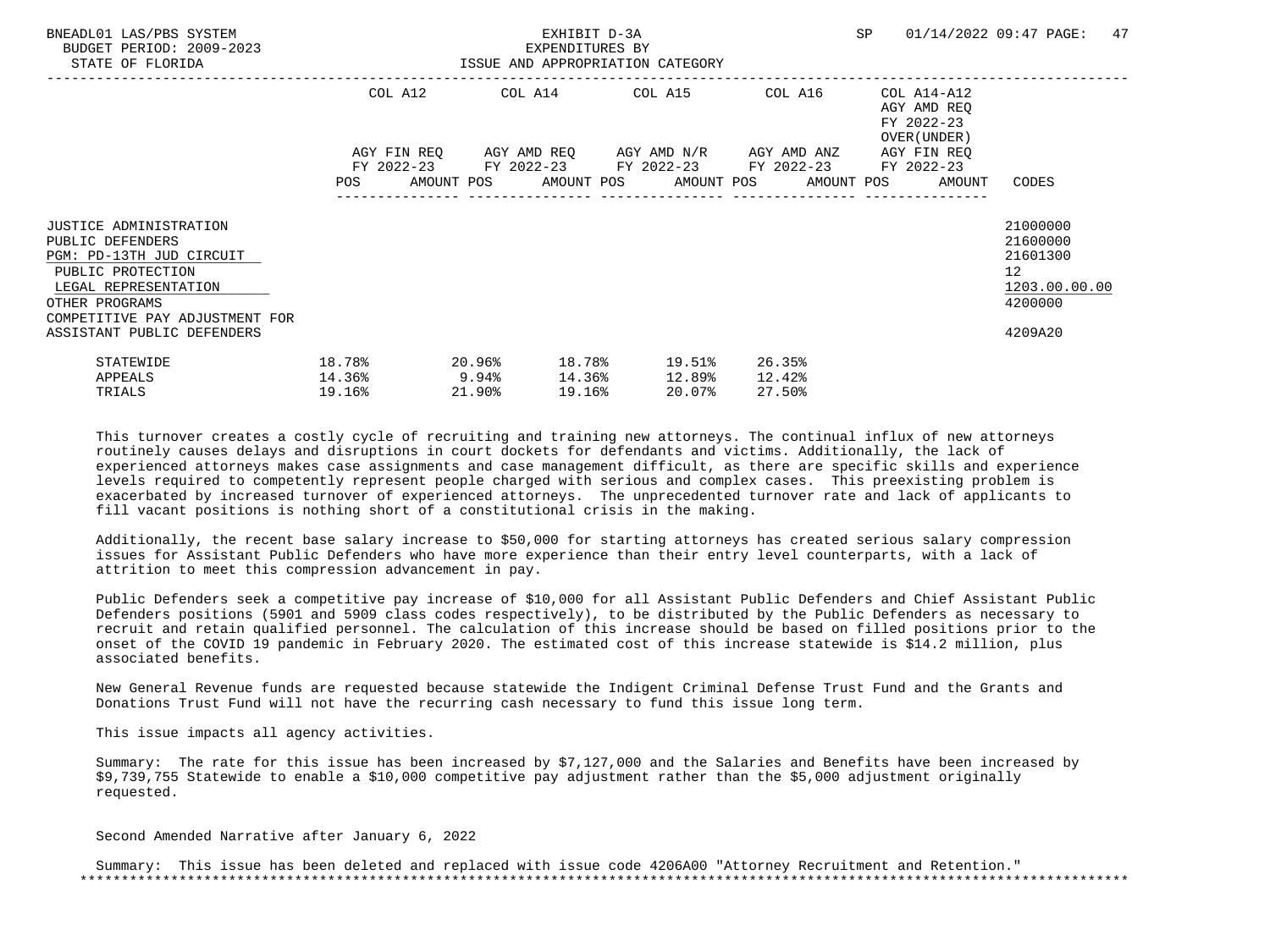| BNEADL01 LAS/PBS SYSTEM<br>BUDGET PERIOD: 2009-2023<br>STATE OF FLORIDA                                                                                                                               |                    | EXHIBIT D-3A<br>EXPENDITURES BY<br>ISSUE AND APPROPRIATION CATEGORY                                                                                       |           |                             | SP 01/14/2022 09:47 PAGE:<br>48                                        |              |                                                                               |
|-------------------------------------------------------------------------------------------------------------------------------------------------------------------------------------------------------|--------------------|-----------------------------------------------------------------------------------------------------------------------------------------------------------|-----------|-----------------------------|------------------------------------------------------------------------|--------------|-------------------------------------------------------------------------------|
|                                                                                                                                                                                                       | COL A12<br>POS FOR | COL A14<br>AGY FIN REQ AGY AMD REQ AGY AMD N/R AGY AMD ANZ AGY FIN REQ<br>FY 2022-23 FY 2022-23 FY 2022-23 FY 2022-23 FY 2022-23<br>AMOUNT POS AMOUNT POS | COL A15   | COL A16<br>AMOUNT POS       | COL A14-A12<br>AGY AMD REO<br>FY 2022-23<br>OVER (UNDER)<br>AMOUNT POS | AMOUNT       | CODES                                                                         |
| JUSTICE ADMINISTRATION<br>PUBLIC DEFENDERS<br>PGM: PD-13TH JUD CIRCUIT<br>PUBLIC PROTECTION<br>LEGAL REPRESENTATION<br>OTHER PROGRAMS<br>COMPETITIVE PAY ADJUSTMENT FOR<br>ASSISTANT PUBLIC DEFENDERS |                    |                                                                                                                                                           |           |                             |                                                                        |              | 21000000<br>21600000<br>21601300<br>12<br>1203.00.00.00<br>4200000<br>4209A20 |
| POSITION DETAIL OF SALARIES AND BENEFITS:                                                                                                                                                             | <b>FTE</b>         | BASE RATE                                                                                                                                                 | ADDITIVES | BENEFITS                    | SUBTOTAL                                                               | ွေ           | LAPSE LAPSED SALARIES<br>AND BENEFITS                                         |
| A12 - AGY FIN REO FY 2022-23                                                                                                                                                                          |                    |                                                                                                                                                           |           |                             |                                                                        |              |                                                                               |
| CHANGES TO CURRENTLY AUTHORIZED POSITIONS<br>RA01 RATE & SALARY ADJ - BENEFITS NO FTE<br>N0001 001                                                                                                    | 0.00               | 580,000                                                                                                                                                   |           |                             |                                                                        |              | $212,628$ $792,628$ $0.00$ $792,628$                                          |
| TOTALS FOR ISSUE BY FUND<br>1000 GENERAL REVENUE FUND                                                                                                                                                 |                    |                                                                                                                                                           |           |                             |                                                                        |              | 792,628                                                                       |
|                                                                                                                                                                                                       | 0.00               | 580,000                                                                                                                                                   |           | ___________________________ | 212,628 792,628                                                        |              | ---------<br>792,628<br>==============                                        |
| TOTAL: LEGAL REPRESENTATION<br>BY FUND TYPE<br>GENERAL REVENUE FUND 792,628<br>SALARY RATE 580,000                                                                                                    |                    |                                                                                                                                                           |           |                             | $580,000 -$                                                            | 792,628-1000 | ************<br>1203.00.00.00                                                 |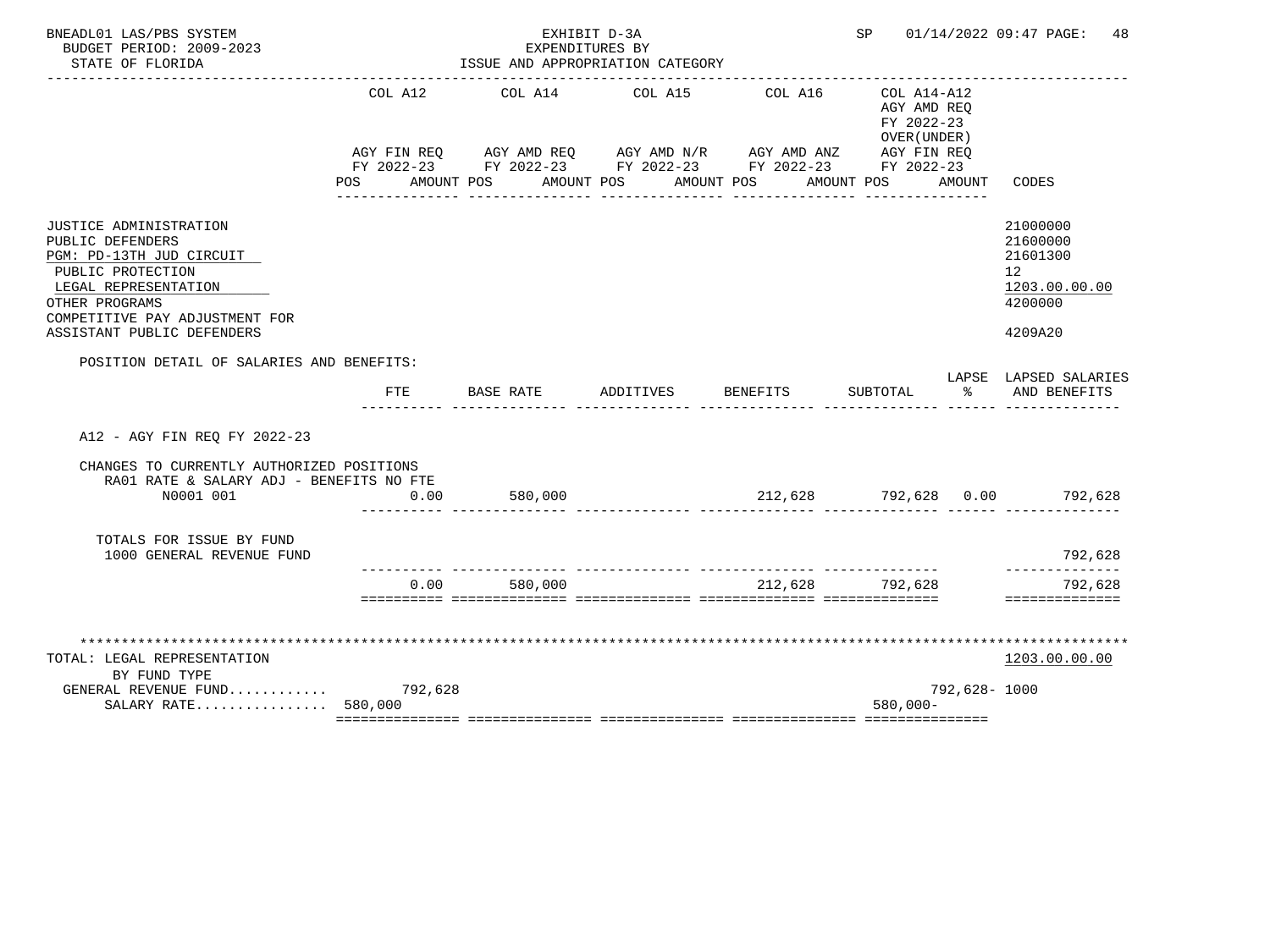| BNEADL01 LAS/PBS SYSTEM<br>BUDGET PERIOD: 2009-2023<br>STATE OF FLORIDA                                             |                                                            | EXHIBIT D-3A<br>EXPENDITURES BY | ISSUE AND APPROPRIATION CATEGORY                                                                                                                                     | SP 01/14/2022 09:47 PAGE:                           | 49                                                                   |
|---------------------------------------------------------------------------------------------------------------------|------------------------------------------------------------|---------------------------------|----------------------------------------------------------------------------------------------------------------------------------------------------------------------|-----------------------------------------------------|----------------------------------------------------------------------|
|                                                                                                                     | COL A12<br>POS AMOUNT POS AMOUNT POS AMOUNT POS AMOUNT POS |                                 | $COL A14$ $COL A15$ $COL A16$ $COL A14-A12$<br>AGY FIN REO AGY AMD REO AGY AMD N/R AGY AMD ANZ AGY FIN REO<br>FY 2022-23 FY 2022-23 FY 2022-23 FY 2022-23 FY 2022-23 | AGY AMD REO<br>FY 2022-23<br>OVER (UNDER)<br>AMOUNT | CODES                                                                |
|                                                                                                                     |                                                            |                                 |                                                                                                                                                                      |                                                     |                                                                      |
| JUSTICE ADMINISTRATION<br>PUBLIC DEFENDERS<br>PGM: PD-14TH JUD CIRCUIT<br>PUBLIC PROTECTION<br>LEGAL REPRESENTATION |                                                            |                                 |                                                                                                                                                                      |                                                     | 21000000<br>21600000<br>21601400<br>12 <sup>°</sup><br>1203.00.00.00 |
| OTHER PROGRAMS                                                                                                      |                                                            |                                 |                                                                                                                                                                      |                                                     | 4200000                                                              |
| COMPETITIVE PAY ADJUSTMENT FOR<br>ASSISTANT PUBLIC DEFENDERS<br>SALARY RATE                                         |                                                            |                                 |                                                                                                                                                                      |                                                     | 4209A20<br>000000                                                    |
| SALARY RATE 131,250                                                                                                 |                                                            |                                 |                                                                                                                                                                      | $131.250 -$                                         |                                                                      |
|                                                                                                                     |                                                            |                                 | sicicicicici intricticici intrictici interestici intricticiali interestici                                                                                           |                                                     |                                                                      |
| SALARIES AND BENEFITS                                                                                               |                                                            |                                 |                                                                                                                                                                      |                                                     | 010000                                                               |
| GENERAL REVENUE FUND                                                                                                | -STATE 179.367                                             |                                 |                                                                                                                                                                      |                                                     | 179.367-1000 1                                                       |
| TOTAL: COMPETITIVE PAY ADJUSTMENT FOR<br>ASSISTANT PUBLIC DEFENDERS                                                 |                                                            |                                 |                                                                                                                                                                      |                                                     | 4209A20                                                              |
| TOTAL ISSUE $179,367$<br>TOTAL SALARY RATE 131,250                                                                  |                                                            |                                 |                                                                                                                                                                      | 179,367-<br>$131.250 -$                             |                                                                      |
|                                                                                                                     |                                                            |                                 |                                                                                                                                                                      |                                                     |                                                                      |
|                                                                                                                     |                                                            |                                 |                                                                                                                                                                      |                                                     |                                                                      |
|                                                                                                                     |                                                            |                                 |                                                                                                                                                                      |                                                     |                                                                      |

 Public Defenders seek to achieve competitive pay for their experienced Assistant Public Defenders. Retention of experienced attorneys is critically important in order to ensure that Public Defenders effectively and efficiently meet their constitutional, ethical, and statutory responsibilities. Public Defender offices experience an average annual turnover rate of roughly 19.5% statewide. In FY20-21, this spiked to an all-time high of 26.35%. This dramatic increase in turnover was due in part to the COIVD-19 pandemic and to competition from the private sector and other government agencies. The private sector directly competes with Public Defender offices by offering higher pay and better incentives with more enticing benefits to entry-level attorneys and experienced Assistant Public Defenders. Additionally, salary studies have shown that other government agencies on average pay higher salaries than Public Defender offices are able to pay. Despite recruitment efforts, Public Defender Offices statewide are experiencing a severe lack of applicants, both entry-level and those with prior experience.

|           | FY17-18 | FY18-19 | FY19-20 | 3 vr avg | FY20-21 |
|-----------|---------|---------|---------|----------|---------|
| STATEWIDE | 18.78%  | 20.96%  | 18.78%  | 19.51%   | 26.35%  |
| APPEALS   | 14.36%  | 9.94%   | 14.36%  | 12.89%   | 12.42%  |
| TRIALS    | 19.16%  | 21.90%  | 19.16%  | 20.07%   | 27.50%  |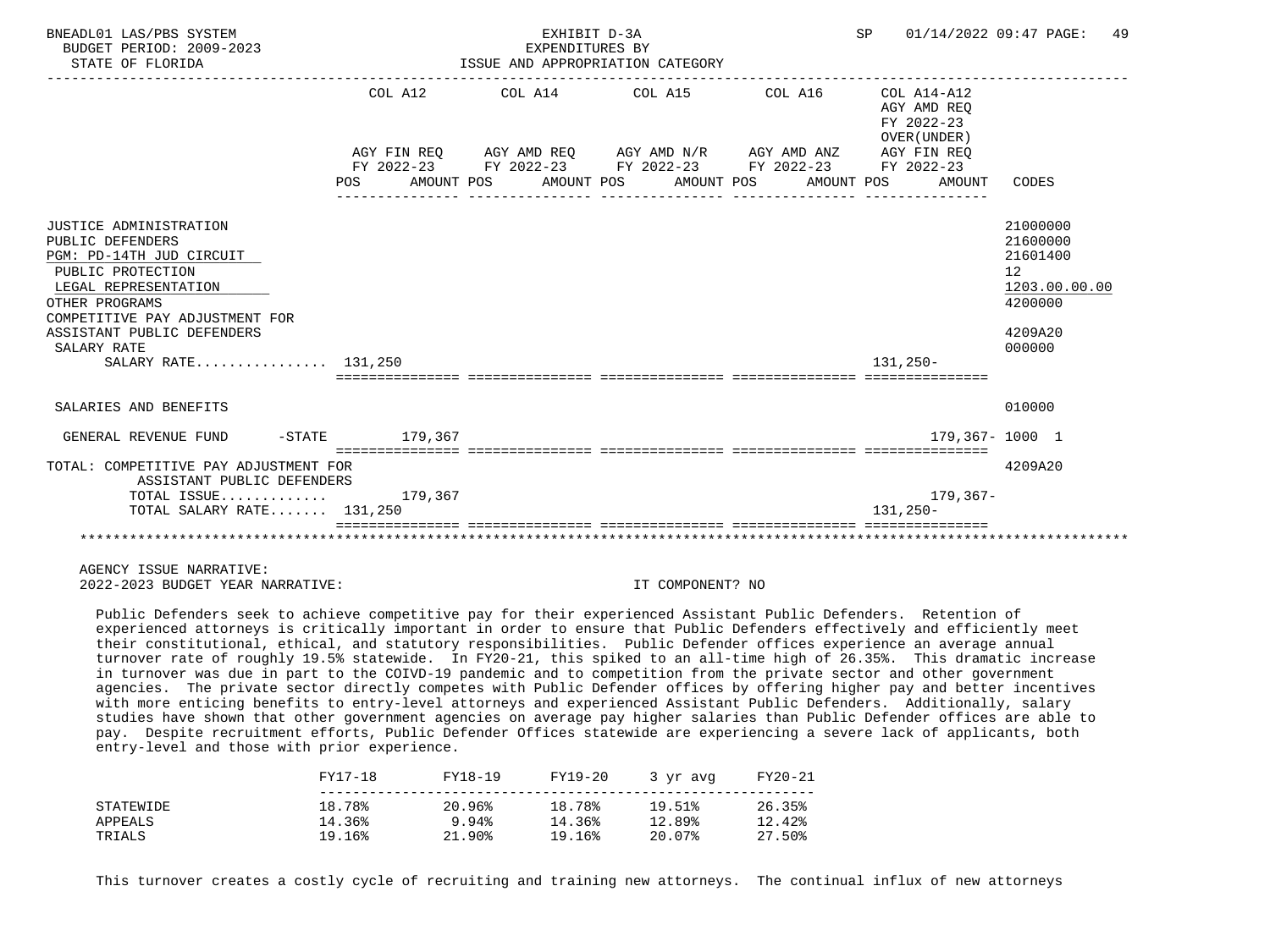| BNEADL01 LAS/PBS SYSTEM<br>BUDGET PERIOD: 2009-2023<br>STATE OF FLORIDA |             | EXHIBIT D-3A<br>EXPENDITURES BY<br>ISSUE AND APPROPRIATION CATEGORY |                                     | SP      | 50<br>01/14/2022 09:47 PAGE:                             |                      |
|-------------------------------------------------------------------------|-------------|---------------------------------------------------------------------|-------------------------------------|---------|----------------------------------------------------------|----------------------|
|                                                                         | COL A12     |                                                                     | COL A14 COL A15                     | COL A16 | COL A14-A12<br>AGY AMD REO<br>FY 2022-23<br>OVER (UNDER) |                      |
|                                                                         | AGY FIN REO | FY 2022-23 FY 2022-23 FY 2022-23 FY 2022-23                         | AGY AMD REO AGY AMD N/R AGY AMD ANZ |         | AGY FIN REO<br>FY 2022-23                                |                      |
|                                                                         | POS         | AMOUNT POS AMOUNT POS AMOUNT POS AMOUNT POS                         |                                     |         | AMOUNT                                                   | CODES                |
| <b>JUSTICE ADMINISTRATION</b><br>PUBLIC DEFENDERS                       |             |                                                                     |                                     |         |                                                          | 21000000<br>21600000 |
| PGM: PD-14TH JUD CIRCUIT                                                |             |                                                                     |                                     |         |                                                          | 21601400             |
| PUBLIC PROTECTION<br>LEGAL REPRESENTATION                               |             |                                                                     |                                     |         |                                                          | 12<br>1203.00.00.00  |
| OTHER PROGRAMS<br>COMPETITIVE PAY ADJUSTMENT FOR                        |             |                                                                     |                                     |         |                                                          | 4200000              |
| ASSISTANT PUBLIC DEFENDERS                                              |             |                                                                     |                                     |         |                                                          | 4209A20              |

 Additionally, the recent base salary increase to \$50,000 for starting attorneys has created serious salary compression issues for Assistant Public Defenders who have more experience than their entry level counterparts, with a lack of attrition to meet this compression advancement in pay.

 Public Defenders seek a competitive pay increase of \$5,000 for all Assistant Public Defenders and Chief Assistant Public Defenders (5901 and 5909 class codes respectively). The calculation of this increase should be based on filled positions prior to the onset of the COVID 19 pandemic in February 2020. The estimated cost of this increase statewide is \$7.8 million, plus associated benefits.

 New General Revenue funds are requested because statewide the Indigent Criminal Defense Trust Fund and Grants and Donations Trust Fund will not have the recurring cash necessary to fund this issue long term.

Amended FY 2022-23 Narrative after December 15, 2021

 Public Defenders seek to achieve competitive pay for their experienced Assistant Public Defenders. Retention of experienced attorneys is critically important in order to ensure that Public Defenders effectively and efficiently meet their constitutional, ethical, and statutory responsibilities. Public Defender offices experience an average annual turnover rate of roughly 19.5% statewide. In FY20-21, this spiked to an all-time high of 26.35%. This dramatic increase in turnover was due in part to the COIVD-19 pandemic and to competition from the private sector and other government agencies. The private sector directly competes with Public Defender offices by offering higher pay and better incentives with more enticing benefits to entry-level attorneys and experienced Assistant Public Defenders.

 Additionally, salary studies have shown that other government agencies on average pay higher salaries than Public Defender offices are able to pay. Despite recruitment efforts, Public Defender Offices statewide are experiencing a severe lack of applicants, both entry-level and those with prior experience.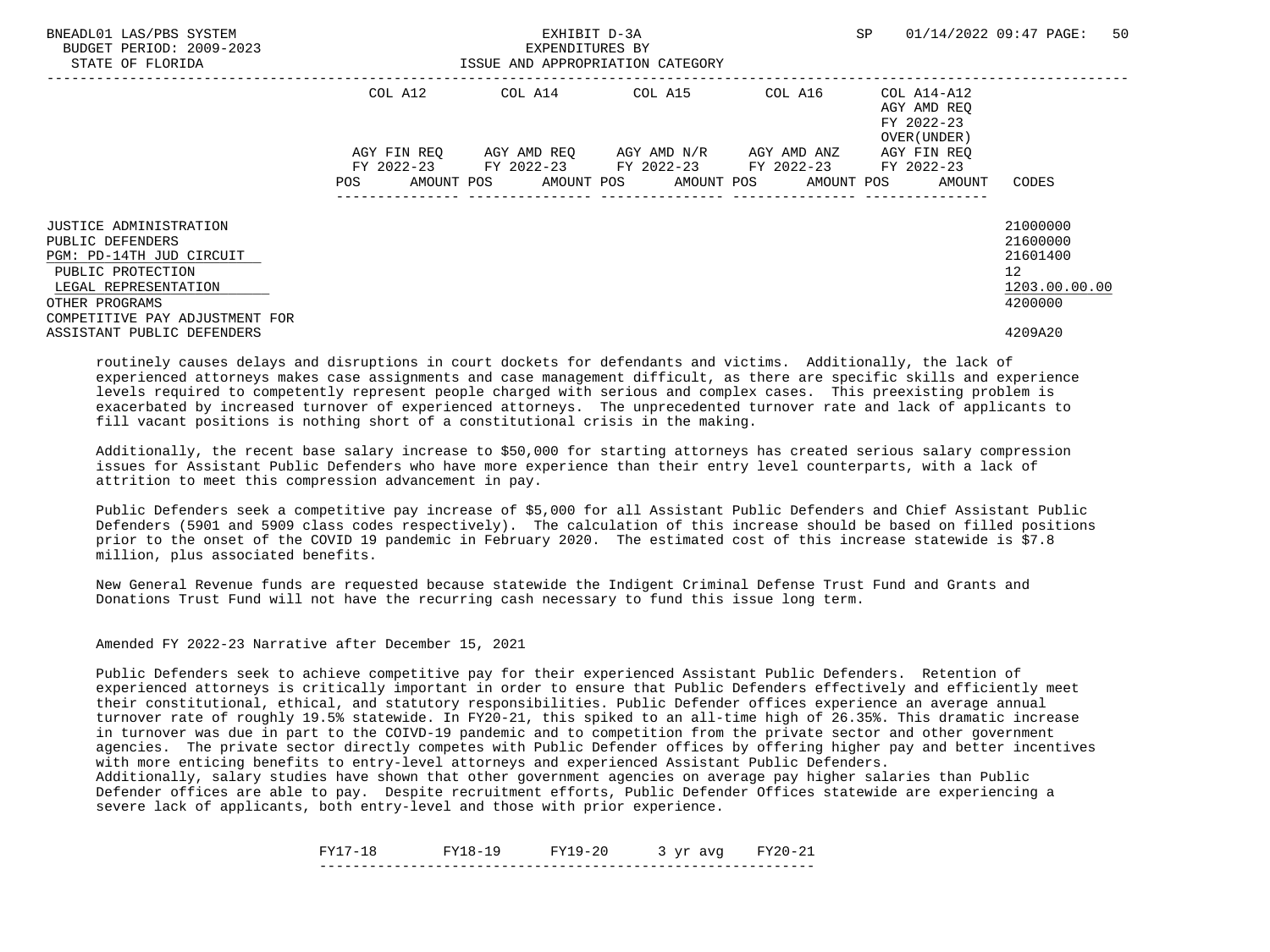| BNEADL01 LAS/PBS SYSTEM<br>BUDGET PERIOD: 2009-2023<br>STATE OF FLORIDA                                                                                                        | EXHIBIT D-3A<br>EXPENDITURES BY<br>ISSUE AND APPROPRIATION CATEGORY |  |        |  |        |                                                          |  |                            | SP 01/14/2022 09:47 PAGE:                                                | 51                                                     |                                                                    |  |
|--------------------------------------------------------------------------------------------------------------------------------------------------------------------------------|---------------------------------------------------------------------|--|--------|--|--------|----------------------------------------------------------|--|----------------------------|--------------------------------------------------------------------------|--------------------------------------------------------|--------------------------------------------------------------------|--|
|                                                                                                                                                                                | AGY FIN REQ      AGY AMD REQ      AGY AMD N/R      AGY AMD ANZ      |  |        |  |        | COL A12 COL A14 COL A15 COL A16                          |  |                            | COL A14-A12<br>AGY AMD REO<br>FY 2022-23<br>OVER (UNDER )<br>AGY FIN REO |                                                        |                                                                    |  |
|                                                                                                                                                                                |                                                                     |  |        |  |        | FY 2022-23 FY 2022-23 FY 2022-23 FY 2022-23 FY 2022-23   |  |                            |                                                                          | POS AMOUNT POS AMOUNT POS AMOUNT POS AMOUNT POS AMOUNT | CODES                                                              |  |
| <b>JUSTICE ADMINISTRATION</b><br>PUBLIC DEFENDERS<br>PGM: PD-14TH JUD CIRCUIT<br>PUBLIC PROTECTION<br>LEGAL REPRESENTATION<br>OTHER PROGRAMS<br>COMPETITIVE PAY ADJUSTMENT FOR |                                                                     |  |        |  |        |                                                          |  |                            |                                                                          |                                                        | 21000000<br>21600000<br>21601400<br>12<br>1203.00.00.00<br>4200000 |  |
| ASSISTANT PUBLIC DEFENDERS<br>STATEWIDE<br>APPEALS<br>TRIALS                                                                                                                   | 18.78%<br>$14.36\%$ 9.94%<br>19.16%                                 |  | 21.90% |  | 19.16% | $20.96$ % $18.78$ % $19.51$ %<br>14.36% 12.89%<br>20.07% |  | 26.35%<br>12.42%<br>27.50% |                                                                          |                                                        | 4209A20                                                            |  |

 Additionally, the recent base salary increase to \$50,000 for starting attorneys has created serious salary compression issues for Assistant Public Defenders who have more experience than their entry level counterparts, with a lack of attrition to meet this compression advancement in pay.

 Public Defenders seek a competitive pay increase of \$10,000 for all Assistant Public Defenders and Chief Assistant Public Defenders positions (5901 and 5909 class codes respectively), to be distributed by the Public Defenders as necessary to recruit and retain qualified personnel. The calculation of this increase should be based on filled positions prior to the onset of the COVID 19 pandemic in February 2020. The estimated cost of this increase statewide is \$14.2 million, plus associated benefits.

 New General Revenue funds are requested because statewide the Indigent Criminal Defense Trust Fund and the Grants and Donations Trust Fund will not have the recurring cash necessary to fund this issue long term.

This issue impacts all agency activities.

 Summary: The rate for this issue has been increased by \$7,127,000 and the Salaries and Benefits have been increased by \$9,739,755 Statewide to enable a \$10,000 competitive pay adjustment rather than the \$5,000 adjustment originally requested.

Second Amended Narrative after January 6, 2022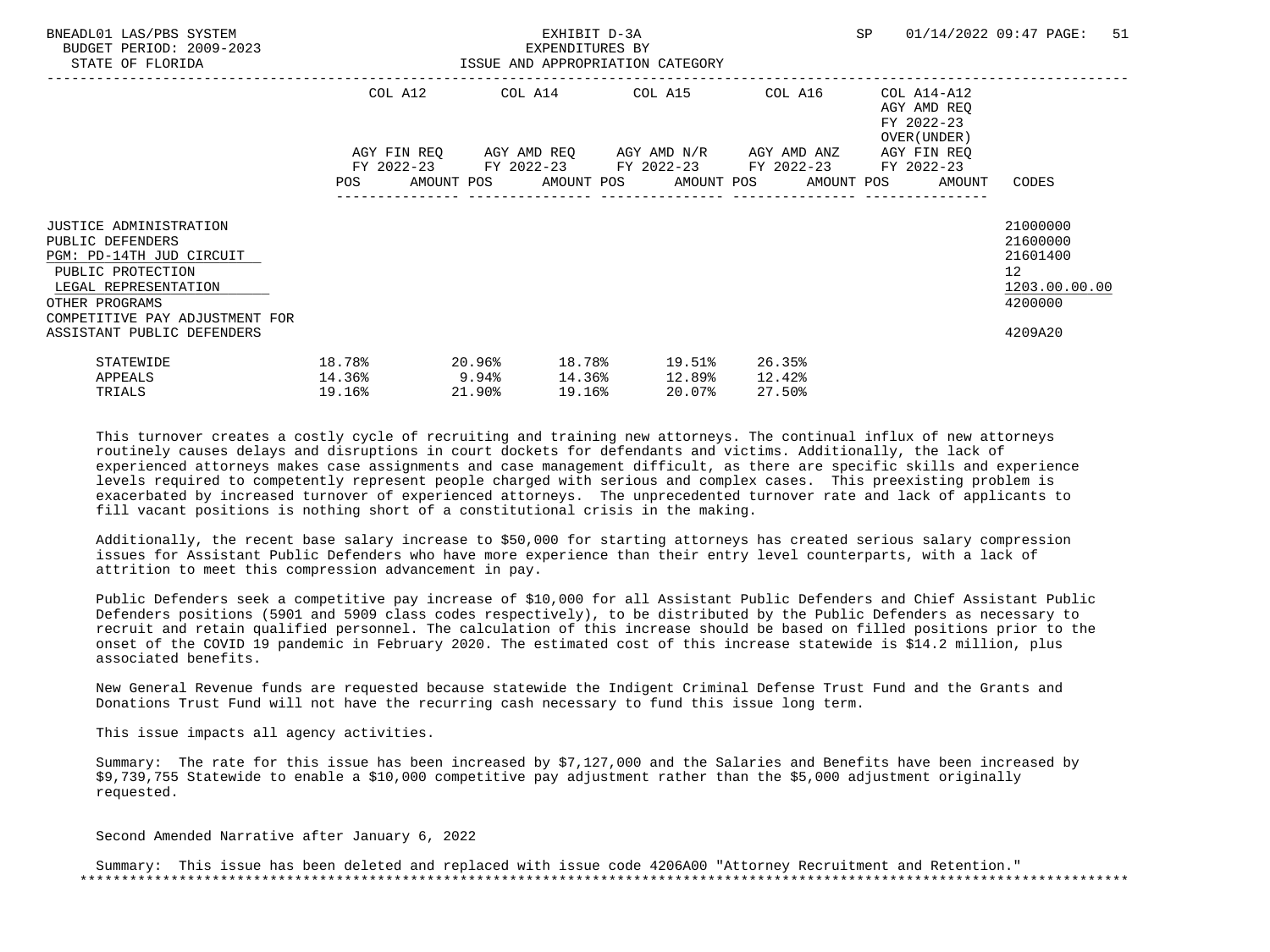| BNEADL01 LAS/PBS SYSTEM<br>BUDGET PERIOD: 2009-2023                                                                                                                                                   |                       | EXPENDITURES BY                                                                                                                                           | EXHIBIT D-3A |                                   | SP                                                       |               | 01/14/2022 09:47 PAGE:<br>52                                                  |
|-------------------------------------------------------------------------------------------------------------------------------------------------------------------------------------------------------|-----------------------|-----------------------------------------------------------------------------------------------------------------------------------------------------------|--------------|-----------------------------------|----------------------------------------------------------|---------------|-------------------------------------------------------------------------------|
| STATE OF FLORIDA                                                                                                                                                                                      |                       | ISSUE AND APPROPRIATION CATEGORY                                                                                                                          |              |                                   |                                                          |               |                                                                               |
|                                                                                                                                                                                                       | COL A12<br><b>POS</b> | COL A14<br>AGY FIN REQ AGY AMD REQ AGY AMD N/R AGY AMD ANZ AGY FIN REQ<br>FY 2022-23 FY 2022-23 FY 2022-23 FY 2022-23 FY 2022-23<br>AMOUNT POS AMOUNT POS | COL A15      | COL A16<br>AMOUNT POS AMOUNT POS  | COL A14-A12<br>AGY AMD REQ<br>FY 2022-23<br>OVER (UNDER) | AMOUNT        | CODES                                                                         |
| JUSTICE ADMINISTRATION<br>PUBLIC DEFENDERS<br>PGM: PD-14TH JUD CIRCUIT<br>PUBLIC PROTECTION<br>LEGAL REPRESENTATION<br>OTHER PROGRAMS<br>COMPETITIVE PAY ADJUSTMENT FOR<br>ASSISTANT PUBLIC DEFENDERS |                       |                                                                                                                                                           |              |                                   |                                                          |               | 21000000<br>21600000<br>21601400<br>12<br>1203.00.00.00<br>4200000<br>4209A20 |
| POSITION DETAIL OF SALARIES AND BENEFITS:                                                                                                                                                             | FTE                   | BASE RATE                                                                                                                                                 | ADDITIVES    | <b>BENEFITS</b>                   | SUBTOTAL                                                 | ႜೢ            | LAPSE LAPSED SALARIES<br>AND BENEFITS                                         |
| A12 - AGY FIN REO FY 2022-23                                                                                                                                                                          |                       |                                                                                                                                                           |              |                                   |                                                          |               |                                                                               |
| CHANGES TO CURRENTLY AUTHORIZED POSITIONS<br>RA01 RATE & SALARY ADJ - BENEFITS NO FTE<br>N0001 001                                                                                                    | 0.00                  | 131,250                                                                                                                                                   |              |                                   |                                                          |               | 48,117 179,367 0.00 179,367                                                   |
| TOTALS FOR ISSUE BY FUND<br>1000 GENERAL REVENUE FUND                                                                                                                                                 |                       |                                                                                                                                                           |              |                                   |                                                          |               | 179,367                                                                       |
|                                                                                                                                                                                                       | 0.00                  | 131,250                                                                                                                                                   |              | _________________________________ | 48,117 179,367                                           |               | ---------<br>179,367<br>==============                                        |
| TOTAL: LEGAL REPRESENTATION<br>BY FUND TYPE<br>GENERAL REVENUE FUND $179,367$                                                                                                                         |                       |                                                                                                                                                           |              |                                   |                                                          | 179,367- 1000 | 1203.00.00.00                                                                 |
| SALARY RATE 131,250                                                                                                                                                                                   |                       |                                                                                                                                                           |              |                                   | $131,250-$                                               |               |                                                                               |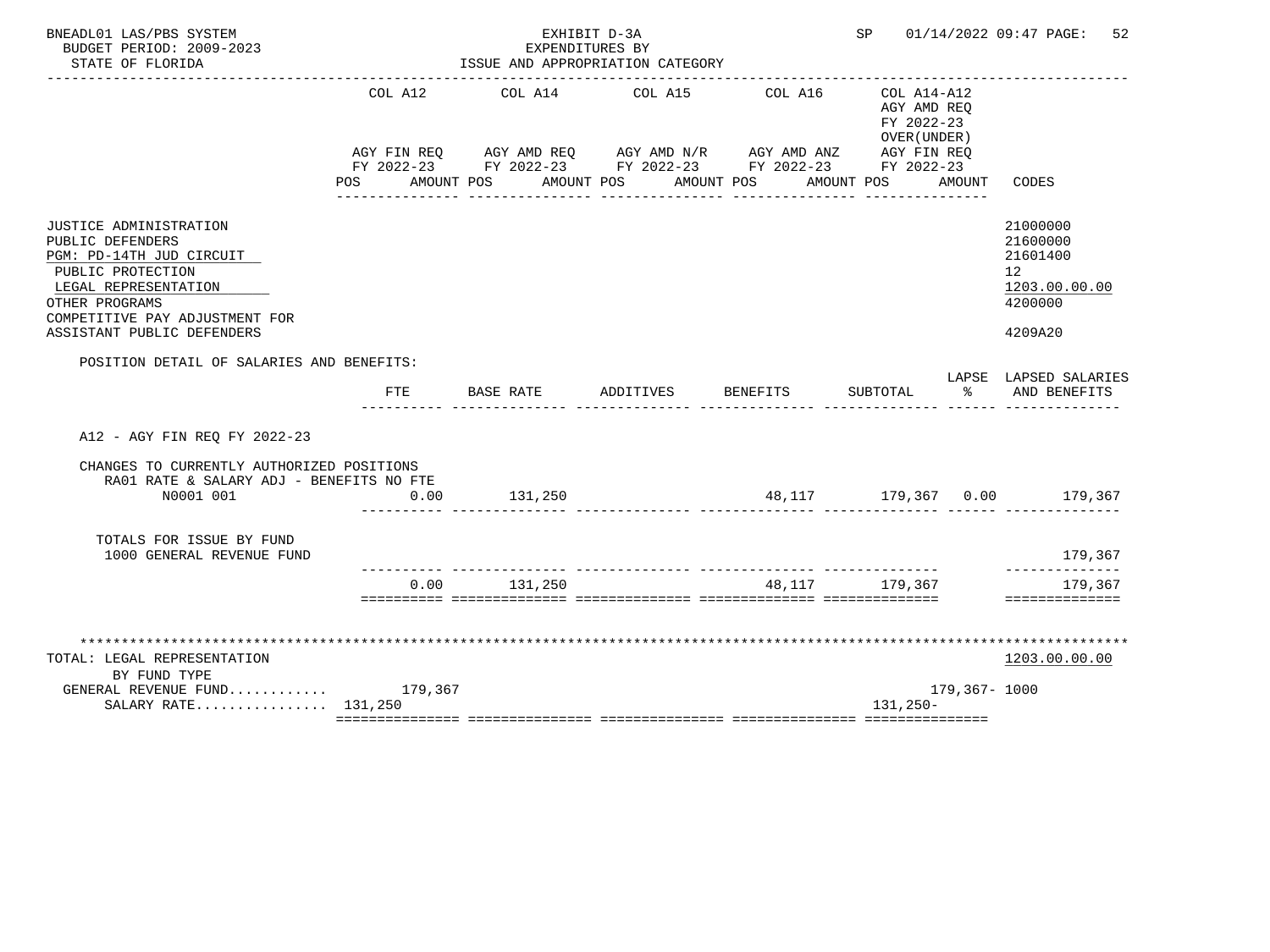| BNEADL01 LAS/PBS SYSTEM<br>BUDGET PERIOD: 2009-2023<br>STATE OF FLORIDA                                                                                                                                                                     |                                                            | EXHIBIT D-3A<br>EXPENDITURES BY | ISSUE AND APPROPRIATION CATEGORY                                                                                                                         | SP 01/14/2022 09:47 PAGE:                                                                 | 53                                                                                      |
|---------------------------------------------------------------------------------------------------------------------------------------------------------------------------------------------------------------------------------------------|------------------------------------------------------------|---------------------------------|----------------------------------------------------------------------------------------------------------------------------------------------------------|-------------------------------------------------------------------------------------------|-----------------------------------------------------------------------------------------|
|                                                                                                                                                                                                                                             | COL A12<br>POS AMOUNT POS AMOUNT POS AMOUNT POS AMOUNT POS |                                 | $COL A14$ $COL A15$ $COL A16$ $COL A14-A12$<br>AGY FIN REO AGY AMD REO AGY AMD N/R AGY AMD ANZ<br>FY 2022-23 FY 2022-23 FY 2022-23 FY 2022-23 FY 2022-23 | AGY AMD REO<br>FY 2022-23<br>OVER (UNDER)<br>AGY FIN REO<br>AMOUNT                        | CODES                                                                                   |
|                                                                                                                                                                                                                                             |                                                            |                                 |                                                                                                                                                          |                                                                                           |                                                                                         |
| JUSTICE ADMINISTRATION<br>PUBLIC DEFENDERS<br>PGM: PD-15TH JUD CIRCUIT<br>PUBLIC PROTECTION<br>LEGAL REPRESENTATION<br>OTHER PROGRAMS<br>COMPETITIVE PAY ADJUSTMENT FOR<br>ASSISTANT PUBLIC DEFENDERS<br>SALARY RATE<br>SALARY RATE 417.500 |                                                            |                                 |                                                                                                                                                          | $417.500 -$<br>sicicicicici intricticici intrictici interestici intricticiali interestici | 21000000<br>21600000<br>21601500<br>12<br>1203.00.00.00<br>4200000<br>4209A20<br>000000 |
| SALARIES AND BENEFITS                                                                                                                                                                                                                       |                                                            |                                 |                                                                                                                                                          |                                                                                           | 010000                                                                                  |
| GENERAL REVENUE FUND                                                                                                                                                                                                                        | -STATE 570,556                                             |                                 |                                                                                                                                                          |                                                                                           | 570,556-1000 1                                                                          |
| TOTAL: COMPETITIVE PAY ADJUSTMENT FOR<br>ASSISTANT PUBLIC DEFENDERS                                                                                                                                                                         |                                                            |                                 |                                                                                                                                                          |                                                                                           | 4209A20                                                                                 |
| TOTAL ISSUE $570,556$<br>TOTAL SALARY RATE 417,500                                                                                                                                                                                          |                                                            |                                 |                                                                                                                                                          | $570, 556 -$<br>$417,500-$                                                                |                                                                                         |
|                                                                                                                                                                                                                                             |                                                            |                                 |                                                                                                                                                          |                                                                                           |                                                                                         |

 Public Defenders seek to achieve competitive pay for their experienced Assistant Public Defenders. Retention of experienced attorneys is critically important in order to ensure that Public Defenders effectively and efficiently meet their constitutional, ethical, and statutory responsibilities. Public Defender offices experience an average annual turnover rate of roughly 19.5% statewide. In FY20-21, this spiked to an all-time high of 26.35%. This dramatic increase in turnover was due in part to the COIVD-19 pandemic and to competition from the private sector and other government agencies. The private sector directly competes with Public Defender offices by offering higher pay and better incentives with more enticing benefits to entry-level attorneys and experienced Assistant Public Defenders. Additionally, salary studies have shown that other government agencies on average pay higher salaries than Public Defender offices are able to pay. Despite recruitment efforts, Public Defender Offices statewide are experiencing a severe lack of applicants, both entry-level and those with prior experience.

|           | FY17-18 | FY18-19   | FY19-20 | 3 yr avg | FY20-21 |
|-----------|---------|-----------|---------|----------|---------|
| STATEWIDE | 18.78%  | 20.96%    | 18.78%  | 19.51%   | 26.35%  |
| APPEALS   | 14.36%  | 9.94%     | 14.36%  | 12.89%   | 12.42%  |
| TRIALS    | 19.16%  | $21.90\%$ | 19.16%  | 20.07%   | 27.50%  |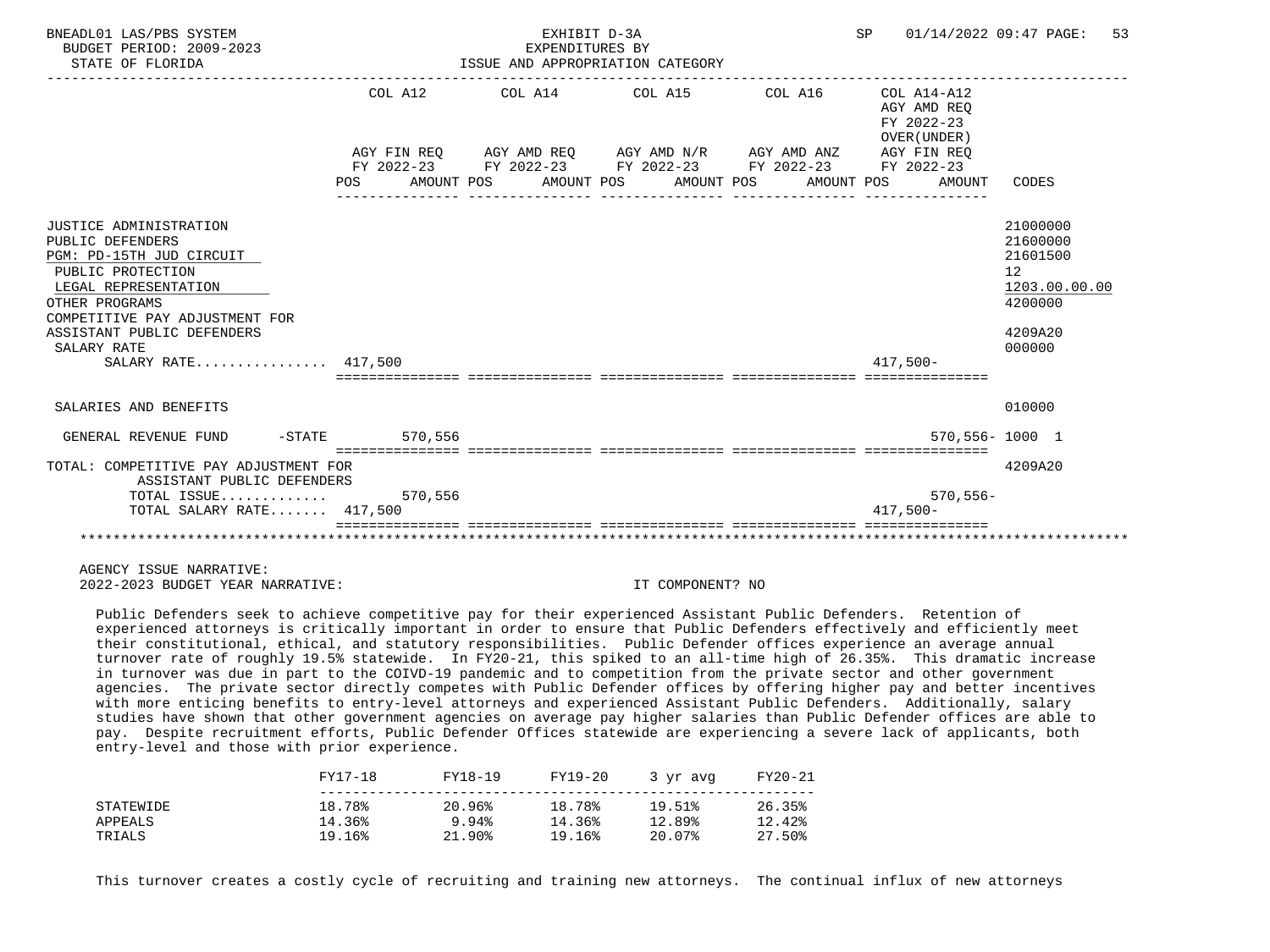| BNEADL01 LAS/PBS SYSTEM<br>BUDGET PERIOD: 2009-2023<br>STATE OF FLORIDA |             | EXHIBIT D-3A<br>EXPENDITURES BY<br>ISSUE AND APPROPRIATION CATEGORY |                                     | SP      | 54<br>01/14/2022 09:47 PAGE:                             |                      |
|-------------------------------------------------------------------------|-------------|---------------------------------------------------------------------|-------------------------------------|---------|----------------------------------------------------------|----------------------|
|                                                                         | COL A12     |                                                                     | COL A14 COL A15                     | COL A16 | COL A14-A12<br>AGY AMD REO<br>FY 2022-23<br>OVER (UNDER) |                      |
|                                                                         | AGY FIN REO | FY 2022-23 FY 2022-23 FY 2022-23 FY 2022-23                         | AGY AMD REO AGY AMD N/R AGY AMD ANZ |         | AGY FIN REO<br>FY 2022-23                                |                      |
|                                                                         | POS         | AMOUNT POS AMOUNT POS AMOUNT POS AMOUNT POS                         |                                     |         | AMOUNT                                                   | CODES                |
| <b>JUSTICE ADMINISTRATION</b><br>PUBLIC DEFENDERS                       |             |                                                                     |                                     |         |                                                          | 21000000<br>21600000 |
| PGM: PD-15TH JUD CIRCUIT                                                |             |                                                                     |                                     |         |                                                          | 21601500             |
| PUBLIC PROTECTION<br>LEGAL REPRESENTATION                               |             |                                                                     |                                     |         |                                                          | 12<br>1203.00.00.00  |
| OTHER PROGRAMS<br>COMPETITIVE PAY ADJUSTMENT FOR                        |             |                                                                     |                                     |         |                                                          | 4200000              |
| ASSISTANT PUBLIC DEFENDERS                                              |             |                                                                     |                                     |         |                                                          | 4209A20              |

 Additionally, the recent base salary increase to \$50,000 for starting attorneys has created serious salary compression issues for Assistant Public Defenders who have more experience than their entry level counterparts, with a lack of attrition to meet this compression advancement in pay.

 Public Defenders seek a competitive pay increase of \$5,000 for all Assistant Public Defenders and Chief Assistant Public Defenders (5901 and 5909 class codes respectively). The calculation of this increase should be based on filled positions prior to the onset of the COVID 19 pandemic in February 2020. The estimated cost of this increase statewide is \$7.8 million, plus associated benefits.

 New General Revenue funds are requested because statewide the Indigent Criminal Defense Trust Fund and Grants and Donations Trust Fund will not have the recurring cash necessary to fund this issue long term.

Amended FY 2022-23 Narrative after December 15, 2021

 Public Defenders seek to achieve competitive pay for their experienced Assistant Public Defenders. Retention of experienced attorneys is critically important in order to ensure that Public Defenders effectively and efficiently meet their constitutional, ethical, and statutory responsibilities. Public Defender offices experience an average annual turnover rate of roughly 19.5% statewide. In FY20-21, this spiked to an all-time high of 26.35%. This dramatic increase in turnover was due in part to the COIVD-19 pandemic and to competition from the private sector and other government agencies. The private sector directly competes with Public Defender offices by offering higher pay and better incentives with more enticing benefits to entry-level attorneys and experienced Assistant Public Defenders.

 Additionally, salary studies have shown that other government agencies on average pay higher salaries than Public Defender offices are able to pay. Despite recruitment efforts, Public Defender Offices statewide are experiencing a severe lack of applicants, both entry-level and those with prior experience.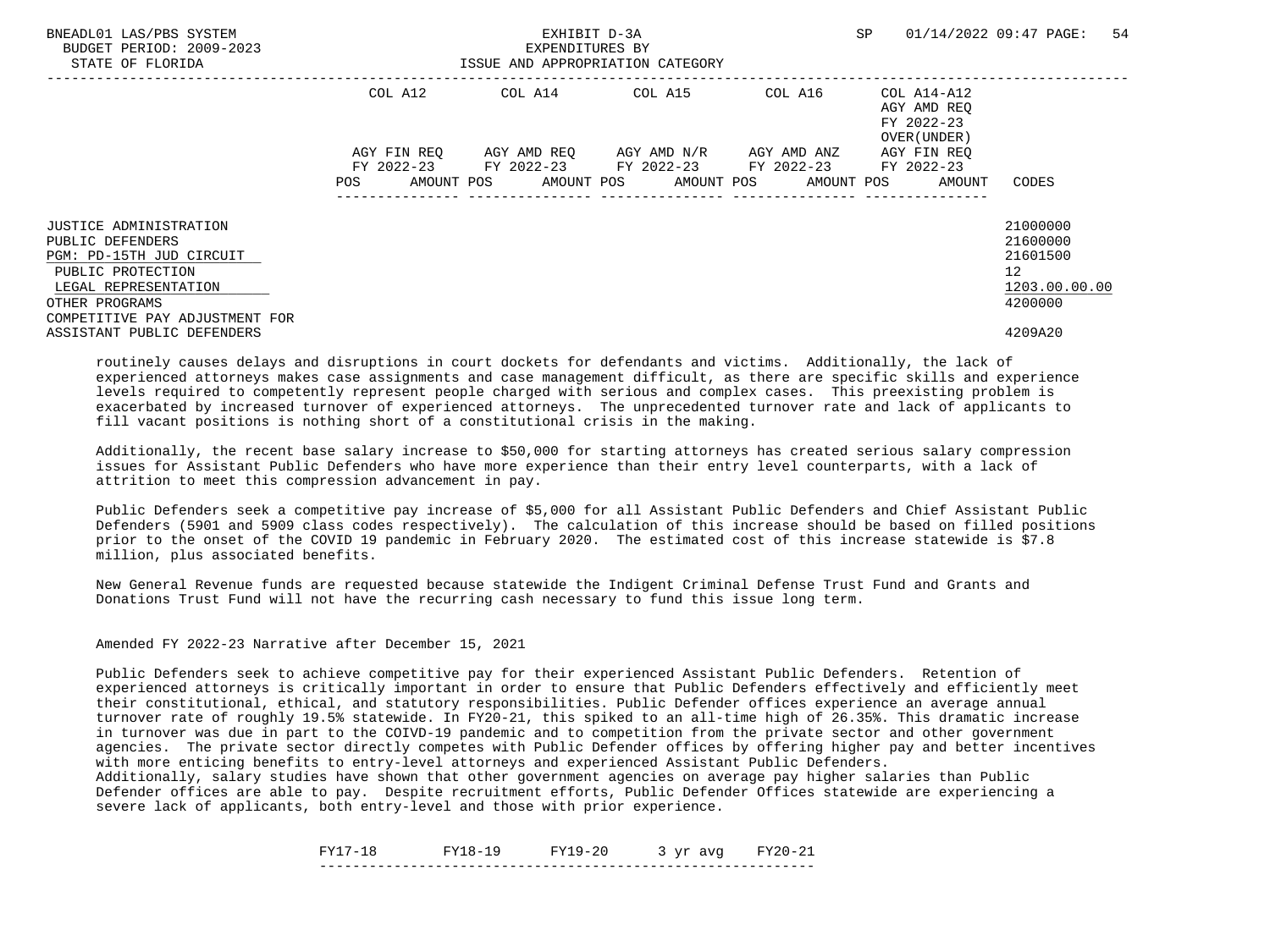| BNEADL01 LAS/PBS SYSTEM<br>BUDGET PERIOD: 2009-2023<br>STATE OF FLORIDA                                                                                                                                      | EXHIBIT D-3A<br>EXPENDITURES BY<br>ISSUE AND APPROPRIATION CATEGORY |  |        |  |        |                                                                                                                  |  |                            | SP 01/14/2022 09:47 PAGE:                                                | 55 |                                                                               |  |
|--------------------------------------------------------------------------------------------------------------------------------------------------------------------------------------------------------------|---------------------------------------------------------------------|--|--------|--|--------|------------------------------------------------------------------------------------------------------------------|--|----------------------------|--------------------------------------------------------------------------|----|-------------------------------------------------------------------------------|--|
|                                                                                                                                                                                                              | AGY FIN REQ      AGY AMD REQ      AGY AMD N/R      AGY AMD ANZ      |  |        |  |        | COL A12 COL A14 COL A15 COL A16                                                                                  |  |                            | COL A14-A12<br>AGY AMD REO<br>FY 2022-23<br>OVER (UNDER )<br>AGY FIN REO |    |                                                                               |  |
|                                                                                                                                                                                                              |                                                                     |  |        |  |        | FY 2022-23 FY 2022-23 FY 2022-23 FY 2022-23 FY 2022-23<br>POS AMOUNT POS AMOUNT POS AMOUNT POS AMOUNT POS AMOUNT |  |                            |                                                                          |    | CODES                                                                         |  |
| <b>JUSTICE ADMINISTRATION</b><br>PUBLIC DEFENDERS<br>PGM: PD-15TH JUD CIRCUIT<br>PUBLIC PROTECTION<br>LEGAL REPRESENTATION<br>OTHER PROGRAMS<br>COMPETITIVE PAY ADJUSTMENT FOR<br>ASSISTANT PUBLIC DEFENDERS |                                                                     |  |        |  |        |                                                                                                                  |  |                            |                                                                          |    | 21000000<br>21600000<br>21601500<br>12<br>1203.00.00.00<br>4200000<br>4209A20 |  |
| STATEWIDE<br>APPEALS<br>TRIALS                                                                                                                                                                               | 18.78%<br>$14.36\%$ 9.94%<br>19.16%                                 |  | 21.90% |  | 19.16% | $20.96$ <sup>8</sup> 18.78 <sup>8</sup> 19.51 <sup>8</sup><br>14.36% 12.89%<br>20.07%                            |  | 26.35%<br>12.42%<br>27.50% |                                                                          |    |                                                                               |  |

 Additionally, the recent base salary increase to \$50,000 for starting attorneys has created serious salary compression issues for Assistant Public Defenders who have more experience than their entry level counterparts, with a lack of attrition to meet this compression advancement in pay.

 Public Defenders seek a competitive pay increase of \$10,000 for all Assistant Public Defenders and Chief Assistant Public Defenders positions (5901 and 5909 class codes respectively), to be distributed by the Public Defenders as necessary to recruit and retain qualified personnel. The calculation of this increase should be based on filled positions prior to the onset of the COVID 19 pandemic in February 2020. The estimated cost of this increase statewide is \$14.2 million, plus associated benefits.

 New General Revenue funds are requested because statewide the Indigent Criminal Defense Trust Fund and the Grants and Donations Trust Fund will not have the recurring cash necessary to fund this issue long term.

This issue impacts all agency activities.

 Summary: The rate for this issue has been increased by \$7,127,000 and the Salaries and Benefits have been increased by \$9,739,755 Statewide to enable a \$10,000 competitive pay adjustment rather than the \$5,000 adjustment originally requested.

Second Amended Narrative after January 6, 2022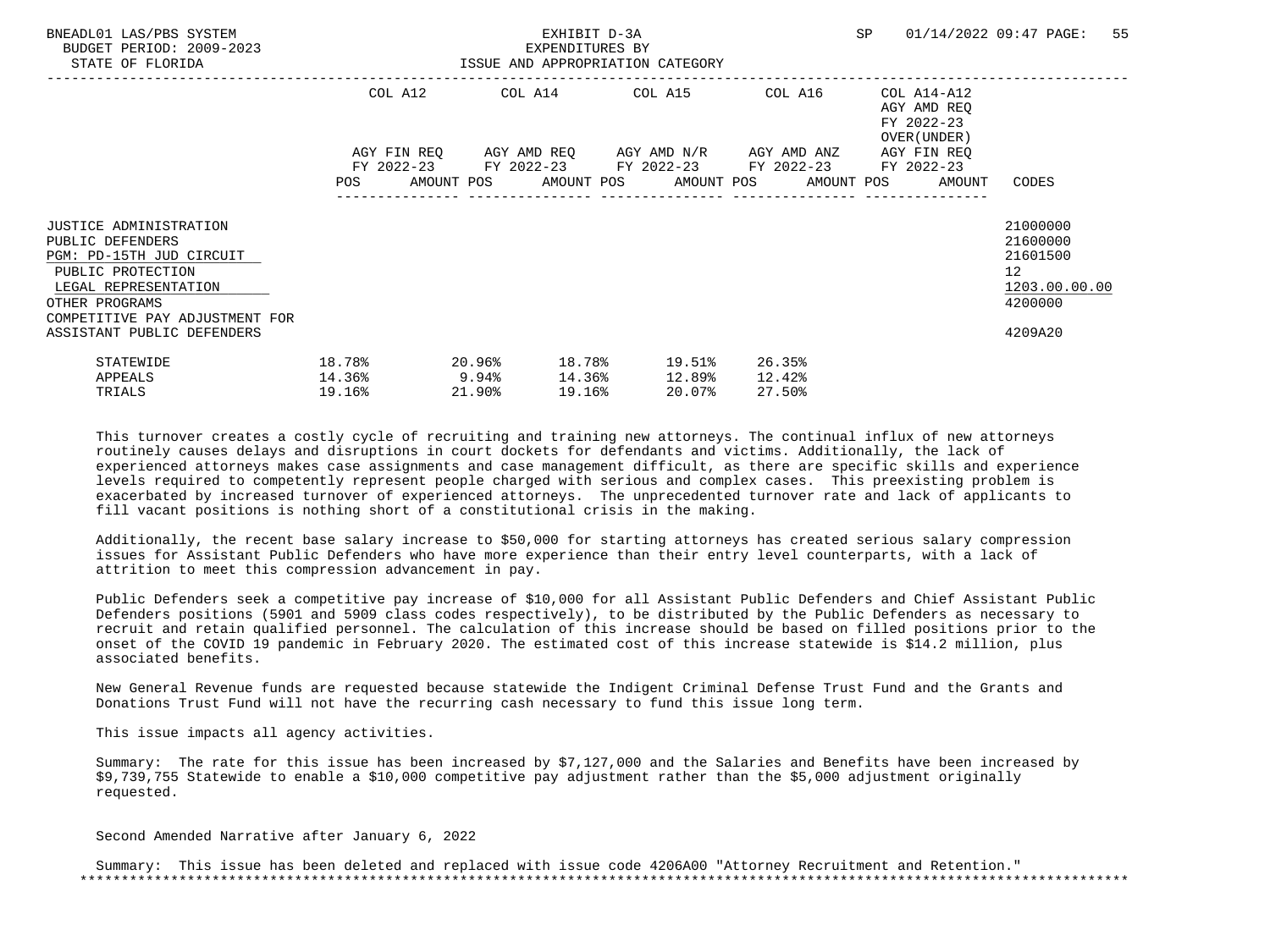| BNEADL01 LAS/PBS SYSTEM<br>BUDGET PERIOD: 2009-2023<br>STATE OF FLORIDA                                                                                                                               |                    | EXHIBIT D-3A<br>EXPENDITURES BY<br>ISSUE AND APPROPRIATION CATEGORY                                                                                                  |           | SP              |                                                                            | 01/14/2022 09:47 PAGE:<br>56 |                                                                               |
|-------------------------------------------------------------------------------------------------------------------------------------------------------------------------------------------------------|--------------------|----------------------------------------------------------------------------------------------------------------------------------------------------------------------|-----------|-----------------|----------------------------------------------------------------------------|------------------------------|-------------------------------------------------------------------------------|
|                                                                                                                                                                                                       | COL A12<br>POS FOR | COL A14<br>AGY FIN REQ AGY AMD REQ AGY AMD N/R AGY AMD ANZ AGY FIN REQ<br>FY 2022-23 FY 2022-23 FY 2022-23 FY 2022-23 FY 2022-23<br>AMOUNT POS AMOUNT POS AMOUNT POS | COL A15   | COL A16         | $COL A14 - A12$<br>AGY AMD REQ<br>FY 2022-23<br>OVER (UNDER)<br>AMOUNT POS | AMOUNT                       | CODES                                                                         |
| JUSTICE ADMINISTRATION<br>PUBLIC DEFENDERS<br>PGM: PD-15TH JUD CIRCUIT<br>PUBLIC PROTECTION<br>LEGAL REPRESENTATION<br>OTHER PROGRAMS<br>COMPETITIVE PAY ADJUSTMENT FOR<br>ASSISTANT PUBLIC DEFENDERS |                    |                                                                                                                                                                      |           |                 |                                                                            |                              | 21000000<br>21600000<br>21601500<br>12<br>1203.00.00.00<br>4200000<br>4209A20 |
| POSITION DETAIL OF SALARIES AND BENEFITS:                                                                                                                                                             | FTE                | BASE RATE                                                                                                                                                            | ADDITIVES | <b>BENEFITS</b> | SUBTOTAL                                                                   | ႜೢ                           | LAPSE LAPSED SALARIES<br>AND BENEFITS                                         |
| A12 - AGY FIN REQ FY 2022-23                                                                                                                                                                          |                    |                                                                                                                                                                      |           |                 |                                                                            |                              |                                                                               |
| CHANGES TO CURRENTLY AUTHORIZED POSITIONS<br>RA01 RATE & SALARY ADJ - BENEFITS NO FTE<br>N0001 001                                                                                                    | 0.00               | 417,500                                                                                                                                                              |           |                 |                                                                            |                              | 153,056 570,556 0.00 570,556                                                  |
| TOTALS FOR ISSUE BY FUND<br>1000 GENERAL REVENUE FUND                                                                                                                                                 |                    |                                                                                                                                                                      |           |                 |                                                                            |                              | 570,556                                                                       |
|                                                                                                                                                                                                       | 0.00               | 417,500                                                                                                                                                              |           | 153,056         | 570,556                                                                    |                              | -------<br>570,556<br>==============                                          |
| TOTAL: LEGAL REPRESENTATION<br>BY FUND TYPE<br>GENERAL REVENUE FUND $570,556$                                                                                                                         |                    |                                                                                                                                                                      |           |                 |                                                                            | 570,556-1000                 | 1203.00.00.00                                                                 |
| SALARY RATE 417,500                                                                                                                                                                                   |                    |                                                                                                                                                                      |           |                 | $417,500-$                                                                 |                              |                                                                               |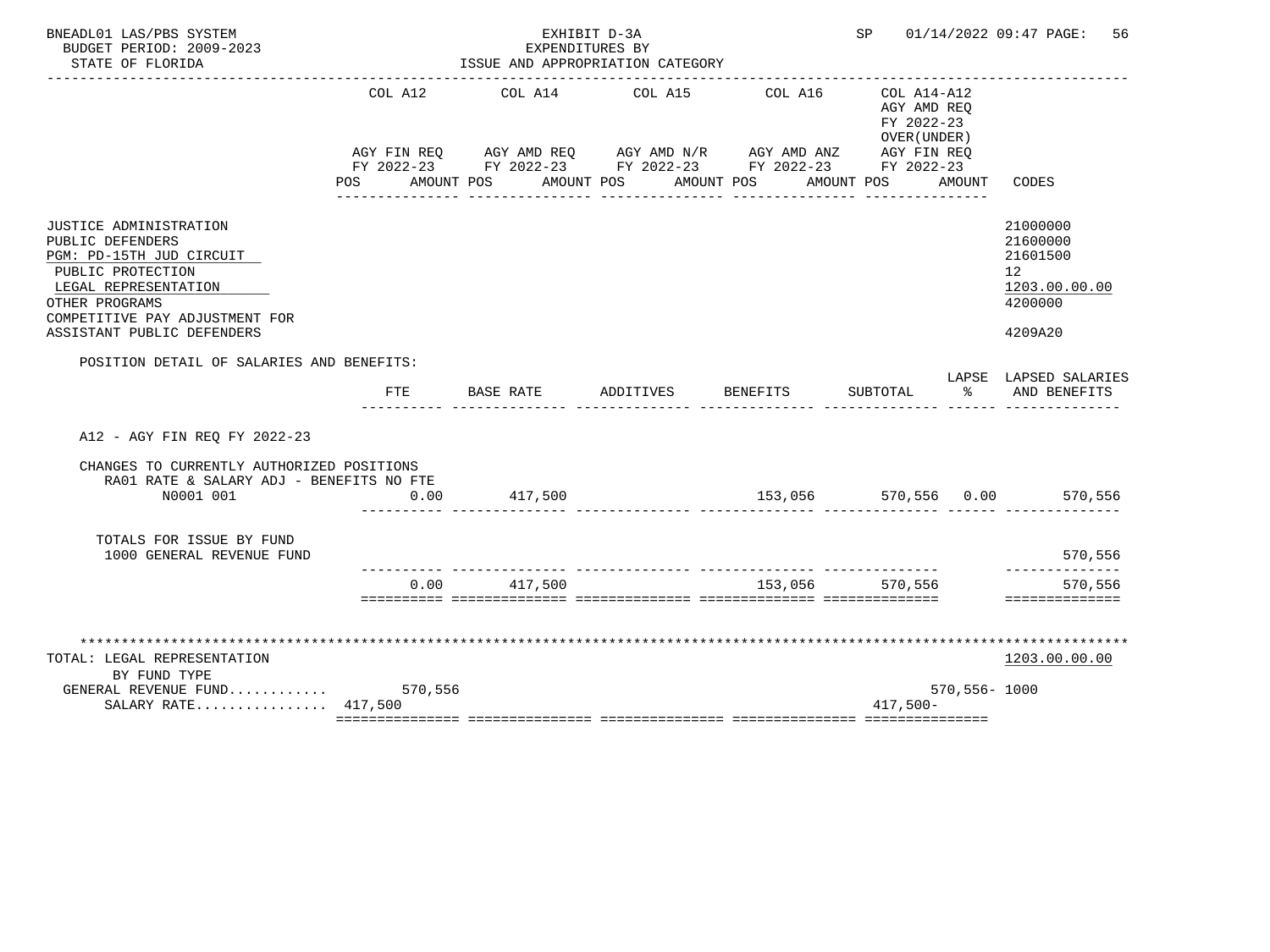| BNEADL01 LAS/PBS SYSTEM<br>BUDGET PERIOD: 2009-2023<br>STATE OF FLORIDA                                                                                                                                              |         | EXHIBIT D-3A<br>EXPENDITURES BY<br>ISSUE AND APPROPRIATION CATEGORY                                                                                                         |  | SP 01/14/2022 09:47 PAGE:                                          | 57                                                                                      |
|----------------------------------------------------------------------------------------------------------------------------------------------------------------------------------------------------------------------|---------|-----------------------------------------------------------------------------------------------------------------------------------------------------------------------------|--|--------------------------------------------------------------------|-----------------------------------------------------------------------------------------|
|                                                                                                                                                                                                                      | COL A12 | AGY FIN REQ      AGY AMD REQ      AGY AMD N/R      AGY AMD ANZ<br>FY 2022-23 FY 2022-23 FY 2022-23 FY 2022-23 FY 2022-23<br>POS AMOUNT POS AMOUNT POS AMOUNT POS AMOUNT POS |  | AGY AMD REO<br>FY 2022-23<br>OVER (UNDER)<br>AGY FIN REO<br>AMOUNT | CODES                                                                                   |
|                                                                                                                                                                                                                      |         |                                                                                                                                                                             |  |                                                                    |                                                                                         |
| JUSTICE ADMINISTRATION<br>PUBLIC DEFENDERS<br>PGM: PD-16TH JUD CIRCUIT<br>PUBLIC PROTECTION<br>LEGAL REPRESENTATION<br>OTHER PROGRAMS<br>COMPETITIVE PAY ADJUSTMENT FOR<br>ASSISTANT PUBLIC DEFENDERS<br>SALARY RATE |         |                                                                                                                                                                             |  |                                                                    | 21000000<br>21600000<br>21601600<br>12<br>1203.00.00.00<br>4200000<br>4209A20<br>000000 |
| SALARY RATE 75,000                                                                                                                                                                                                   |         |                                                                                                                                                                             |  | $75.000 -$                                                         |                                                                                         |
|                                                                                                                                                                                                                      |         |                                                                                                                                                                             |  |                                                                    |                                                                                         |
| SALARIES AND BENEFITS                                                                                                                                                                                                |         |                                                                                                                                                                             |  |                                                                    | 010000                                                                                  |
| GENERAL REVENUE FUND -STATE 102,496                                                                                                                                                                                  |         |                                                                                                                                                                             |  |                                                                    | 102,496-1000 1                                                                          |
| TOTAL: COMPETITIVE PAY ADJUSTMENT FOR<br>ASSISTANT PUBLIC DEFENDERS                                                                                                                                                  |         |                                                                                                                                                                             |  |                                                                    | 4209A20                                                                                 |
| TOTAL ISSUE $102,496$                                                                                                                                                                                                |         |                                                                                                                                                                             |  | $102,496-$                                                         |                                                                                         |
| TOTAL SALARY RATE 75,000                                                                                                                                                                                             |         |                                                                                                                                                                             |  | $75.000 -$                                                         |                                                                                         |
|                                                                                                                                                                                                                      |         |                                                                                                                                                                             |  |                                                                    |                                                                                         |

 Public Defenders seek to achieve competitive pay for their experienced Assistant Public Defenders. Retention of experienced attorneys is critically important in order to ensure that Public Defenders effectively and efficiently meet their constitutional, ethical, and statutory responsibilities. Public Defender offices experience an average annual turnover rate of roughly 19.5% statewide. In FY20-21, this spiked to an all-time high of 26.35%. This dramatic increase in turnover was due in part to the COIVD-19 pandemic and to competition from the private sector and other government agencies. The private sector directly competes with Public Defender offices by offering higher pay and better incentives with more enticing benefits to entry-level attorneys and experienced Assistant Public Defenders. Additionally, salary studies have shown that other government agencies on average pay higher salaries than Public Defender offices are able to pay. Despite recruitment efforts, Public Defender Offices statewide are experiencing a severe lack of applicants, both entry-level and those with prior experience.

|           | FY17-18 | FY18-19   | FY19-20 | 3 yr avg | FY20-21 |
|-----------|---------|-----------|---------|----------|---------|
| STATEWIDE | 18.78%  | 20.96%    | 18.78%  | 19.51%   | 26.35%  |
| APPEALS   | 14.36%  | 9.94%     | 14.36%  | 12.89%   | 12.42%  |
| TRIALS    | 19.16%  | $21.90\%$ | 19.16%  | 20.07%   | 27.50%  |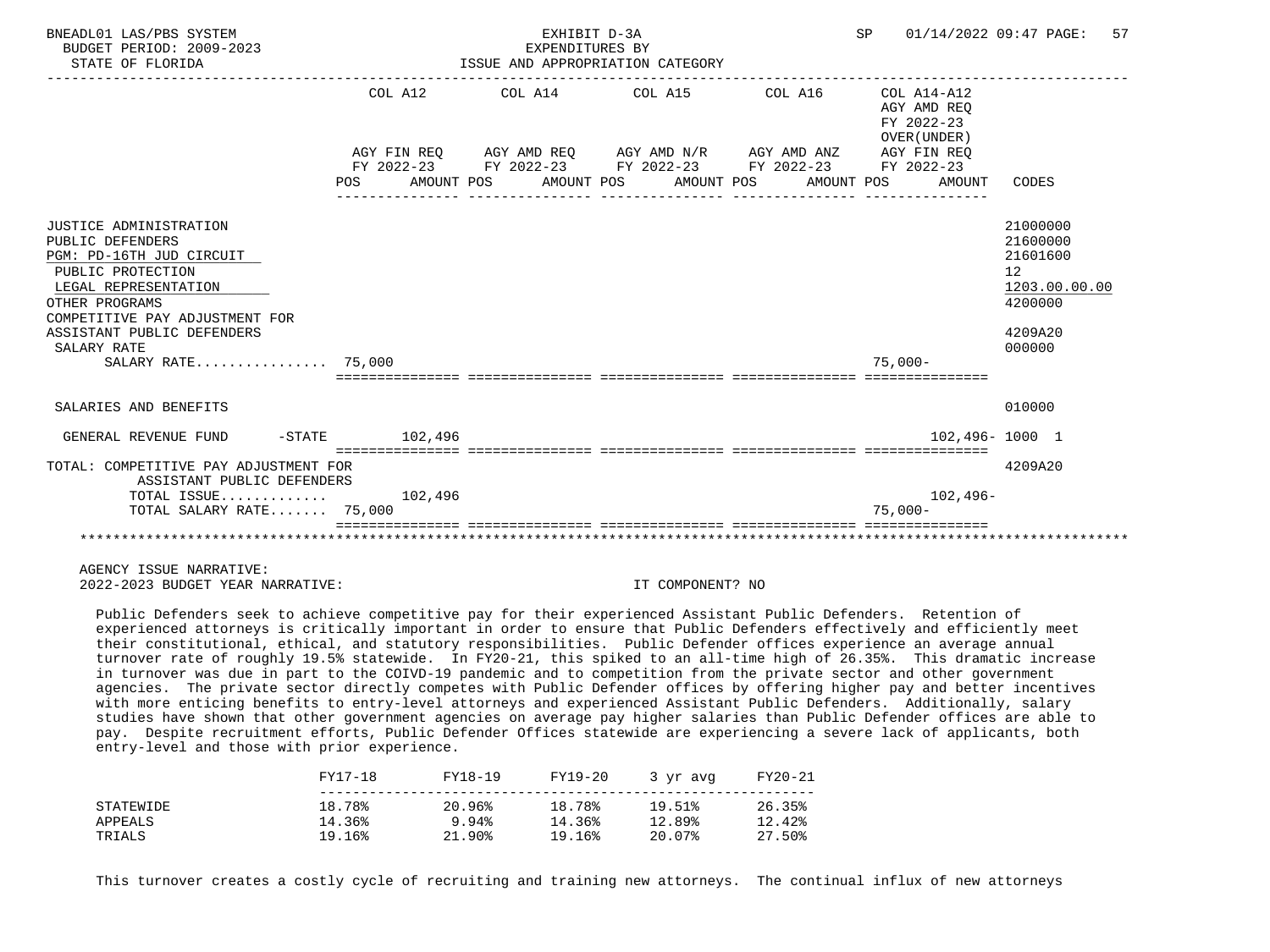| BNEADL01 LAS/PBS SYSTEM<br>BUDGET PERIOD: 2009-2023<br>STATE OF FLORIDA |             | EXHIBIT D-3A<br>EXPENDITURES BY<br>ISSUE AND APPROPRIATION CATEGORY | SP                                  | 58<br>01/14/2022 09:47 PAGE: |                                                          |                      |
|-------------------------------------------------------------------------|-------------|---------------------------------------------------------------------|-------------------------------------|------------------------------|----------------------------------------------------------|----------------------|
|                                                                         | COL A12     |                                                                     | COL A14 COL A15                     | COL A16                      | COL A14-A12<br>AGY AMD REO<br>FY 2022-23<br>OVER (UNDER) |                      |
|                                                                         | AGY FIN REO | FY 2022-23 FY 2022-23 FY 2022-23 FY 2022-23                         | AGY AMD REO AGY AMD N/R AGY AMD ANZ |                              | AGY FIN REO<br>FY 2022-23                                |                      |
|                                                                         | POS         | AMOUNT POS AMOUNT POS AMOUNT POS AMOUNT POS                         |                                     |                              | AMOUNT                                                   | CODES                |
| <b>JUSTICE ADMINISTRATION</b><br>PUBLIC DEFENDERS                       |             |                                                                     |                                     |                              |                                                          | 21000000<br>21600000 |
| PGM: PD-16TH JUD CIRCUIT                                                |             |                                                                     |                                     |                              |                                                          | 21601600             |
| PUBLIC PROTECTION<br>LEGAL REPRESENTATION                               |             |                                                                     |                                     |                              |                                                          | 12<br>1203.00.00.00  |
| OTHER PROGRAMS<br>COMPETITIVE PAY ADJUSTMENT FOR                        |             |                                                                     |                                     |                              |                                                          | 4200000              |
| ASSISTANT PUBLIC DEFENDERS                                              |             |                                                                     |                                     |                              |                                                          | 4209A20              |

 Additionally, the recent base salary increase to \$50,000 for starting attorneys has created serious salary compression issues for Assistant Public Defenders who have more experience than their entry level counterparts, with a lack of attrition to meet this compression advancement in pay.

 Public Defenders seek a competitive pay increase of \$5,000 for all Assistant Public Defenders and Chief Assistant Public Defenders (5901 and 5909 class codes respectively). The calculation of this increase should be based on filled positions prior to the onset of the COVID 19 pandemic in February 2020. The estimated cost of this increase statewide is \$7.8 million, plus associated benefits.

 New General Revenue funds are requested because statewide the Indigent Criminal Defense Trust Fund and Grants and Donations Trust Fund will not have the recurring cash necessary to fund this issue long term.

Amended FY 2022-23 Narrative after December 15, 2021

 Public Defenders seek to achieve competitive pay for their experienced Assistant Public Defenders. Retention of experienced attorneys is critically important in order to ensure that Public Defenders effectively and efficiently meet their constitutional, ethical, and statutory responsibilities. Public Defender offices experience an average annual turnover rate of roughly 19.5% statewide. In FY20-21, this spiked to an all-time high of 26.35%. This dramatic increase in turnover was due in part to the COIVD-19 pandemic and to competition from the private sector and other government agencies. The private sector directly competes with Public Defender offices by offering higher pay and better incentives with more enticing benefits to entry-level attorneys and experienced Assistant Public Defenders.

 Additionally, salary studies have shown that other government agencies on average pay higher salaries than Public Defender offices are able to pay. Despite recruitment efforts, Public Defender Offices statewide are experiencing a severe lack of applicants, both entry-level and those with prior experience.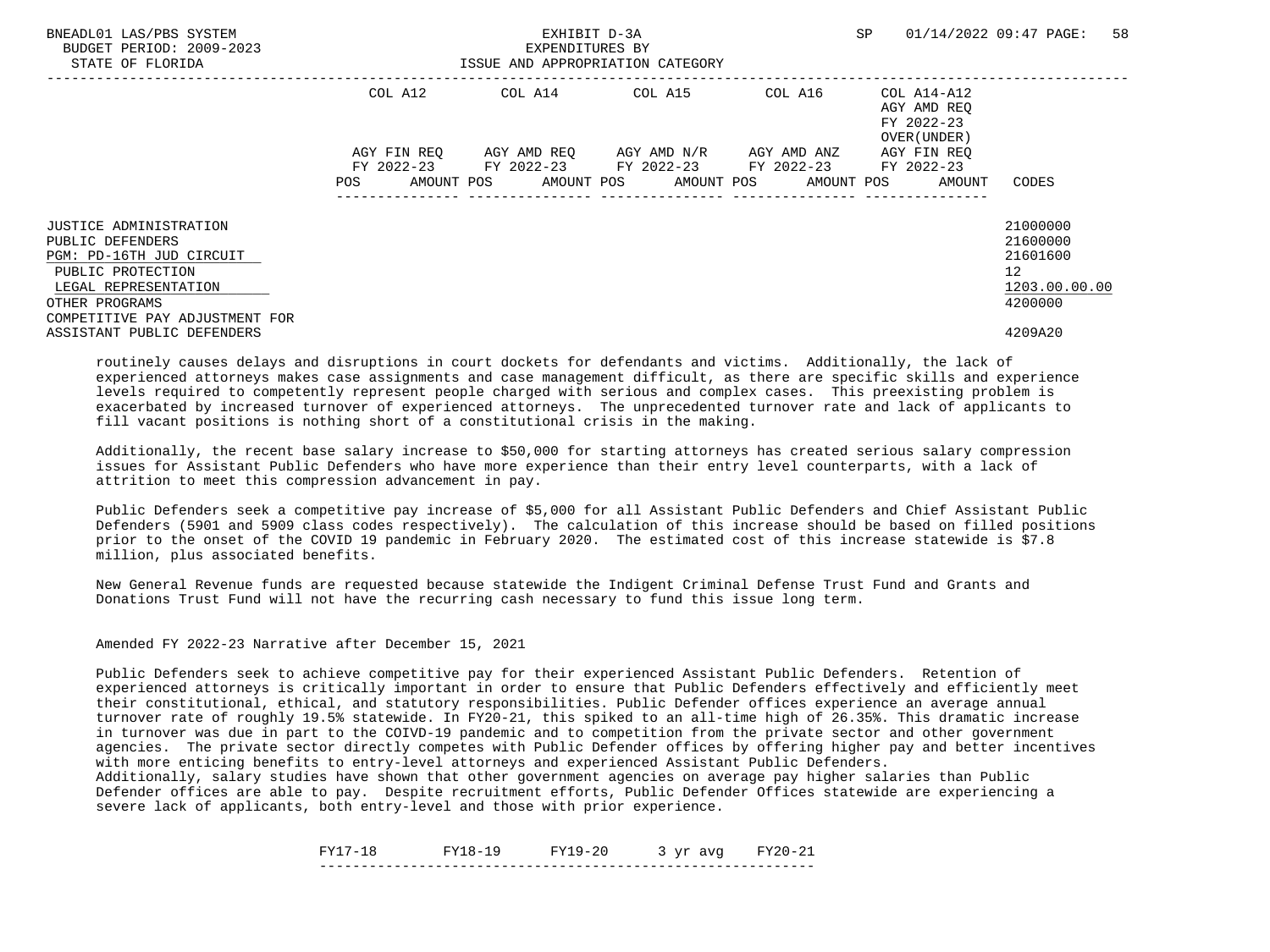| BNEADL01 LAS/PBS SYSTEM<br>BUDGET PERIOD: 2009-2023<br>STATE OF FLORIDA                                                                                                        | ISSUE AND APPROPRIATION CATEGORY    |        | EXHIBIT D-3A<br>EXPENDITURES BY |        |                                                                                                                  |                            |                                                                          | SP 01/14/2022 09:47 PAGE:                                          | 59 |
|--------------------------------------------------------------------------------------------------------------------------------------------------------------------------------|-------------------------------------|--------|---------------------------------|--------|------------------------------------------------------------------------------------------------------------------|----------------------------|--------------------------------------------------------------------------|--------------------------------------------------------------------|----|
|                                                                                                                                                                                |                                     |        |                                 |        | COL A12 COL A14 COL A15 COL A16<br>AGY FIN REQ      AGY AMD REQ      AGY AMD N/R      AGY AMD ANZ                |                            | COL A14-A12<br>AGY AMD REO<br>FY 2022-23<br>OVER (UNDER )<br>AGY FIN REO |                                                                    |    |
|                                                                                                                                                                                |                                     |        |                                 |        | FY 2022-23 FY 2022-23 FY 2022-23 FY 2022-23 FY 2022-23<br>POS AMOUNT POS AMOUNT POS AMOUNT POS AMOUNT POS AMOUNT |                            |                                                                          | CODES                                                              |    |
| <b>JUSTICE ADMINISTRATION</b><br>PUBLIC DEFENDERS<br>PGM: PD-16TH JUD CIRCUIT<br>PUBLIC PROTECTION<br>LEGAL REPRESENTATION<br>OTHER PROGRAMS<br>COMPETITIVE PAY ADJUSTMENT FOR |                                     |        |                                 |        |                                                                                                                  |                            |                                                                          | 21000000<br>21600000<br>21601600<br>12<br>1203.00.00.00<br>4200000 |    |
| ASSISTANT PUBLIC DEFENDERS<br>STATEWIDE<br>APPEALS<br>TRIALS                                                                                                                   | 18.78%<br>$14.36\%$ 9.94%<br>19.16% | 21.90% |                                 | 19.16% | $20.96$ % $18.78$ % $19.51$ %<br>14.36% 12.89%<br>20.07%                                                         | 26.35%<br>12.42%<br>27.50% |                                                                          | 4209A20                                                            |    |

 Additionally, the recent base salary increase to \$50,000 for starting attorneys has created serious salary compression issues for Assistant Public Defenders who have more experience than their entry level counterparts, with a lack of attrition to meet this compression advancement in pay.

 Public Defenders seek a competitive pay increase of \$10,000 for all Assistant Public Defenders and Chief Assistant Public Defenders positions (5901 and 5909 class codes respectively), to be distributed by the Public Defenders as necessary to recruit and retain qualified personnel. The calculation of this increase should be based on filled positions prior to the onset of the COVID 19 pandemic in February 2020. The estimated cost of this increase statewide is \$14.2 million, plus associated benefits.

 New General Revenue funds are requested because statewide the Indigent Criminal Defense Trust Fund and the Grants and Donations Trust Fund will not have the recurring cash necessary to fund this issue long term.

This issue impacts all agency activities.

 Summary: The rate for this issue has been increased by \$7,127,000 and the Salaries and Benefits have been increased by \$9,739,755 Statewide to enable a \$10,000 competitive pay adjustment rather than the \$5,000 adjustment originally requested.

Second Amended Narrative after January 6, 2022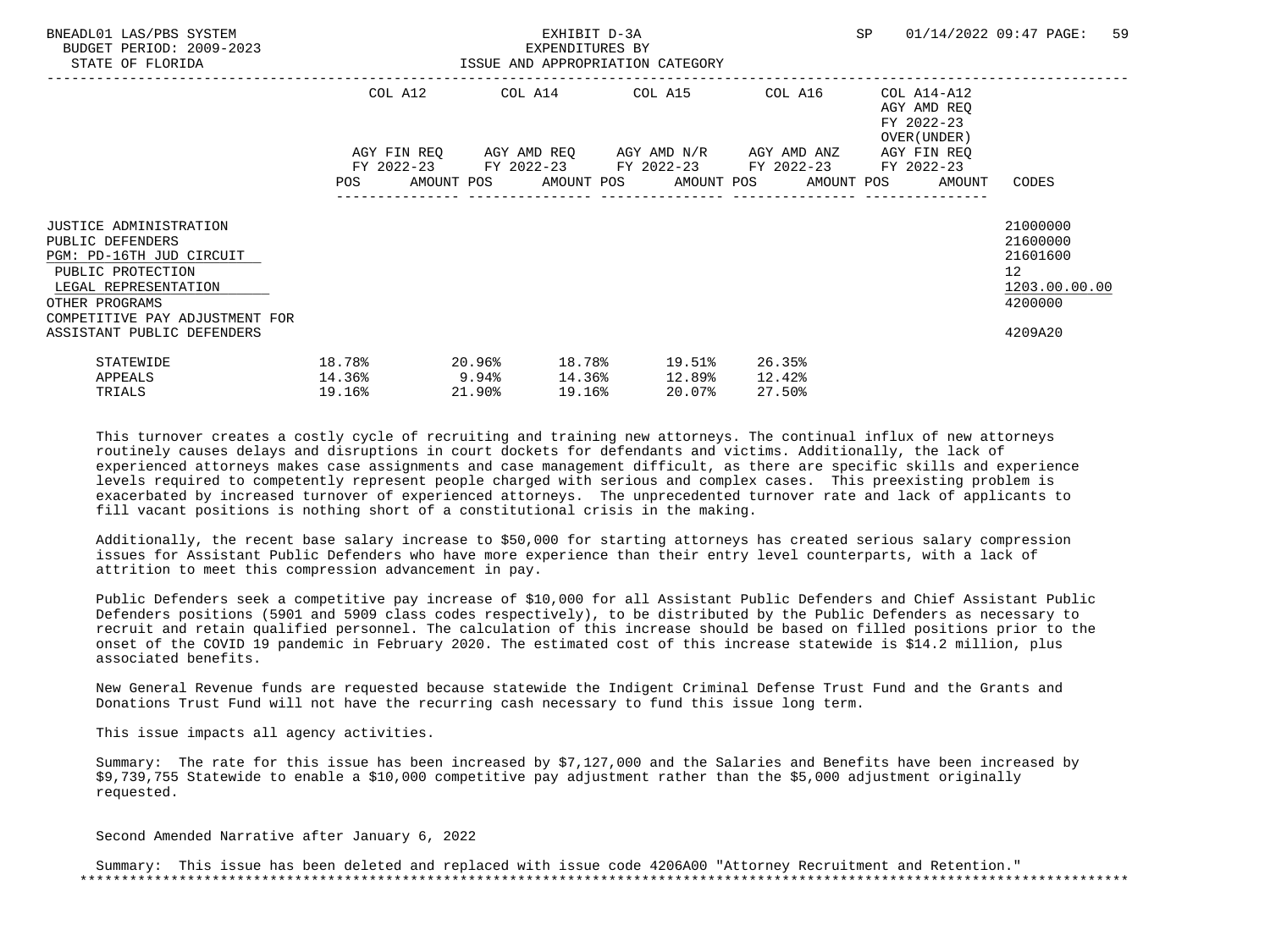| BNEADL01 LAS/PBS SYSTEM<br>BUDGET PERIOD: 2009-2023<br>STATE OF FLORIDA                                                                                                                               | ISSUE AND APPROPRIATION CATEGORY |                                                                                                                                                                      | SP        |          | 01/14/2022 09:47 PAGE:<br>60                                               |              |                                                                               |
|-------------------------------------------------------------------------------------------------------------------------------------------------------------------------------------------------------|----------------------------------|----------------------------------------------------------------------------------------------------------------------------------------------------------------------|-----------|----------|----------------------------------------------------------------------------|--------------|-------------------------------------------------------------------------------|
|                                                                                                                                                                                                       | COL A12<br><b>POS</b>            | COL A14<br>AGY FIN REQ AGY AMD REQ AGY AMD N/R AGY AMD ANZ AGY FIN REQ<br>FY 2022-23 FY 2022-23 FY 2022-23 FY 2022-23 FY 2022-23<br>AMOUNT POS AMOUNT POS AMOUNT POS | COL A15   | COL A16  | $COL A14 - A12$<br>AGY AMD REQ<br>FY 2022-23<br>OVER (UNDER)<br>AMOUNT POS | AMOUNT       | CODES                                                                         |
| JUSTICE ADMINISTRATION<br>PUBLIC DEFENDERS<br>PGM: PD-16TH JUD CIRCUIT<br>PUBLIC PROTECTION<br>LEGAL REPRESENTATION<br>OTHER PROGRAMS<br>COMPETITIVE PAY ADJUSTMENT FOR<br>ASSISTANT PUBLIC DEFENDERS |                                  |                                                                                                                                                                      |           |          |                                                                            |              | 21000000<br>21600000<br>21601600<br>12<br>1203.00.00.00<br>4200000<br>4209A20 |
| POSITION DETAIL OF SALARIES AND BENEFITS:                                                                                                                                                             | <b>FTE</b>                       | BASE RATE                                                                                                                                                            | ADDITIVES | BENEFITS | SUBTOTAL                                                                   | °≈           | LAPSE LAPSED SALARIES<br>AND BENEFITS                                         |
| A12 - AGY FIN REQ FY 2022-23                                                                                                                                                                          |                                  |                                                                                                                                                                      |           |          |                                                                            |              |                                                                               |
| CHANGES TO CURRENTLY AUTHORIZED POSITIONS<br>RA01 RATE & SALARY ADJ - BENEFITS NO FTE<br>N0001 001                                                                                                    | 0.00                             | 75,000                                                                                                                                                               |           |          |                                                                            |              |                                                                               |
| TOTALS FOR ISSUE BY FUND<br>1000 GENERAL REVENUE FUND                                                                                                                                                 |                                  |                                                                                                                                                                      |           |          |                                                                            |              | 102,496                                                                       |
|                                                                                                                                                                                                       | 0.00                             | 75,000                                                                                                                                                               |           |          | 27,496 102,496                                                             |              | ---------<br>102,496<br>==============                                        |
| TOTAL: LEGAL REPRESENTATION<br>BY FUND TYPE<br>GENERAL REVENUE FUND $102,496$<br>SALARY RATE 75,000                                                                                                   |                                  |                                                                                                                                                                      |           |          | $75,000-$                                                                  | 102,496-1000 | 1203.00.00.00                                                                 |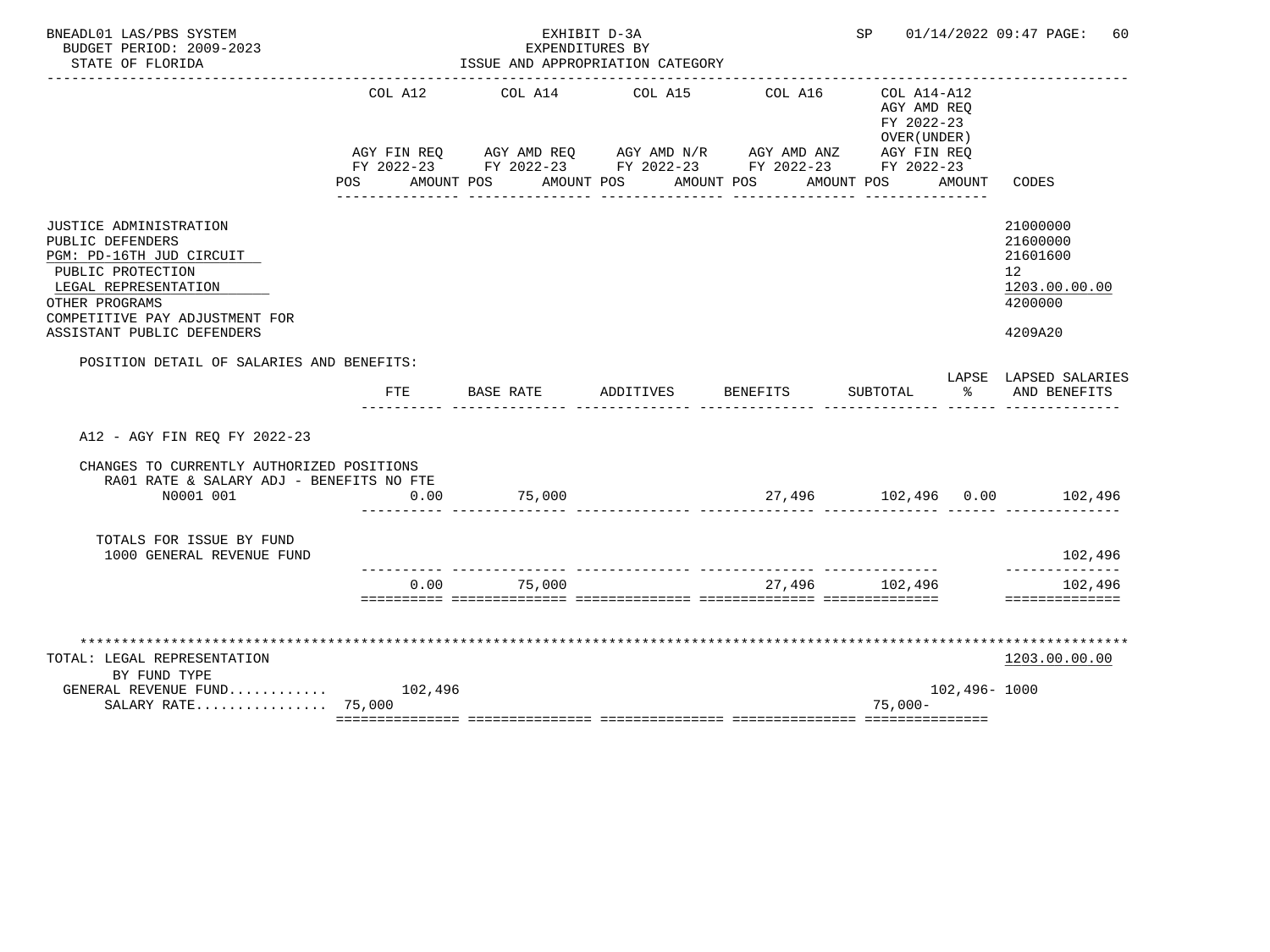| BNEADL01 LAS/PBS SYSTEM<br>BUDGET PERIOD: 2009-2023<br>STATE OF FLORIDA                                                                                                                                                                     |         | EXHIBIT D-3A<br>EXPENDITURES BY | ISSUE AND APPROPRIATION CATEGORY                                                                                                                                                                                    | SP 01/14/2022 09:47 PAGE:                           | 61                                                                                                   |
|---------------------------------------------------------------------------------------------------------------------------------------------------------------------------------------------------------------------------------------------|---------|---------------------------------|---------------------------------------------------------------------------------------------------------------------------------------------------------------------------------------------------------------------|-----------------------------------------------------|------------------------------------------------------------------------------------------------------|
|                                                                                                                                                                                                                                             | POS FOR |                                 | COL A12 COL A14 COL A15 COL A16 COL A14-A12<br>AGY FIN REO AGY AMD REO AGY AMD N/R AGY AMD ANZ AGY FIN REO<br>FY 2022-23 FY 2022-23 FY 2022-23 FY 2022-23 FY 2022-23<br>AMOUNT POS AMOUNT POS AMOUNT POS AMOUNT POS | AGY AMD REO<br>FY 2022-23<br>OVER (UNDER)<br>AMOUNT | CODES                                                                                                |
| JUSTICE ADMINISTRATION<br>PUBLIC DEFENDERS<br>PGM: PD-17TH JUD CIRCUIT<br>PUBLIC PROTECTION<br>LEGAL REPRESENTATION<br>OTHER PROGRAMS<br>COMPETITIVE PAY ADJUSTMENT FOR<br>ASSISTANT PUBLIC DEFENDERS<br>SALARY RATE<br>SALARY RATE 645,000 |         |                                 |                                                                                                                                                                                                                     | $645.000 -$                                         | 21000000<br>21600000<br>21601700<br>12 <sup>°</sup><br>1203.00.00.00<br>4200000<br>4209A20<br>000000 |
| SALARIES AND BENEFITS                                                                                                                                                                                                                       |         |                                 |                                                                                                                                                                                                                     |                                                     | 010000                                                                                               |
| GENERAL REVENUE FUND -STATE 681,458                                                                                                                                                                                                         |         |                                 |                                                                                                                                                                                                                     |                                                     | 881.458-1000 1                                                                                       |
| TOTAL: COMPETITIVE PAY ADJUSTMENT FOR<br>ASSISTANT PUBLIC DEFENDERS<br>TOTAL ISSUE 881,458<br>TOTAL SALARY RATE 645,000                                                                                                                     |         |                                 |                                                                                                                                                                                                                     | 881,458-<br>$645.000 -$                             | 4209A20                                                                                              |
|                                                                                                                                                                                                                                             |         |                                 |                                                                                                                                                                                                                     |                                                     |                                                                                                      |

 Public Defenders seek to achieve competitive pay for their experienced Assistant Public Defenders. Retention of experienced attorneys is critically important in order to ensure that Public Defenders effectively and efficiently meet their constitutional, ethical, and statutory responsibilities. Public Defender offices experience an average annual turnover rate of roughly 19.5% statewide. In FY20-21, this spiked to an all-time high of 26.35%. This dramatic increase in turnover was due in part to the COIVD-19 pandemic and to competition from the private sector and other government agencies. The private sector directly competes with Public Defender offices by offering higher pay and better incentives with more enticing benefits to entry-level attorneys and experienced Assistant Public Defenders. Additionally, salary studies have shown that other government agencies on average pay higher salaries than Public Defender offices are able to pay. Despite recruitment efforts, Public Defender Offices statewide are experiencing a severe lack of applicants, both entry-level and those with prior experience.

|           | FY17-18 | FY18-19   | FY19-20 | 3 yr avg | FY20-21 |
|-----------|---------|-----------|---------|----------|---------|
| STATEWIDE | 18.78%  | 20.96%    | 18.78%  | 19.51%   | 26.35%  |
| APPEALS   | 14.36%  | 9.94%     | 14.36%  | 12.89%   | 12.42%  |
| TRIALS    | 19.16%  | $21.90\%$ | 19.16%  | 20.07%   | 27.50%  |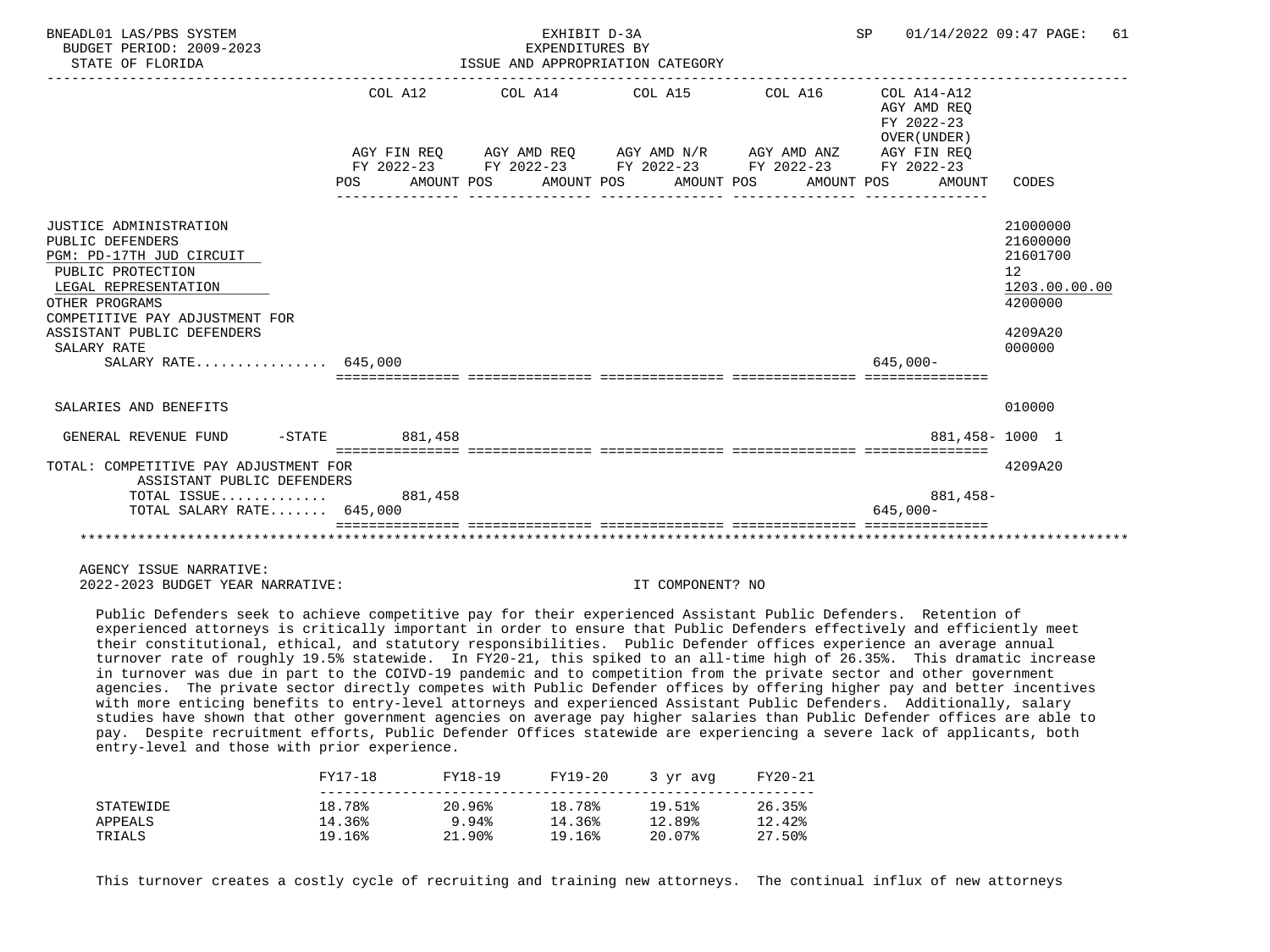| BNEADL01 LAS/PBS SYSTEM<br>BUDGET PERIOD: 2009-2023<br>STATE OF FLORIDA |             | EXHIBIT D-3A<br>EXPENDITURES BY<br>ISSUE AND APPROPRIATION CATEGORY |                                     | SP      | 62<br>01/14/2022 09:47 PAGE:                             |                      |
|-------------------------------------------------------------------------|-------------|---------------------------------------------------------------------|-------------------------------------|---------|----------------------------------------------------------|----------------------|
|                                                                         | COL A12     |                                                                     | COL A14 COL A15                     | COL A16 | COL A14-A12<br>AGY AMD REO<br>FY 2022-23<br>OVER (UNDER) |                      |
|                                                                         | AGY FIN REO | FY 2022-23 FY 2022-23 FY 2022-23 FY 2022-23                         | AGY AMD REO AGY AMD N/R AGY AMD ANZ |         | AGY FIN REO<br>FY 2022-23                                |                      |
|                                                                         | POS         | AMOUNT POS AMOUNT POS AMOUNT POS AMOUNT POS                         |                                     |         | AMOUNT                                                   | CODES                |
| <b>JUSTICE ADMINISTRATION</b><br>PUBLIC DEFENDERS                       |             |                                                                     |                                     |         |                                                          | 21000000<br>21600000 |
| PGM: PD-17TH JUD CIRCUIT                                                |             |                                                                     |                                     |         |                                                          | 21601700             |
| PUBLIC PROTECTION<br>LEGAL REPRESENTATION                               |             |                                                                     |                                     |         |                                                          | 12<br>1203.00.00.00  |
| OTHER PROGRAMS<br>COMPETITIVE PAY ADJUSTMENT FOR                        |             |                                                                     |                                     |         |                                                          | 4200000              |
| ASSISTANT PUBLIC DEFENDERS                                              |             |                                                                     |                                     |         |                                                          | 4209A20              |

 Additionally, the recent base salary increase to \$50,000 for starting attorneys has created serious salary compression issues for Assistant Public Defenders who have more experience than their entry level counterparts, with a lack of attrition to meet this compression advancement in pay.

 Public Defenders seek a competitive pay increase of \$5,000 for all Assistant Public Defenders and Chief Assistant Public Defenders (5901 and 5909 class codes respectively). The calculation of this increase should be based on filled positions prior to the onset of the COVID 19 pandemic in February 2020. The estimated cost of this increase statewide is \$7.8 million, plus associated benefits.

 New General Revenue funds are requested because statewide the Indigent Criminal Defense Trust Fund and Grants and Donations Trust Fund will not have the recurring cash necessary to fund this issue long term.

Amended FY 2022-23 Narrative after December 15, 2021

 Public Defenders seek to achieve competitive pay for their experienced Assistant Public Defenders. Retention of experienced attorneys is critically important in order to ensure that Public Defenders effectively and efficiently meet their constitutional, ethical, and statutory responsibilities. Public Defender offices experience an average annual turnover rate of roughly 19.5% statewide. In FY20-21, this spiked to an all-time high of 26.35%. This dramatic increase in turnover was due in part to the COIVD-19 pandemic and to competition from the private sector and other government agencies. The private sector directly competes with Public Defender offices by offering higher pay and better incentives with more enticing benefits to entry-level attorneys and experienced Assistant Public Defenders.

 Additionally, salary studies have shown that other government agencies on average pay higher salaries than Public Defender offices are able to pay. Despite recruitment efforts, Public Defender Offices statewide are experiencing a severe lack of applicants, both entry-level and those with prior experience.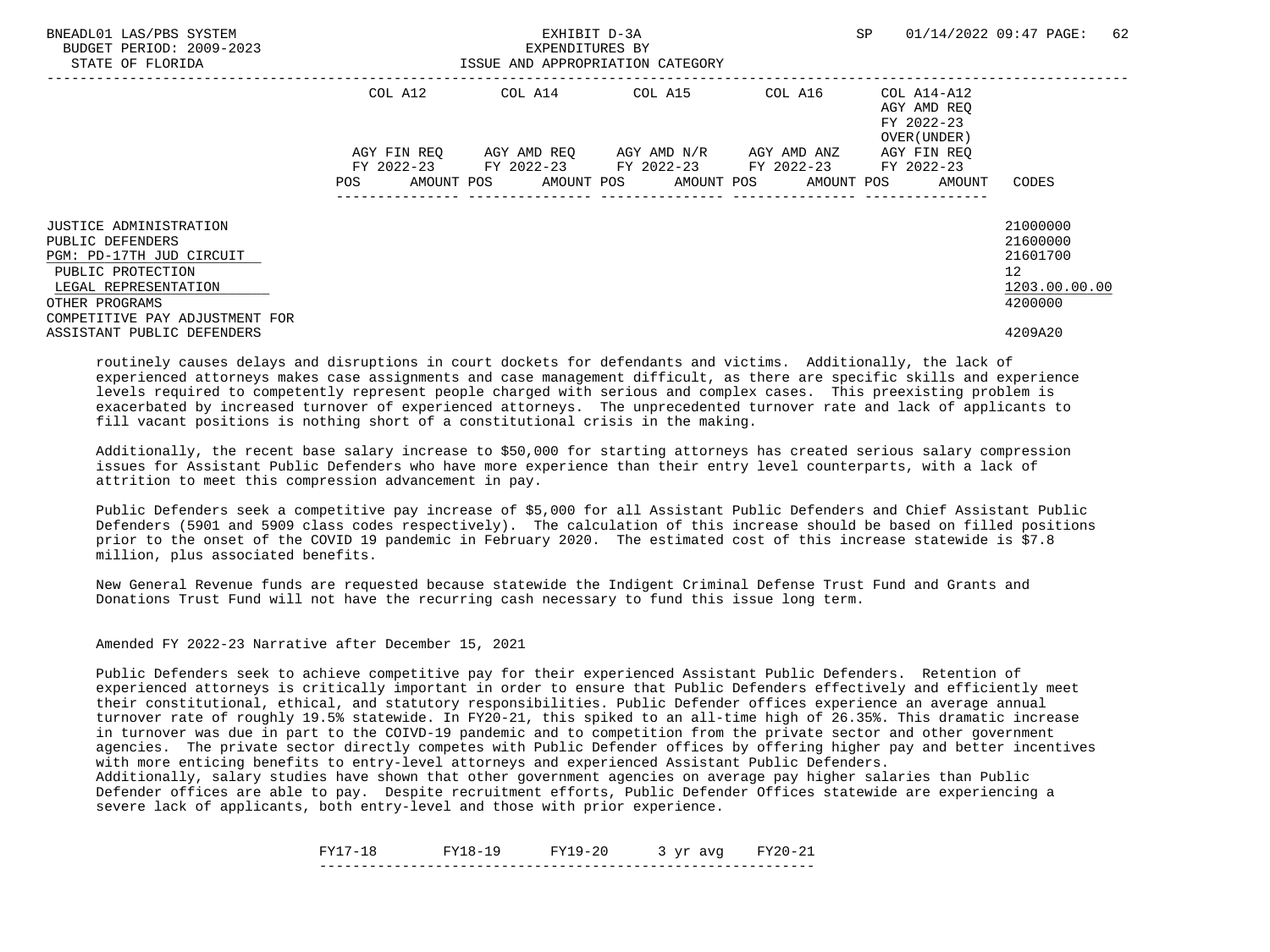| BNEADL01 LAS/PBS SYSTEM<br>BUDGET PERIOD: 2009-2023<br>STATE OF FLORIDA                                                                                                        | ISSUE AND APPROPRIATION CATEGORY         |           |        | EXHIBIT D-3A<br>EXPENDITURES BY |                                                                                                                  |        |                  |                                                                          | SP 01/14/2022 09:47 PAGE:                                                       | 63 |
|--------------------------------------------------------------------------------------------------------------------------------------------------------------------------------|------------------------------------------|-----------|--------|---------------------------------|------------------------------------------------------------------------------------------------------------------|--------|------------------|--------------------------------------------------------------------------|---------------------------------------------------------------------------------|----|
|                                                                                                                                                                                |                                          |           |        |                                 | COL A12 COL A14 COL A15 COL A16<br>AGY FIN REQ 6GY AMD REQ 6GY AMD N/R 6GY AMD ANZ                               |        |                  | COL A14-A12<br>AGY AMD REO<br>FY 2022-23<br>OVER (UNDER )<br>AGY FIN REO |                                                                                 |    |
|                                                                                                                                                                                |                                          |           |        |                                 | FY 2022-23 FY 2022-23 FY 2022-23 FY 2022-23 FY 2022-23<br>POS AMOUNT POS AMOUNT POS AMOUNT POS AMOUNT POS AMOUNT |        |                  |                                                                          | CODES                                                                           |    |
| <b>JUSTICE ADMINISTRATION</b><br>PUBLIC DEFENDERS<br>PGM: PD-17TH JUD CIRCUIT<br>PUBLIC PROTECTION<br>LEGAL REPRESENTATION<br>OTHER PROGRAMS<br>COMPETITIVE PAY ADJUSTMENT FOR |                                          |           |        |                                 |                                                                                                                  |        |                  |                                                                          | 21000000<br>21600000<br>21601700<br>12 <sup>°</sup><br>1203.00.00.00<br>4200000 |    |
| ASSISTANT PUBLIC DEFENDERS<br>STATEWIDE<br>APPEALS<br>TRIALS                                                                                                                   | 18.78%<br>$14.36$ <sup>9</sup><br>19.16% | $20.96\%$ | 21.90% | 19.16%                          | 18.78% 19.51%<br>14.36% 12.89%<br>20.07%                                                                         | 12.42% | 26.35%<br>27.50% |                                                                          | 4209A20                                                                         |    |

 Additionally, the recent base salary increase to \$50,000 for starting attorneys has created serious salary compression issues for Assistant Public Defenders who have more experience than their entry level counterparts, with a lack of attrition to meet this compression advancement in pay.

 Public Defenders seek a competitive pay increase of \$10,000 for all Assistant Public Defenders and Chief Assistant Public Defenders positions (5901 and 5909 class codes respectively), to be distributed by the Public Defenders as necessary to recruit and retain qualified personnel. The calculation of this increase should be based on filled positions prior to the onset of the COVID 19 pandemic in February 2020. The estimated cost of this increase statewide is \$14.2 million, plus associated benefits.

 New General Revenue funds are requested because statewide the Indigent Criminal Defense Trust Fund and the Grants and Donations Trust Fund will not have the recurring cash necessary to fund this issue long term.

This issue impacts all agency activities.

 Summary: The rate for this issue has been increased by \$7,127,000 and the Salaries and Benefits have been increased by \$9,739,755 Statewide to enable a \$10,000 competitive pay adjustment rather than the \$5,000 adjustment originally requested.

Second Amended Narrative after January 6, 2022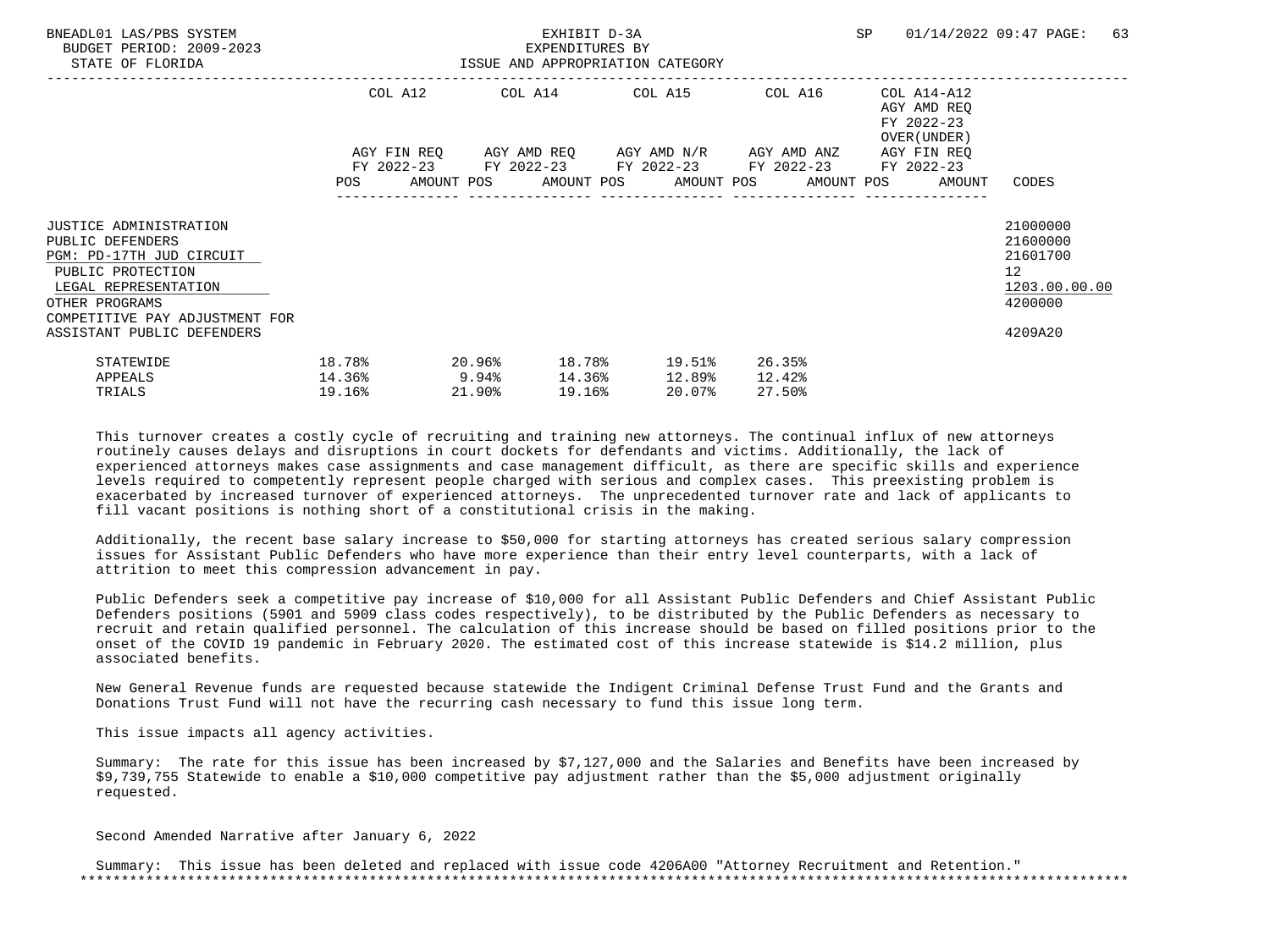| BNEADL01 LAS/PBS SYSTEM<br>BUDGET PERIOD: 2009-2023<br>STATE OF FLORIDA                                                                                                                                      |                    | EXHIBIT D-3A<br>EXPENDITURES BY<br>ISSUE AND APPROPRIATION CATEGORY                                                                                       |           |                                 | SP <sub>2</sub>                                                        |                | 01/14/2022 09:47 PAGE:<br>64                                                  |
|--------------------------------------------------------------------------------------------------------------------------------------------------------------------------------------------------------------|--------------------|-----------------------------------------------------------------------------------------------------------------------------------------------------------|-----------|---------------------------------|------------------------------------------------------------------------|----------------|-------------------------------------------------------------------------------|
|                                                                                                                                                                                                              | COL A12<br>POS FOR | COL A14<br>AGY FIN REQ AGY AMD REQ AGY AMD N/R AGY AMD ANZ AGY FIN REQ<br>FY 2022-23 FY 2022-23 FY 2022-23 FY 2022-23 FY 2022-23<br>AMOUNT POS AMOUNT POS | COL A15   | COL A16<br>AMOUNT POS           | COL A14-A12<br>AGY AMD REO<br>FY 2022-23<br>OVER (UNDER)<br>AMOUNT POS | AMOUNT         | CODES                                                                         |
| <b>JUSTICE ADMINISTRATION</b><br>PUBLIC DEFENDERS<br>PGM: PD-17TH JUD CIRCUIT<br>PUBLIC PROTECTION<br>LEGAL REPRESENTATION<br>OTHER PROGRAMS<br>COMPETITIVE PAY ADJUSTMENT FOR<br>ASSISTANT PUBLIC DEFENDERS |                    |                                                                                                                                                           |           |                                 |                                                                        |                | 21000000<br>21600000<br>21601700<br>12<br>1203.00.00.00<br>4200000<br>4209A20 |
| POSITION DETAIL OF SALARIES AND BENEFITS:                                                                                                                                                                    | <b>FTE</b>         | BASE RATE                                                                                                                                                 | ADDITIVES | <b>BENEFITS</b>                 | SUBTOTAL                                                               | ႜೢ             | LAPSE LAPSED SALARIES<br>AND BENEFITS                                         |
| A12 - AGY FIN REO FY 2022-23                                                                                                                                                                                 |                    |                                                                                                                                                           |           |                                 |                                                                        |                |                                                                               |
| CHANGES TO CURRENTLY AUTHORIZED POSITIONS<br>RA01 RATE & SALARY ADJ - BENEFITS NO FTE<br>N0001 001                                                                                                           | 0.00               | 645,000                                                                                                                                                   |           |                                 |                                                                        |                | 236,458 881,458 0.00 881,458                                                  |
| TOTALS FOR ISSUE BY FUND<br>1000 GENERAL REVENUE FUND                                                                                                                                                        |                    |                                                                                                                                                           |           |                                 |                                                                        |                | 881,458                                                                       |
|                                                                                                                                                                                                              | 0.00               | 645,000                                                                                                                                                   |           | _______________________________ | 236,458 881,458                                                        |                | . _ _ _ _ _ _ _ _<br>881,458<br>==============                                |
| TOTAL: LEGAL REPRESENTATION<br>BY FUND TYPE<br>GENERAL REVENUE FUND 881,458<br>SALARY RATE 645,000                                                                                                           |                    |                                                                                                                                                           |           |                                 | $645.000 -$                                                            | 881, 458- 1000 | 1203.00.00.00                                                                 |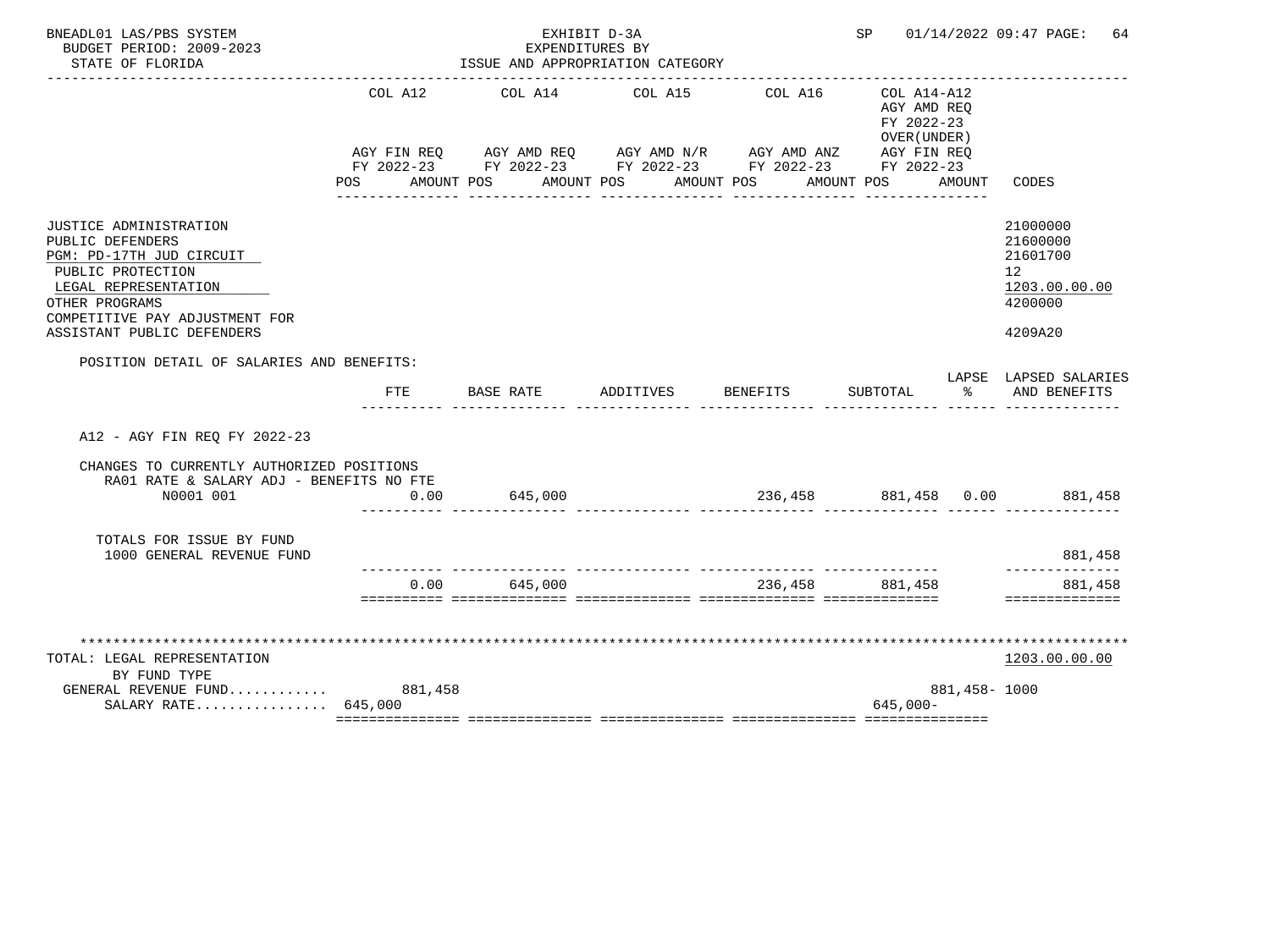| BNEADL01 LAS/PBS SYSTEM<br>BUDGET PERIOD: 2009-2023<br>STATE OF FLORIDA                                                                                                                                                                            |                   | EXHIBIT D-3A<br>EXPENDITURES BY<br>ISSUE AND APPROPRIATION CATEGORY |                                                                                                                                                              | SP 01/14/2022 09:47 PAGE:                                          | 65                                                                                                   |
|----------------------------------------------------------------------------------------------------------------------------------------------------------------------------------------------------------------------------------------------------|-------------------|---------------------------------------------------------------------|--------------------------------------------------------------------------------------------------------------------------------------------------------------|--------------------------------------------------------------------|------------------------------------------------------------------------------------------------------|
|                                                                                                                                                                                                                                                    | COL A12           |                                                                     | AGY FIN REO AGY AMD REO AGY AMD N/R AGY AMD ANZ<br>FY 2022-23 FY 2022-23 FY 2022-23 FY 2022-23 FY 2022-23<br>POS AMOUNT POS AMOUNT POS AMOUNT POS AMOUNT POS | AGY AMD REO<br>FY 2022-23<br>OVER (UNDER)<br>AGY FIN REO<br>AMOUNT | CODES                                                                                                |
| <b>JUSTICE ADMINISTRATION</b><br>PUBLIC DEFENDERS<br>PGM: PD-18TH JUD CIRCUIT<br>PUBLIC PROTECTION<br>LEGAL REPRESENTATION<br>OTHER PROGRAMS<br>COMPETITIVE PAY ADJUSTMENT FOR<br>ASSISTANT PUBLIC DEFENDERS<br>SALARY RATE<br>SALARY RATE 310,000 |                   |                                                                     |                                                                                                                                                              | $310,000 -$                                                        | 21000000<br>21600000<br>21601800<br>12 <sup>°</sup><br>1203.00.00.00<br>4200000<br>4209A20<br>000000 |
| SALARIES AND BENEFITS                                                                                                                                                                                                                              |                   |                                                                     |                                                                                                                                                              |                                                                    | 010000                                                                                               |
| GENERAL REVENUE FUND                                                                                                                                                                                                                               | $-$ STATE 423,646 |                                                                     |                                                                                                                                                              |                                                                    | 423,646-1000 1                                                                                       |
| TOTAL: COMPETITIVE PAY ADJUSTMENT FOR<br>ASSISTANT PUBLIC DEFENDERS<br>TOTAL ISSUE $423,646$<br>TOTAL SALARY RATE 310,000                                                                                                                          |                   |                                                                     |                                                                                                                                                              | $423,646-$<br>$310,000 -$                                          | 4209A20                                                                                              |
|                                                                                                                                                                                                                                                    |                   |                                                                     |                                                                                                                                                              |                                                                    |                                                                                                      |

 Public Defenders seek to achieve competitive pay for their experienced Assistant Public Defenders. Retention of experienced attorneys is critically important in order to ensure that Public Defenders effectively and efficiently meet their constitutional, ethical, and statutory responsibilities. Public Defender offices experience an average annual turnover rate of roughly 19.5% statewide. In FY20-21, this spiked to an all-time high of 26.35%. This dramatic increase in turnover was due in part to the COIVD-19 pandemic and to competition from the private sector and other government agencies. The private sector directly competes with Public Defender offices by offering higher pay and better incentives with more enticing benefits to entry-level attorneys and experienced Assistant Public Defenders. Additionally, salary studies have shown that other government agencies on average pay higher salaries than Public Defender offices are able to pay. Despite recruitment efforts, Public Defender Offices statewide are experiencing a severe lack of applicants, both entry-level and those with prior experience.

|           | FY17-18 | FY18-19   | FY19-20 | 3 yr avg | FY20-21 |  |
|-----------|---------|-----------|---------|----------|---------|--|
| STATEWIDE | 18.78%  | 20.96%    | 18.78%  | 19.51%   | 26.35%  |  |
| APPEALS   | 14.36%  | 9.94%     | 14.36%  | 12.89%   | 12.42%  |  |
| TRIALS    | 19.16%  | $21.90\%$ | 19.16%  | 20.07%   | 27.50%  |  |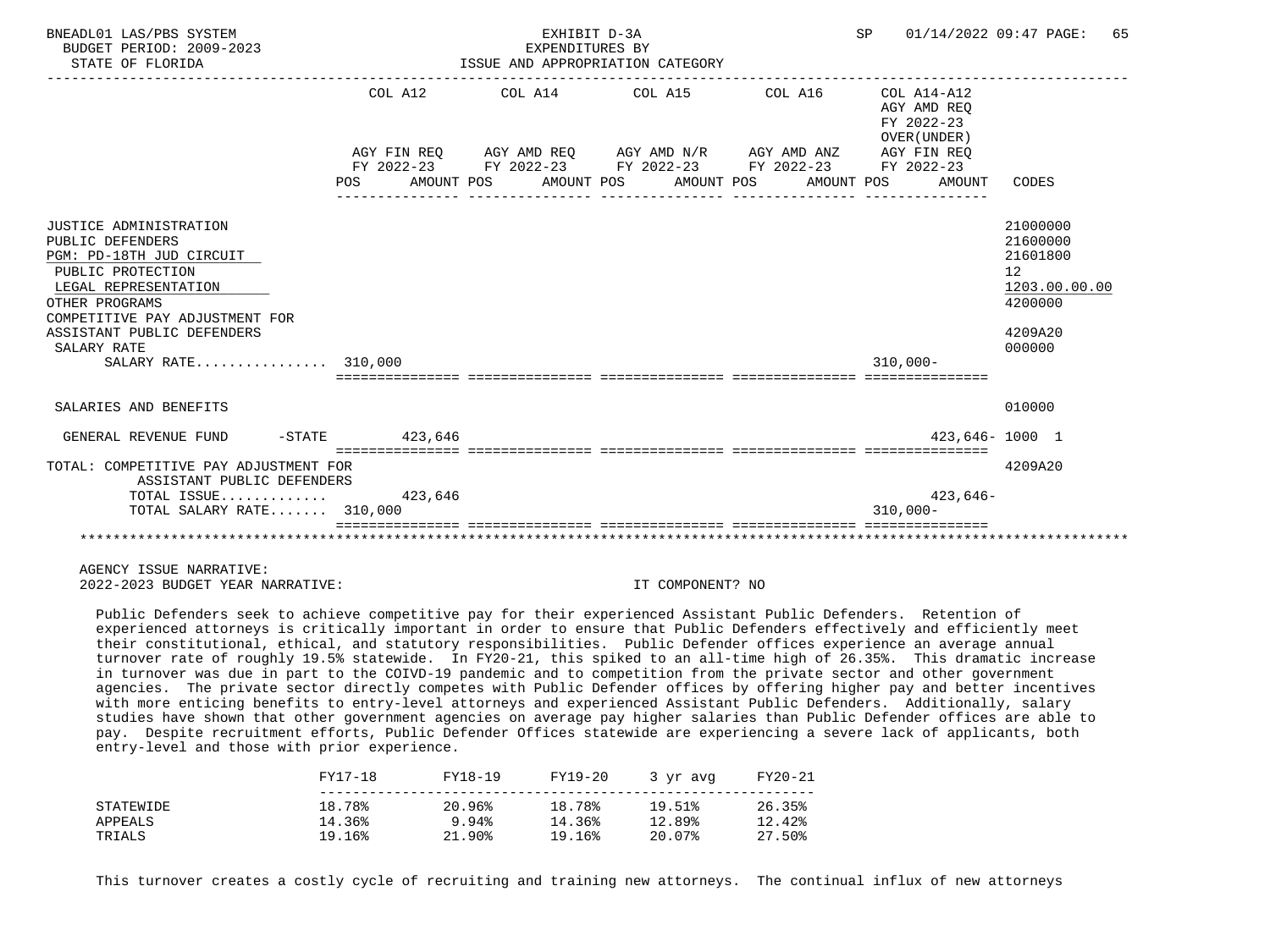| BNEADL01 LAS/PBS SYSTEM<br>BUDGET PERIOD: 2009-2023<br>STATE OF FLORIDA |             | EXHIBIT D-3A<br>EXPENDITURES BY<br>ISSUE AND APPROPRIATION CATEGORY | SP                                  | 01/14/2022 09:47 PAGE:<br>66 |                                                          |                      |
|-------------------------------------------------------------------------|-------------|---------------------------------------------------------------------|-------------------------------------|------------------------------|----------------------------------------------------------|----------------------|
|                                                                         | COL A12     |                                                                     | COL A14 COL A15                     | COL A16                      | COL A14-A12<br>AGY AMD REO<br>FY 2022-23<br>OVER (UNDER) |                      |
|                                                                         | AGY FIN REO | FY 2022-23 FY 2022-23 FY 2022-23 FY 2022-23                         | AGY AMD REO AGY AMD N/R AGY AMD ANZ |                              | AGY FIN REO<br>FY 2022-23                                |                      |
|                                                                         | POS         | AMOUNT POS AMOUNT POS AMOUNT POS AMOUNT POS                         |                                     |                              | AMOUNT                                                   | CODES                |
| <b>JUSTICE ADMINISTRATION</b><br>PUBLIC DEFENDERS                       |             |                                                                     |                                     |                              |                                                          | 21000000<br>21600000 |
| PGM: PD-18TH JUD CIRCUIT                                                |             |                                                                     |                                     |                              |                                                          | 21601800             |
| PUBLIC PROTECTION<br>LEGAL REPRESENTATION                               |             |                                                                     |                                     |                              |                                                          | 12<br>1203.00.00.00  |
| OTHER PROGRAMS<br>COMPETITIVE PAY ADJUSTMENT FOR                        |             |                                                                     |                                     |                              |                                                          | 4200000              |
| ASSISTANT PUBLIC DEFENDERS                                              |             |                                                                     |                                     |                              |                                                          | 4209A20              |

 Additionally, the recent base salary increase to \$50,000 for starting attorneys has created serious salary compression issues for Assistant Public Defenders who have more experience than their entry level counterparts, with a lack of attrition to meet this compression advancement in pay.

 Public Defenders seek a competitive pay increase of \$5,000 for all Assistant Public Defenders and Chief Assistant Public Defenders (5901 and 5909 class codes respectively). The calculation of this increase should be based on filled positions prior to the onset of the COVID 19 pandemic in February 2020. The estimated cost of this increase statewide is \$7.8 million, plus associated benefits.

 New General Revenue funds are requested because statewide the Indigent Criminal Defense Trust Fund and Grants and Donations Trust Fund will not have the recurring cash necessary to fund this issue long term.

Amended FY 2022-23 Narrative after December 15, 2021

 Public Defenders seek to achieve competitive pay for their experienced Assistant Public Defenders. Retention of experienced attorneys is critically important in order to ensure that Public Defenders effectively and efficiently meet their constitutional, ethical, and statutory responsibilities. Public Defender offices experience an average annual turnover rate of roughly 19.5% statewide. In FY20-21, this spiked to an all-time high of 26.35%. This dramatic increase in turnover was due in part to the COIVD-19 pandemic and to competition from the private sector and other government agencies. The private sector directly competes with Public Defender offices by offering higher pay and better incentives with more enticing benefits to entry-level attorneys and experienced Assistant Public Defenders.

 Additionally, salary studies have shown that other government agencies on average pay higher salaries than Public Defender offices are able to pay. Despite recruitment efforts, Public Defender Offices statewide are experiencing a severe lack of applicants, both entry-level and those with prior experience.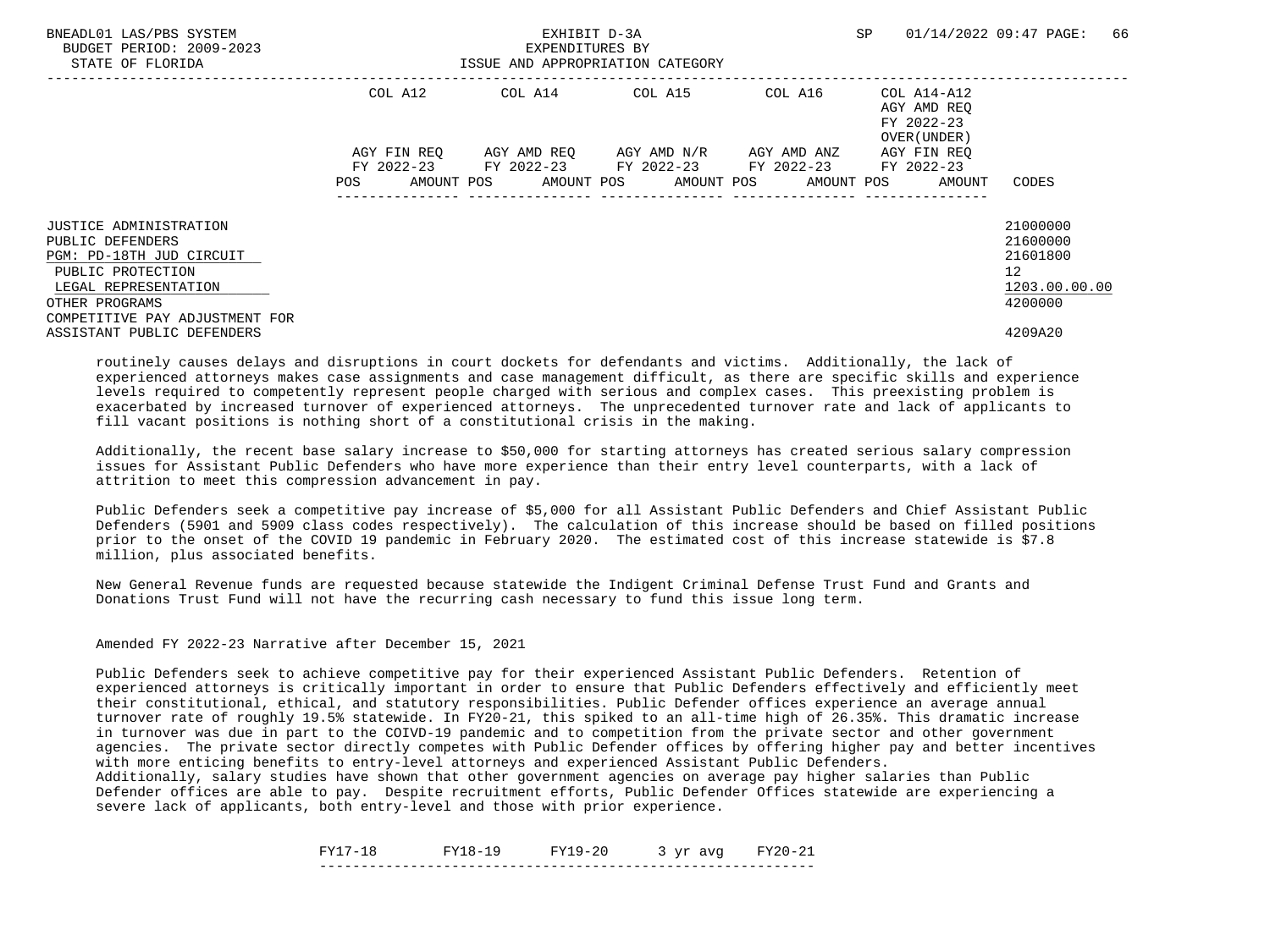| BNEADL01 LAS/PBS SYSTEM<br>BUDGET PERIOD: 2009-2023<br>STATE OF FLORIDA                                                                                                        | ISSUE AND APPROPRIATION CATEGORY         |           |        | EXHIBIT D-3A<br>EXPENDITURES BY |                                                                                                                  |                            |                                                                          | SP 01/14/2022 09:47 PAGE:                                                       | 67 |
|--------------------------------------------------------------------------------------------------------------------------------------------------------------------------------|------------------------------------------|-----------|--------|---------------------------------|------------------------------------------------------------------------------------------------------------------|----------------------------|--------------------------------------------------------------------------|---------------------------------------------------------------------------------|----|
|                                                                                                                                                                                |                                          |           |        |                                 | COL A12 COL A14 COL A15 COL A16<br>AGY FIN REQ 6GY AMD REQ 6GY AMD N/R 6GY AMD ANZ                               |                            | COL A14-A12<br>AGY AMD REO<br>FY 2022-23<br>OVER (UNDER )<br>AGY FIN REO |                                                                                 |    |
|                                                                                                                                                                                |                                          |           |        |                                 | FY 2022-23 FY 2022-23 FY 2022-23 FY 2022-23 FY 2022-23<br>POS AMOUNT POS AMOUNT POS AMOUNT POS AMOUNT POS AMOUNT |                            |                                                                          | CODES                                                                           |    |
| <b>JUSTICE ADMINISTRATION</b><br>PUBLIC DEFENDERS<br>PGM: PD-18TH JUD CIRCUIT<br>PUBLIC PROTECTION<br>LEGAL REPRESENTATION<br>OTHER PROGRAMS<br>COMPETITIVE PAY ADJUSTMENT FOR |                                          |           |        |                                 |                                                                                                                  |                            |                                                                          | 21000000<br>21600000<br>21601800<br>12 <sup>°</sup><br>1203.00.00.00<br>4200000 |    |
| ASSISTANT PUBLIC DEFENDERS<br>STATEWIDE<br>APPEALS<br>TRIALS                                                                                                                   | 18.78%<br>$14.36$ <sup>9</sup><br>19.16% | $20.96\%$ | 21.90% | 19.16%                          | 18.78% 19.51%<br>14.36% 12.89%<br>20.07%                                                                         | 26.35%<br>12.42%<br>27.50% |                                                                          | 4209A20                                                                         |    |

 Additionally, the recent base salary increase to \$50,000 for starting attorneys has created serious salary compression issues for Assistant Public Defenders who have more experience than their entry level counterparts, with a lack of attrition to meet this compression advancement in pay.

 Public Defenders seek a competitive pay increase of \$10,000 for all Assistant Public Defenders and Chief Assistant Public Defenders positions (5901 and 5909 class codes respectively), to be distributed by the Public Defenders as necessary to recruit and retain qualified personnel. The calculation of this increase should be based on filled positions prior to the onset of the COVID 19 pandemic in February 2020. The estimated cost of this increase statewide is \$14.2 million, plus associated benefits.

 New General Revenue funds are requested because statewide the Indigent Criminal Defense Trust Fund and the Grants and Donations Trust Fund will not have the recurring cash necessary to fund this issue long term.

This issue impacts all agency activities.

 Summary: The rate for this issue has been increased by \$7,127,000 and the Salaries and Benefits have been increased by \$9,739,755 Statewide to enable a \$10,000 competitive pay adjustment rather than the \$5,000 adjustment originally requested.

Second Amended Narrative after January 6, 2022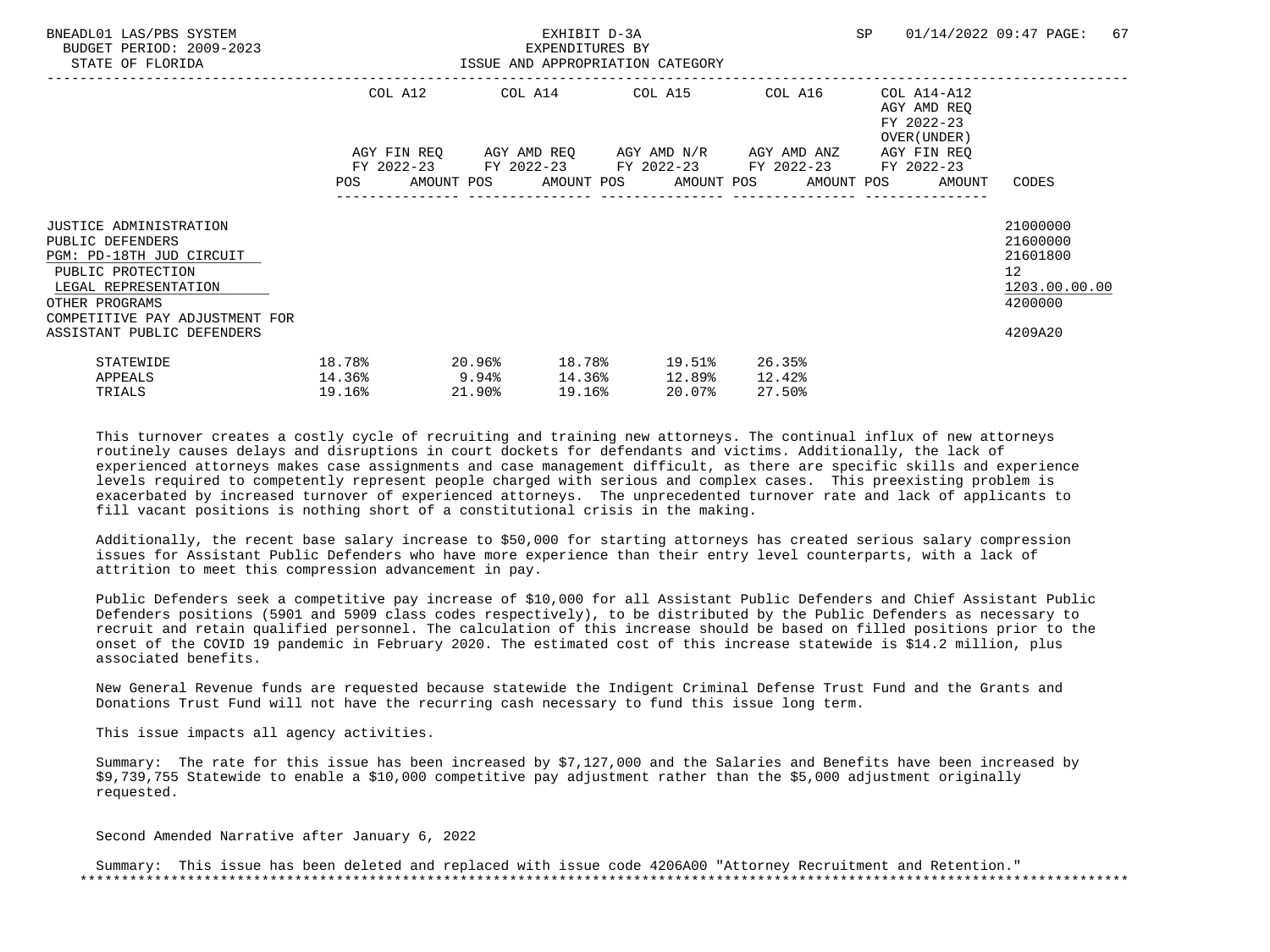| BNEADL01 LAS/PBS SYSTEM<br>BUDGET PERIOD: 2009-2023<br>STATE OF FLORIDA                                                                                                                                      |                    | EXHIBIT D-3A<br>EXPENDITURES BY<br>ISSUE AND APPROPRIATION CATEGORY                                                                                       |           |                       | SP <sub>2</sub>                                                        |               | 01/14/2022 09:47 PAGE:<br>68                                                  |
|--------------------------------------------------------------------------------------------------------------------------------------------------------------------------------------------------------------|--------------------|-----------------------------------------------------------------------------------------------------------------------------------------------------------|-----------|-----------------------|------------------------------------------------------------------------|---------------|-------------------------------------------------------------------------------|
|                                                                                                                                                                                                              | COL A12<br>POS FOR | COL A14<br>AGY FIN REQ AGY AMD REQ AGY AMD N/R AGY AMD ANZ AGY FIN REQ<br>FY 2022-23 FY 2022-23 FY 2022-23 FY 2022-23 FY 2022-23<br>AMOUNT POS AMOUNT POS | COL A15   | COL A16<br>AMOUNT POS | COL A14-A12<br>AGY AMD REO<br>FY 2022-23<br>OVER (UNDER)<br>AMOUNT POS | AMOUNT        | CODES                                                                         |
| <b>JUSTICE ADMINISTRATION</b><br>PUBLIC DEFENDERS<br>PGM: PD-18TH JUD CIRCUIT<br>PUBLIC PROTECTION<br>LEGAL REPRESENTATION<br>OTHER PROGRAMS<br>COMPETITIVE PAY ADJUSTMENT FOR<br>ASSISTANT PUBLIC DEFENDERS |                    |                                                                                                                                                           |           |                       |                                                                        |               | 21000000<br>21600000<br>21601800<br>12<br>1203.00.00.00<br>4200000<br>4209A20 |
| POSITION DETAIL OF SALARIES AND BENEFITS:                                                                                                                                                                    | <b>FTE</b>         | BASE RATE                                                                                                                                                 | ADDITIVES | <b>BENEFITS</b>       | SUBTOTAL                                                               | ႜ             | LAPSE LAPSED SALARIES<br>AND BENEFITS                                         |
| A12 - AGY FIN REO FY 2022-23                                                                                                                                                                                 |                    |                                                                                                                                                           |           |                       |                                                                        |               |                                                                               |
| CHANGES TO CURRENTLY AUTHORIZED POSITIONS<br>RA01 RATE & SALARY ADJ - BENEFITS NO FTE<br>N0001 001                                                                                                           | 0.00               | 310,000                                                                                                                                                   |           |                       |                                                                        |               | $113,646$ $423,646$ $0.00$ $423,646$                                          |
| TOTALS FOR ISSUE BY FUND<br>1000 GENERAL REVENUE FUND                                                                                                                                                        |                    |                                                                                                                                                           |           |                       |                                                                        |               | 423,646                                                                       |
|                                                                                                                                                                                                              | 0.00               | 310,000                                                                                                                                                   |           |                       | 113,646 423,646                                                        |               | ---------<br>423,646<br>==============                                        |
| TOTAL: LEGAL REPRESENTATION<br>BY FUND TYPE<br>GENERAL REVENUE FUND $423,646$<br>SALARY RATE 310,000                                                                                                         |                    |                                                                                                                                                           |           |                       | $310.000 -$                                                            | 423,646- 1000 | 1203.00.00.00                                                                 |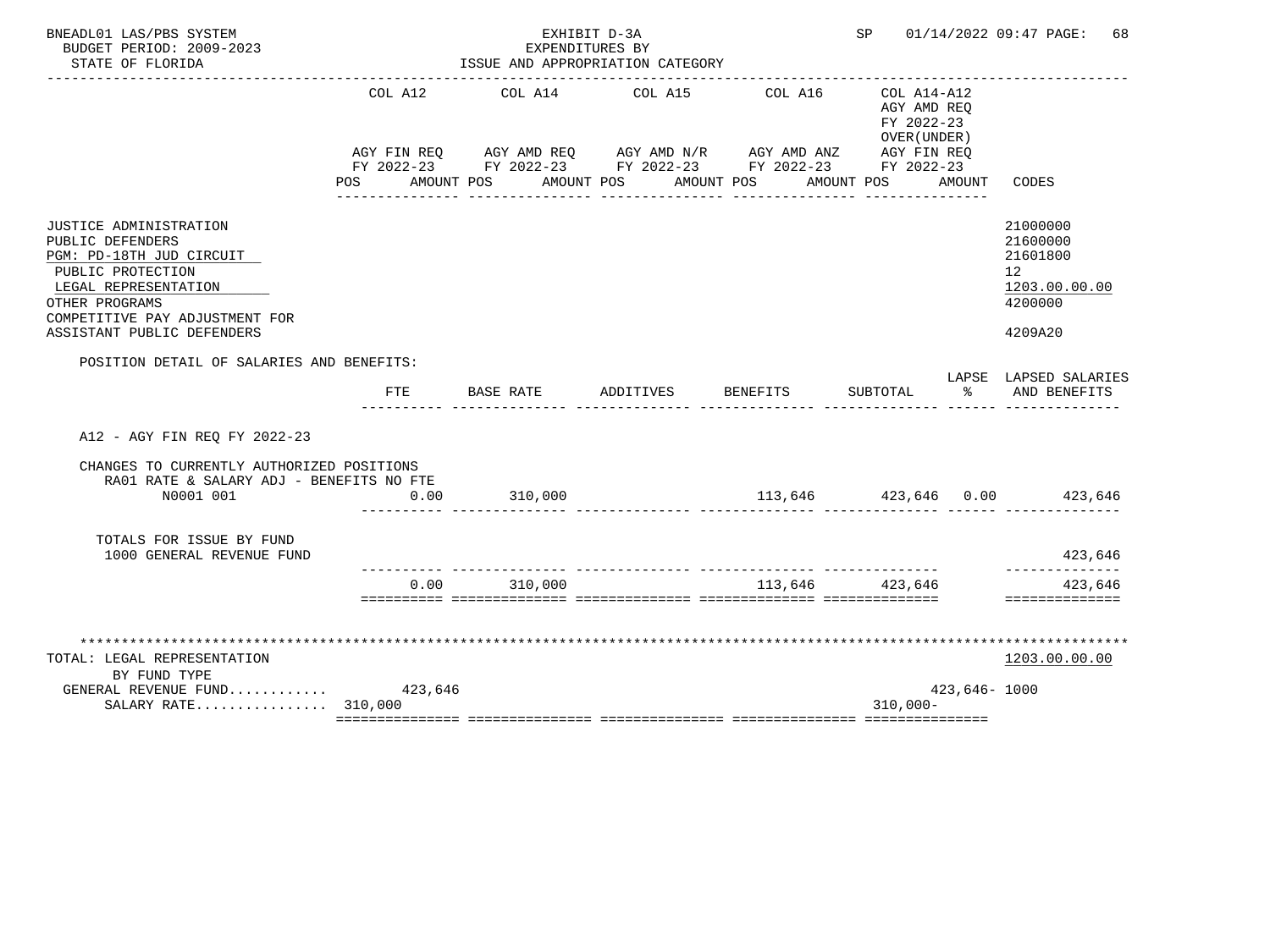| BNEADL01 LAS/PBS SYSTEM<br>BUDGET PERIOD: 2009-2023<br>STATE OF FLORIDA                                                                                                                                                                            |         | EXHIBIT D-3A<br>EXPENDITURES BY<br>ISSUE AND APPROPRIATION CATEGORY                                                                                          |  | SP 01/14/2022 09:47 PAGE:                                          | 69                                                                                                   |
|----------------------------------------------------------------------------------------------------------------------------------------------------------------------------------------------------------------------------------------------------|---------|--------------------------------------------------------------------------------------------------------------------------------------------------------------|--|--------------------------------------------------------------------|------------------------------------------------------------------------------------------------------|
|                                                                                                                                                                                                                                                    | COL A12 | AGY FIN REO AGY AMD REO AGY AMD N/R AGY AMD ANZ<br>FY 2022-23 FY 2022-23 FY 2022-23 FY 2022-23 FY 2022-23<br>POS AMOUNT POS AMOUNT POS AMOUNT POS AMOUNT POS |  | AGY AMD REO<br>FY 2022-23<br>OVER (UNDER)<br>AGY FIN REO<br>AMOUNT | CODES                                                                                                |
| <b>JUSTICE ADMINISTRATION</b><br>PUBLIC DEFENDERS<br>PGM: PD-19TH JUD CIRCUIT<br>PUBLIC PROTECTION<br>LEGAL REPRESENTATION<br>OTHER PROGRAMS<br>COMPETITIVE PAY ADJUSTMENT FOR<br>ASSISTANT PUBLIC DEFENDERS<br>SALARY RATE<br>SALARY RATE 175,000 |         |                                                                                                                                                              |  | 175,000-                                                           | 21000000<br>21600000<br>21601900<br>12 <sup>°</sup><br>1203.00.00.00<br>4200000<br>4209A20<br>000000 |
| SALARIES AND BENEFITS                                                                                                                                                                                                                              |         |                                                                                                                                                              |  |                                                                    | 010000                                                                                               |
| GENERAL REVENUE FUND -STATE 239,156                                                                                                                                                                                                                |         |                                                                                                                                                              |  |                                                                    | 239,156-1000 1                                                                                       |
| TOTAL: COMPETITIVE PAY ADJUSTMENT FOR<br>ASSISTANT PUBLIC DEFENDERS<br>TOTAL ISSUE 239,156                                                                                                                                                         |         |                                                                                                                                                              |  | $239, 156 -$                                                       | 4209A20                                                                                              |
| TOTAL SALARY RATE $175,000$                                                                                                                                                                                                                        |         |                                                                                                                                                              |  | $175.000 -$                                                        |                                                                                                      |
|                                                                                                                                                                                                                                                    |         |                                                                                                                                                              |  |                                                                    |                                                                                                      |

 Public Defenders seek to achieve competitive pay for their experienced Assistant Public Defenders. Retention of experienced attorneys is critically important in order to ensure that Public Defenders effectively and efficiently meet their constitutional, ethical, and statutory responsibilities. Public Defender offices experience an average annual turnover rate of roughly 19.5% statewide. In FY20-21, this spiked to an all-time high of 26.35%. This dramatic increase in turnover was due in part to the COIVD-19 pandemic and to competition from the private sector and other government agencies. The private sector directly competes with Public Defender offices by offering higher pay and better incentives with more enticing benefits to entry-level attorneys and experienced Assistant Public Defenders. Additionally, salary studies have shown that other government agencies on average pay higher salaries than Public Defender offices are able to pay. Despite recruitment efforts, Public Defender Offices statewide are experiencing a severe lack of applicants, both entry-level and those with prior experience.

|           | FY17-18 | FY18-19 | FY19-20 | 3 vr avg | FY20-21 |  |
|-----------|---------|---------|---------|----------|---------|--|
| STATEWIDE | 18.78%  | 20.96%  | 18.78%  | 19.51%   | 26.35%  |  |
| APPEALS   | 14.36%  | 9.94%   | 14.36%  | 12.89%   | 12.42%  |  |
| TRIALS    | 19.16%  | 21.90%  | 19.16%  | 20.07%   | 27.50%  |  |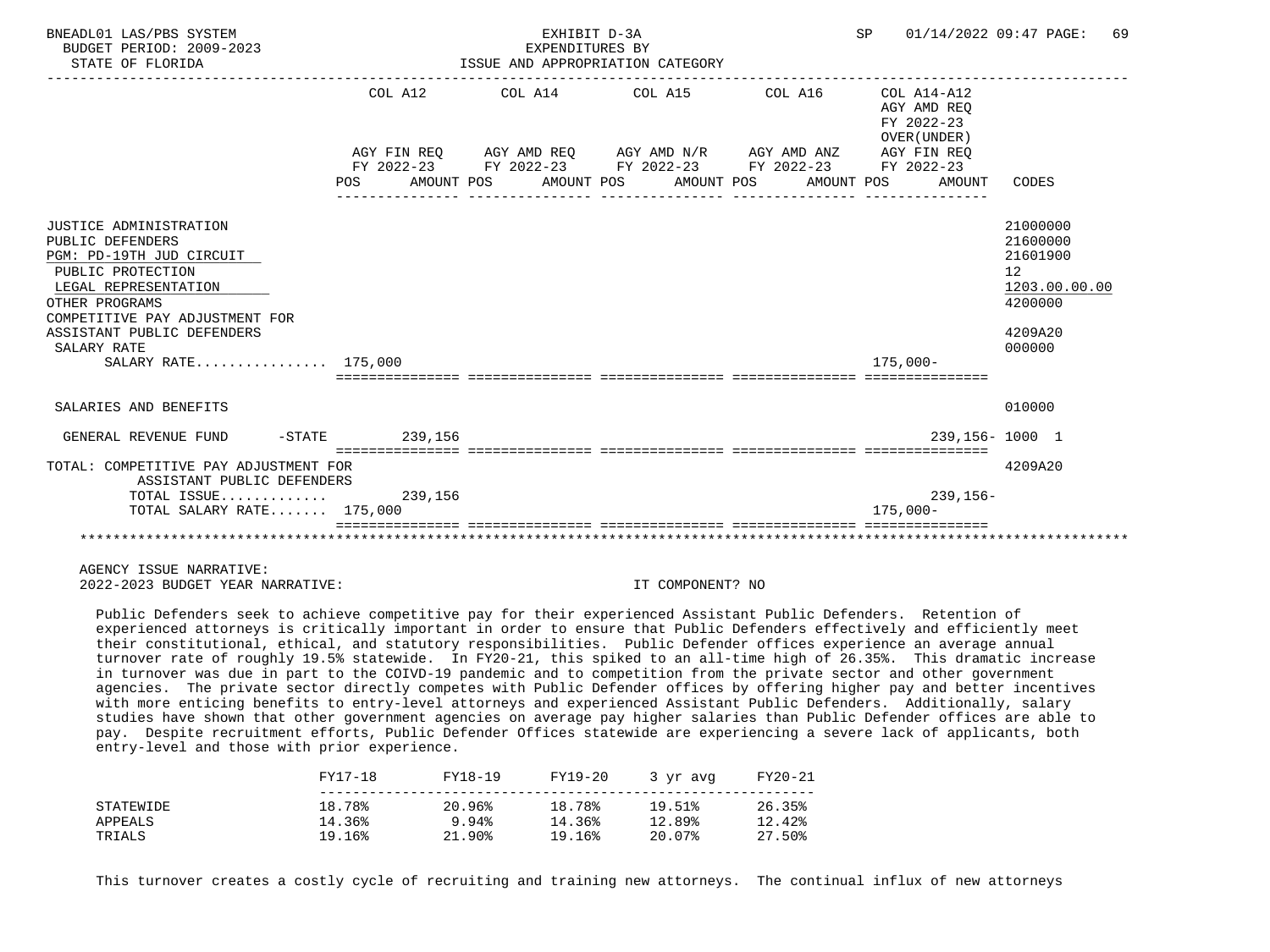| COL A14-A12<br>AGY AMD REO<br>FY 2022-23<br>OVER (UNDER) |
|----------------------------------------------------------|
| AGY FIN REO<br>FY 2022-23                                |
| CODES<br>AMOUNT                                          |
| 21000000<br>21600000                                     |
| 21601900<br>12<br>1203.00.00.00                          |
| 4200000<br>4209A20                                       |
|                                                          |

 Additionally, the recent base salary increase to \$50,000 for starting attorneys has created serious salary compression issues for Assistant Public Defenders who have more experience than their entry level counterparts, with a lack of attrition to meet this compression advancement in pay.

 Public Defenders seek a competitive pay increase of \$5,000 for all Assistant Public Defenders and Chief Assistant Public Defenders (5901 and 5909 class codes respectively). The calculation of this increase should be based on filled positions prior to the onset of the COVID 19 pandemic in February 2020. The estimated cost of this increase statewide is \$7.8 million, plus associated benefits.

 New General Revenue funds are requested because statewide the Indigent Criminal Defense Trust Fund and Grants and Donations Trust Fund will not have the recurring cash necessary to fund this issue long term.

Amended FY 2022-23 Narrative after December 15, 2021

 Public Defenders seek to achieve competitive pay for their experienced Assistant Public Defenders. Retention of experienced attorneys is critically important in order to ensure that Public Defenders effectively and efficiently meet their constitutional, ethical, and statutory responsibilities. Public Defender offices experience an average annual turnover rate of roughly 19.5% statewide. In FY20-21, this spiked to an all-time high of 26.35%. This dramatic increase in turnover was due in part to the COIVD-19 pandemic and to competition from the private sector and other government agencies. The private sector directly competes with Public Defender offices by offering higher pay and better incentives with more enticing benefits to entry-level attorneys and experienced Assistant Public Defenders.

 Additionally, salary studies have shown that other government agencies on average pay higher salaries than Public Defender offices are able to pay. Despite recruitment efforts, Public Defender Offices statewide are experiencing a severe lack of applicants, both entry-level and those with prior experience.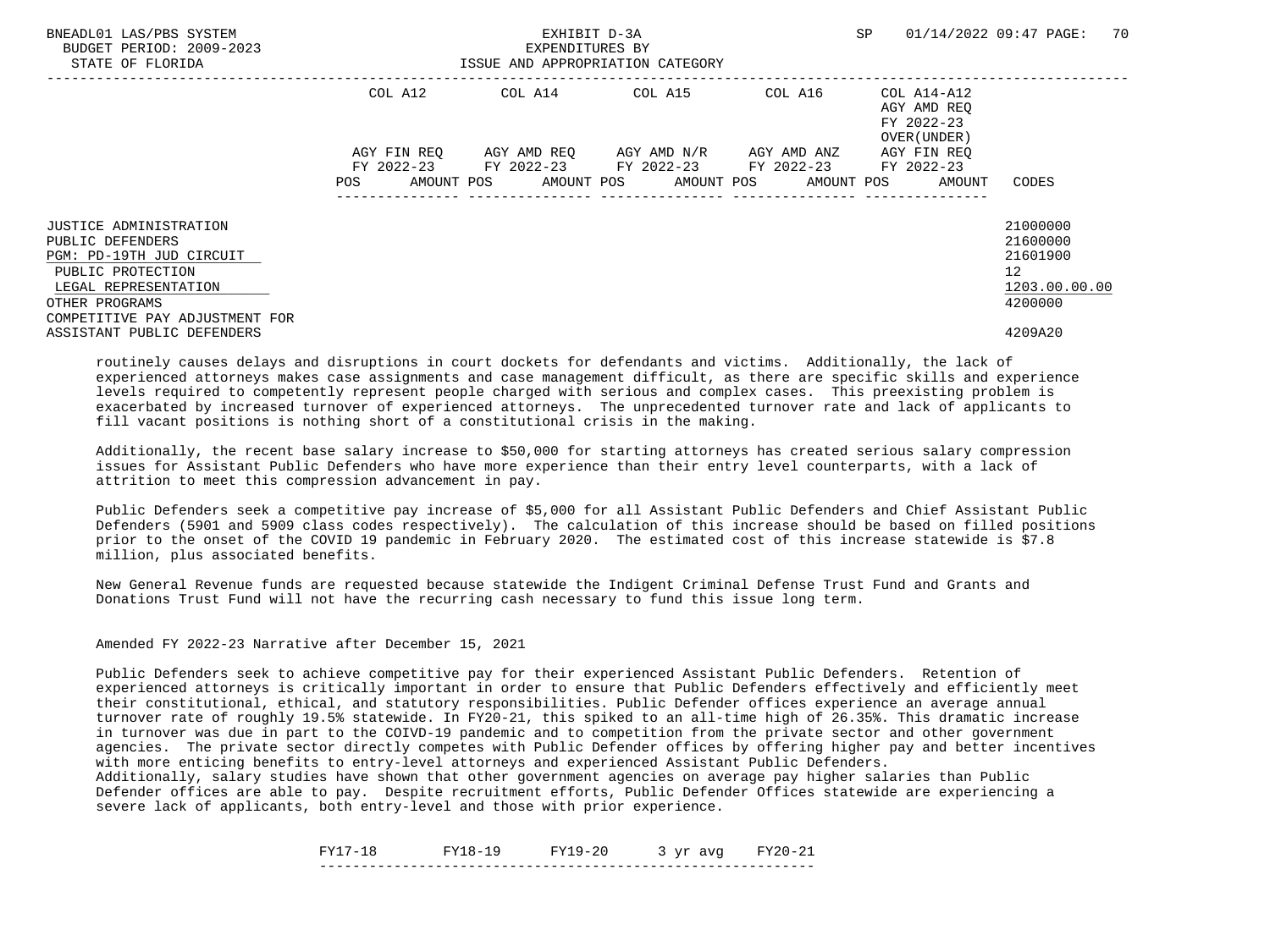| BNEADL01 LAS/PBS SYSTEM<br>BUDGET PERIOD: 2009-2023<br>STATE OF FLORIDA                                                                                                                                      | ISSUE AND APPROPRIATION CATEGORY    |        | EXHIBIT D-3A<br>EXPENDITURES BY |        |                                                                                       |                            |                                                                          | SP 01/14/2022 09:47 PAGE:                                                     | 71 |
|--------------------------------------------------------------------------------------------------------------------------------------------------------------------------------------------------------------|-------------------------------------|--------|---------------------------------|--------|---------------------------------------------------------------------------------------|----------------------------|--------------------------------------------------------------------------|-------------------------------------------------------------------------------|----|
|                                                                                                                                                                                                              |                                     |        |                                 |        | COL A12 COL A14 COL A15 COL A16<br>AGY FIN REQ 6GY AMD REQ 6GY AMD N/R 6GY AMD ANZ    |                            | COL A14-A12<br>AGY AMD REO<br>FY 2022-23<br>OVER (UNDER )<br>AGY FIN REO |                                                                               |    |
|                                                                                                                                                                                                              |                                     |        |                                 |        | FY 2022-23 FY 2022-23 FY 2022-23 FY 2022-23 FY 2022-23                                |                            | POS AMOUNT POS AMOUNT POS AMOUNT POS AMOUNT POS AMOUNT                   | CODES                                                                         |    |
| <b>JUSTICE ADMINISTRATION</b><br>PUBLIC DEFENDERS<br>PGM: PD-19TH JUD CIRCUIT<br>PUBLIC PROTECTION<br>LEGAL REPRESENTATION<br>OTHER PROGRAMS<br>COMPETITIVE PAY ADJUSTMENT FOR<br>ASSISTANT PUBLIC DEFENDERS |                                     |        |                                 |        |                                                                                       |                            |                                                                          | 21000000<br>21600000<br>21601900<br>12<br>1203.00.00.00<br>4200000<br>4209A20 |    |
| STATEWIDE<br>APPEALS<br>TRIALS                                                                                                                                                                               | 18.78%<br>$14.36\%$ 9.94%<br>19.16% | 21.90% |                                 | 19.16% | $20.96$ <sup>8</sup> 18.78 <sup>8</sup> 19.51 <sup>8</sup><br>14.36% 12.89%<br>20.07% | 26.35%<br>12.42%<br>27.50% |                                                                          |                                                                               |    |

 Additionally, the recent base salary increase to \$50,000 for starting attorneys has created serious salary compression issues for Assistant Public Defenders who have more experience than their entry level counterparts, with a lack of attrition to meet this compression advancement in pay.

 Public Defenders seek a competitive pay increase of \$10,000 for all Assistant Public Defenders and Chief Assistant Public Defenders positions (5901 and 5909 class codes respectively), to be distributed by the Public Defenders as necessary to recruit and retain qualified personnel. The calculation of this increase should be based on filled positions prior to the onset of the COVID 19 pandemic in February 2020. The estimated cost of this increase statewide is \$14.2 million, plus associated benefits.

 New General Revenue funds are requested because statewide the Indigent Criminal Defense Trust Fund and the Grants and Donations Trust Fund will not have the recurring cash necessary to fund this issue long term.

This issue impacts all agency activities.

 Summary: The rate for this issue has been increased by \$7,127,000 and the Salaries and Benefits have been increased by \$9,739,755 Statewide to enable a \$10,000 competitive pay adjustment rather than the \$5,000 adjustment originally requested.

Second Amended Narrative after January 6, 2022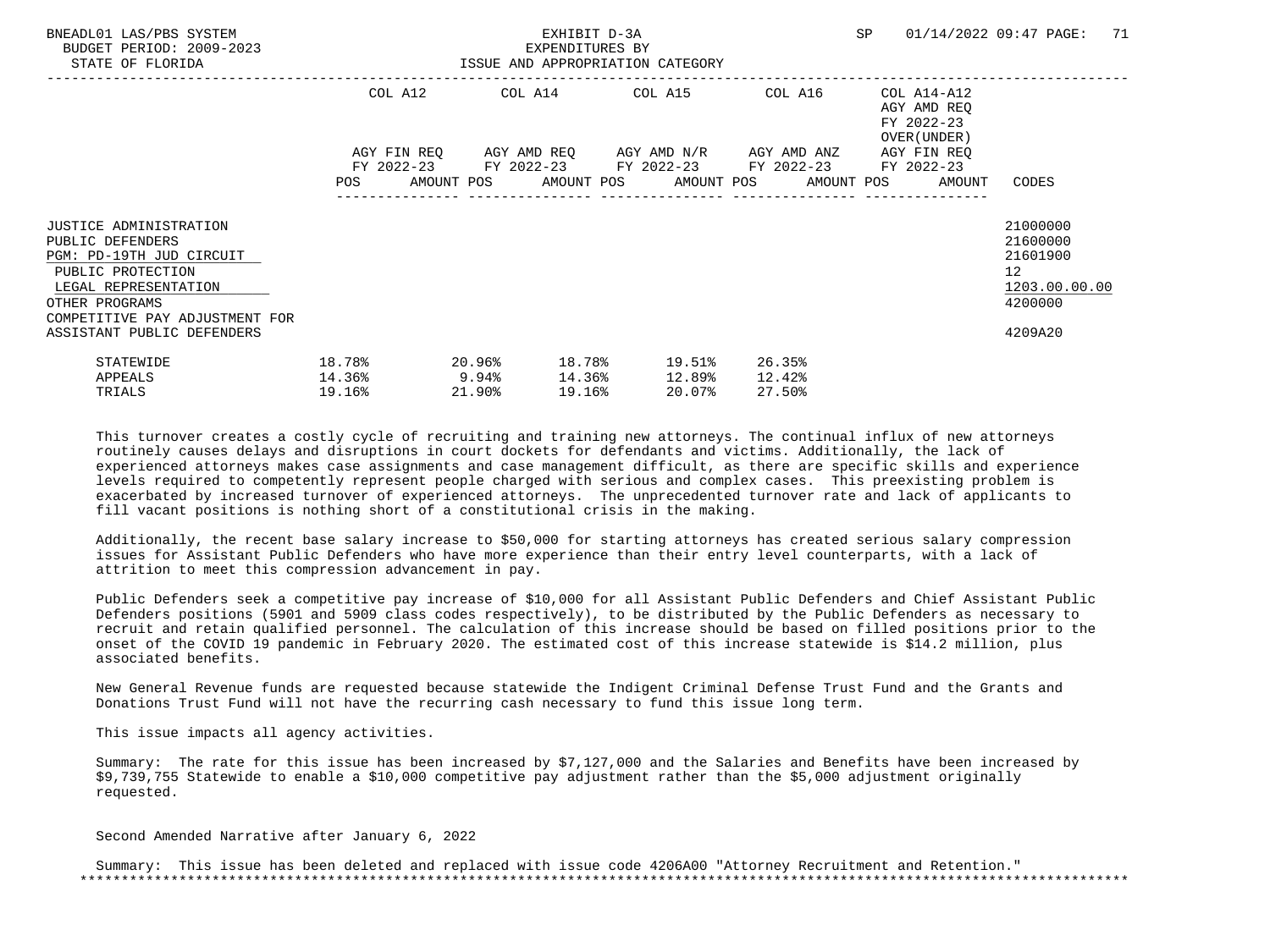| BNEADL01 LAS/PBS SYSTEM<br>BUDGET PERIOD: 2009-2023<br>STATE OF FLORIDA                                                                                                                               |                       | EXHIBIT D-3A<br>EXPENDITURES BY<br>ISSUE AND APPROPRIATION CATEGORY                                                                                                  | SP        |          | 01/14/2022 09:47 PAGE:<br>72                                               |              |                                                                               |
|-------------------------------------------------------------------------------------------------------------------------------------------------------------------------------------------------------|-----------------------|----------------------------------------------------------------------------------------------------------------------------------------------------------------------|-----------|----------|----------------------------------------------------------------------------|--------------|-------------------------------------------------------------------------------|
|                                                                                                                                                                                                       | COL A12<br><b>POS</b> | COL A14<br>AGY FIN REQ AGY AMD REQ AGY AMD N/R AGY AMD ANZ AGY FIN REQ<br>FY 2022-23 FY 2022-23 FY 2022-23 FY 2022-23 FY 2022-23<br>AMOUNT POS AMOUNT POS AMOUNT POS | COL A15   | COL A16  | $COL A14 - A12$<br>AGY AMD REQ<br>FY 2022-23<br>OVER (UNDER)<br>AMOUNT POS | AMOUNT       | CODES                                                                         |
| JUSTICE ADMINISTRATION<br>PUBLIC DEFENDERS<br>PGM: PD-19TH JUD CIRCUIT<br>PUBLIC PROTECTION<br>LEGAL REPRESENTATION<br>OTHER PROGRAMS<br>COMPETITIVE PAY ADJUSTMENT FOR<br>ASSISTANT PUBLIC DEFENDERS |                       |                                                                                                                                                                      |           |          |                                                                            |              | 21000000<br>21600000<br>21601900<br>12<br>1203.00.00.00<br>4200000<br>4209A20 |
| POSITION DETAIL OF SALARIES AND BENEFITS:                                                                                                                                                             | <b>FTE</b>            | BASE RATE                                                                                                                                                            | ADDITIVES | BENEFITS | SUBTOTAL                                                                   | °≈           | LAPSE LAPSED SALARIES<br>AND BENEFITS                                         |
| A12 - AGY FIN REQ FY 2022-23                                                                                                                                                                          |                       |                                                                                                                                                                      |           |          |                                                                            |              |                                                                               |
| CHANGES TO CURRENTLY AUTHORIZED POSITIONS<br>RA01 RATE & SALARY ADJ - BENEFITS NO FTE<br>N0001 001                                                                                                    | 0.00                  | 175,000                                                                                                                                                              |           |          |                                                                            |              | $64,156$ $239,156$ $0.00$ $239,156$                                           |
| TOTALS FOR ISSUE BY FUND<br>1000 GENERAL REVENUE FUND                                                                                                                                                 |                       |                                                                                                                                                                      |           |          |                                                                            |              | 239,156                                                                       |
|                                                                                                                                                                                                       | 0.00                  | 175,000                                                                                                                                                              |           | 64,156   | 239,156                                                                    |              | ---------<br>239,156<br>==============                                        |
| TOTAL: LEGAL REPRESENTATION<br>BY FUND TYPE<br>GENERAL REVENUE FUND 239,156<br>SALARY RATE 175,000                                                                                                    |                       |                                                                                                                                                                      |           |          | $175,000-$                                                                 | 239,156-1000 | 1203.00.00.00                                                                 |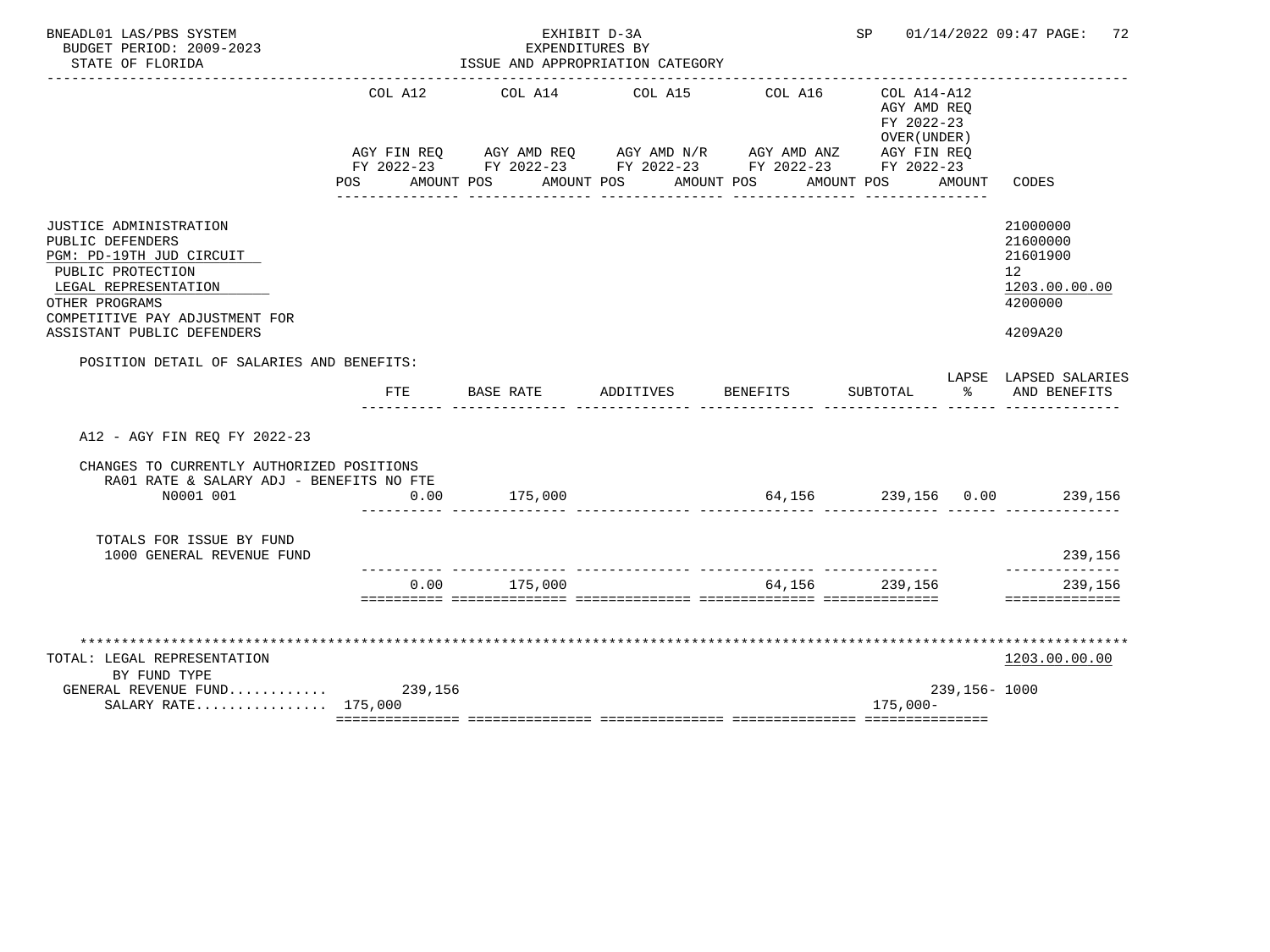| BNEADL01 LAS/PBS SYSTEM<br>BUDGET PERIOD: 2009-2023<br>STATE OF FLORIDA                     |         | EXHIBIT D-3A<br>EXPENDITURES BY | ISSUE AND APPROPRIATION CATEGORY                                                                                                                                            |                                                                    | SP 01/14/2022 09:47 PAGE: 73           |
|---------------------------------------------------------------------------------------------|---------|---------------------------------|-----------------------------------------------------------------------------------------------------------------------------------------------------------------------------|--------------------------------------------------------------------|----------------------------------------|
|                                                                                             | COL A12 |                                 | AGY FIN REQ      AGY AMD REQ      AGY AMD N/R      AGY AMD ANZ<br>FY 2022-23 FY 2022-23 FY 2022-23 FY 2022-23 FY 2022-23<br>POS AMOUNT POS AMOUNT POS AMOUNT POS AMOUNT POS | AGY AMD REO<br>FY 2022-23<br>OVER (UNDER)<br>AGY FIN REO<br>AMOUNT | CODES                                  |
|                                                                                             |         |                                 |                                                                                                                                                                             |                                                                    |                                        |
| JUSTICE ADMINISTRATION<br>PUBLIC DEFENDERS<br>PGM: PD-20TH JUD CIRCUIT<br>PUBLIC PROTECTION |         |                                 |                                                                                                                                                                             |                                                                    | 21000000<br>21600000<br>21602000<br>12 |
| LEGAL REPRESENTATION                                                                        |         |                                 |                                                                                                                                                                             |                                                                    | 1203.00.00.00                          |
| OTHER PROGRAMS                                                                              |         |                                 |                                                                                                                                                                             |                                                                    | 4200000                                |
| COMPETITIVE PAY ADJUSTMENT FOR<br>ASSISTANT PUBLIC DEFENDERS                                |         |                                 |                                                                                                                                                                             |                                                                    | 4209A20                                |
| SALARY RATE                                                                                 |         |                                 |                                                                                                                                                                             |                                                                    | 000000                                 |
| SALARY RATE 402,500                                                                         |         |                                 |                                                                                                                                                                             | $402.500 -$                                                        |                                        |
|                                                                                             |         |                                 |                                                                                                                                                                             |                                                                    |                                        |
|                                                                                             |         |                                 |                                                                                                                                                                             |                                                                    |                                        |
| SALARIES AND BENEFITS                                                                       |         |                                 |                                                                                                                                                                             |                                                                    | 010000                                 |
| GENERAL REVENUE FUND -STATE 550,056                                                         |         |                                 |                                                                                                                                                                             |                                                                    | 550,056-1000 1                         |
| TOTAL: COMPETITIVE PAY ADJUSTMENT FOR<br>ASSISTANT PUBLIC DEFENDERS                         |         |                                 |                                                                                                                                                                             |                                                                    | 4209A20                                |
| TOTAL ISSUE $550,056$                                                                       |         |                                 |                                                                                                                                                                             | $550,056-$                                                         |                                        |
| TOTAL SALARY RATE 402,500                                                                   |         |                                 |                                                                                                                                                                             | $402.500 -$                                                        |                                        |
|                                                                                             |         |                                 |                                                                                                                                                                             |                                                                    |                                        |
|                                                                                             |         |                                 |                                                                                                                                                                             |                                                                    |                                        |
|                                                                                             |         |                                 |                                                                                                                                                                             |                                                                    |                                        |

 Public Defenders seek to achieve competitive pay for their experienced Assistant Public Defenders. Retention of experienced attorneys is critically important in order to ensure that Public Defenders effectively and efficiently meet their constitutional, ethical, and statutory responsibilities. Public Defender offices experience an average annual turnover rate of roughly 19.5% statewide. In FY20-21, this spiked to an all-time high of 26.35%. This dramatic increase in turnover was due in part to the COIVD-19 pandemic and to competition from the private sector and other government agencies. The private sector directly competes with Public Defender offices by offering higher pay and better incentives with more enticing benefits to entry-level attorneys and experienced Assistant Public Defenders. Additionally, salary studies have shown that other government agencies on average pay higher salaries than Public Defender offices are able to pay. Despite recruitment efforts, Public Defender Offices statewide are experiencing a severe lack of applicants, both entry-level and those with prior experience.

|           | FY17-18 | FY18-19 | FY19-20 | 3 vr avg | FY20-21 |
|-----------|---------|---------|---------|----------|---------|
| STATEWIDE | 18.78%  | 20.96%  | 18.78%  | 19.51%   | 26.35%  |
| APPEALS   | 14.36%  | 9.94%   | 14.36%  | 12.89%   | 12.42%  |
| TRIALS    | 19.16%  | 21.90%  | 19.16%  | 20.07%   | 27.50%  |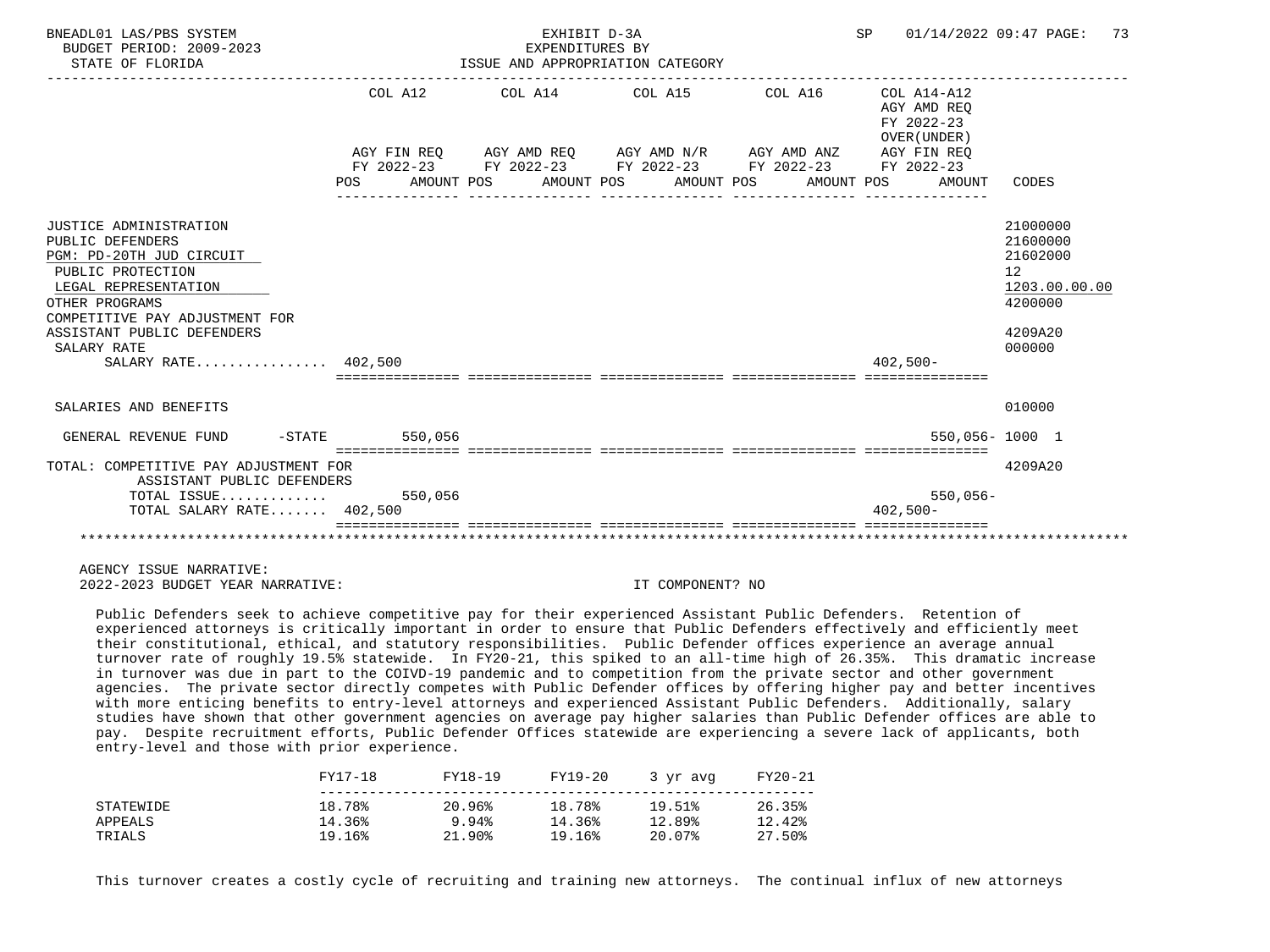| BNEADL01 LAS/PBS SYSTEM<br>BUDGET PERIOD: 2009-2023<br>STATE OF FLORIDA        |             | EXHIBIT D-3A<br>EXPENDITURES BY<br>ISSUE AND APPROPRIATION CATEGORY |                                     | SP      | 74<br>01/14/2022 09:47 PAGE:                             |                                 |
|--------------------------------------------------------------------------------|-------------|---------------------------------------------------------------------|-------------------------------------|---------|----------------------------------------------------------|---------------------------------|
|                                                                                | COL A12     |                                                                     | COL A14 COL A15                     | COL A16 | COL A14-A12<br>AGY AMD REO<br>FY 2022-23<br>OVER (UNDER) |                                 |
|                                                                                | AGY FIN REO | FY 2022-23 FY 2022-23 FY 2022-23 FY 2022-23                         | AGY AMD REO AGY AMD N/R AGY AMD ANZ |         | AGY FIN REO<br>FY 2022-23                                |                                 |
|                                                                                | POS         | AMOUNT POS AMOUNT POS AMOUNT POS AMOUNT POS                         |                                     |         | AMOUNT                                                   | CODES                           |
| <b>JUSTICE ADMINISTRATION</b><br>PUBLIC DEFENDERS                              |             |                                                                     |                                     |         |                                                          | 21000000<br>21600000            |
| PGM: PD-20TH JUD CIRCUIT<br>PUBLIC PROTECTION<br>LEGAL REPRESENTATION          |             |                                                                     |                                     |         |                                                          | 21602000<br>12<br>1203.00.00.00 |
| OTHER PROGRAMS<br>COMPETITIVE PAY ADJUSTMENT FOR<br>ASSISTANT PUBLIC DEFENDERS |             |                                                                     |                                     |         |                                                          | 4200000<br>4209A20              |
|                                                                                |             |                                                                     |                                     |         |                                                          |                                 |

 Additionally, the recent base salary increase to \$50,000 for starting attorneys has created serious salary compression issues for Assistant Public Defenders who have more experience than their entry level counterparts, with a lack of attrition to meet this compression advancement in pay.

 Public Defenders seek a competitive pay increase of \$5,000 for all Assistant Public Defenders and Chief Assistant Public Defenders (5901 and 5909 class codes respectively). The calculation of this increase should be based on filled positions prior to the onset of the COVID 19 pandemic in February 2020. The estimated cost of this increase statewide is \$7.8 million, plus associated benefits.

 New General Revenue funds are requested because statewide the Indigent Criminal Defense Trust Fund and Grants and Donations Trust Fund will not have the recurring cash necessary to fund this issue long term.

Amended FY 2022-23 Narrative after December 15, 2021

 Public Defenders seek to achieve competitive pay for their experienced Assistant Public Defenders. Retention of experienced attorneys is critically important in order to ensure that Public Defenders effectively and efficiently meet their constitutional, ethical, and statutory responsibilities. Public Defender offices experience an average annual turnover rate of roughly 19.5% statewide. In FY20-21, this spiked to an all-time high of 26.35%. This dramatic increase in turnover was due in part to the COIVD-19 pandemic and to competition from the private sector and other government agencies. The private sector directly competes with Public Defender offices by offering higher pay and better incentives with more enticing benefits to entry-level attorneys and experienced Assistant Public Defenders.

 Additionally, salary studies have shown that other government agencies on average pay higher salaries than Public Defender offices are able to pay. Despite recruitment efforts, Public Defender Offices statewide are experiencing a severe lack of applicants, both entry-level and those with prior experience.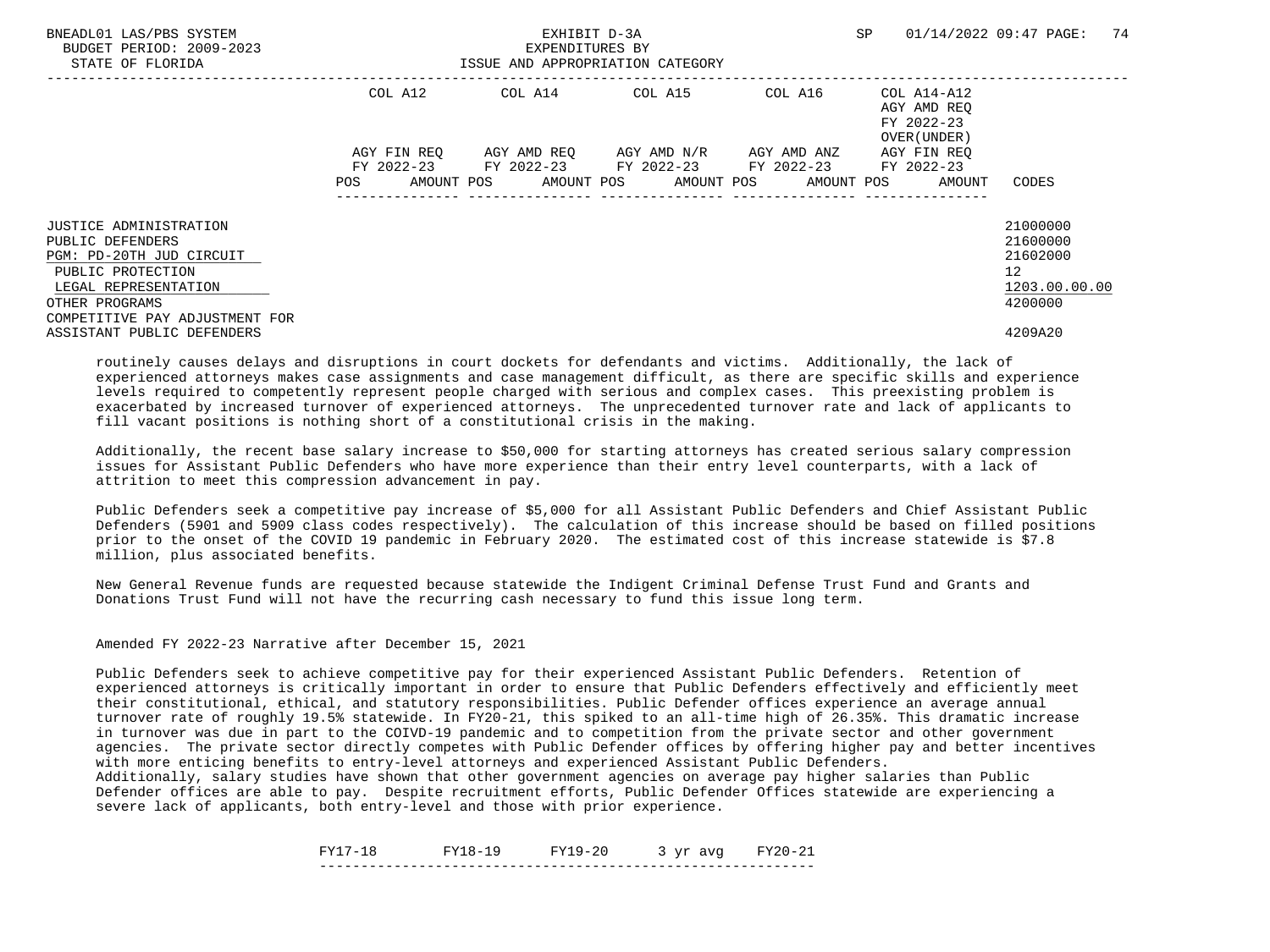| BNEADL01 LAS/PBS SYSTEM<br>BUDGET PERIOD: 2009-2023<br>STATE OF FLORIDA                                                                                                        | ISSUE AND APPROPRIATION CATEGORY    |        | EXHIBIT D-3A<br>EXPENDITURES BY |        |                                                                                                                          |                            |                                                                          | SP 01/14/2022 09:47 PAGE:                                          | 75 |
|--------------------------------------------------------------------------------------------------------------------------------------------------------------------------------|-------------------------------------|--------|---------------------------------|--------|--------------------------------------------------------------------------------------------------------------------------|----------------------------|--------------------------------------------------------------------------|--------------------------------------------------------------------|----|
|                                                                                                                                                                                |                                     |        |                                 |        | COL A12 COL A14 COL A15 COL A16                                                                                          |                            | COL A14-A12<br>AGY AMD REO<br>FY 2022-23<br>OVER (UNDER )<br>AGY FIN REO |                                                                    |    |
|                                                                                                                                                                                |                                     |        |                                 |        | AGY FIN REQ      AGY AMD REQ      AGY AMD N/R      AGY AMD ANZ<br>FY 2022-23 FY 2022-23 FY 2022-23 FY 2022-23 FY 2022-23 |                            | POS AMOUNT POS AMOUNT POS AMOUNT POS AMOUNT POS AMOUNT                   | CODES                                                              |    |
| <b>JUSTICE ADMINISTRATION</b><br>PUBLIC DEFENDERS<br>PGM: PD-20TH JUD CIRCUIT<br>PUBLIC PROTECTION<br>LEGAL REPRESENTATION<br>OTHER PROGRAMS<br>COMPETITIVE PAY ADJUSTMENT FOR |                                     |        |                                 |        |                                                                                                                          |                            |                                                                          | 21000000<br>21600000<br>21602000<br>12<br>1203.00.00.00<br>4200000 |    |
| ASSISTANT PUBLIC DEFENDERS<br>STATEWIDE<br>APPEALS<br>TRIALS                                                                                                                   | 18.78%<br>$14.36\%$ 9.94%<br>19.16% | 21.90% |                                 | 19.16% | $20.96$ <sup>8</sup> 18.78 <sup>8</sup> 19.51 <sup>8</sup><br>14.36% 12.89%<br>20.07%                                    | 26.35%<br>12.42%<br>27.50% |                                                                          | 4209A20                                                            |    |

 Additionally, the recent base salary increase to \$50,000 for starting attorneys has created serious salary compression issues for Assistant Public Defenders who have more experience than their entry level counterparts, with a lack of attrition to meet this compression advancement in pay.

 Public Defenders seek a competitive pay increase of \$10,000 for all Assistant Public Defenders and Chief Assistant Public Defenders positions (5901 and 5909 class codes respectively), to be distributed by the Public Defenders as necessary to recruit and retain qualified personnel. The calculation of this increase should be based on filled positions prior to the onset of the COVID 19 pandemic in February 2020. The estimated cost of this increase statewide is \$14.2 million, plus associated benefits.

 New General Revenue funds are requested because statewide the Indigent Criminal Defense Trust Fund and the Grants and Donations Trust Fund will not have the recurring cash necessary to fund this issue long term.

This issue impacts all agency activities.

 Summary: The rate for this issue has been increased by \$7,127,000 and the Salaries and Benefits have been increased by \$9,739,755 Statewide to enable a \$10,000 competitive pay adjustment rather than the \$5,000 adjustment originally requested.

Second Amended Narrative after January 6, 2022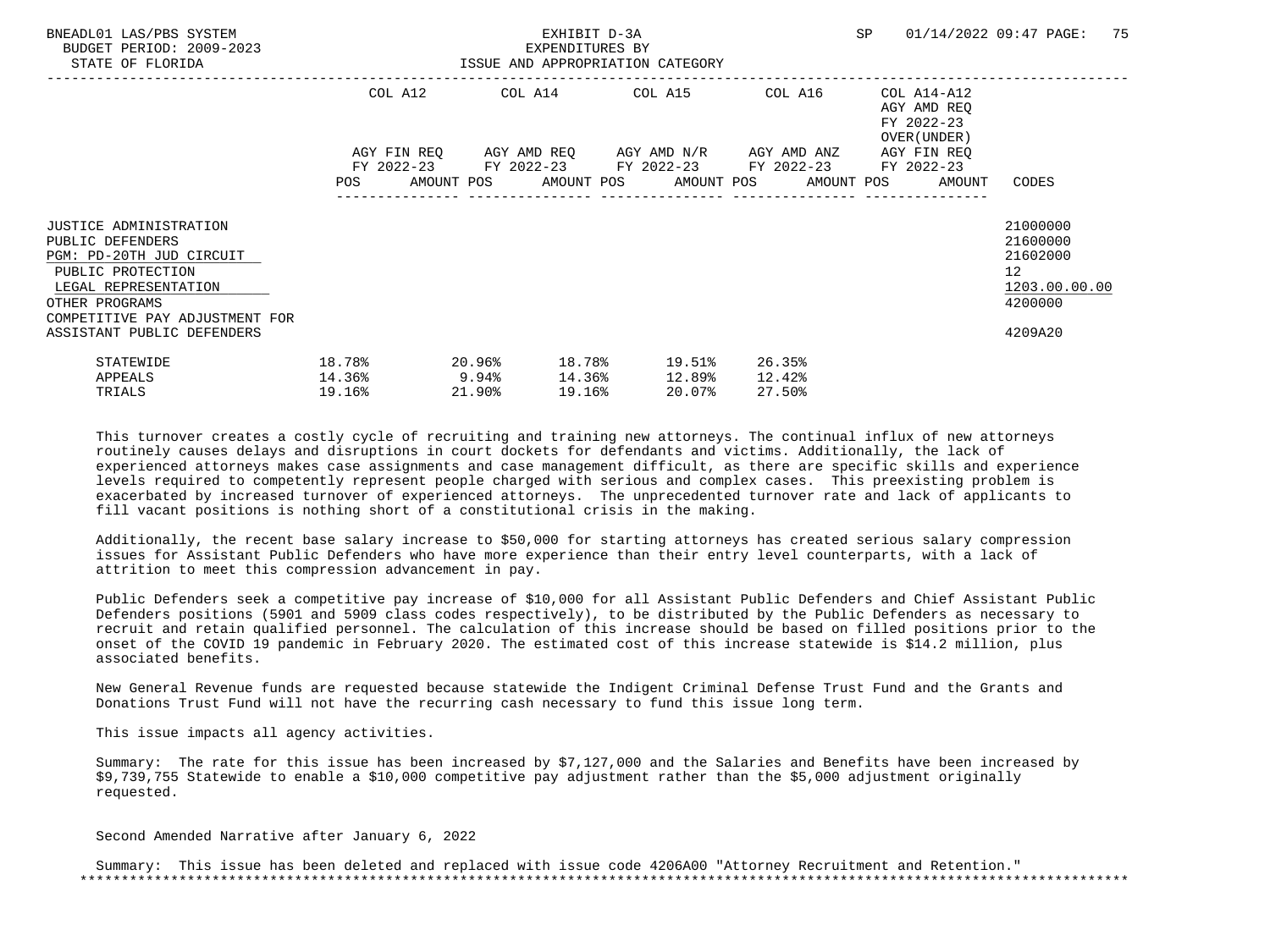| BNEADL01 LAS/PBS SYSTEM<br>BUDGET PERIOD: 2009-2023<br>STATE OF FLORIDA                                                                                                                               |         | EXPENDITURES BY<br>ISSUE AND APPROPRIATION CATEGORY                                                                                                                     | EXHIBIT D-3A |                                 | SP                                                                      |              | 01/14/2022 09:47 PAGE:<br>76                                                               |
|-------------------------------------------------------------------------------------------------------------------------------------------------------------------------------------------------------|---------|-------------------------------------------------------------------------------------------------------------------------------------------------------------------------|--------------|---------------------------------|-------------------------------------------------------------------------|--------------|--------------------------------------------------------------------------------------------|
|                                                                                                                                                                                                       | COL A12 | COL A14<br>AGY FIN REQ AGY AMD REQ AGY AMD N/R AGY AMD ANZ<br>FY 2022-23 FY 2022-23 FY 2022-23 FY 2022-23 FY 2022-23<br>POS AMOUNT POS AMOUNT POS AMOUNT POS AMOUNT POS | COL A15      | COL A16                         | COL A14-A12<br>AGY AMD REO<br>FY 2022-23<br>OVER (UNDER)<br>AGY FIN REQ | AMOUNT       | CODES                                                                                      |
| JUSTICE ADMINISTRATION<br>PUBLIC DEFENDERS<br>PGM: PD-20TH JUD CIRCUIT<br>PUBLIC PROTECTION<br>LEGAL REPRESENTATION<br>OTHER PROGRAMS<br>COMPETITIVE PAY ADJUSTMENT FOR<br>ASSISTANT PUBLIC DEFENDERS |         |                                                                                                                                                                         |              |                                 |                                                                         |              | 21000000<br>21600000<br>21602000<br>12 <sup>°</sup><br>1203.00.00.00<br>4200000<br>4209A20 |
| POSITION DETAIL OF SALARIES AND BENEFITS:                                                                                                                                                             | FTE     | BASE RATE                                                                                                                                                               | ADDITIVES    | BENEFITS                        | SUBTOTAL                                                                | ిన           | LAPSE LAPSED SALARIES<br>AND BENEFITS                                                      |
| A12 - AGY FIN REO FY 2022-23                                                                                                                                                                          |         |                                                                                                                                                                         |              |                                 |                                                                         |              |                                                                                            |
| CHANGES TO CURRENTLY AUTHORIZED POSITIONS<br>RA01 RATE & SALARY ADJ - BENEFITS NO FTE<br>N0001 001                                                                                                    | 0.00    | 402,500                                                                                                                                                                 |              |                                 |                                                                         |              | $147,556$ $550,056$ $0.00$ $550,056$                                                       |
| TOTALS FOR ISSUE BY FUND<br>1000 GENERAL REVENUE FUND                                                                                                                                                 |         |                                                                                                                                                                         |              |                                 |                                                                         |              | 550,056                                                                                    |
|                                                                                                                                                                                                       | 0.00    | 402,500                                                                                                                                                                 |              | _______________________________ | 147,556 550,056                                                         |              | ----------<br>550,056<br>==============                                                    |
| TOTAL: LEGAL REPRESENTATION<br>BY FUND TYPE<br>GENERAL REVENUE FUND<br>SALARY RATE 402,500                                                                                                            | 550,056 |                                                                                                                                                                         |              |                                 | $402,500-$                                                              | 550,056-1000 | 1203.00.00.00                                                                              |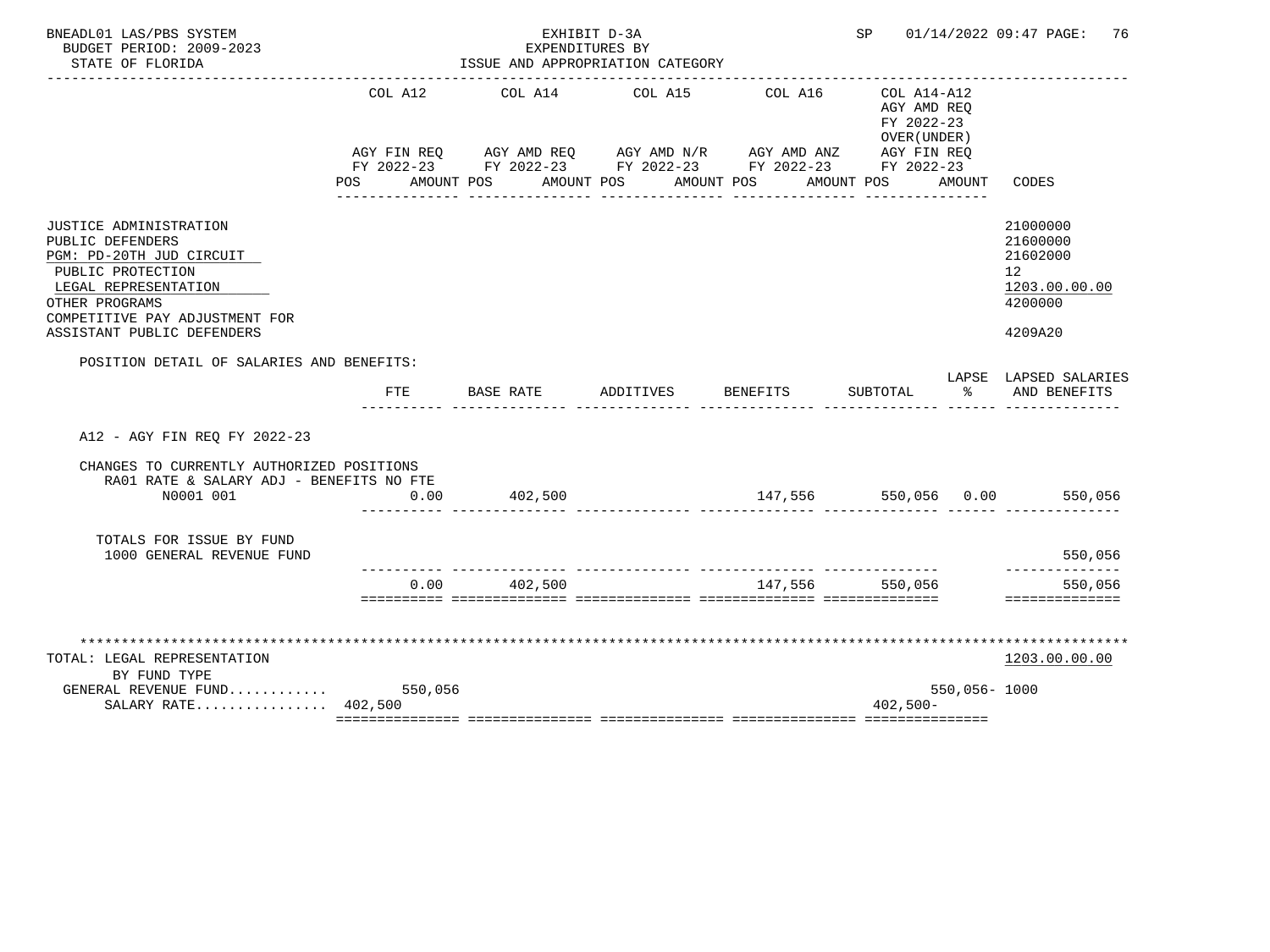| BNEADL01 LAS/PBS SYSTEM<br>BUDGET PERIOD: 2009-2023<br>STATE OF FLORIDA                                                                                                                                                                               |        |         | EXHIBIT D-3A<br>EXPENDITURES BY<br>ISSUE AND APPROPRIATION CATEGORY                                                                                                  |  |  |                                                     | SP 01/14/2022 09:47 PAGE:<br>77                                                         |
|-------------------------------------------------------------------------------------------------------------------------------------------------------------------------------------------------------------------------------------------------------|--------|---------|----------------------------------------------------------------------------------------------------------------------------------------------------------------------|--|--|-----------------------------------------------------|-----------------------------------------------------------------------------------------|
|                                                                                                                                                                                                                                                       | POS DO | COL A12 | AGY FIN REQ AGY AMD REQ AGY AMD N/R AGY AMD ANZ AGY FIN REQ<br>FY 2022-23 FY 2022-23 FY 2022-23 FY 2022-23 FY 2022-23<br>AMOUNT POS AMOUNT POS AMOUNT POS AMOUNT POS |  |  | AGY AMD REO<br>FY 2022-23<br>OVER (UNDER)<br>AMOUNT | CODES                                                                                   |
|                                                                                                                                                                                                                                                       |        |         |                                                                                                                                                                      |  |  |                                                     |                                                                                         |
| JUSTICE ADMINISTRATION<br>PUBLIC DEFENDERS APPEL DIV<br>PGM: PDA-2ND JUD CIRCUIT<br>PUBLIC PROTECTION<br>LEGAL REPRESENTATION<br>OTHER PROGRAMS<br>COMPETITIVE PAY ADJUSTMENT FOR<br>ASSISTANT PUBLIC DEFENDERS<br>SALARY RATE<br>SALARY RATE 125,000 |        |         |                                                                                                                                                                      |  |  | $125.000 -$                                         | 21000000<br>21650000<br>21650200<br>12<br>1203.00.00.00<br>4200000<br>4209A20<br>000000 |
| SALARIES AND BENEFITS                                                                                                                                                                                                                                 |        |         |                                                                                                                                                                      |  |  |                                                     | 010000                                                                                  |
| -STATE 170,826<br>GENERAL REVENUE FUND                                                                                                                                                                                                                |        |         |                                                                                                                                                                      |  |  | 170,826-1000 1                                      |                                                                                         |
| TOTAL: COMPETITIVE PAY ADJUSTMENT FOR<br>ASSISTANT PUBLIC DEFENDERS                                                                                                                                                                                   |        |         |                                                                                                                                                                      |  |  |                                                     | 4209A20                                                                                 |
| TOTAL ISSUE $170,826$<br>TOTAL SALARY RATE 125,000                                                                                                                                                                                                    |        |         |                                                                                                                                                                      |  |  | 170,826-<br>$125.000 -$                             |                                                                                         |
|                                                                                                                                                                                                                                                       |        |         |                                                                                                                                                                      |  |  |                                                     |                                                                                         |

 Public Defenders seek to achieve competitive pay for their experienced Assistant Public Defenders. Retention of experienced attorneys is critically important in order to ensure that Public Defenders effectively and efficiently meet their constitutional, ethical, and statutory responsibilities. Public Defender offices experience an average annual turnover rate of roughly 19.5% statewide. In FY20-21, this spiked to an all-time high of 26.35%. This dramatic increase in turnover was due in part to the COIVD-19 pandemic and to competition from the private sector and other government agencies. The private sector directly competes with Public Defender offices by offering higher pay and better incentives with more enticing benefits to entry-level attorneys and experienced Assistant Public Defenders. Additionally, salary studies have shown that other government agencies on average pay higher salaries than Public Defender offices are able to pay. Despite recruitment efforts, Public Defender Offices statewide are experiencing a severe lack of applicants, both entry-level and those with prior experience.

|           | FY17-18 | FY18-19   | FY19-20 | 3 yr avg | FY20-21 |
|-----------|---------|-----------|---------|----------|---------|
| STATEWIDE | 18.78%  | 20.96%    | 18.78%  | 19.51%   | 26.35%  |
| APPEALS   | 14.36%  | 9.94%     | 14.36%  | 12.89%   | 12.42%  |
| TRIALS    | 19.16%  | $21.90\%$ | 19.16%  | 20.07%   | 27.50%  |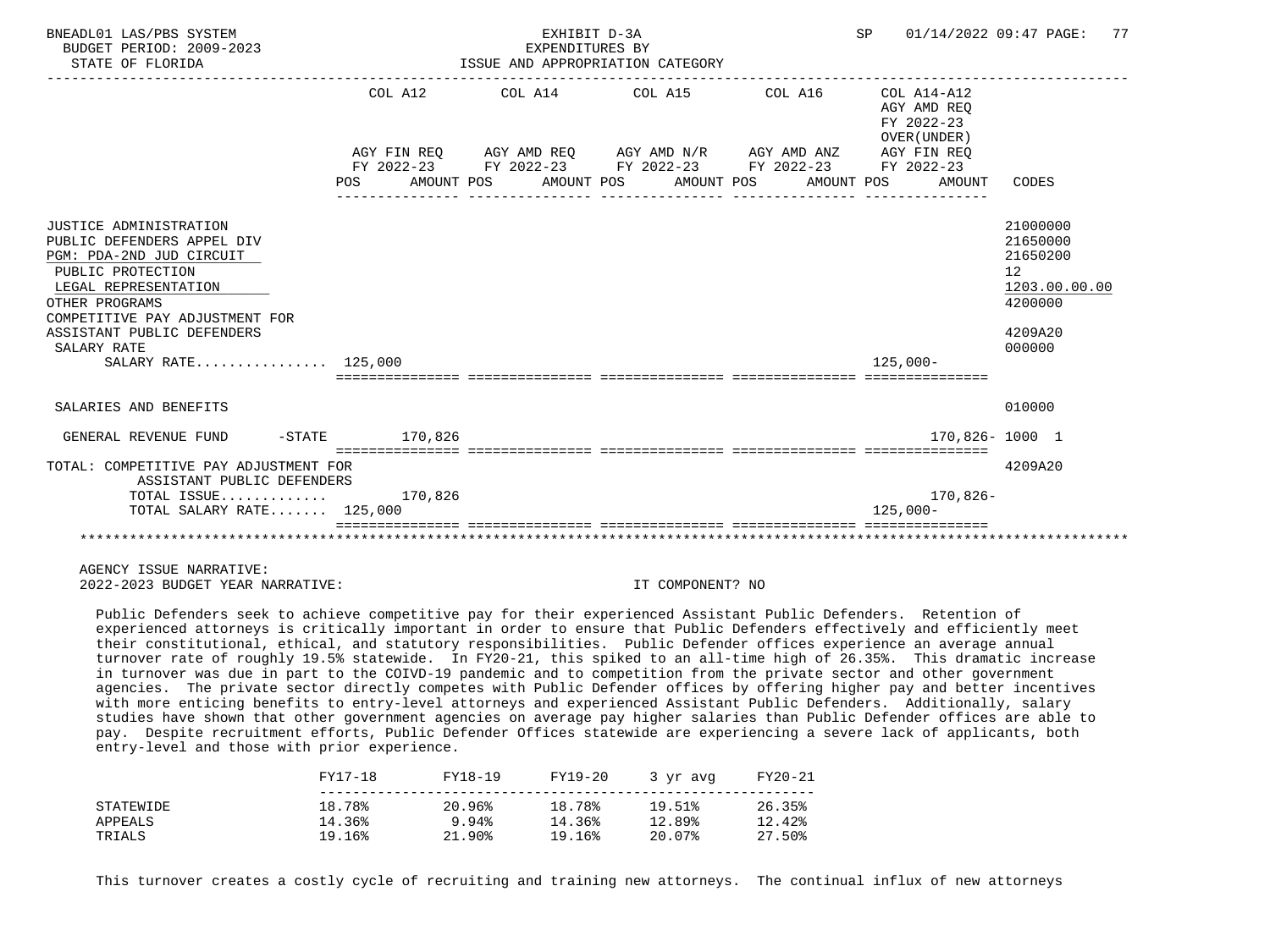| BNEADL01 LAS/PBS SYSTEM<br>BUDGET PERIOD: 2009-2023<br>STATE OF FLORIDA |             | EXHIBIT D-3A<br>EXPENDITURES BY<br>ISSUE AND APPROPRIATION CATEGORY |                                                        |         |                                                          | 78<br>01/14/2022 09:47 PAGE: |
|-------------------------------------------------------------------------|-------------|---------------------------------------------------------------------|--------------------------------------------------------|---------|----------------------------------------------------------|------------------------------|
|                                                                         | COL A12     |                                                                     | COL A14 COL A15                                        | COL A16 | COL A14-A12<br>AGY AMD REO<br>FY 2022-23<br>OVER (UNDER) |                              |
|                                                                         | AGY FIN REO |                                                                     | AGY AMD REO AGY AMD N/R AGY AMD ANZ                    |         | AGY FIN REO                                              |                              |
|                                                                         |             |                                                                     | FY 2022-23 FY 2022-23 FY 2022-23 FY 2022-23 FY 2022-23 |         |                                                          |                              |
|                                                                         | POS         |                                                                     | AMOUNT POS AMOUNT POS AMOUNT POS AMOUNT POS            |         | AMOUNT                                                   | CODES                        |
| <b>JUSTICE ADMINISTRATION</b>                                           |             |                                                                     |                                                        |         |                                                          | 21000000                     |
| PUBLIC DEFENDERS APPEL DIV                                              |             |                                                                     |                                                        |         |                                                          | 21650000                     |
| PGM: PDA-2ND JUD CIRCUIT                                                |             |                                                                     |                                                        |         |                                                          | 21650200                     |
| PUBLIC PROTECTION                                                       |             |                                                                     |                                                        |         |                                                          | 12                           |
| LEGAL REPRESENTATION                                                    |             |                                                                     |                                                        |         |                                                          | 1203.00.00.00                |
| OTHER PROGRAMS<br>COMPETITIVE PAY ADJUSTMENT FOR                        |             |                                                                     |                                                        |         |                                                          | 4200000                      |
| ASSISTANT PUBLIC DEFENDERS                                              |             |                                                                     |                                                        |         |                                                          | 4209A20                      |

 Additionally, the recent base salary increase to \$50,000 for starting attorneys has created serious salary compression issues for Assistant Public Defenders who have more experience than their entry level counterparts, with a lack of attrition to meet this compression advancement in pay.

 Public Defenders seek a competitive pay increase of \$5,000 for all Assistant Public Defenders and Chief Assistant Public Defenders (5901 and 5909 class codes respectively). The calculation of this increase should be based on filled positions prior to the onset of the COVID 19 pandemic in February 2020. The estimated cost of this increase statewide is \$7.8 million, plus associated benefits.

 New General Revenue funds are requested because statewide the Indigent Criminal Defense Trust Fund and Grants and Donations Trust Fund will not have the recurring cash necessary to fund this issue long term.

Amended FY 2022-23 Narrative after December 15, 2021

 Public Defenders seek to achieve competitive pay for their experienced Assistant Public Defenders. Retention of experienced attorneys is critically important in order to ensure that Public Defenders effectively and efficiently meet their constitutional, ethical, and statutory responsibilities. Public Defender offices experience an average annual turnover rate of roughly 19.5% statewide. In FY20-21, this spiked to an all-time high of 26.35%. This dramatic increase in turnover was due in part to the COIVD-19 pandemic and to competition from the private sector and other government agencies. The private sector directly competes with Public Defender offices by offering higher pay and better incentives with more enticing benefits to entry-level attorneys and experienced Assistant Public Defenders.

 Additionally, salary studies have shown that other government agencies on average pay higher salaries than Public Defender offices are able to pay. Despite recruitment efforts, Public Defender Offices statewide are experiencing a severe lack of applicants, both entry-level and those with prior experience.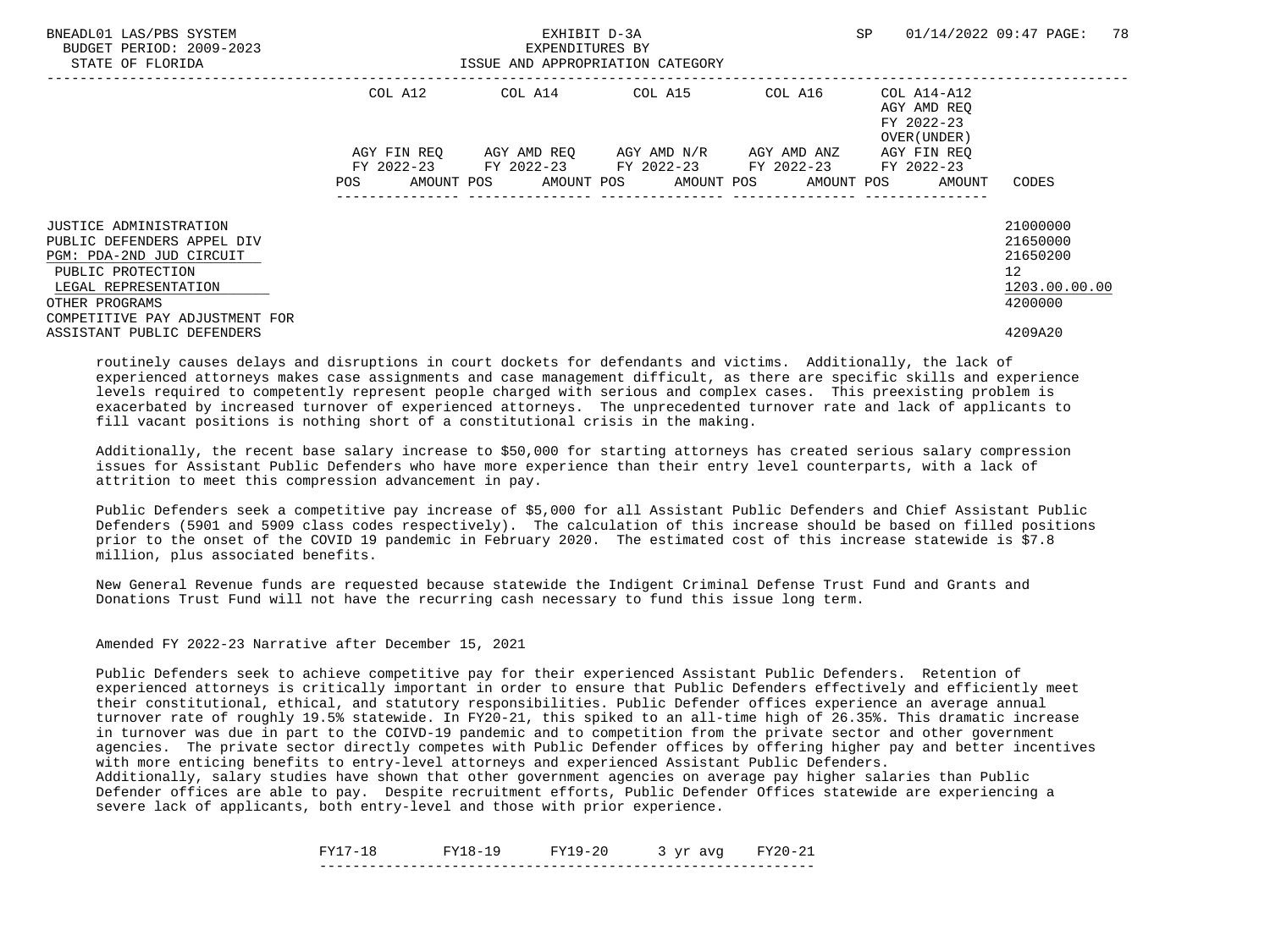| BNEADL01 LAS/PBS SYSTEM<br>BUDGET PERIOD: 2009-2023<br>STATE OF FLORIDA                                                                                                                                                | ISSUE AND APPROPRIATION CATEGORY    |                  | EXHIBIT D-3A<br>EXPENDITURES BY |                                                                                                                  |                            |                                                                          | SP 01/14/2022 09:47 PAGE:                                                                  | 79 |
|------------------------------------------------------------------------------------------------------------------------------------------------------------------------------------------------------------------------|-------------------------------------|------------------|---------------------------------|------------------------------------------------------------------------------------------------------------------|----------------------------|--------------------------------------------------------------------------|--------------------------------------------------------------------------------------------|----|
|                                                                                                                                                                                                                        |                                     |                  |                                 | COL A12 COL A14 COL A15 COL A16<br>AGY FIN REQ AGY AMD REQ AGY AMD N/R AGY AMD ANZ                               |                            | COL A14-A12<br>AGY AMD REO<br>FY 2022-23<br>OVER (UNDER )<br>AGY FIN REO |                                                                                            |    |
|                                                                                                                                                                                                                        |                                     |                  |                                 | FY 2022-23 FY 2022-23 FY 2022-23 FY 2022-23 FY 2022-23<br>POS AMOUNT POS AMOUNT POS AMOUNT POS AMOUNT POS AMOUNT |                            |                                                                          | CODES                                                                                      |    |
| <b>JUSTICE ADMINISTRATION</b><br>PUBLIC DEFENDERS APPEL DIV<br>PGM: PDA-2ND JUD CIRCUIT<br>PUBLIC PROTECTION<br>LEGAL REPRESENTATION<br>OTHER PROGRAMS<br>COMPETITIVE PAY ADJUSTMENT FOR<br>ASSISTANT PUBLIC DEFENDERS |                                     |                  |                                 |                                                                                                                  |                            |                                                                          | 21000000<br>21650000<br>21650200<br>12 <sup>°</sup><br>1203.00.00.00<br>4200000<br>4209A20 |    |
| STATEWIDE<br>APPEALS<br>TRIALS                                                                                                                                                                                         | 18.78%<br>$14.36\%$ 9.94%<br>19.16% | 20.96%<br>21.90% | 19.16%                          | 18.78% 19.51%<br>$14.36$ <sup>8</sup> $12.89$ <sup>8</sup><br>20.07%                                             | 26.35%<br>12.42%<br>27.50% |                                                                          |                                                                                            |    |

 Additionally, the recent base salary increase to \$50,000 for starting attorneys has created serious salary compression issues for Assistant Public Defenders who have more experience than their entry level counterparts, with a lack of attrition to meet this compression advancement in pay.

 Public Defenders seek a competitive pay increase of \$10,000 for all Assistant Public Defenders and Chief Assistant Public Defenders positions (5901 and 5909 class codes respectively), to be distributed by the Public Defenders as necessary to recruit and retain qualified personnel. The calculation of this increase should be based on filled positions prior to the onset of the COVID 19 pandemic in February 2020. The estimated cost of this increase statewide is \$14.2 million, plus associated benefits.

 New General Revenue funds are requested because statewide the Indigent Criminal Defense Trust Fund and the Grants and Donations Trust Fund will not have the recurring cash necessary to fund this issue long term.

This issue impacts all agency activities.

 Summary: The rate for this issue has been increased by \$7,127,000 and the Salaries and Benefits have been increased by \$9,739,755 Statewide to enable a \$10,000 competitive pay adjustment rather than the \$5,000 adjustment originally requested.

Second Amended Narrative after January 6, 2022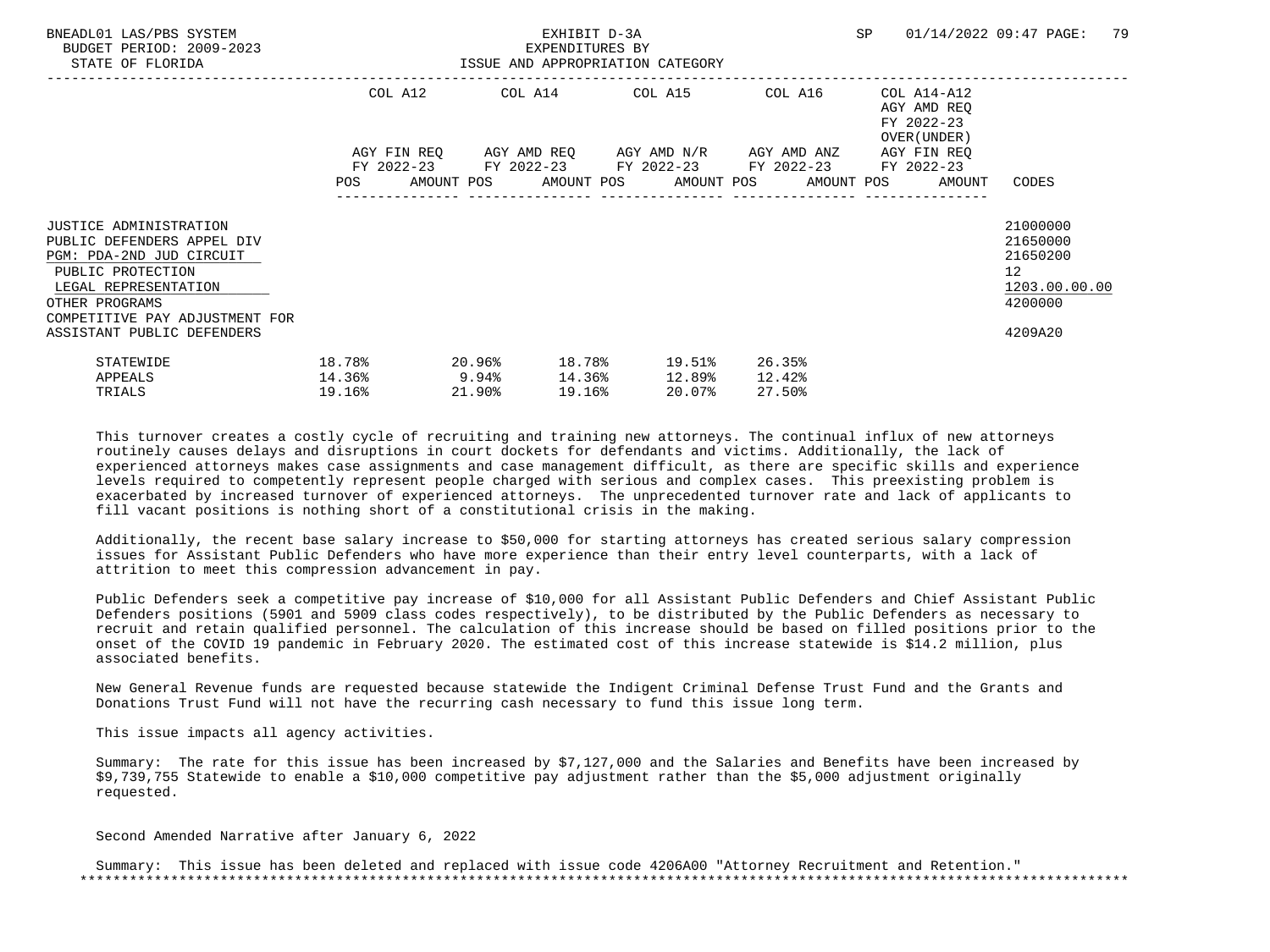| BNEADL01 LAS/PBS SYSTEM<br>BUDGET PERIOD: 2009-2023<br>STATE OF FLORIDA                                                                                                                                                |                    | EXPENDITURES BY<br>ISSUE AND APPROPRIATION CATEGORY                                                                                                                  | EXHIBIT D-3A |          | SP                                                                         |               | 01/14/2022 09:47 PAGE:<br>80                                                  |
|------------------------------------------------------------------------------------------------------------------------------------------------------------------------------------------------------------------------|--------------------|----------------------------------------------------------------------------------------------------------------------------------------------------------------------|--------------|----------|----------------------------------------------------------------------------|---------------|-------------------------------------------------------------------------------|
|                                                                                                                                                                                                                        | COL A12<br>POS FOR | COL A14<br>AGY FIN REQ AGY AMD REQ AGY AMD N/R AGY AMD ANZ AGY FIN REQ<br>FY 2022-23 FY 2022-23 FY 2022-23 FY 2022-23 FY 2022-23<br>AMOUNT POS AMOUNT POS AMOUNT POS | COL A15      | COL A16  | $COL A14 - A12$<br>AGY AMD REQ<br>FY 2022-23<br>OVER (UNDER)<br>AMOUNT POS | AMOUNT        | CODES                                                                         |
| <b>JUSTICE ADMINISTRATION</b><br>PUBLIC DEFENDERS APPEL DIV<br>PGM: PDA-2ND JUD CIRCUIT<br>PUBLIC PROTECTION<br>LEGAL REPRESENTATION<br>OTHER PROGRAMS<br>COMPETITIVE PAY ADJUSTMENT FOR<br>ASSISTANT PUBLIC DEFENDERS |                    |                                                                                                                                                                      |              |          |                                                                            |               | 21000000<br>21650000<br>21650200<br>12<br>1203.00.00.00<br>4200000<br>4209A20 |
| POSITION DETAIL OF SALARIES AND BENEFITS:                                                                                                                                                                              | FTE                | BASE RATE                                                                                                                                                            | ADDITIVES    | BENEFITS | SUBTOTAL                                                                   | ిన            | LAPSE LAPSED SALARIES<br>AND BENEFITS                                         |
| A12 - AGY FIN REQ FY 2022-23                                                                                                                                                                                           |                    |                                                                                                                                                                      |              |          |                                                                            |               |                                                                               |
| CHANGES TO CURRENTLY AUTHORIZED POSITIONS<br>RA01 RATE & SALARY ADJ - BENEFITS NO FTE<br>N0001 001                                                                                                                     | 0.00               | 125,000                                                                                                                                                              |              |          |                                                                            |               | 45,826 170,826 0.00 170,826                                                   |
| TOTALS FOR ISSUE BY FUND<br>1000 GENERAL REVENUE FUND                                                                                                                                                                  |                    |                                                                                                                                                                      |              |          |                                                                            |               | 170,826                                                                       |
|                                                                                                                                                                                                                        | 0.00               | 125,000                                                                                                                                                              |              | 45,826   | 170.826                                                                    |               | --------<br>170,826<br>==============                                         |
| TOTAL: LEGAL REPRESENTATION<br>BY FUND TYPE<br>GENERAL REVENUE FUND $170,826$<br>SALARY RATE 125,000                                                                                                                   |                    |                                                                                                                                                                      |              |          | $125,000-$                                                                 | 170,826- 1000 | 1203.00.00.00                                                                 |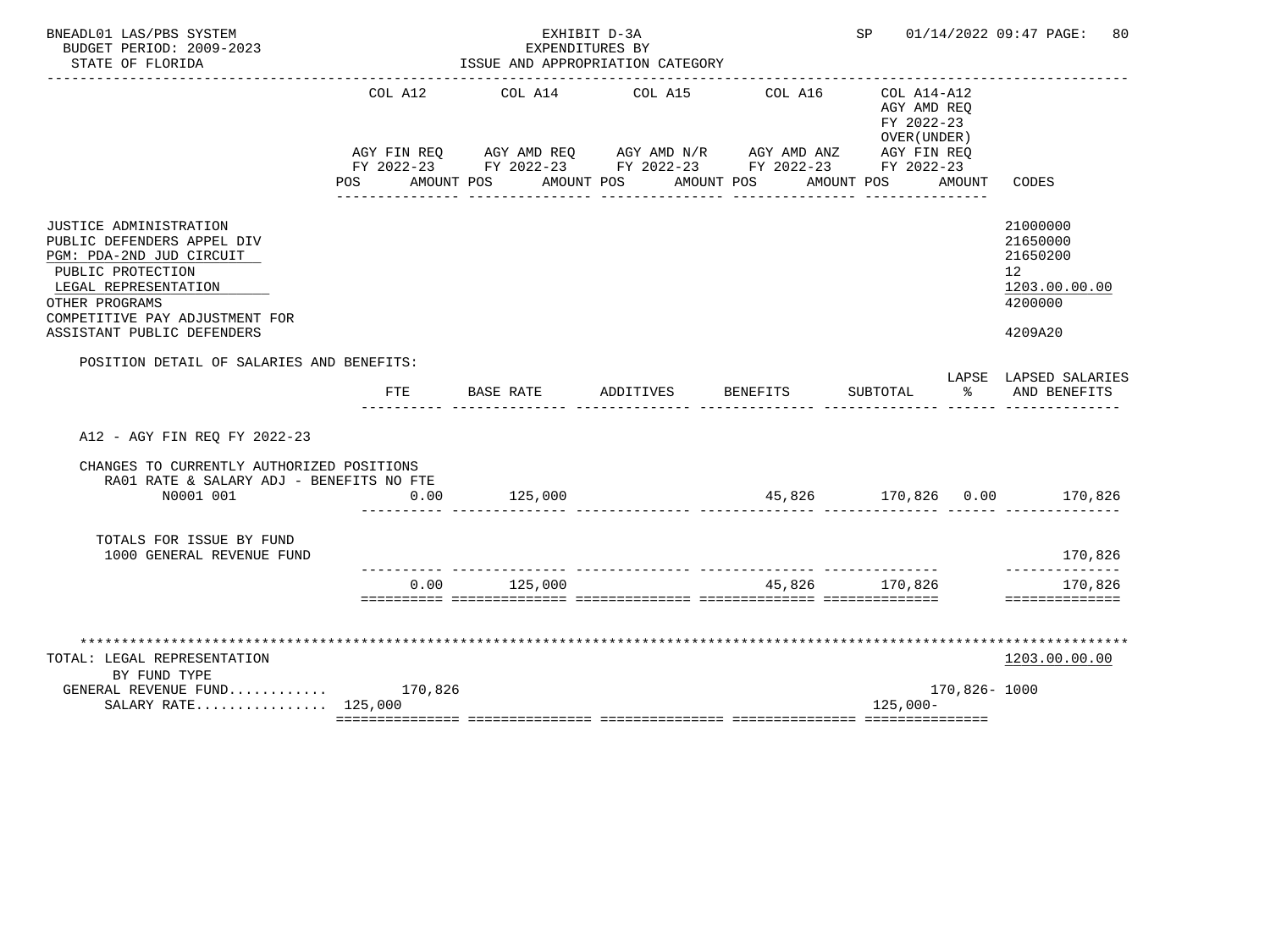| BNEADL01 LAS/PBS SYSTEM<br>BUDGET PERIOD: 2009-2023<br>STATE OF FLORIDA                                                                                                                                                                               |                     | EXHIBIT D-3A<br>EXPENDITURES BY<br>ISSUE AND APPROPRIATION CATEGORY                                                                                                                                                                                    |  | SP 01/14/2022 09:47 PAGE:                                          | 81                                                                                      |
|-------------------------------------------------------------------------------------------------------------------------------------------------------------------------------------------------------------------------------------------------------|---------------------|--------------------------------------------------------------------------------------------------------------------------------------------------------------------------------------------------------------------------------------------------------|--|--------------------------------------------------------------------|-----------------------------------------------------------------------------------------|
|                                                                                                                                                                                                                                                       | COL A12<br>POS DO   | COL A14 $\phantom{000}$ COL A15 $\phantom{000}$ COL $\phantom{000}$ A14-A12<br>AGY FIN REQ AGY AMD REQ AGY AMD N/R AGY AMD ANZ<br>FY 2022-23 FY 2022-23 FY 2022-23 FY 2022-23 FY 2022-23<br>AMOUNT POS      AMOUNT POS      AMOUNT POS      AMOUNT POS |  | AGY AMD REO<br>FY 2022-23<br>OVER (UNDER)<br>AGY FIN REO<br>AMOUNT | CODES                                                                                   |
| JUSTICE ADMINISTRATION<br>PUBLIC DEFENDERS APPEL DIV<br>PGM: PDA-7TH JUD CIRCUIT<br>PUBLIC PROTECTION<br>LEGAL REPRESENTATION<br>OTHER PROGRAMS<br>COMPETITIVE PAY ADJUSTMENT FOR<br>ASSISTANT PUBLIC DEFENDERS<br>SALARY RATE<br>SALARY RATE 125,000 |                     |                                                                                                                                                                                                                                                        |  | 125,000-                                                           | 21000000<br>21650000<br>21650700<br>12<br>1203.00.00.00<br>4200000<br>4209A20<br>000000 |
| SALARIES AND BENEFITS                                                                                                                                                                                                                                 |                     |                                                                                                                                                                                                                                                        |  |                                                                    | 010000                                                                                  |
| GENERAL REVENUE FUND                                                                                                                                                                                                                                  | $-$ STATE $170,826$ |                                                                                                                                                                                                                                                        |  |                                                                    | 170,826-1000 1                                                                          |
| TOTAL: COMPETITIVE PAY ADJUSTMENT FOR<br>ASSISTANT PUBLIC DEFENDERS<br>TOTAL ISSUE $170,826$                                                                                                                                                          |                     |                                                                                                                                                                                                                                                        |  | 170,826-                                                           | 4209A20                                                                                 |
| TOTAL SALARY RATE 125,000                                                                                                                                                                                                                             |                     |                                                                                                                                                                                                                                                        |  | $125.000 -$                                                        |                                                                                         |
|                                                                                                                                                                                                                                                       |                     |                                                                                                                                                                                                                                                        |  |                                                                    |                                                                                         |

 Public Defenders seek to achieve competitive pay for their experienced Assistant Public Defenders. Retention of experienced attorneys is critically important in order to ensure that Public Defenders effectively and efficiently meet their constitutional, ethical, and statutory responsibilities. Public Defender offices experience an average annual turnover rate of roughly 19.5% statewide. In FY20-21, this spiked to an all-time high of 26.35%. This dramatic increase in turnover was due in part to the COIVD-19 pandemic and to competition from the private sector and other government agencies. The private sector directly competes with Public Defender offices by offering higher pay and better incentives with more enticing benefits to entry-level attorneys and experienced Assistant Public Defenders. Additionally, salary studies have shown that other government agencies on average pay higher salaries than Public Defender offices are able to pay. Despite recruitment efforts, Public Defender Offices statewide are experiencing a severe lack of applicants, both entry-level and those with prior experience.

|           | FY17-18 | FY18-19   | FY19-20 | 3 yr avg | FY20-21 |
|-----------|---------|-----------|---------|----------|---------|
| STATEWIDE | 18.78%  | 20.96%    | 18.78%  | 19.51%   | 26.35%  |
| APPEALS   | 14.36%  | 9.94%     | 14.36%  | 12.89%   | 12.42%  |
| TRIALS    | 19.16%  | $21.90\%$ | 19.16%  | 20.07%   | 27.50%  |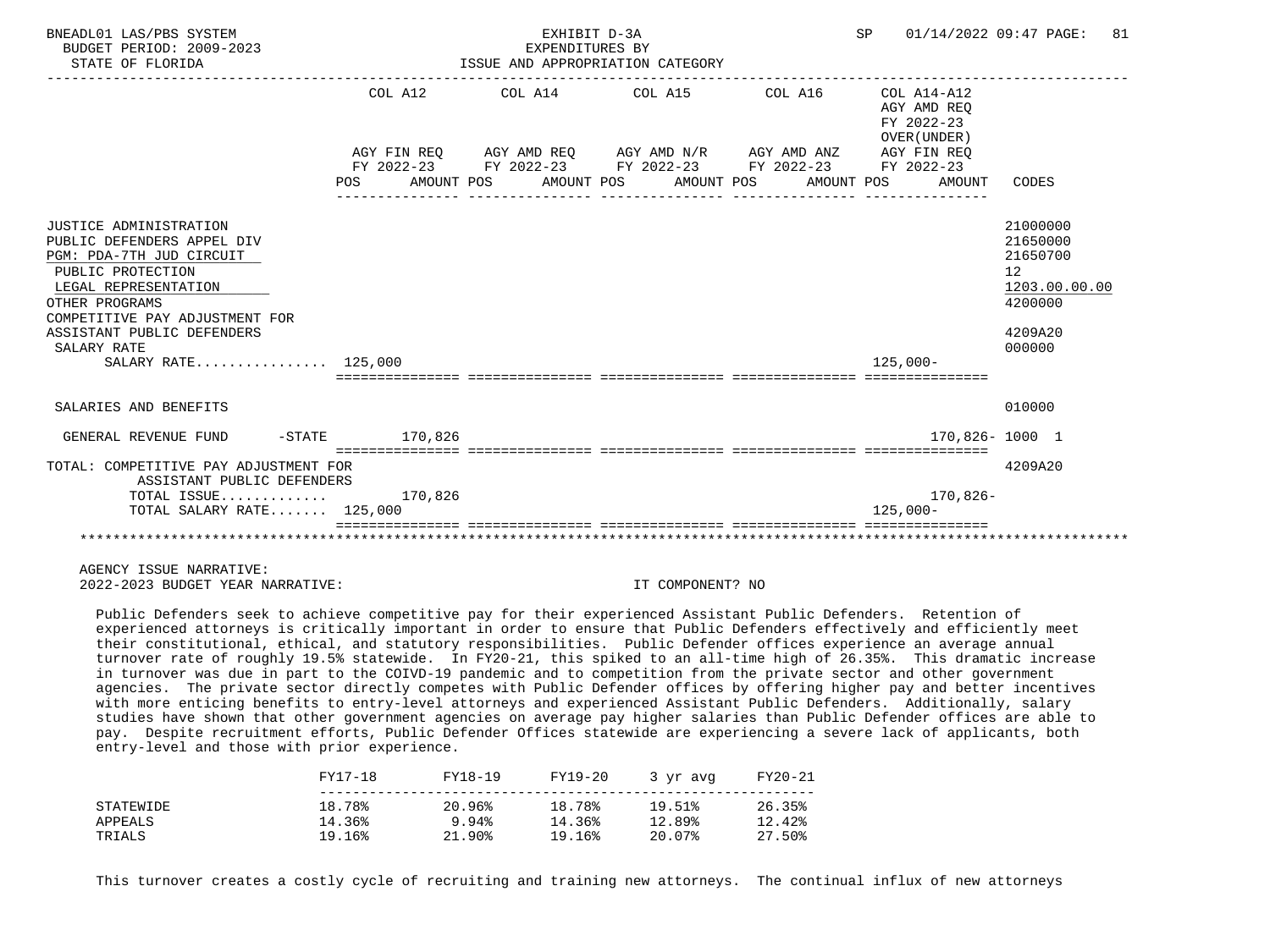| BNEADL01 LAS/PBS SYSTEM<br>BUDGET PERIOD: 2009-2023<br>STATE OF FLORIDA | EXHIBIT D-3A<br>EXPENDITURES BY<br>ISSUE AND APPROPRIATION CATEGORY |  |                                                        |         | <b>SP</b>                                                | 82<br>01/14/2022 09:47 PAGE: |
|-------------------------------------------------------------------------|---------------------------------------------------------------------|--|--------------------------------------------------------|---------|----------------------------------------------------------|------------------------------|
|                                                                         | COL A12                                                             |  | COL A14 COL A15                                        | COL A16 | COL A14-A12<br>AGY AMD REO<br>FY 2022-23<br>OVER (UNDER) |                              |
|                                                                         | AGY FIN REO                                                         |  | AGY AMD REO AGY AMD N/R AGY AMD ANZ                    |         | AGY FIN REO                                              |                              |
|                                                                         |                                                                     |  | FY 2022-23 FY 2022-23 FY 2022-23 FY 2022-23 FY 2022-23 |         |                                                          |                              |
|                                                                         | POS                                                                 |  | AMOUNT POS AMOUNT POS AMOUNT POS AMOUNT POS            |         | AMOUNT                                                   | CODES                        |
| <b>JUSTICE ADMINISTRATION</b>                                           |                                                                     |  |                                                        |         |                                                          | 21000000                     |
| PUBLIC DEFENDERS APPEL DIV                                              |                                                                     |  |                                                        |         |                                                          | 21650000                     |
| PGM: PDA-7TH JUD CIRCUIT                                                |                                                                     |  |                                                        |         |                                                          | 21650700                     |
| PUBLIC PROTECTION                                                       |                                                                     |  |                                                        |         |                                                          | 12                           |
| LEGAL REPRESENTATION                                                    |                                                                     |  |                                                        |         |                                                          | 1203.00.00.00                |
| OTHER PROGRAMS<br>COMPETITIVE PAY ADJUSTMENT FOR                        |                                                                     |  |                                                        |         |                                                          | 4200000                      |
| ASSISTANT PUBLIC DEFENDERS                                              |                                                                     |  |                                                        |         |                                                          | 4209A20                      |

 Additionally, the recent base salary increase to \$50,000 for starting attorneys has created serious salary compression issues for Assistant Public Defenders who have more experience than their entry level counterparts, with a lack of attrition to meet this compression advancement in pay.

 Public Defenders seek a competitive pay increase of \$5,000 for all Assistant Public Defenders and Chief Assistant Public Defenders (5901 and 5909 class codes respectively). The calculation of this increase should be based on filled positions prior to the onset of the COVID 19 pandemic in February 2020. The estimated cost of this increase statewide is \$7.8 million, plus associated benefits.

 New General Revenue funds are requested because statewide the Indigent Criminal Defense Trust Fund and Grants and Donations Trust Fund will not have the recurring cash necessary to fund this issue long term.

Amended FY 2022-23 Narrative after December 15, 2021

 Public Defenders seek to achieve competitive pay for their experienced Assistant Public Defenders. Retention of experienced attorneys is critically important in order to ensure that Public Defenders effectively and efficiently meet their constitutional, ethical, and statutory responsibilities. Public Defender offices experience an average annual turnover rate of roughly 19.5% statewide. In FY20-21, this spiked to an all-time high of 26.35%. This dramatic increase in turnover was due in part to the COIVD-19 pandemic and to competition from the private sector and other government agencies. The private sector directly competes with Public Defender offices by offering higher pay and better incentives with more enticing benefits to entry-level attorneys and experienced Assistant Public Defenders.

 Additionally, salary studies have shown that other government agencies on average pay higher salaries than Public Defender offices are able to pay. Despite recruitment efforts, Public Defender Offices statewide are experiencing a severe lack of applicants, both entry-level and those with prior experience.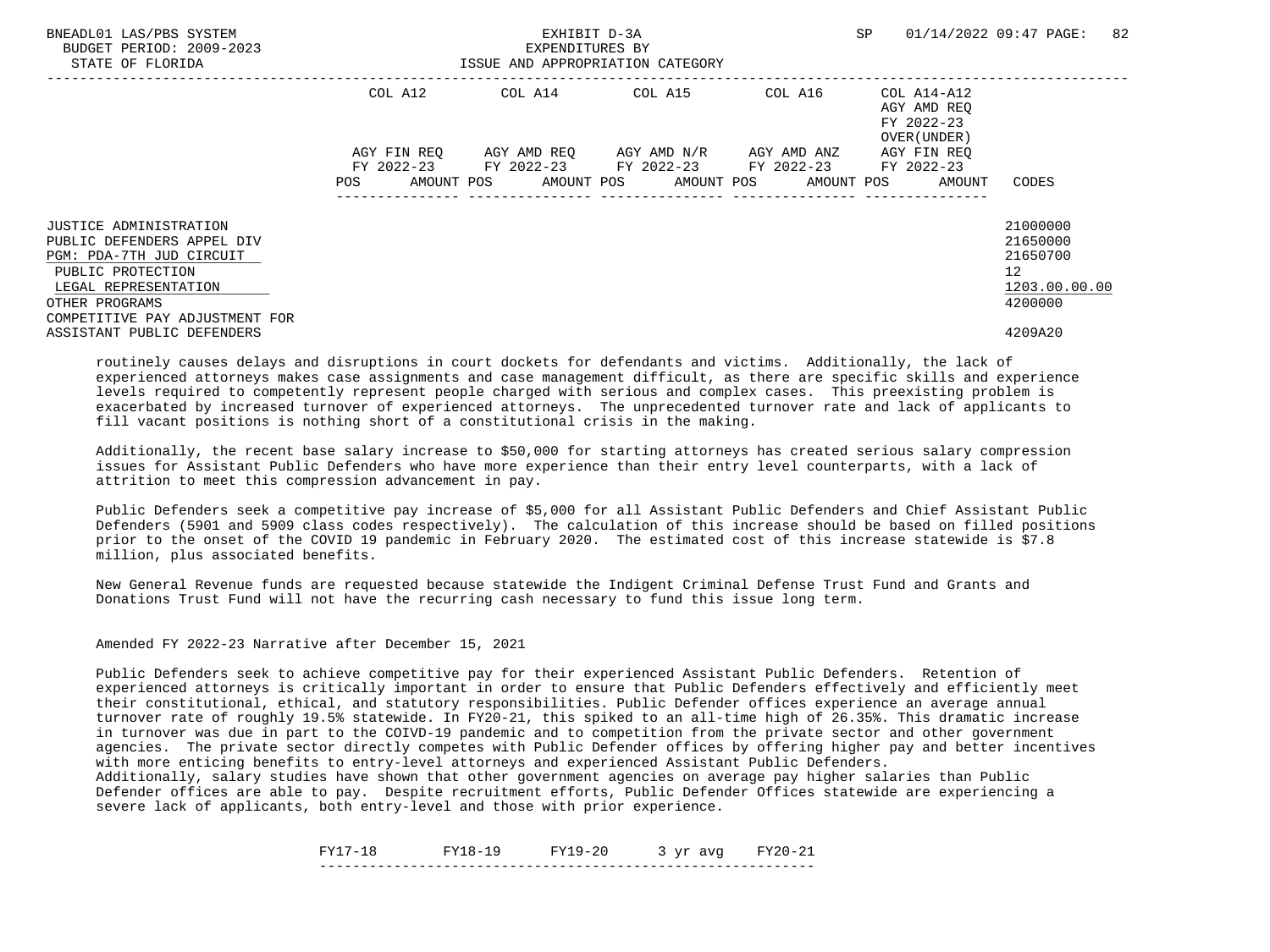| BNEADL01 LAS/PBS SYSTEM<br>BUDGET PERIOD: 2009-2023<br>STATE OF FLORIDA                                                                                                                                                | ISSUE AND APPROPRIATION CATEGORY              |                  | EXHIBIT D-3A<br>EXPENDITURES BY |        |                                                                                                                  |                            |                                                                          | SP 01/14/2022 09:47 PAGE:                                                                  | 83 |
|------------------------------------------------------------------------------------------------------------------------------------------------------------------------------------------------------------------------|-----------------------------------------------|------------------|---------------------------------|--------|------------------------------------------------------------------------------------------------------------------|----------------------------|--------------------------------------------------------------------------|--------------------------------------------------------------------------------------------|----|
|                                                                                                                                                                                                                        |                                               |                  |                                 |        | COL A12 COL A14 COL A15 COL A16<br>AGY FIN REQ 6GY AMD REQ 6GY AMD N/R 6GY AMD ANZ                               |                            | COL A14-A12<br>AGY AMD REO<br>FY 2022-23<br>OVER (UNDER )<br>AGY FIN REO |                                                                                            |    |
|                                                                                                                                                                                                                        |                                               |                  |                                 |        | FY 2022-23 FY 2022-23 FY 2022-23 FY 2022-23 FY 2022-23<br>POS AMOUNT POS AMOUNT POS AMOUNT POS AMOUNT POS AMOUNT |                            |                                                                          | CODES                                                                                      |    |
| <b>JUSTICE ADMINISTRATION</b><br>PUBLIC DEFENDERS APPEL DIV<br>PGM: PDA-7TH JUD CIRCUIT<br>PUBLIC PROTECTION<br>LEGAL REPRESENTATION<br>OTHER PROGRAMS<br>COMPETITIVE PAY ADJUSTMENT FOR<br>ASSISTANT PUBLIC DEFENDERS |                                               |                  |                                 |        |                                                                                                                  |                            |                                                                          | 21000000<br>21650000<br>21650700<br>12 <sup>°</sup><br>1203.00.00.00<br>4200000<br>4209A20 |    |
| STATEWIDE<br>APPEALS<br>TRIALS                                                                                                                                                                                         | 18.78%<br>$14.36$ <sup>8</sup> 9.94<br>19.16% | 20.96%<br>21.90% |                                 | 19.16% | 18.78% 19.51%<br>14.36% 12.89%<br>20.07%                                                                         | 26.35%<br>12.42%<br>27.50% |                                                                          |                                                                                            |    |

 Additionally, the recent base salary increase to \$50,000 for starting attorneys has created serious salary compression issues for Assistant Public Defenders who have more experience than their entry level counterparts, with a lack of attrition to meet this compression advancement in pay.

 Public Defenders seek a competitive pay increase of \$10,000 for all Assistant Public Defenders and Chief Assistant Public Defenders positions (5901 and 5909 class codes respectively), to be distributed by the Public Defenders as necessary to recruit and retain qualified personnel. The calculation of this increase should be based on filled positions prior to the onset of the COVID 19 pandemic in February 2020. The estimated cost of this increase statewide is \$14.2 million, plus associated benefits.

 New General Revenue funds are requested because statewide the Indigent Criminal Defense Trust Fund and the Grants and Donations Trust Fund will not have the recurring cash necessary to fund this issue long term.

This issue impacts all agency activities.

 Summary: The rate for this issue has been increased by \$7,127,000 and the Salaries and Benefits have been increased by \$9,739,755 Statewide to enable a \$10,000 competitive pay adjustment rather than the \$5,000 adjustment originally requested.

Second Amended Narrative after January 6, 2022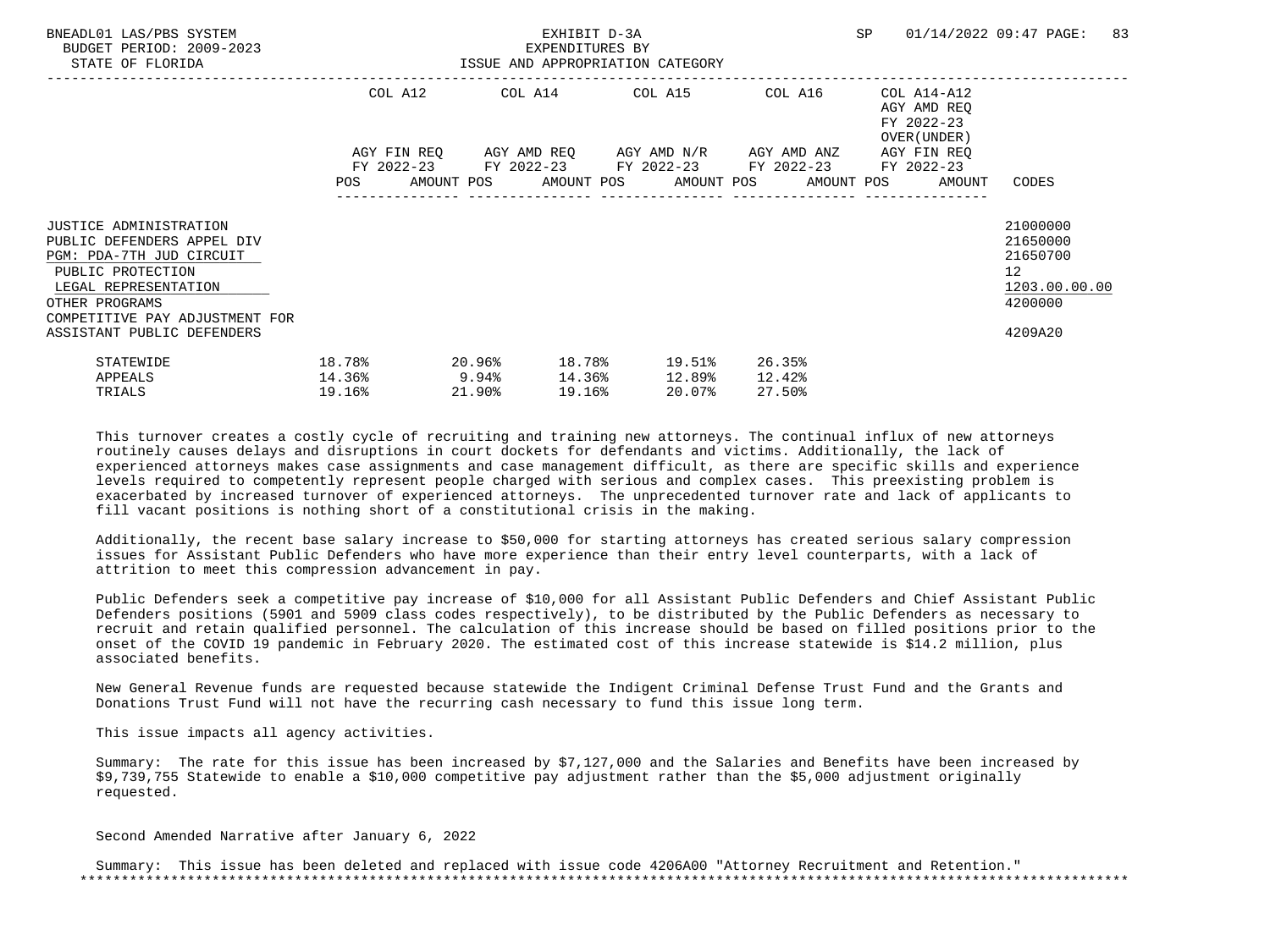| BNEADL01 LAS/PBS SYSTEM<br>BUDGET PERIOD: 2009-2023                                                                                                                                                             |                       | EXPENDITURES BY                                                                                                                                           | EXHIBIT D-3A |                                  | SP                                                       |              | 01/14/2022 09:47 PAGE:<br>84                                                  |
|-----------------------------------------------------------------------------------------------------------------------------------------------------------------------------------------------------------------|-----------------------|-----------------------------------------------------------------------------------------------------------------------------------------------------------|--------------|----------------------------------|----------------------------------------------------------|--------------|-------------------------------------------------------------------------------|
| STATE OF FLORIDA                                                                                                                                                                                                |                       | ISSUE AND APPROPRIATION CATEGORY                                                                                                                          |              |                                  |                                                          |              |                                                                               |
|                                                                                                                                                                                                                 | COL A12<br><b>POS</b> | COL A14<br>AGY FIN REQ AGY AMD REQ AGY AMD N/R AGY AMD ANZ AGY FIN REQ<br>FY 2022-23 FY 2022-23 FY 2022-23 FY 2022-23 FY 2022-23<br>AMOUNT POS AMOUNT POS | COL A15      | COL A16<br>AMOUNT POS AMOUNT POS | COL A14-A12<br>AGY AMD REQ<br>FY 2022-23<br>OVER (UNDER) | AMOUNT       | CODES                                                                         |
| JUSTICE ADMINISTRATION<br>PUBLIC DEFENDERS APPEL DIV<br>PGM: PDA-7TH JUD CIRCUIT<br>PUBLIC PROTECTION<br>LEGAL REPRESENTATION<br>OTHER PROGRAMS<br>COMPETITIVE PAY ADJUSTMENT FOR<br>ASSISTANT PUBLIC DEFENDERS |                       |                                                                                                                                                           |              |                                  |                                                          |              | 21000000<br>21650000<br>21650700<br>12<br>1203.00.00.00<br>4200000<br>4209A20 |
| POSITION DETAIL OF SALARIES AND BENEFITS:                                                                                                                                                                       | FTE                   | BASE RATE                                                                                                                                                 | ADDITIVES    | BENEFITS                         | SUBTOTAL                                                 | ႜႂ           | LAPSE LAPSED SALARIES<br>AND BENEFITS                                         |
| A12 - AGY FIN REO FY 2022-23                                                                                                                                                                                    |                       |                                                                                                                                                           |              |                                  |                                                          |              |                                                                               |
| CHANGES TO CURRENTLY AUTHORIZED POSITIONS<br>RA01 RATE & SALARY ADJ - BENEFITS NO FTE<br>N0001 001                                                                                                              | 0.00                  | 125,000                                                                                                                                                   |              |                                  |                                                          |              |                                                                               |
| TOTALS FOR ISSUE BY FUND<br>1000 GENERAL REVENUE FUND                                                                                                                                                           |                       |                                                                                                                                                           |              |                                  |                                                          |              | 170,826                                                                       |
|                                                                                                                                                                                                                 | 0.00                  | 125,000                                                                                                                                                   |              | ________________________________ | 45,826 170,826                                           |              | 170,826<br>==============                                                     |
| TOTAL: LEGAL REPRESENTATION<br>BY FUND TYPE<br>GENERAL REVENUE FUND 170,826                                                                                                                                     |                       |                                                                                                                                                           |              |                                  |                                                          | 170,826-1000 | 1203.00.00.00                                                                 |
| SALARY RATE 125,000                                                                                                                                                                                             |                       |                                                                                                                                                           |              |                                  | $125,000-$                                               |              |                                                                               |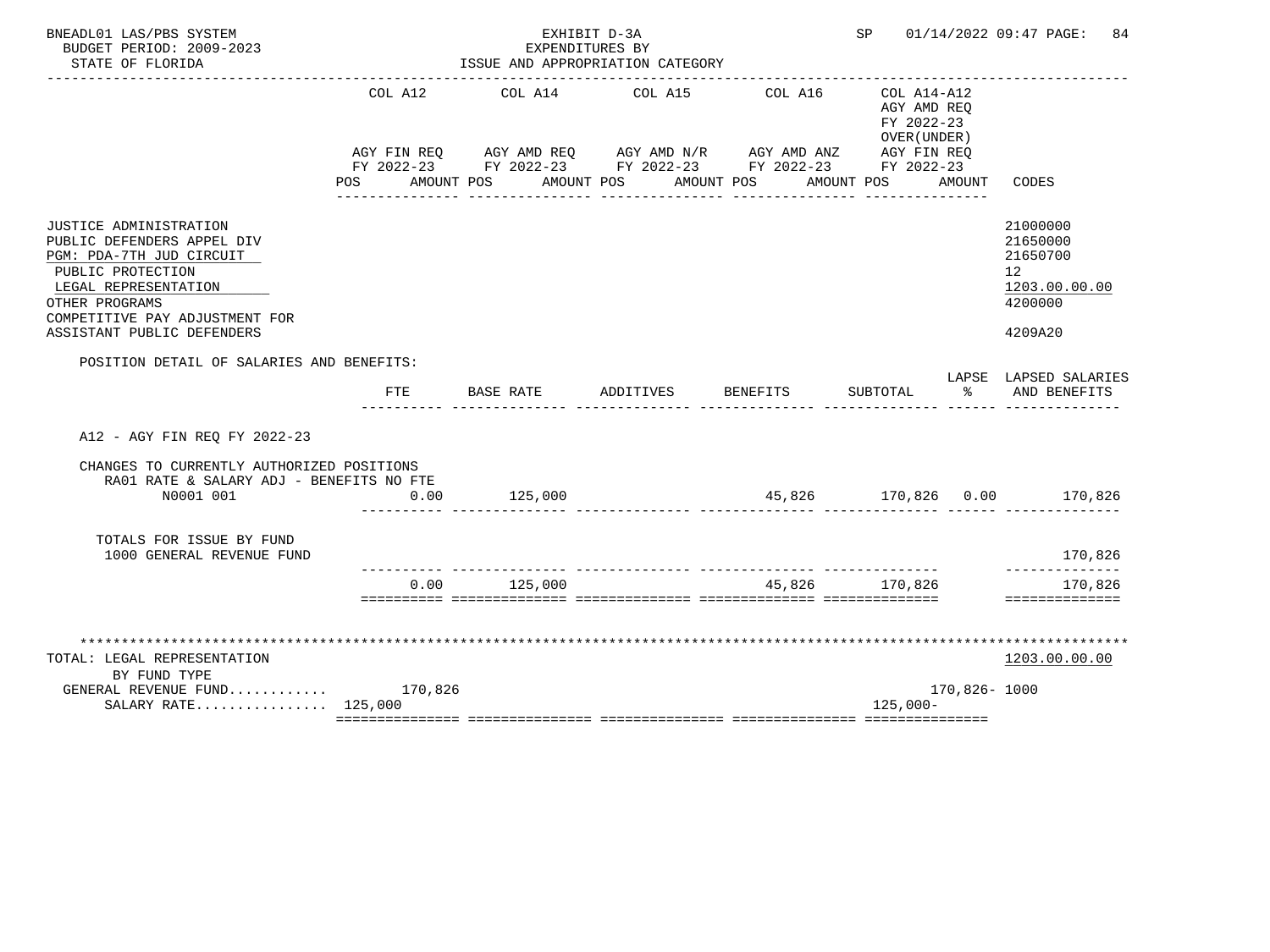| BNEADL01 LAS/PBS SYSTEM<br>BUDGET PERIOD: 2009-2023<br>STATE OF FLORIDA                                                                                                                                                                                |                                                            | EXHIBIT D-3A<br>EXPENDITURES BY | ISSUE AND APPROPRIATION CATEGORY                                                                                                                         | SP 01/14/2022 09:47 PAGE:                                                                 | 85                                                                                      |
|--------------------------------------------------------------------------------------------------------------------------------------------------------------------------------------------------------------------------------------------------------|------------------------------------------------------------|---------------------------------|----------------------------------------------------------------------------------------------------------------------------------------------------------|-------------------------------------------------------------------------------------------|-----------------------------------------------------------------------------------------|
|                                                                                                                                                                                                                                                        | COL A12<br>POS AMOUNT POS AMOUNT POS AMOUNT POS AMOUNT POS |                                 | $COL A14$ $COL A15$ $COL A16$ $COL A14-A12$<br>AGY FIN REO AGY AMD REO AGY AMD N/R AGY AMD ANZ<br>FY 2022-23 FY 2022-23 FY 2022-23 FY 2022-23 FY 2022-23 | AGY AMD REO<br>FY 2022-23<br>OVER (UNDER)<br>AGY FIN REO<br>AMOUNT                        | CODES                                                                                   |
| JUSTICE ADMINISTRATION<br>PUBLIC DEFENDERS APPEL DIV<br>PGM: PDA-10TH JUD CIRCUIT<br>PUBLIC PROTECTION<br>LEGAL REPRESENTATION<br>OTHER PROGRAMS<br>COMPETITIVE PAY ADJUSTMENT FOR<br>ASSISTANT PUBLIC DEFENDERS<br>SALARY RATE<br>SALARY RATE 141,000 |                                                            |                                 |                                                                                                                                                          | $141.000 -$<br>sicicicicici intricticici intrictici interestici intricticiali interestici | 21000000<br>21650000<br>21651000<br>12<br>1203.00.00.00<br>4200000<br>4209A20<br>000000 |
| SALARIES AND BENEFITS                                                                                                                                                                                                                                  |                                                            |                                 |                                                                                                                                                          |                                                                                           | 010000                                                                                  |
| GENERAL REVENUE FUND                                                                                                                                                                                                                                   | -STATE 192.691                                             |                                 |                                                                                                                                                          | 192.691-1000 1                                                                            |                                                                                         |
| TOTAL: COMPETITIVE PAY ADJUSTMENT FOR<br>ASSISTANT PUBLIC DEFENDERS                                                                                                                                                                                    |                                                            |                                 |                                                                                                                                                          |                                                                                           | 4209A20                                                                                 |
| TOTAL ISSUE $192,691$<br>TOTAL SALARY RATE 141,000                                                                                                                                                                                                     |                                                            |                                 |                                                                                                                                                          | 192,691-<br>141,000-                                                                      |                                                                                         |
|                                                                                                                                                                                                                                                        |                                                            |                                 |                                                                                                                                                          |                                                                                           |                                                                                         |

 Public Defenders seek to achieve competitive pay for their experienced Assistant Public Defenders. Retention of experienced attorneys is critically important in order to ensure that Public Defenders effectively and efficiently meet their constitutional, ethical, and statutory responsibilities. Public Defender offices experience an average annual turnover rate of roughly 19.5% statewide. In FY20-21, this spiked to an all-time high of 26.35%. This dramatic increase in turnover was due in part to the COIVD-19 pandemic and to competition from the private sector and other government agencies. The private sector directly competes with Public Defender offices by offering higher pay and better incentives with more enticing benefits to entry-level attorneys and experienced Assistant Public Defenders. Additionally, salary studies have shown that other government agencies on average pay higher salaries than Public Defender offices are able to pay. Despite recruitment efforts, Public Defender Offices statewide are experiencing a severe lack of applicants, both entry-level and those with prior experience.

|           | FY17-18 | FY18-19   | FY19-20 | 3 yr avg | FY20-21 |
|-----------|---------|-----------|---------|----------|---------|
| STATEWIDE | 18.78%  | 20.96%    | 18.78%  | 19.51%   | 26.35%  |
| APPEALS   | 14.36%  | 9.94%     | 14.36%  | 12.89%   | 12.42%  |
| TRIALS    | 19.16%  | $21.90\%$ | 19.16%  | 20.07%   | 27.50%  |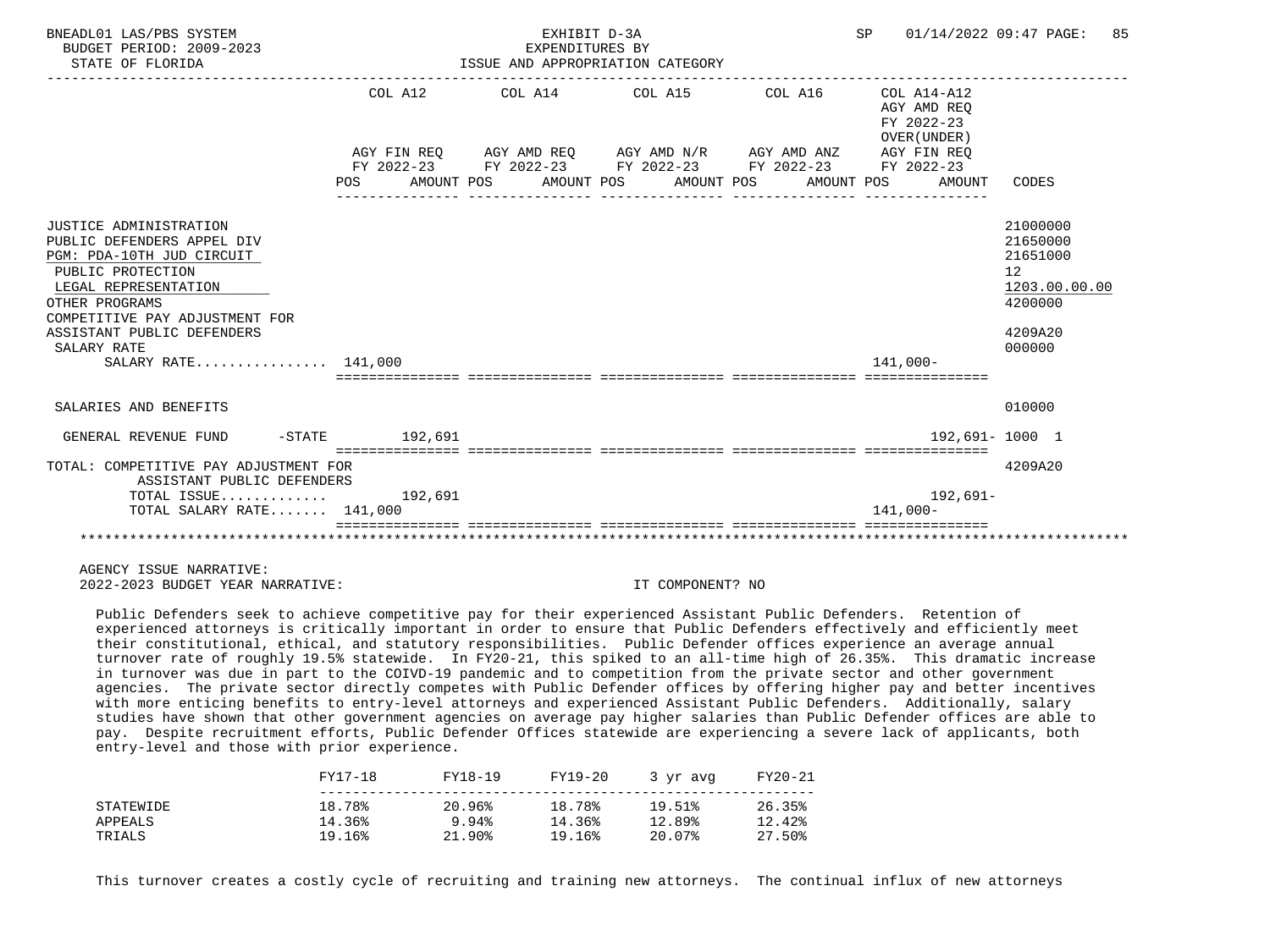| BNEADL01 LAS/PBS SYSTEM<br>BUDGET PERIOD: 2009-2023<br>STATE OF FLORIDA | EXHIBIT D-3A<br>EXPENDITURES BY<br>ISSUE AND APPROPRIATION CATEGORY |                                                                                            |                                     |         | SP                                                       | 86<br>01/14/2022 09:47 PAGE: |
|-------------------------------------------------------------------------|---------------------------------------------------------------------|--------------------------------------------------------------------------------------------|-------------------------------------|---------|----------------------------------------------------------|------------------------------|
|                                                                         | COL A12                                                             |                                                                                            | COL A14 COL A15                     | COL A16 | COL A14-A12<br>AGY AMD REO<br>FY 2022-23<br>OVER (UNDER) |                              |
|                                                                         | AGY FIN REO                                                         |                                                                                            | AGY AMD REO AGY AMD N/R AGY AMD ANZ |         | AGY FIN REO                                              |                              |
|                                                                         | POS                                                                 | FY 2022-23 FY 2022-23 FY 2022-23 FY 2022-23<br>AMOUNT POS AMOUNT POS AMOUNT POS AMOUNT POS |                                     |         | FY 2022-23<br>AMOUNT                                     | CODES                        |
|                                                                         |                                                                     |                                                                                            |                                     |         |                                                          |                              |
| <b>JUSTICE ADMINISTRATION</b>                                           |                                                                     |                                                                                            |                                     |         |                                                          | 21000000                     |
| PUBLIC DEFENDERS APPEL DIV                                              |                                                                     |                                                                                            |                                     |         |                                                          | 21650000                     |
| PGM: PDA-10TH JUD CIRCUIT                                               |                                                                     |                                                                                            |                                     |         |                                                          | 21651000                     |
| PUBLIC PROTECTION                                                       |                                                                     |                                                                                            |                                     |         |                                                          | 12                           |
| LEGAL REPRESENTATION                                                    |                                                                     |                                                                                            |                                     |         |                                                          | 1203.00.00.00                |
| OTHER PROGRAMS<br>COMPETITIVE PAY ADJUSTMENT FOR                        |                                                                     |                                                                                            |                                     |         |                                                          | 4200000                      |
| ASSISTANT PUBLIC DEFENDERS                                              |                                                                     |                                                                                            |                                     |         |                                                          | 4209A20                      |

 Additionally, the recent base salary increase to \$50,000 for starting attorneys has created serious salary compression issues for Assistant Public Defenders who have more experience than their entry level counterparts, with a lack of attrition to meet this compression advancement in pay.

 Public Defenders seek a competitive pay increase of \$5,000 for all Assistant Public Defenders and Chief Assistant Public Defenders (5901 and 5909 class codes respectively). The calculation of this increase should be based on filled positions prior to the onset of the COVID 19 pandemic in February 2020. The estimated cost of this increase statewide is \$7.8 million, plus associated benefits.

 New General Revenue funds are requested because statewide the Indigent Criminal Defense Trust Fund and Grants and Donations Trust Fund will not have the recurring cash necessary to fund this issue long term.

Amended FY 2022-23 Narrative after December 15, 2021

 Public Defenders seek to achieve competitive pay for their experienced Assistant Public Defenders. Retention of experienced attorneys is critically important in order to ensure that Public Defenders effectively and efficiently meet their constitutional, ethical, and statutory responsibilities. Public Defender offices experience an average annual turnover rate of roughly 19.5% statewide. In FY20-21, this spiked to an all-time high of 26.35%. This dramatic increase in turnover was due in part to the COIVD-19 pandemic and to competition from the private sector and other government agencies. The private sector directly competes with Public Defender offices by offering higher pay and better incentives with more enticing benefits to entry-level attorneys and experienced Assistant Public Defenders. Additionally, salary studies have shown that other government agencies on average pay higher salaries than Public Defender offices are able to pay. Despite recruitment efforts, Public Defender Offices statewide are experiencing a

|           | FY17-18 | FY18-19 | FY19-20 | 3 yr avg FY20-21 |        |
|-----------|---------|---------|---------|------------------|--------|
| STATEWIDE | 18.78%  | 20.96%  | 18.78%  | 19.51%           | 26.35% |

severe lack of applicants, both entry-level and those with prior experience.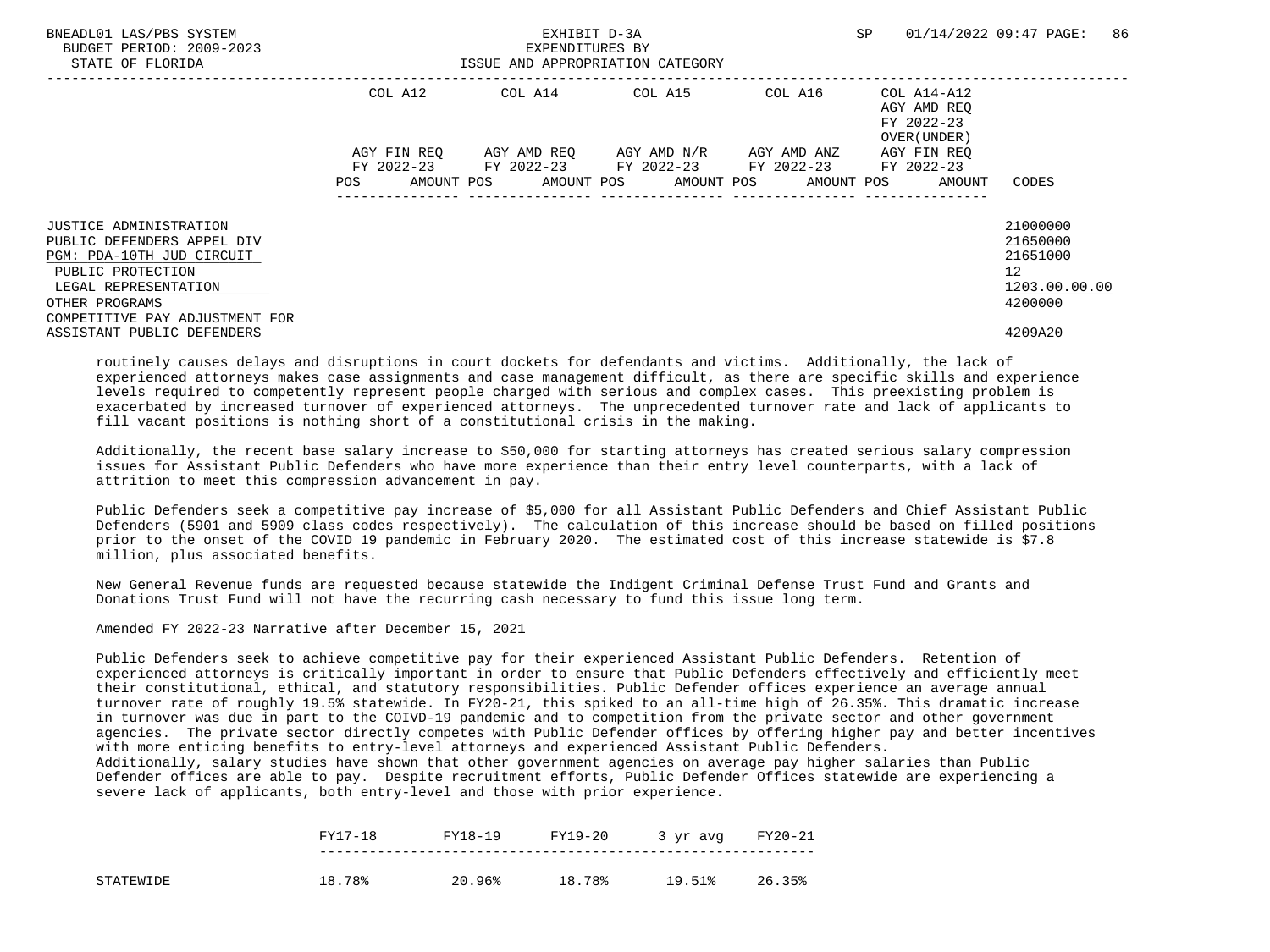| BNEADL01 LAS/PBS SYSTEM<br>BUDGET PERIOD: 2009-2023<br>STATE OF FLORIDA                                                                                                                                          |                  |        | EXHIBIT D-3A<br>EXPENDITURES BY |        | ISSUE AND APPROPRIATION CATEGORY                                                                                                                         |                  | SP |                                                           | 01/14/2022 09:47 PAGE:                                                        | 87 |
|------------------------------------------------------------------------------------------------------------------------------------------------------------------------------------------------------------------|------------------|--------|---------------------------------|--------|----------------------------------------------------------------------------------------------------------------------------------------------------------|------------------|----|-----------------------------------------------------------|-------------------------------------------------------------------------------|----|
|                                                                                                                                                                                                                  | COL A12          |        |                                 |        | COL A14 COL A15 COL A16                                                                                                                                  |                  |    | COL A14-A12<br>AGY AMD REO<br>FY 2022-23<br>OVER (UNDER ) |                                                                               |    |
|                                                                                                                                                                                                                  |                  |        |                                 |        | AGY FIN REQ AGY AMD REQ AGY AMD N/R AGY AMD ANZ<br>FY 2022-23 FY 2022-23 FY 2022-23 FY 2022-23<br>POS AMOUNT POS AMOUNT POS AMOUNT POS AMOUNT POS AMOUNT |                  |    | AGY FIN REO<br>FY 2022-23                                 | CODES                                                                         |    |
| JUSTICE ADMINISTRATION<br>PUBLIC DEFENDERS APPEL DIV<br>PGM: PDA-10TH JUD CIRCUIT<br>PUBLIC PROTECTION<br>LEGAL REPRESENTATION<br>OTHER PROGRAMS<br>COMPETITIVE PAY ADJUSTMENT FOR<br>ASSISTANT PUBLIC DEFENDERS |                  |        |                                 |        |                                                                                                                                                          |                  |    |                                                           | 21000000<br>21650000<br>21651000<br>12<br>1203.00.00.00<br>4200000<br>4209A20 |    |
| APPEALS<br>TRIALS                                                                                                                                                                                                | 14.36%<br>19.16% | 21.90% |                                 | 19.16% | $9.94\%$ 14.36% 12.89%<br>20.07%                                                                                                                         | 12.42%<br>27.50% |    |                                                           |                                                                               |    |

 Additionally, the recent base salary increase to \$50,000 for starting attorneys has created serious salary compression issues for Assistant Public Defenders who have more experience than their entry level counterparts, with a lack of attrition to meet this compression advancement in pay.

 Public Defenders seek a competitive pay increase of \$10,000 for all Assistant Public Defenders and Chief Assistant Public Defenders positions (5901 and 5909 class codes respectively), to be distributed by the Public Defenders as necessary to recruit and retain qualified personnel. The calculation of this increase should be based on filled positions prior to the onset of the COVID 19 pandemic in February 2020. The estimated cost of this increase statewide is \$14.2 million, plus associated benefits.

 New General Revenue funds are requested because statewide the Indigent Criminal Defense Trust Fund and the Grants and Donations Trust Fund will not have the recurring cash necessary to fund this issue long term.

This issue impacts all agency activities.

 Summary: The rate for this issue has been increased by \$7,127,000 and the Salaries and Benefits have been increased by \$9,739,755 Statewide to enable a \$10,000 competitive pay adjustment rather than the \$5,000 adjustment originally requested.

Second Amended Narrative after January 6, 2022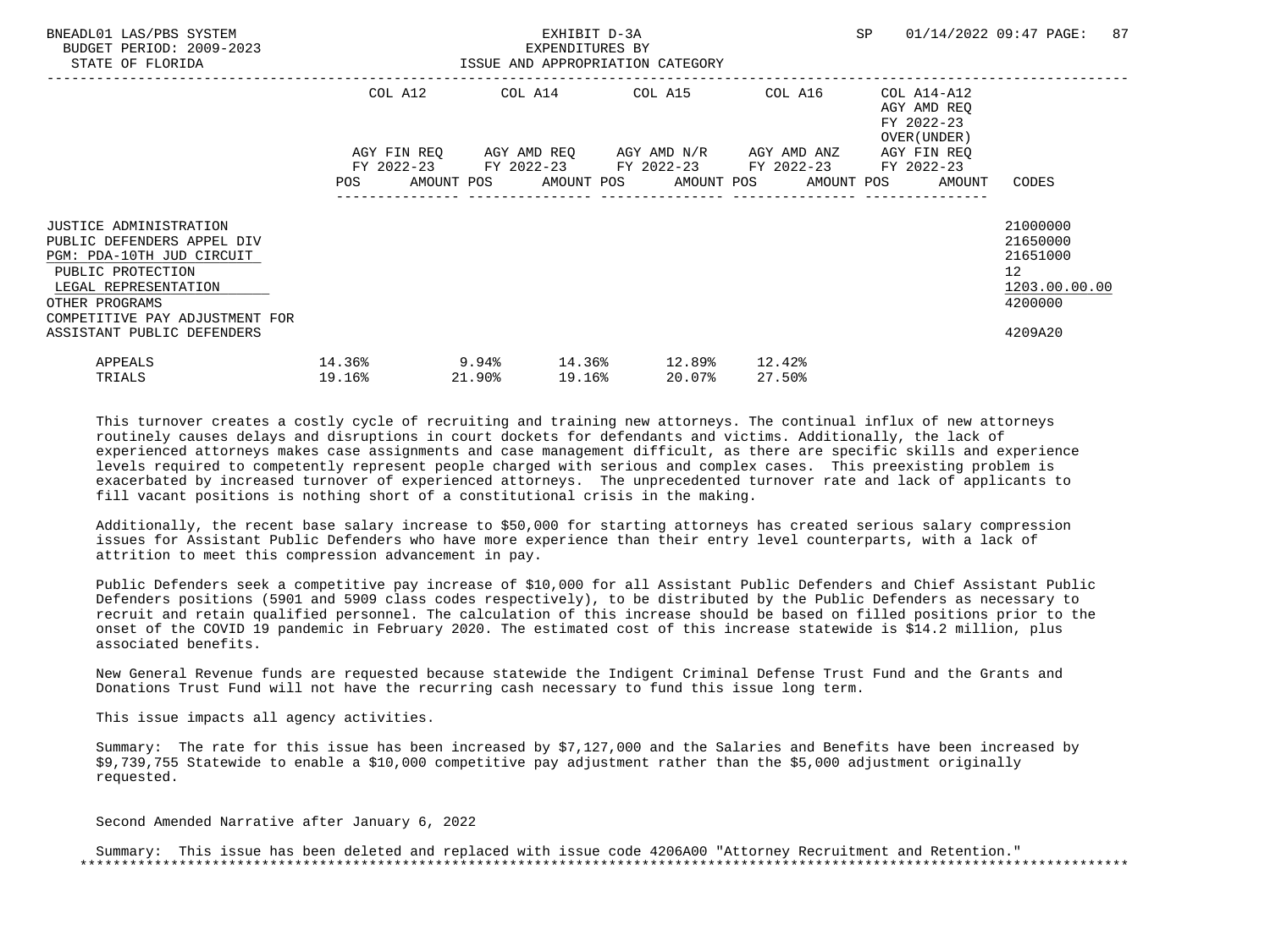| BNEADL01 LAS/PBS SYSTEM<br>BUDGET PERIOD: 2009-2023<br>STATE OF FLORIDA                                                                                                                                          |            | EXPENDITURES BY       | EXHIBIT D-3A<br>ISSUE AND APPROPRIATION CATEGORY                                                                      |                       | SP                         |               | 01/14/2022 09:47 PAGE:<br>88                                                  |
|------------------------------------------------------------------------------------------------------------------------------------------------------------------------------------------------------------------|------------|-----------------------|-----------------------------------------------------------------------------------------------------------------------|-----------------------|----------------------------|---------------|-------------------------------------------------------------------------------|
|                                                                                                                                                                                                                  | COL A12    | COL A14               | COL A15                                                                                                               | COL A16               | COL A14-A12<br>AGY AMD REQ |               |                                                                               |
|                                                                                                                                                                                                                  | <b>POS</b> | AMOUNT POS AMOUNT POS | AGY FIN REQ AGY AMD REQ AGY AMD N/R AGY AMD ANZ AGY FIN REQ<br>FY 2022-23 FY 2022-23 FY 2022-23 FY 2022-23 FY 2022-23 | AMOUNT POS AMOUNT POS | FY 2022-23<br>OVER (UNDER) | AMOUNT        | CODES                                                                         |
| JUSTICE ADMINISTRATION<br>PUBLIC DEFENDERS APPEL DIV<br>PGM: PDA-10TH JUD CIRCUIT<br>PUBLIC PROTECTION<br>LEGAL REPRESENTATION<br>OTHER PROGRAMS<br>COMPETITIVE PAY ADJUSTMENT FOR<br>ASSISTANT PUBLIC DEFENDERS |            |                       |                                                                                                                       |                       |                            |               | 21000000<br>21650000<br>21651000<br>12<br>1203.00.00.00<br>4200000<br>4209A20 |
| POSITION DETAIL OF SALARIES AND BENEFITS:                                                                                                                                                                        | <b>FTE</b> | BASE RATE             | ADDITIVES                                                                                                             | <b>BENEFITS</b>       | SUBTOTAL                   | ႜೢ            | LAPSE LAPSED SALARIES<br>AND BENEFITS                                         |
| A12 - AGY FIN REO FY 2022-23                                                                                                                                                                                     |            |                       |                                                                                                                       |                       |                            |               |                                                                               |
| CHANGES TO CURRENTLY AUTHORIZED POSITIONS<br>RA01 RATE & SALARY ADJ - BENEFITS NO FTE<br>N0001 001                                                                                                               | 0.00       | 141,000               |                                                                                                                       |                       |                            |               |                                                                               |
| TOTALS FOR ISSUE BY FUND<br>1000 GENERAL REVENUE FUND                                                                                                                                                            |            |                       |                                                                                                                       |                       |                            |               | 192,691                                                                       |
|                                                                                                                                                                                                                  | 0.00       | 141,000               |                                                                                                                       |                       | 51,691 192,691             |               | ---------<br>192,691<br>==============                                        |
| TOTAL: LEGAL REPRESENTATION<br>BY FUND TYPE                                                                                                                                                                      |            |                       |                                                                                                                       |                       |                            |               | 1203.00.00.00                                                                 |
| GENERAL REVENUE FUND $192,691$<br>SALARY RATE $141,000$                                                                                                                                                          |            |                       |                                                                                                                       |                       | 141,000-                   | 192,691- 1000 |                                                                               |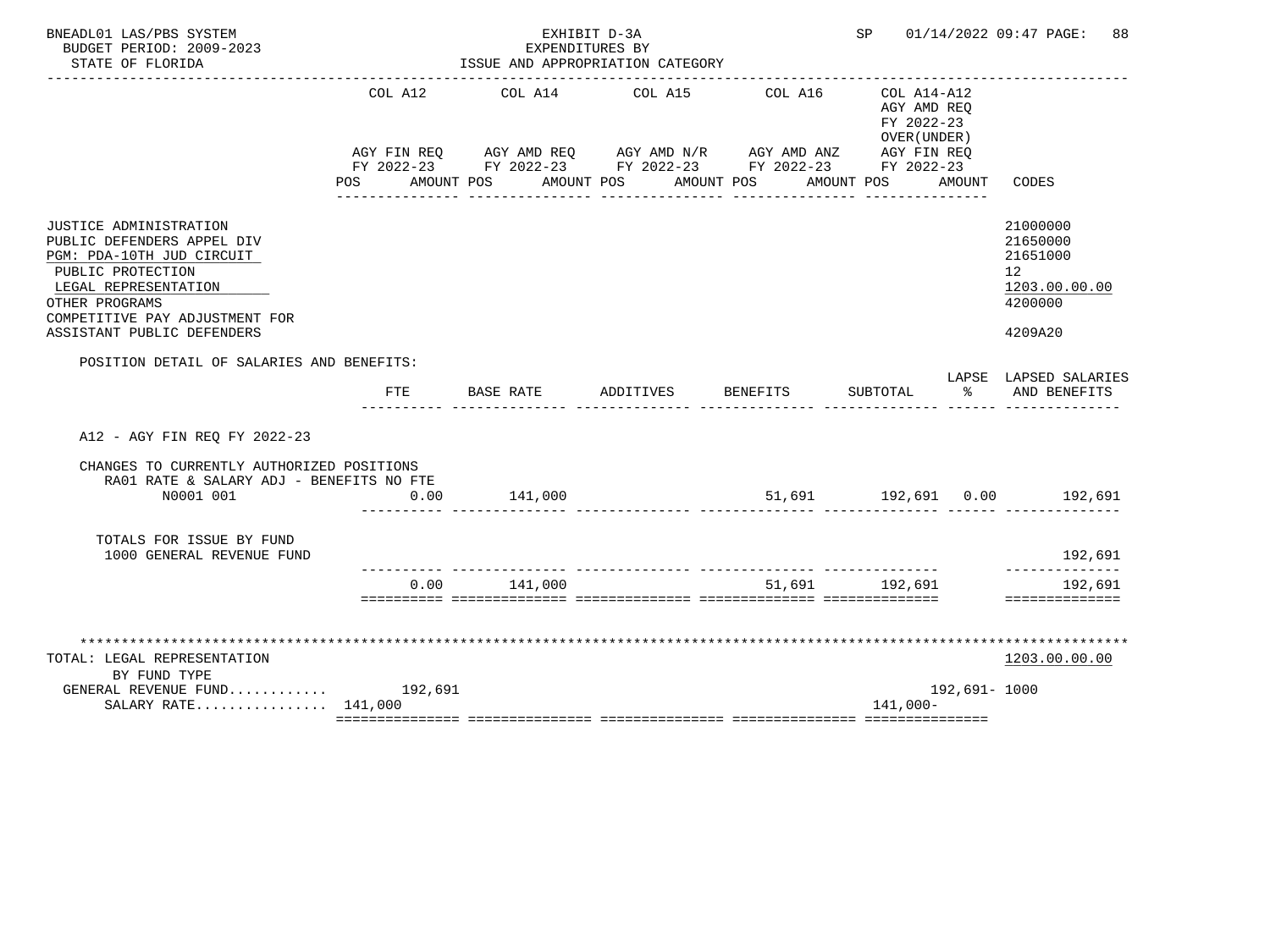| BNEADL01 LAS/PBS SYSTEM<br>BUDGET PERIOD: 2009-2023<br>STATE OF FLORIDA                                                                                                                                                                                 |                   | EXHIBIT D-3A<br>EXPENDITURES BY<br>ISSUE AND APPROPRIATION CATEGORY                                                                                      |  | SP 01/14/2022 09:47 PAGE:                                          | 89                                                                                                   |
|---------------------------------------------------------------------------------------------------------------------------------------------------------------------------------------------------------------------------------------------------------|-------------------|----------------------------------------------------------------------------------------------------------------------------------------------------------|--|--------------------------------------------------------------------|------------------------------------------------------------------------------------------------------|
|                                                                                                                                                                                                                                                         | COL A12<br>POS DO | AGY FIN REO AGY AMD REO AGY AMD N/R AGY AMD ANZ<br>FY 2022-23 FY 2022-23 FY 2022-23 FY 2022-23 FY 2022-23<br>AMOUNT POS AMOUNT POS AMOUNT POS AMOUNT POS |  | AGY AMD REO<br>FY 2022-23<br>OVER (UNDER)<br>AGY FIN REO<br>AMOUNT | CODES                                                                                                |
| JUSTICE ADMINISTRATION<br>PUBLIC DEFENDERS APPEL DIV<br>PGM: PDA-11TH JUD CIRCUIT<br>PUBLIC PROTECTION<br>LEGAL REPRESENTATION<br>OTHER PROGRAMS<br>COMPETITIVE PAY ADJUSTMENT FOR<br>ASSISTANT PUBLIC DEFENDERS<br>SALARY RATE<br>SALARY RATE $60.000$ |                   |                                                                                                                                                          |  | $60.000 -$                                                         | 21000000<br>21650000<br>21651100<br>12 <sup>°</sup><br>1203.00.00.00<br>4200000<br>4209A20<br>000000 |
| SALARIES AND BENEFITS                                                                                                                                                                                                                                   |                   |                                                                                                                                                          |  |                                                                    | 010000                                                                                               |
| GENERAL REVENUE FUND<br>TOTAL: COMPETITIVE PAY ADJUSTMENT FOR<br>ASSISTANT PUBLIC DEFENDERS<br>TOTAL ISSUE 81,996<br>TOTAL SALARY RATE 60,000                                                                                                           | -STATE 81,996     | ==================================                                                                                                                       |  | ___________________________________<br>$81,996-$<br>$60,000 -$     | 81.996-1000 1<br>4209A20                                                                             |
|                                                                                                                                                                                                                                                         |                   |                                                                                                                                                          |  |                                                                    |                                                                                                      |

 Public Defenders seek to achieve competitive pay for their experienced Assistant Public Defenders. Retention of experienced attorneys is critically important in order to ensure that Public Defenders effectively and efficiently meet their constitutional, ethical, and statutory responsibilities. Public Defender offices experience an average annual turnover rate of roughly 19.5% statewide. In FY20-21, this spiked to an all-time high of 26.35%. This dramatic increase in turnover was due in part to the COIVD-19 pandemic and to competition from the private sector and other government agencies. The private sector directly competes with Public Defender offices by offering higher pay and better incentives with more enticing benefits to entry-level attorneys and experienced Assistant Public Defenders. Additionally, salary studies have shown that other government agencies on average pay higher salaries than Public Defender offices are able to pay. Despite recruitment efforts, Public Defender Offices statewide are experiencing a severe lack of applicants, both entry-level and those with prior experience.

|           | FY17-18 | FY18-19   | FY19-20 | 3 yr avg | FY20-21 |
|-----------|---------|-----------|---------|----------|---------|
| STATEWIDE | 18.78%  | 20.96%    | 18.78%  | 19.51%   | 26.35%  |
| APPEALS   | 14.36%  | 9.94%     | 14.36%  | 12.89%   | 12.42%  |
| TRIALS    | 19.16%  | $21.90\%$ | 19.16%  | 20.07%   | 27.50%  |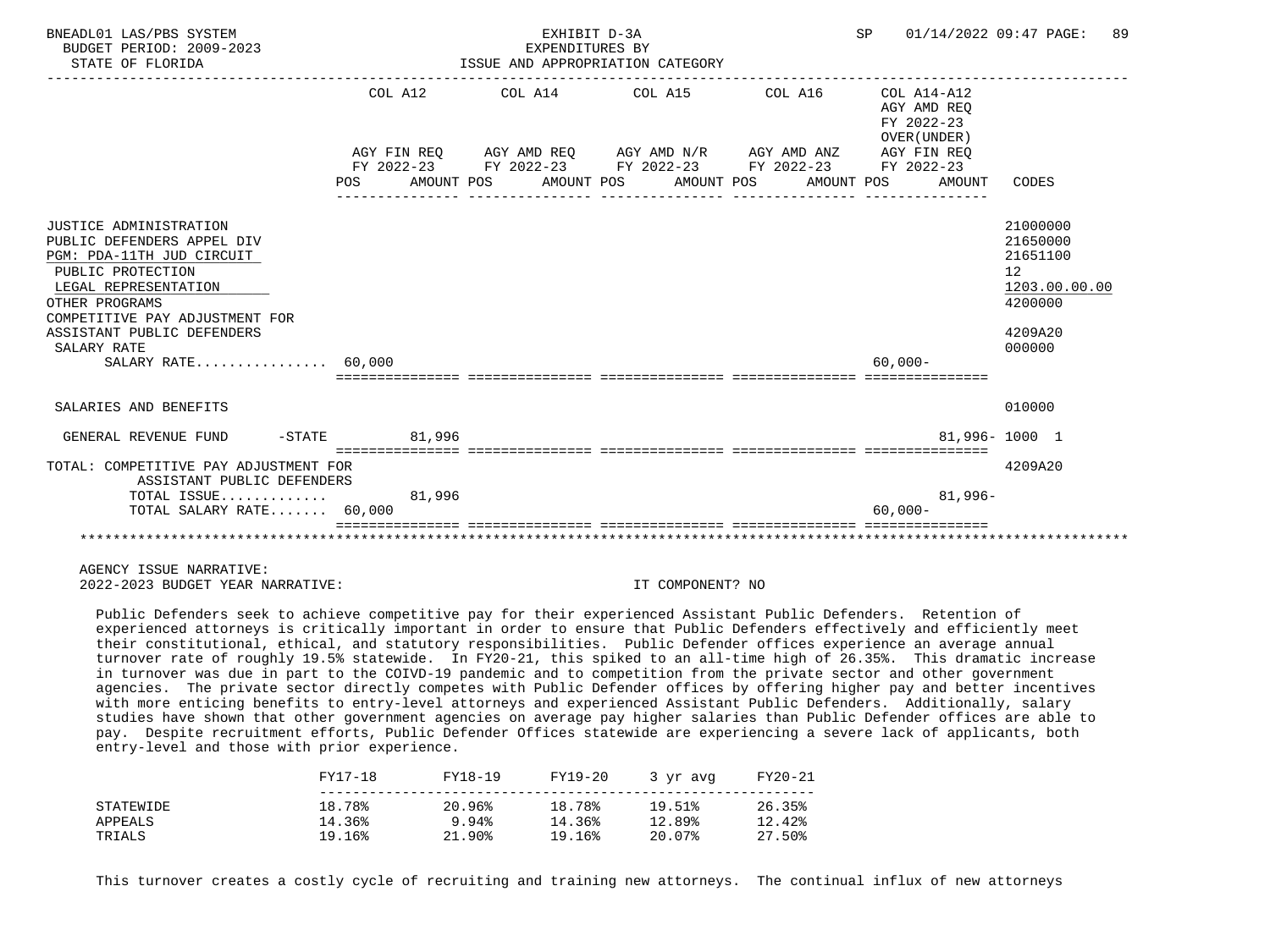| BNEADL01 LAS/PBS SYSTEM<br>BUDGET PERIOD: 2009-2023<br>STATE OF FLORIDA | EXHIBIT D-3A<br>EXPENDITURES BY<br>ISSUE AND APPROPRIATION CATEGORY |                                                                                                       |                                     |         | SP                                                       | 90<br>01/14/2022 09:47 PAGE: |
|-------------------------------------------------------------------------|---------------------------------------------------------------------|-------------------------------------------------------------------------------------------------------|-------------------------------------|---------|----------------------------------------------------------|------------------------------|
|                                                                         | COL A12                                                             |                                                                                                       | COL A14 COL A15                     | COL A16 | COL A14-A12<br>AGY AMD REO<br>FY 2022-23<br>OVER (UNDER) |                              |
|                                                                         | AGY FIN REO                                                         |                                                                                                       | AGY AMD REO AGY AMD N/R AGY AMD ANZ |         | AGY FIN REO                                              |                              |
|                                                                         | POS                                                                 | FY 2022-23 FY 2022-23 FY 2022-23 FY 2022-23 FY 2022-23<br>AMOUNT POS AMOUNT POS AMOUNT POS AMOUNT POS |                                     |         | AMOUNT                                                   | CODES                        |
|                                                                         |                                                                     |                                                                                                       |                                     |         |                                                          |                              |
| <b>JUSTICE ADMINISTRATION</b>                                           |                                                                     |                                                                                                       |                                     |         |                                                          | 21000000                     |
| PUBLIC DEFENDERS APPEL DIV                                              |                                                                     |                                                                                                       |                                     |         |                                                          | 21650000                     |
| PGM: PDA-11TH JUD CIRCUIT                                               |                                                                     |                                                                                                       |                                     |         |                                                          | 21651100                     |
| PUBLIC PROTECTION                                                       |                                                                     |                                                                                                       |                                     |         |                                                          | 12                           |
| LEGAL REPRESENTATION                                                    |                                                                     |                                                                                                       |                                     |         |                                                          | 1203.00.00.00                |
| OTHER PROGRAMS<br>COMPETITIVE PAY ADJUSTMENT FOR                        |                                                                     |                                                                                                       |                                     |         |                                                          | 4200000                      |
| ASSISTANT PUBLIC DEFENDERS                                              |                                                                     |                                                                                                       |                                     |         |                                                          | 4209A20                      |

 Additionally, the recent base salary increase to \$50,000 for starting attorneys has created serious salary compression issues for Assistant Public Defenders who have more experience than their entry level counterparts, with a lack of attrition to meet this compression advancement in pay.

 Public Defenders seek a competitive pay increase of \$5,000 for all Assistant Public Defenders and Chief Assistant Public Defenders (5901 and 5909 class codes respectively). The calculation of this increase should be based on filled positions prior to the onset of the COVID 19 pandemic in February 2020. The estimated cost of this increase statewide is \$7.8 million, plus associated benefits.

 New General Revenue funds are requested because statewide the Indigent Criminal Defense Trust Fund and Grants and Donations Trust Fund will not have the recurring cash necessary to fund this issue long term.

Amended FY 2022-23 Narrative after December 15, 2021

 Public Defenders seek to achieve competitive pay for their experienced Assistant Public Defenders. Retention of experienced attorneys is critically important in order to ensure that Public Defenders effectively and efficiently meet their constitutional, ethical, and statutory responsibilities. Public Defender offices experience an average annual turnover rate of roughly 19.5% statewide. In FY20-21, this spiked to an all-time high of 26.35%. This dramatic increase in turnover was due in part to the COIVD-19 pandemic and to competition from the private sector and other government agencies. The private sector directly competes with Public Defender offices by offering higher pay and better incentives with more enticing benefits to entry-level attorneys and experienced Assistant Public Defenders.

 Additionally, salary studies have shown that other government agencies on average pay higher salaries than Public Defender offices are able to pay. Despite recruitment efforts, Public Defender Offices statewide are experiencing a severe lack of applicants, both entry-level and those with prior experience.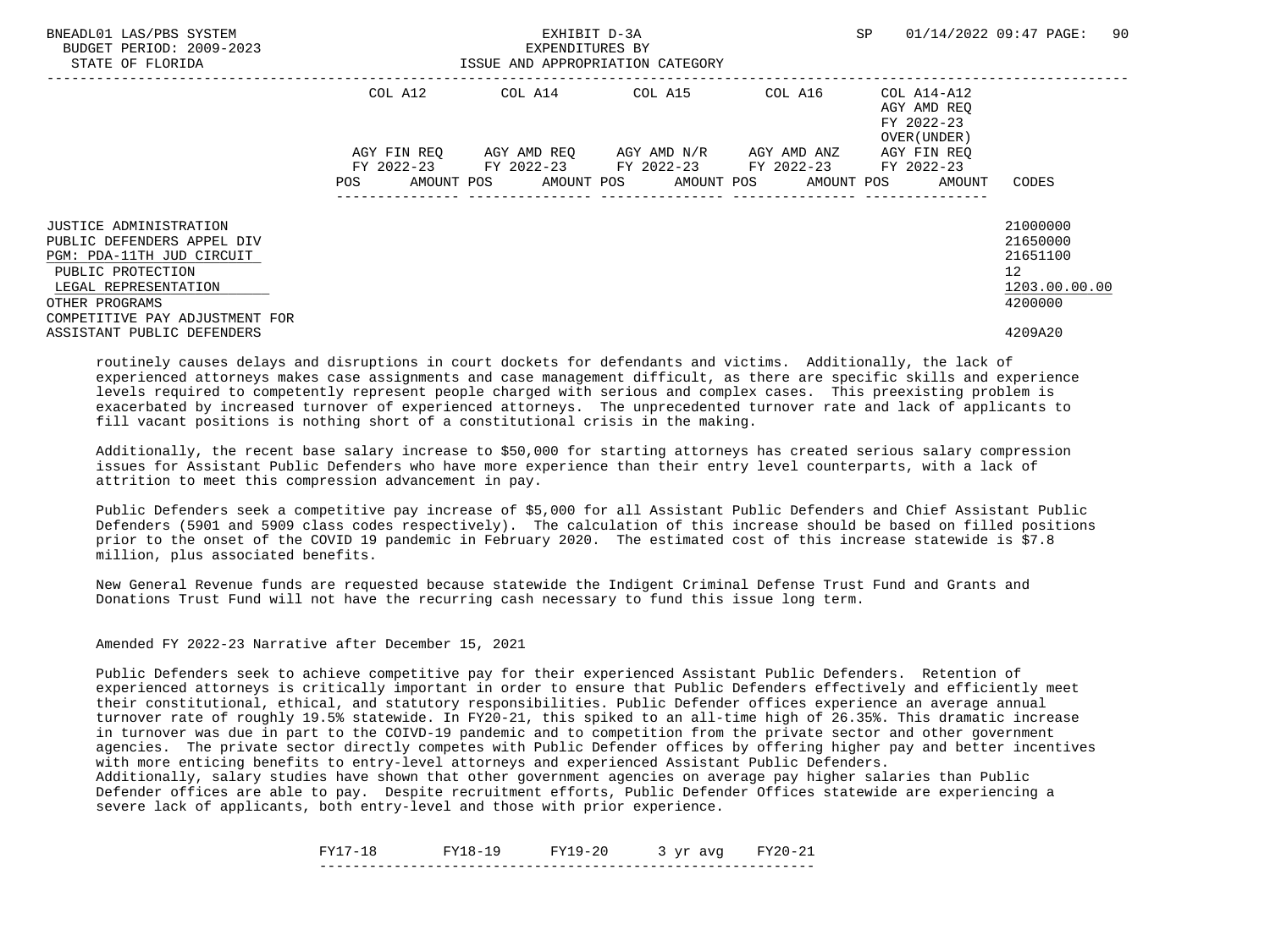| BNEADL01 LAS/PBS SYSTEM<br>BUDGET PERIOD: 2009-2023<br>STATE OF FLORIDA                                                                                                                                                 | ISSUE AND APPROPRIATION CATEGORY    |                  | EXHIBIT D-3A<br>EXPENDITURES BY |                                                                                                                  |                            |                                                                          | SP 01/14/2022 09:47 PAGE: 91                                                               |  |
|-------------------------------------------------------------------------------------------------------------------------------------------------------------------------------------------------------------------------|-------------------------------------|------------------|---------------------------------|------------------------------------------------------------------------------------------------------------------|----------------------------|--------------------------------------------------------------------------|--------------------------------------------------------------------------------------------|--|
|                                                                                                                                                                                                                         |                                     |                  |                                 | COL A12 COL A14 COL A15 COL A16<br>AGY FIN REQ AGY AMD REQ AGY AMD N/R AGY AMD ANZ                               |                            | COL A14-A12<br>AGY AMD REO<br>FY 2022-23<br>OVER (UNDER )<br>AGY FIN REO |                                                                                            |  |
|                                                                                                                                                                                                                         |                                     |                  |                                 | FY 2022-23 FY 2022-23 FY 2022-23 FY 2022-23 FY 2022-23<br>POS AMOUNT POS AMOUNT POS AMOUNT POS AMOUNT POS AMOUNT |                            |                                                                          | CODES                                                                                      |  |
| <b>JUSTICE ADMINISTRATION</b><br>PUBLIC DEFENDERS APPEL DIV<br>PGM: PDA-11TH JUD CIRCUIT<br>PUBLIC PROTECTION<br>LEGAL REPRESENTATION<br>OTHER PROGRAMS<br>COMPETITIVE PAY ADJUSTMENT FOR<br>ASSISTANT PUBLIC DEFENDERS |                                     |                  |                                 |                                                                                                                  |                            |                                                                          | 21000000<br>21650000<br>21651100<br>12 <sup>°</sup><br>1203.00.00.00<br>4200000<br>4209A20 |  |
| STATEWIDE<br>APPEALS<br>TRIALS                                                                                                                                                                                          | 18.78%<br>$14.36\%$ 9.94%<br>19.16% | 20.96%<br>21.90% | 19.16%                          | 18.78% 19.51%<br>$14.36$ <sup>8</sup> $12.89$ <sup>8</sup><br>20.07%                                             | 26.35%<br>12.42%<br>27.50% |                                                                          |                                                                                            |  |

 Additionally, the recent base salary increase to \$50,000 for starting attorneys has created serious salary compression issues for Assistant Public Defenders who have more experience than their entry level counterparts, with a lack of attrition to meet this compression advancement in pay.

 Public Defenders seek a competitive pay increase of \$10,000 for all Assistant Public Defenders and Chief Assistant Public Defenders positions (5901 and 5909 class codes respectively), to be distributed by the Public Defenders as necessary to recruit and retain qualified personnel. The calculation of this increase should be based on filled positions prior to the onset of the COVID 19 pandemic in February 2020. The estimated cost of this increase statewide is \$14.2 million, plus associated benefits.

 New General Revenue funds are requested because statewide the Indigent Criminal Defense Trust Fund and the Grants and Donations Trust Fund will not have the recurring cash necessary to fund this issue long term.

This issue impacts all agency activities.

 Summary: The rate for this issue has been increased by \$7,127,000 and the Salaries and Benefits have been increased by \$9,739,755 Statewide to enable a \$10,000 competitive pay adjustment rather than the \$5,000 adjustment originally requested.

Second Amended Narrative after January 6, 2022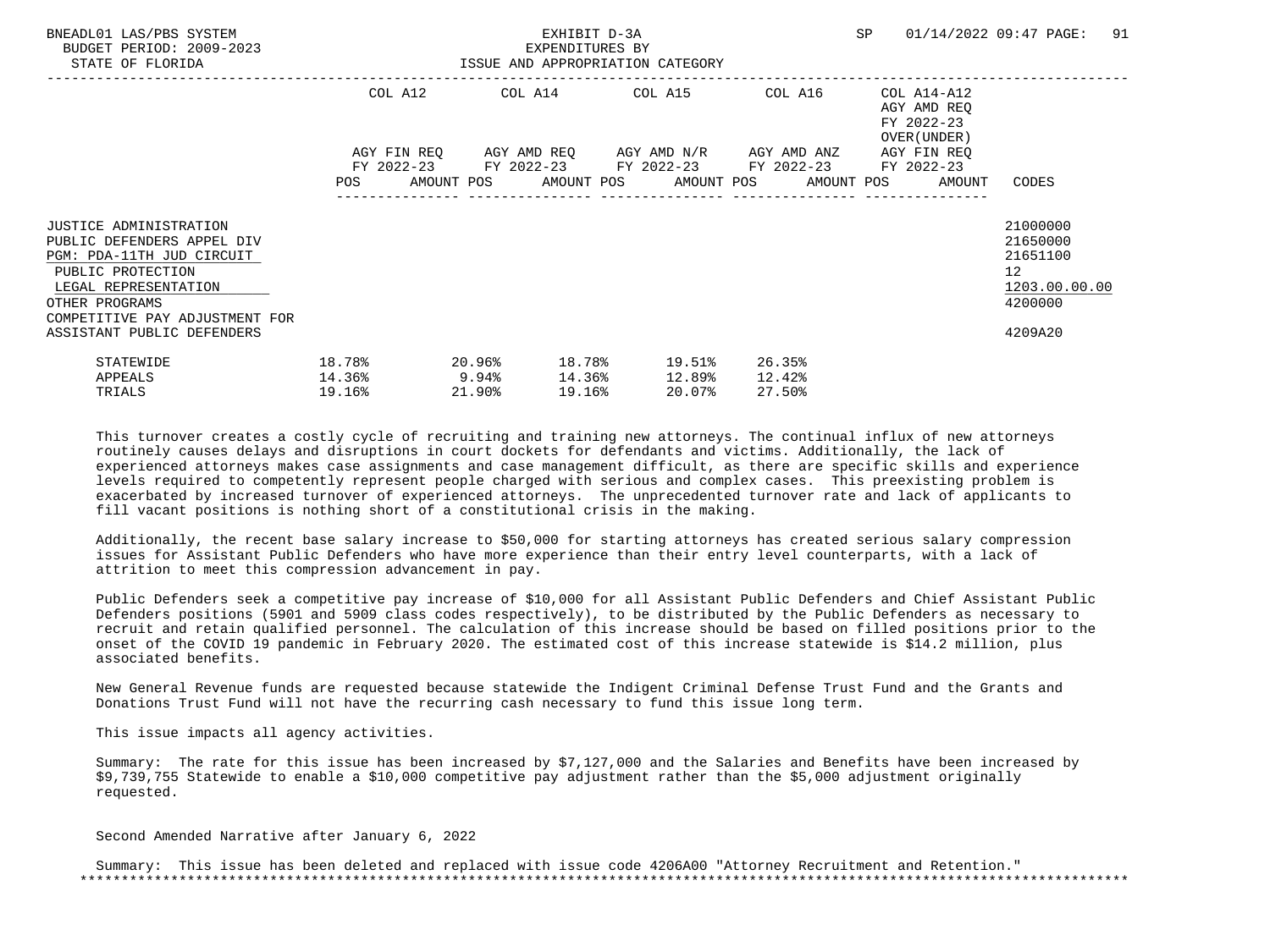| BNEADL01 LAS/PBS SYSTEM<br>BUDGET PERIOD: 2009-2023                                                                                                                                                              |                       | EXHIBIT D-3A<br>EXPENDITURES BY                                                                                                                                                 |           |                 | SP 01/14/2022 09:47 PAGE:<br>92                          |             |                                                                               |
|------------------------------------------------------------------------------------------------------------------------------------------------------------------------------------------------------------------|-----------------------|---------------------------------------------------------------------------------------------------------------------------------------------------------------------------------|-----------|-----------------|----------------------------------------------------------|-------------|-------------------------------------------------------------------------------|
| STATE OF FLORIDA                                                                                                                                                                                                 |                       | ISSUE AND APPROPRIATION CATEGORY                                                                                                                                                |           |                 |                                                          |             |                                                                               |
|                                                                                                                                                                                                                  | COL A12<br><b>POS</b> | COL A14<br>AGY FIN REQ AGY AMD REQ AGY AMD N/R AGY AMD ANZ AGY FIN REQ<br>FY 2022-23 FY 2022-23 FY 2022-23 FY 2022-23 FY 2022-23<br>AMOUNT POS AMOUNT POS AMOUNT POS AMOUNT POS | COL A15   | COL A16         | COL A14-A12<br>AGY AMD REQ<br>FY 2022-23<br>OVER (UNDER) | AMOUNT      | CODES                                                                         |
| JUSTICE ADMINISTRATION<br>PUBLIC DEFENDERS APPEL DIV<br>PGM: PDA-11TH JUD CIRCUIT<br>PUBLIC PROTECTION<br>LEGAL REPRESENTATION<br>OTHER PROGRAMS<br>COMPETITIVE PAY ADJUSTMENT FOR<br>ASSISTANT PUBLIC DEFENDERS |                       |                                                                                                                                                                                 |           |                 |                                                          |             | 21000000<br>21650000<br>21651100<br>12<br>1203.00.00.00<br>4200000<br>4209A20 |
| POSITION DETAIL OF SALARIES AND BENEFITS:                                                                                                                                                                        | FTE                   | BASE RATE                                                                                                                                                                       | ADDITIVES | <b>BENEFITS</b> | SUBTOTAL                                                 | ిన          | LAPSE LAPSED SALARIES<br>AND BENEFITS                                         |
| A12 - AGY FIN REO FY 2022-23                                                                                                                                                                                     |                       |                                                                                                                                                                                 |           |                 |                                                          |             |                                                                               |
| CHANGES TO CURRENTLY AUTHORIZED POSITIONS<br>RA01 RATE & SALARY ADJ - BENEFITS NO FTE<br>N0001 001                                                                                                               | 0.00                  | 60,000                                                                                                                                                                          |           |                 |                                                          |             | 21,996 81,996 0.00 81,996                                                     |
| TOTALS FOR ISSUE BY FUND<br>1000 GENERAL REVENUE FUND                                                                                                                                                            |                       |                                                                                                                                                                                 |           |                 |                                                          |             | 81,996                                                                        |
|                                                                                                                                                                                                                  | 0.00                  | 60,000                                                                                                                                                                          |           | 21,996          | 81,996                                                   |             | --------<br>81,996<br>==============                                          |
| TOTAL: LEGAL REPRESENTATION<br>BY FUND TYPE                                                                                                                                                                      |                       |                                                                                                                                                                                 |           |                 |                                                          |             | 1203.00.00.00                                                                 |
| GENERAL REVENUE FUND<br>SALARY RATE $60,000$                                                                                                                                                                     | 81,996                |                                                                                                                                                                                 |           |                 | $60,000 -$                                               | 81,996-1000 |                                                                               |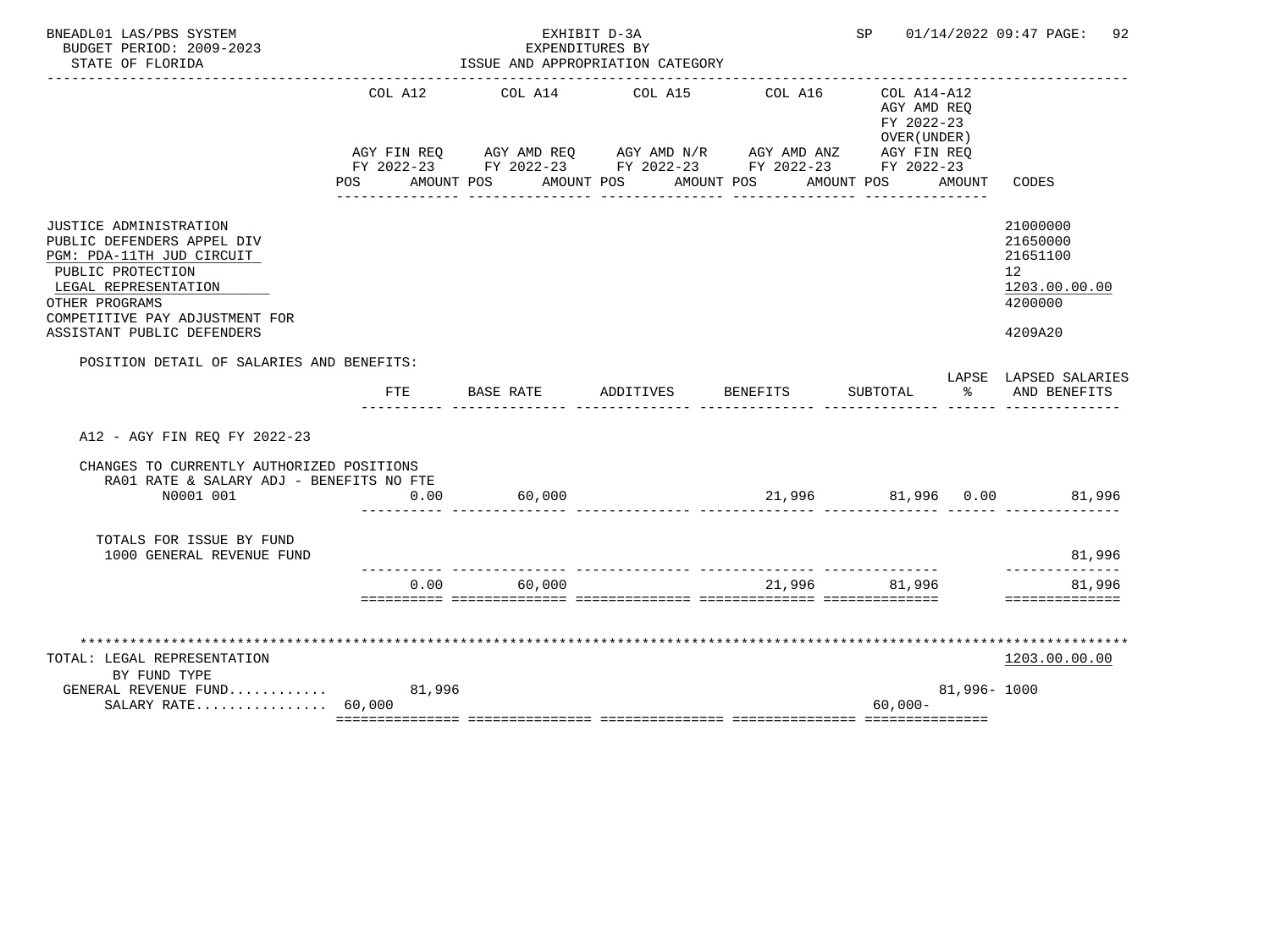| BNEADL01 LAS/PBS SYSTEM<br>BUDGET PERIOD: 2009-2023<br>STATE OF FLORIDA                                                                                                                                                                                |                       | EXHIBIT D-3A<br>EXPENDITURES BY<br>ISSUE AND APPROPRIATION CATEGORY | SP 01/14/2022 09:47 PAGE:                                                                                                                                                                                   | 93                                                  |                                                                                                      |
|--------------------------------------------------------------------------------------------------------------------------------------------------------------------------------------------------------------------------------------------------------|-----------------------|---------------------------------------------------------------------|-------------------------------------------------------------------------------------------------------------------------------------------------------------------------------------------------------------|-----------------------------------------------------|------------------------------------------------------------------------------------------------------|
|                                                                                                                                                                                                                                                        | COL A12<br><b>POS</b> |                                                                     | COL A14 COL A15 COL A16 COL A14-A12<br>AGY FIN REQ AGY AMD REQ AGY AMD N/R AGY AMD ANZ AGY FIN REQ<br>FY 2022-23 FY 2022-23 FY 2022-23 FY 2022-23 FY 2022-23<br>AMOUNT POS AMOUNT POS AMOUNT POS AMOUNT POS | AGY AMD REO<br>FY 2022-23<br>OVER (UNDER)<br>AMOUNT | CODES                                                                                                |
|                                                                                                                                                                                                                                                        |                       |                                                                     |                                                                                                                                                                                                             |                                                     |                                                                                                      |
| JUSTICE ADMINISTRATION<br>PUBLIC DEFENDERS APPEL DIV<br>PGM: PDA-15TH JUD CIRCUIT<br>PUBLIC PROTECTION<br>LEGAL REPRESENTATION<br>OTHER PROGRAMS<br>COMPETITIVE PAY ADJUSTMENT FOR<br>ASSISTANT PUBLIC DEFENDERS<br>SALARY RATE<br>SALARY RATE 130,000 |                       |                                                                     |                                                                                                                                                                                                             | $130.000 -$                                         | 21000000<br>21650000<br>21651500<br>12 <sup>°</sup><br>1203.00.00.00<br>4200000<br>4209A20<br>000000 |
| SALARIES AND BENEFITS                                                                                                                                                                                                                                  |                       |                                                                     |                                                                                                                                                                                                             |                                                     | 010000                                                                                               |
| GENERAL REVENUE FUND                                                                                                                                                                                                                                   | -STATE 177.658        |                                                                     |                                                                                                                                                                                                             | 177,658-1000 1                                      |                                                                                                      |
| TOTAL: COMPETITIVE PAY ADJUSTMENT FOR<br>ASSISTANT PUBLIC DEFENDERS<br>TOTAL ISSUE $177,658$                                                                                                                                                           |                       |                                                                     |                                                                                                                                                                                                             | 177,658-                                            | 4209A20                                                                                              |
| TOTAL SALARY RATE 130,000                                                                                                                                                                                                                              |                       |                                                                     |                                                                                                                                                                                                             | $130.000 -$                                         |                                                                                                      |
|                                                                                                                                                                                                                                                        |                       |                                                                     |                                                                                                                                                                                                             |                                                     |                                                                                                      |

 Public Defenders seek to achieve competitive pay for their experienced Assistant Public Defenders. Retention of experienced attorneys is critically important in order to ensure that Public Defenders effectively and efficiently meet their constitutional, ethical, and statutory responsibilities. Public Defender offices experience an average annual turnover rate of roughly 19.5% statewide. In FY20-21, this spiked to an all-time high of 26.35%. This dramatic increase in turnover was due in part to the COIVD-19 pandemic and to competition from the private sector and other government agencies. The private sector directly competes with Public Defender offices by offering higher pay and better incentives with more enticing benefits to entry-level attorneys and experienced Assistant Public Defenders. Additionally, salary studies have shown that other government agencies on average pay higher salaries than Public Defender offices are able to pay. Despite recruitment efforts, Public Defender Offices statewide are experiencing a severe lack of applicants, both entry-level and those with prior experience.

|  | FY17-18   | FY18-19 | FY19-20   | 3 yr avg | FY20-21 |        |
|--|-----------|---------|-----------|----------|---------|--------|
|  | STATEWIDE | 18.78%  | 20.96%    | 18.78%   | 19.51%  | 26.35% |
|  | APPEALS   | 14.36%  | 9.94%     | 14.36%   | 12.89%  | 12.42% |
|  | TRIALS    | 19.16%  | $21.90\%$ | 19.16%   | 20.07%  | 27.50% |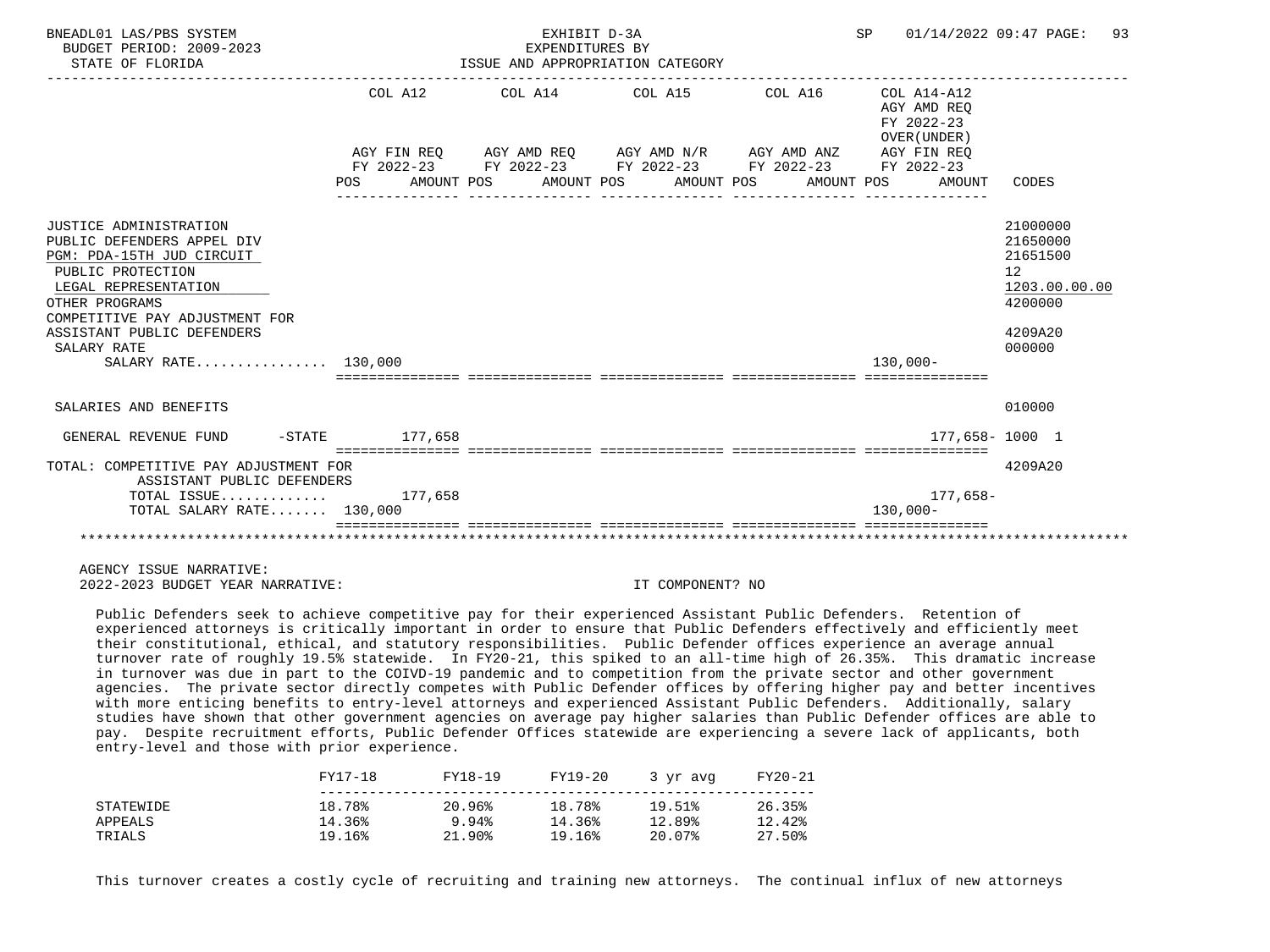| BNEADL01 LAS/PBS SYSTEM<br>BUDGET PERIOD: 2009-2023<br>STATE OF FLORIDA |             | EXHIBIT D-3A<br>EXPENDITURES BY<br>ISSUE AND APPROPRIATION CATEGORY                                   |                                     | SP      | 94<br>01/14/2022 09:47 PAGE:                             |               |
|-------------------------------------------------------------------------|-------------|-------------------------------------------------------------------------------------------------------|-------------------------------------|---------|----------------------------------------------------------|---------------|
|                                                                         | COL A12     |                                                                                                       | COL A14 COL A15                     | COL A16 | COL A14-A12<br>AGY AMD REO<br>FY 2022-23<br>OVER (UNDER) |               |
|                                                                         | AGY FIN REO |                                                                                                       | AGY AMD REO AGY AMD N/R AGY AMD ANZ |         | AGY FIN REO                                              |               |
|                                                                         | POS         | FY 2022-23 FY 2022-23 FY 2022-23 FY 2022-23 FY 2022-23<br>AMOUNT POS AMOUNT POS AMOUNT POS AMOUNT POS |                                     |         | AMOUNT                                                   | CODES         |
|                                                                         |             |                                                                                                       |                                     |         |                                                          |               |
| <b>JUSTICE ADMINISTRATION</b>                                           |             |                                                                                                       |                                     |         |                                                          | 21000000      |
| PUBLIC DEFENDERS APPEL DIV                                              |             |                                                                                                       |                                     |         |                                                          | 21650000      |
| PGM: PDA-15TH JUD CIRCUIT                                               |             |                                                                                                       |                                     |         |                                                          | 21651500      |
| PUBLIC PROTECTION                                                       |             |                                                                                                       |                                     |         |                                                          | 12            |
| LEGAL REPRESENTATION                                                    |             |                                                                                                       |                                     |         |                                                          | 1203.00.00.00 |
| OTHER PROGRAMS<br>COMPETITIVE PAY ADJUSTMENT FOR                        |             |                                                                                                       |                                     |         |                                                          | 4200000       |
| ASSISTANT PUBLIC DEFENDERS                                              |             |                                                                                                       |                                     |         |                                                          | 4209A20       |

 Additionally, the recent base salary increase to \$50,000 for starting attorneys has created serious salary compression issues for Assistant Public Defenders who have more experience than their entry level counterparts, with a lack of attrition to meet this compression advancement in pay.

 Public Defenders seek a competitive pay increase of \$5,000 for all Assistant Public Defenders and Chief Assistant Public Defenders (5901 and 5909 class codes respectively). The calculation of this increase should be based on filled positions prior to the onset of the COVID 19 pandemic in February 2020. The estimated cost of this increase statewide is \$7.8 million, plus associated benefits.

 New General Revenue funds are requested because statewide the Indigent Criminal Defense Trust Fund and Grants and Donations Trust Fund will not have the recurring cash necessary to fund this issue long term.

Amended FY 2022-23 Narrative after December 15, 2021

 Public Defenders seek to achieve competitive pay for their experienced Assistant Public Defenders. Retention of experienced attorneys is critically important in order to ensure that Public Defenders effectively and efficiently meet their constitutional, ethical, and statutory responsibilities. Public Defender offices experience an average annual turnover rate of roughly 19.5% statewide. In FY20-21, this spiked to an all-time high of 26.35%. This dramatic increase in turnover was due in part to the COIVD-19 pandemic and to competition from the private sector and other government agencies. The private sector directly competes with Public Defender offices by offering higher pay and better incentives with more enticing benefits to entry-level attorneys and experienced Assistant Public Defenders. Additionally, salary studies have shown that other government agencies on average pay higher salaries than Public Defender offices are able to pay. Despite recruitment efforts, Public Defender Offices statewide are experiencing a

|           | FY17-18 | FY18-19 | FY19-20 | 3 yr avg | FY20-21 |
|-----------|---------|---------|---------|----------|---------|
| STATEWIDE | 18.78%  | 20.96%  | 18.78%  | 19.51%   | 26.35%  |

severe lack of applicants, both entry-level and those with prior experience.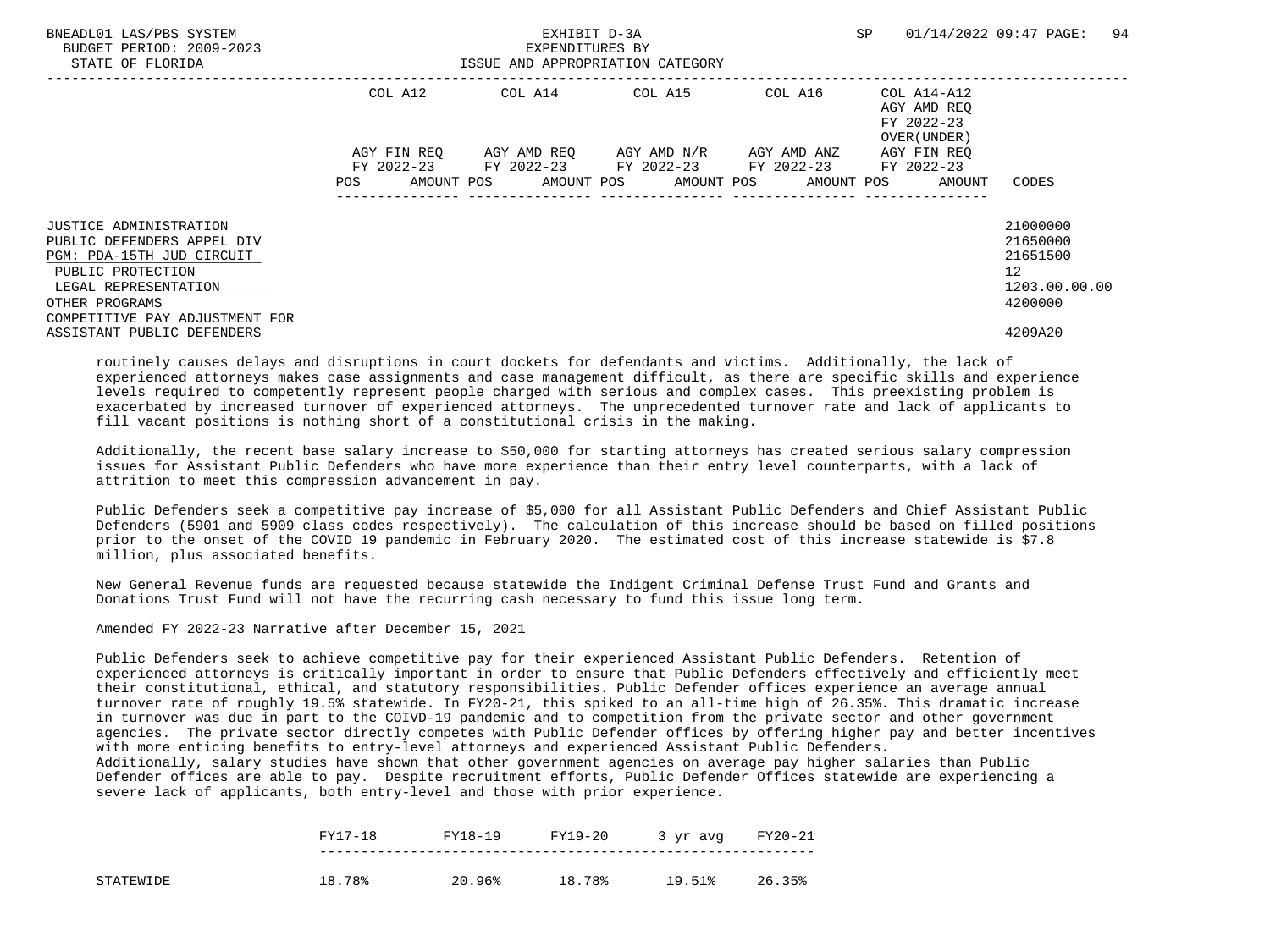| BNEADL01 LAS/PBS SYSTEM<br>BUDGET PERIOD: 2009-2023<br>STATE OF FLORIDA                                                                                                                                          | EXHIBIT D-3A<br>EXPENDITURES BY<br>ISSUE AND APPROPRIATION CATEGORY |  |                         |        |  |                                                                                                           | SP |                  | 01/14/2022 09:47 PAGE:                                   | 95                                                                    |                                                                                              |  |
|------------------------------------------------------------------------------------------------------------------------------------------------------------------------------------------------------------------|---------------------------------------------------------------------|--|-------------------------|--------|--|-----------------------------------------------------------------------------------------------------------|----|------------------|----------------------------------------------------------|-----------------------------------------------------------------------|----------------------------------------------------------------------------------------------|--|
|                                                                                                                                                                                                                  | COL A12                                                             |  | COL A14 COL A15 COL A16 |        |  |                                                                                                           |    |                  | COL A14-A12<br>AGY AMD REO<br>FY 2022-23<br>OVER (UNDER) |                                                                       |                                                                                              |  |
|                                                                                                                                                                                                                  |                                                                     |  |                         |        |  | AGY FIN REQ 6GY AMD REQ 6GY AMD N/R 6GY AMD ANZ<br>FY 2022-23 FY 2022-23 FY 2022-23 FY 2022-23 FY 2022-23 |    |                  |                                                          | AGY FIN REO<br>POS AMOUNT POS AMOUNT POS AMOUNT POS AMOUNT POS AMOUNT | CODES                                                                                        |  |
| JUSTICE ADMINISTRATION<br>PUBLIC DEFENDERS APPEL DIV<br>PGM: PDA-15TH JUD CIRCUIT<br>PUBLIC PROTECTION<br>LEGAL REPRESENTATION<br>OTHER PROGRAMS<br>COMPETITIVE PAY ADJUSTMENT FOR<br>ASSISTANT PUBLIC DEFENDERS |                                                                     |  |                         |        |  |                                                                                                           |    |                  |                                                          |                                                                       | 21000000<br>21650000<br>21651500<br>$12 \overline{ }$<br>1203.00.00.00<br>4200000<br>4209A20 |  |
| APPEALS<br>TRIALS                                                                                                                                                                                                | 14.36%<br>19.16%                                                    |  | 21.90%                  | 19.16% |  | $9.94\%$ 14.36% 12.89%<br>20.07%                                                                          |    | 12.42%<br>27.50% |                                                          |                                                                       |                                                                                              |  |

 Additionally, the recent base salary increase to \$50,000 for starting attorneys has created serious salary compression issues for Assistant Public Defenders who have more experience than their entry level counterparts, with a lack of attrition to meet this compression advancement in pay.

 Public Defenders seek a competitive pay increase of \$10,000 for all Assistant Public Defenders and Chief Assistant Public Defenders positions (5901 and 5909 class codes respectively), to be distributed by the Public Defenders as necessary to recruit and retain qualified personnel. The calculation of this increase should be based on filled positions prior to the onset of the COVID 19 pandemic in February 2020. The estimated cost of this increase statewide is \$14.2 million, plus associated benefits.

 New General Revenue funds are requested because statewide the Indigent Criminal Defense Trust Fund and the Grants and Donations Trust Fund will not have the recurring cash necessary to fund this issue long term.

This issue impacts all agency activities.

 Summary: The rate for this issue has been increased by \$7,127,000 and the Salaries and Benefits have been increased by \$9,739,755 Statewide to enable a \$10,000 competitive pay adjustment rather than the \$5,000 adjustment originally requested.

Second Amended Narrative after January 6, 2022